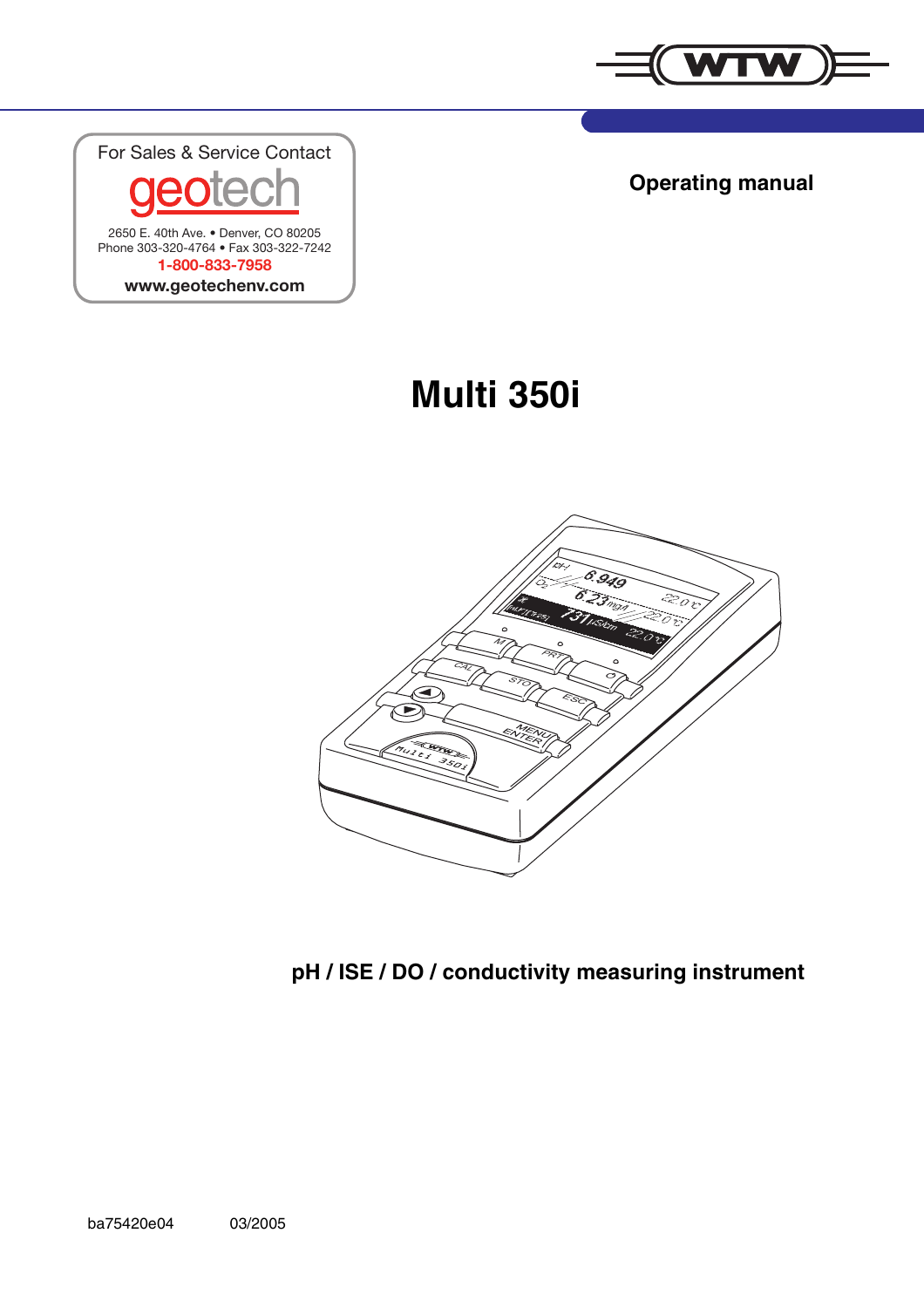| <b>Accuracy when</b><br>going to press | The use of advanced technology and the high quality standard of our<br>instruments are the result of a continuous development. This may<br>result in differences between this operating manual and your<br>instrument. Also, we cannot guarantee that there are absolutely no<br>errors in this manual. Therefore, we are sure you will understand that<br>we cannot accept any legal claims resulting from the data, figures or<br>descriptions. |
|----------------------------------------|---------------------------------------------------------------------------------------------------------------------------------------------------------------------------------------------------------------------------------------------------------------------------------------------------------------------------------------------------------------------------------------------------------------------------------------------------|
| <b>Currentness of firmware</b>         | The process of consistently improving our products includes the<br>continuous further development of instrument firmware. The current<br>Multi 350i firmware is available on the Internet. It can easily be<br>downloaded on your meter using the enclosed AK 340/B cable and a<br>PC. For more detailed information, refer to the appendix of this<br>operating manual or to the Internet under http://www.WTW.com.                              |

**Copyright** © Weilheim 2005, WTW GmbH Reproduction in whole - or even in part - is prohibited without the express written permission of WTW GmbH, Weilheim. Printed in Germany.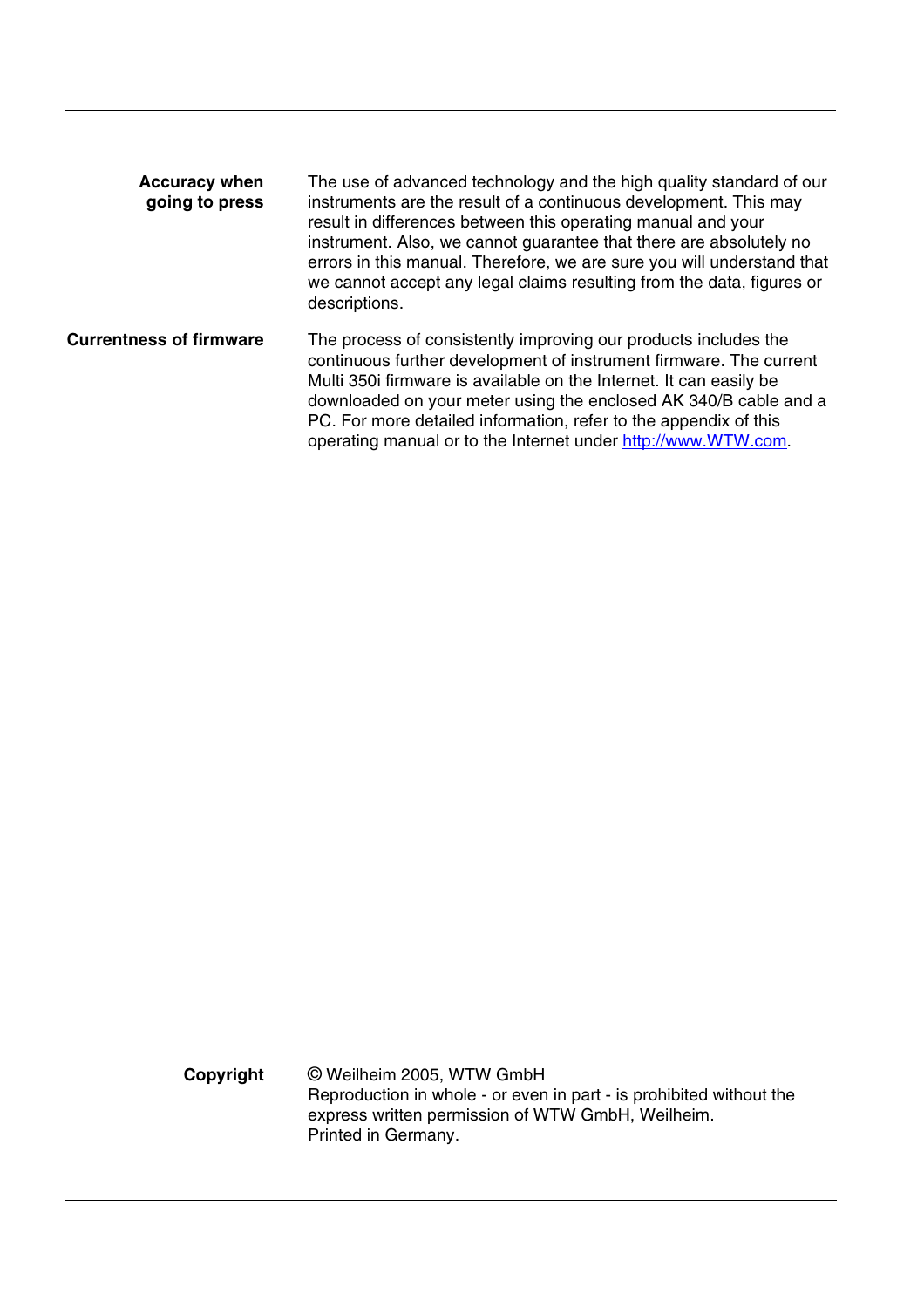| 1 |     |                                                                |          |
|---|-----|----------------------------------------------------------------|----------|
|   | 1.1 |                                                                |          |
|   | 1.2 |                                                                |          |
|   | 1.3 |                                                                |          |
|   | 1.4 |                                                                |          |
|   | 1.5 |                                                                |          |
|   |     |                                                                |          |
| 2 |     |                                                                |          |
|   | 2.1 |                                                                |          |
|   | 2.2 |                                                                |          |
| 3 |     | Commissioning 11                                               |          |
|   | 3.1 |                                                                |          |
|   | 3.2 |                                                                |          |
|   | 3.3 |                                                                |          |
|   |     |                                                                |          |
| 4 |     |                                                                |          |
|   | 4.1 | Switching on the measuring instrument  13                      |          |
|   | 4.2 | General operating principles  14                               |          |
|   |     | 4.2.1                                                          |          |
|   |     | 4.2.2<br>Navigation  15                                        |          |
|   |     | Example 1 on navigation: Setting the language<br>4.2.3         | 17       |
|   |     | Example 2 on navigation: Setting the date and<br>4.2.4<br>time |          |
|   |     |                                                                |          |
|   | 4.3 | System settings (system menu)  21<br>4.3.1                     |          |
|   |     | 4.3.2                                                          |          |
|   |     | 4.3.3                                                          |          |
|   | 4.4 |                                                                |          |
|   |     | 4.4.1                                                          |          |
|   |     | 4.4.2<br>Measuring the pH value  27                            |          |
|   |     | 4.4.3<br>Measuring the ORP voltage  28                         |          |
|   |     | Settings for pH and ORP measurements  29<br>4.4.4              |          |
|   |     | 4.4.5<br>pH calibration                                        |          |
|   |     | Carrying out the TEC and NIST/DIN calibration 34<br>4.4.6      |          |
|   |     | 4.4.7<br>Carrying out a ConCal calibration 38                  |          |
|   | 4.5 | Ion concentration<br>4.5.1                                     | 41<br>41 |
|   |     | 4.5.2<br>Measuring the ion concentration                       | 42       |
|   |     | 4.5.3<br>Settings for ISE measurements                         | 43       |
|   |     | 4.5.4<br>Calibrating for ISE measurements                      | 43       |
|   | 4.6 |                                                                | 49       |
|   |     | 4.6.1                                                          |          |
|   |     | 4.6.2<br>Measuring  50                                         |          |
|   |     | 4.6.3<br>Settings for DO sensors  51                           |          |
|   |     | 4.6.4                                                          |          |
|   |     |                                                                |          |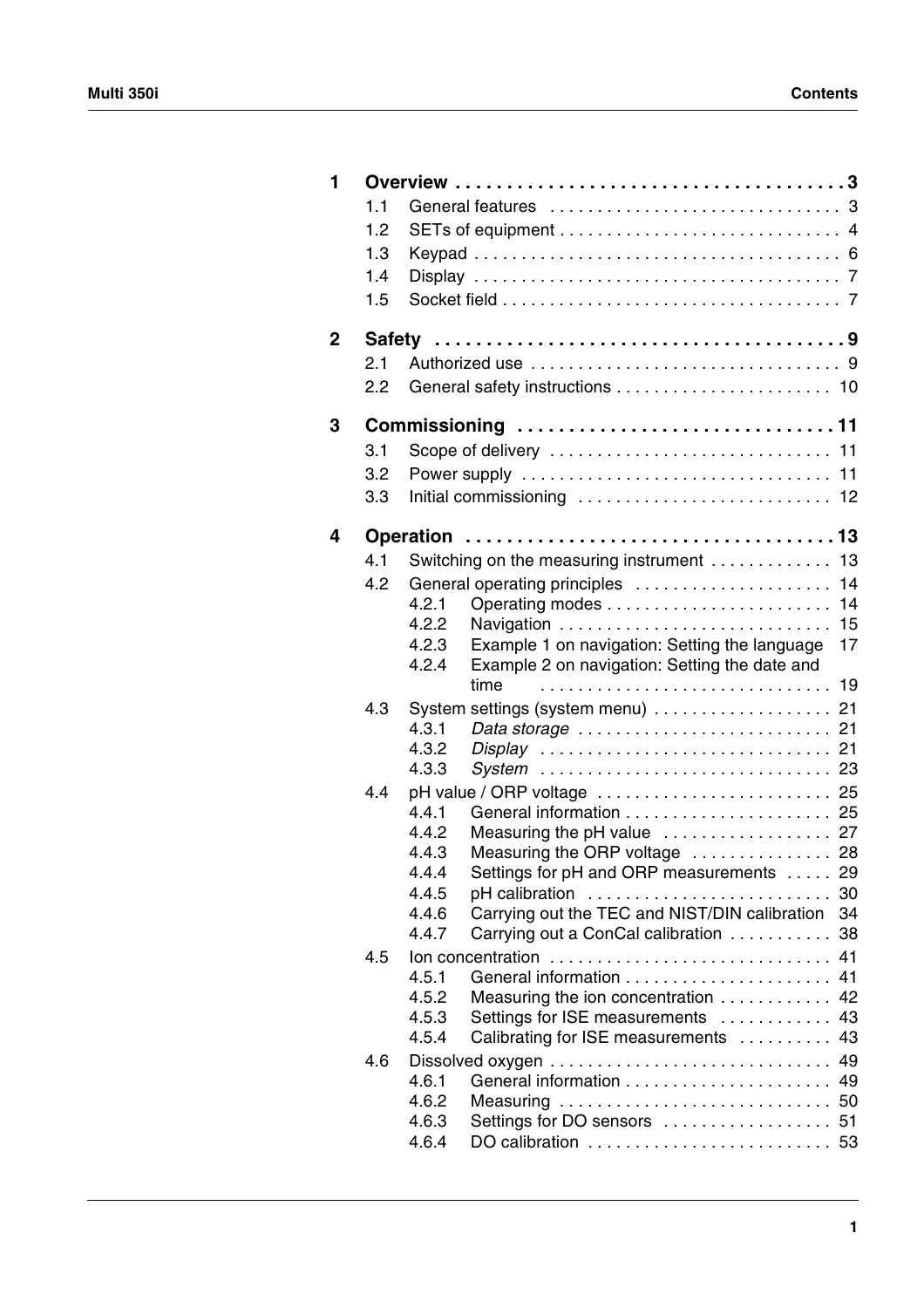|                     |     | 4.7.4            | Settings for conductivity measuring cells 61      |  |
|---------------------|-----|------------------|---------------------------------------------------|--|
|                     |     | 4.7.5            | Determining the cell constant (calibration in the |  |
|                     | 4.8 |                  |                                                   |  |
|                     |     | 4.8.1            | Manual data storage  67                           |  |
|                     |     | 4.8.2            | Automatic data storage at intervals  68           |  |
|                     |     | 4.8.3            | Editing the measured value storage  70            |  |
|                     |     | 4.8.4            | Erasing the measured value storage  73            |  |
|                     |     | 4.8.5            | Displaying and outputting calibration records 74  |  |
|                     | 4.9 |                  |                                                   |  |
|                     |     | 4.9.1            | Options for data transmission  76                 |  |
|                     |     | 4.9.2            | Connecting a PC/external printer 77               |  |
|                     |     | 4.9.3            | Operation with MultiLab pilot  77                 |  |
|                     |     | 4.10 Reset       |                                                   |  |
|                     |     | 4.10.1<br>4.10.2 | Resetting the sensor settings  78                 |  |
|                     |     |                  |                                                   |  |
| 5                   |     |                  | Maintenance, cleaning, disposal 81                |  |
|                     | 5.1 |                  |                                                   |  |
|                     | 5.2 |                  |                                                   |  |
|                     | 5.3 |                  |                                                   |  |
|                     |     |                  |                                                   |  |
|                     |     |                  |                                                   |  |
|                     |     |                  |                                                   |  |
|                     | 6.1 |                  | pH and ORP measurement 83                         |  |
|                     | 6.2 |                  |                                                   |  |
|                     | 6.3 |                  |                                                   |  |
|                     | 6.4 |                  | Conductivity measurement  87                      |  |
|                     | 6.5 |                  |                                                   |  |
|                     |     |                  | Technical data 89                                 |  |
|                     | 7.1 |                  |                                                   |  |
|                     | 7.2 |                  | Measuring ranges, resolution, accuracy  91        |  |
|                     |     | 7.2.1            |                                                   |  |
|                     |     | 7.2.2            |                                                   |  |
|                     |     | 7.2.3            |                                                   |  |
| 6<br>$\overline{7}$ |     |                  |                                                   |  |
| 8                   |     |                  |                                                   |  |
|                     |     |                  |                                                   |  |
| 9                   |     |                  |                                                   |  |
|                     |     |                  | Appendix: Firmware Update 103                     |  |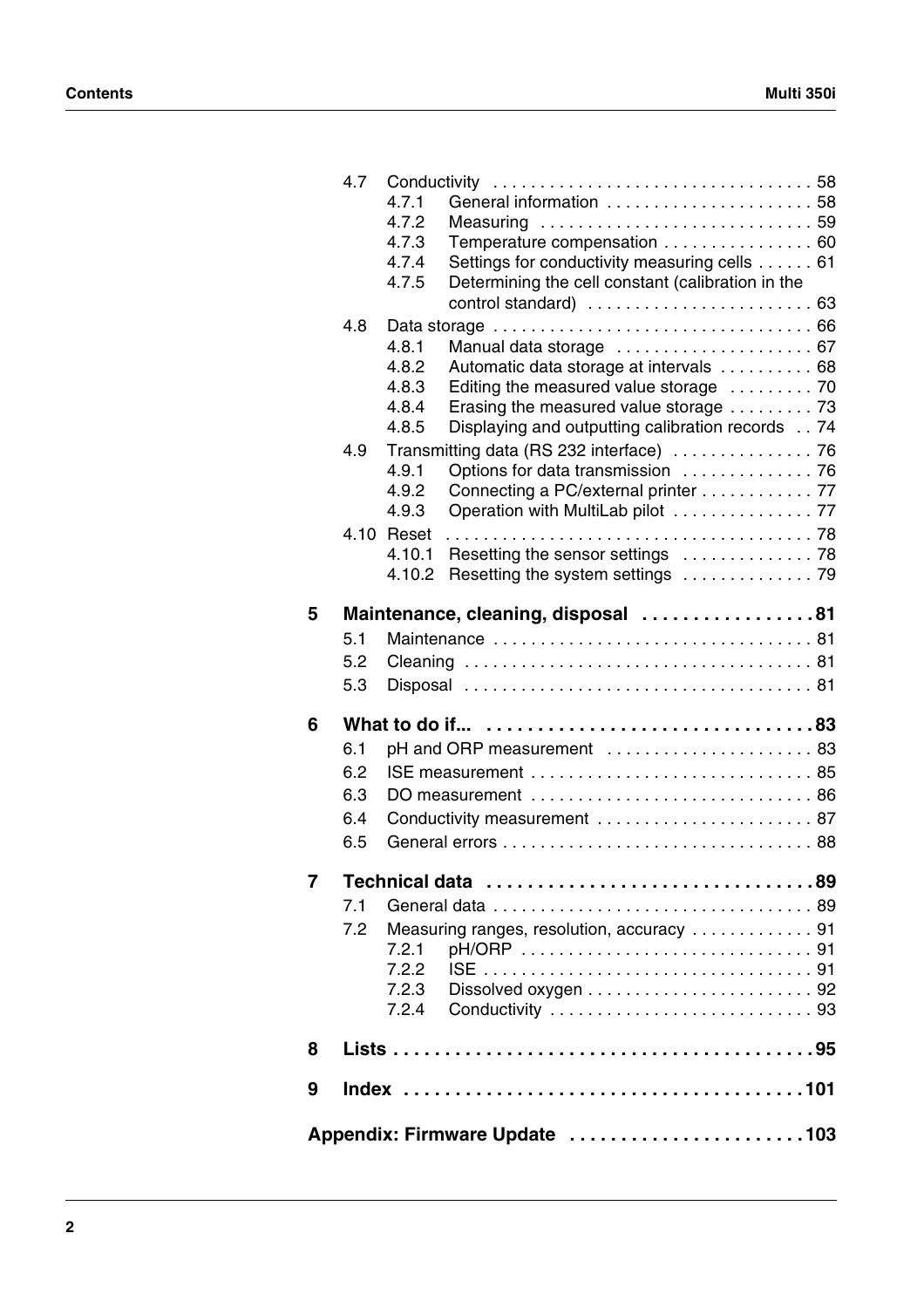# <span id="page-4-0"></span>**1 Overview**

# <span id="page-4-1"></span>**1.1 General features**

The Multi 350i compact precision handheld meter enables you to carry out pH measurements, ISE measurements, dissolved oxygen (DO) measurements and conductivity measurements quickly and reliably. The Multi 350i handheld meter provides the maximum degree of operating comfort, reliability and measuring certainty for all applications.

The proven MultiCal<sup>®</sup> and OxiCal<sup>®</sup> calibration procedures and the procedures to determine/set up the cell constant support you in your work with the meter. The special AutoRead function enables precise measurements.





#### **Note**

If you need further information or application notes, you can obtain the following material from WTW:

- Application reports
- **•** Primers
- **•** Safety datasheets.

You will find information on available literature in the WTW catalog or via the Internet.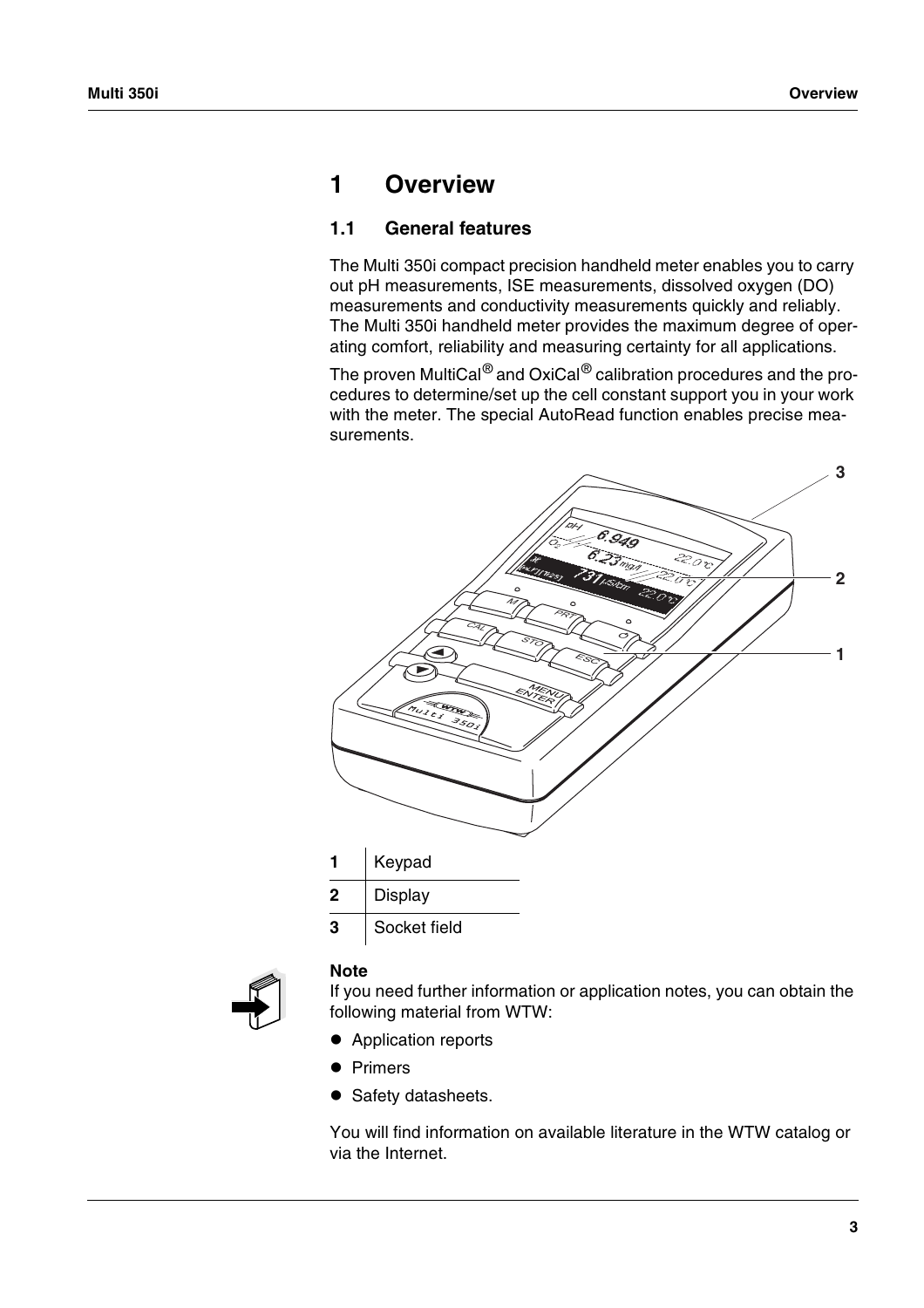# <span id="page-5-0"></span>**1.2 SETs of equipment**

The measuring instrument is also available as part of individual SETs of equipment.

You will find additional information on this and other accessories in the WTW catalog or via the Internet.

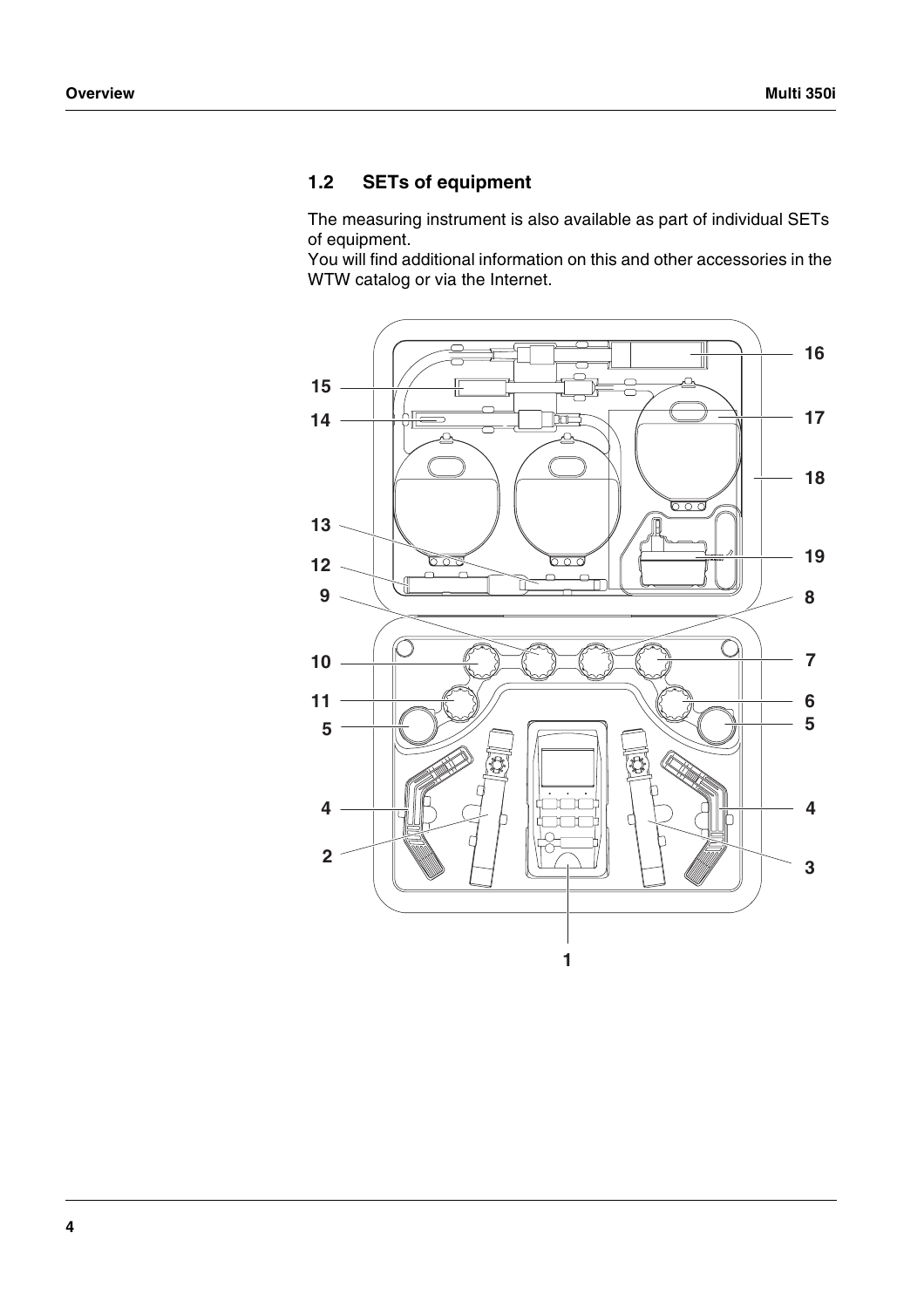# **Set (sample configuration):**

| 1            | Multi 350i measuring instrument, carrying strap with 2 carrying<br>clips, armoring |
|--------------|------------------------------------------------------------------------------------|
| $\mathbf{2}$ | Cond/Oxi beaker with beaker clip                                                   |
| 3            | pH beaker                                                                          |
| 4            | <b>Stand</b>                                                                       |
| 5            | Plastic beaker, 50 ml                                                              |
| 6            | Storing solution for pH electrodes                                                 |
| 7            | 50 ml pH buffer solution, STP 4                                                    |
| 8            | 50 ml pH buffer solution, STP 7                                                    |
| 9            | Calibration and control standard for conductivity measuring<br>cells, 50 ml        |
| 10           | 50 ml ELY/G electrolyte solution for DO sensors                                    |
| 11           | 50 ml RL/G cleaning solution for DO sensors                                        |
| 12           | Exchange membrane caps for DO sensors (3 pieces)                                   |
| 13           | SF 300 polishing strip for the maintenance of DO sensors                           |
| 14           | Conductivity measuring cell                                                        |
| 15           | pH combination electrode                                                           |
| 16           | DO sensor                                                                          |
| 17           | Operating manual + short operating manual                                          |
| 18           | Equipment case                                                                     |
| 19           | Plug-in power supply unit                                                          |
|              | MultiLab pilot CD-ROM                                                              |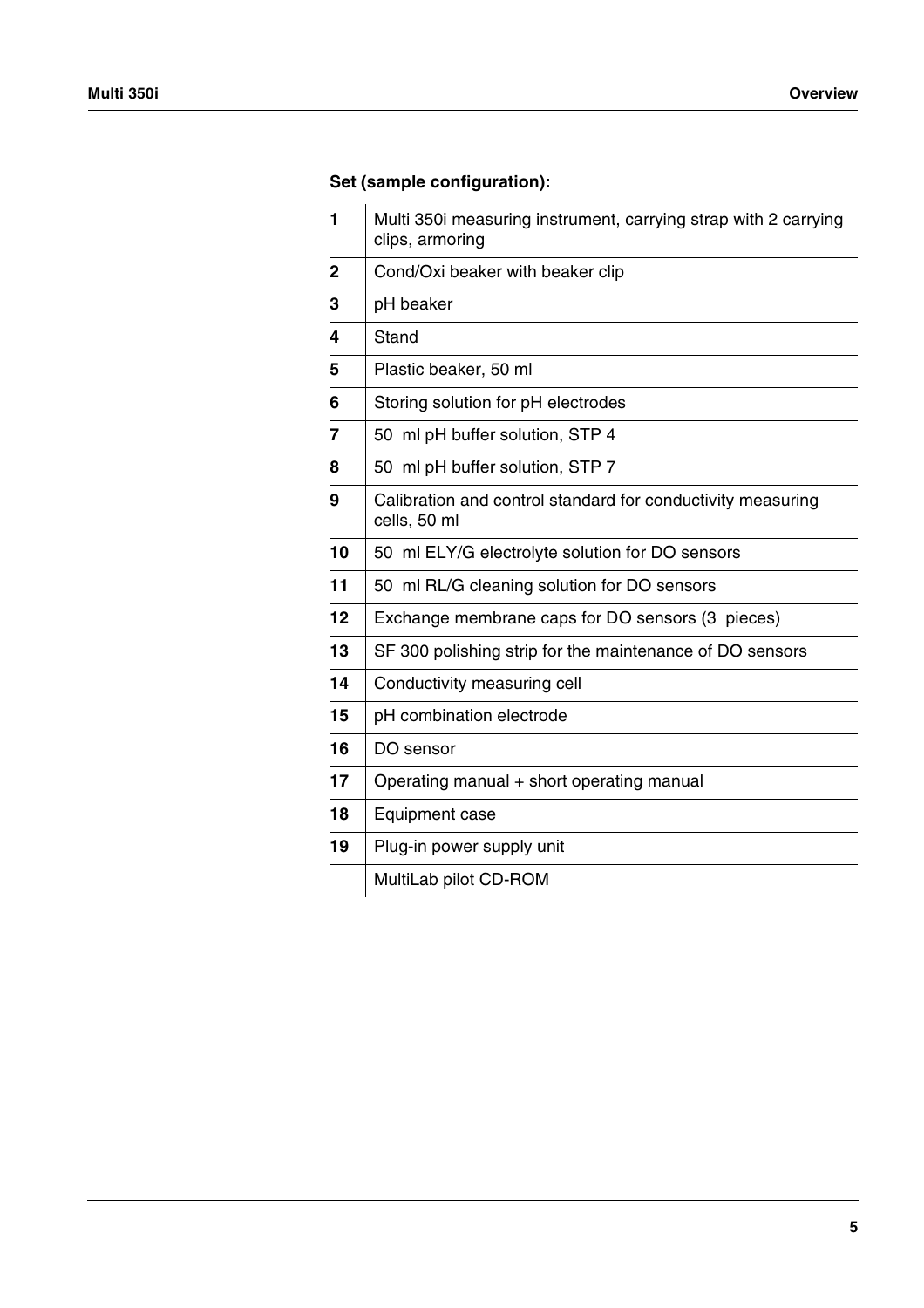# <span id="page-7-1"></span><span id="page-7-0"></span>**1.3 Keypad**



**Key functions**

| M                    | Select the measured variable <m>:<br/>pH value / ORP / ion concentration<br/>DO concentration / DO saturation / DO partial<br/>pressure<br/>Conductivity / specific resistance / salinity /<br/><b>TDS</b></m> |
|----------------------|----------------------------------------------------------------------------------------------------------------------------------------------------------------------------------------------------------------|
| <b>PRT</b>           | Output display contents to RS232 interface (e.g.<br>print)<br>$<$ PRT $>$                                                                                                                                      |
| ඵ                    | Switch the measuring instrument on/off<br><on off=""></on>                                                                                                                                                     |
| <b>CAL</b>           | Calibrate the currently selected measured vari-<br>able<br>$<$ CAL $>$                                                                                                                                         |
| <b>STO</b>           | Store a measured value<br>$<$ STO $>$                                                                                                                                                                          |
| <b>ESC</b>           | Switch to the next higher menu level /<br>cancel input<br><esc></esc>                                                                                                                                          |
|                      | Set values<br>$<\blacktriangle >, <\blacktriangledown >$                                                                                                                                                       |
| <b>MENU</b><br>ENTER | Open a menu / confirm input<br><menu enter=""></menu>                                                                                                                                                          |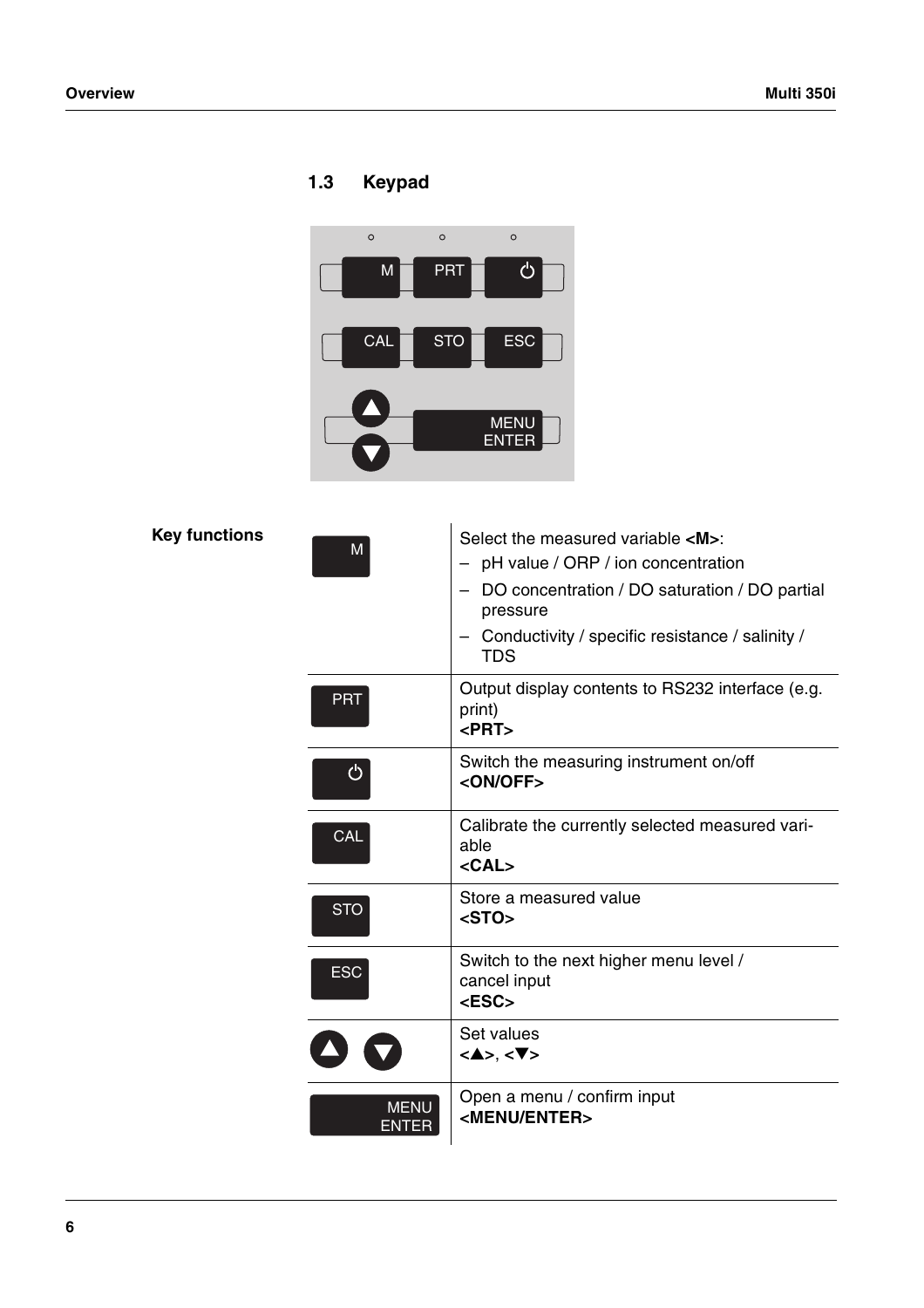# <span id="page-8-2"></span><span id="page-8-0"></span>**1.4 Display**

The graphical display can indicate up to three measuring windows at the same time. The illumination enables to read the display even in the darkness. You can modify the display to meet your requirements in multiple ways.



# <span id="page-8-1"></span>**1.5 Socket field**



|              | DO sensor or conductivity measuring cell or combined con-<br>ductivity / DO sensor |
|--------------|------------------------------------------------------------------------------------|
| $\mathbf{2}$ | pH electrode or ISE combination electrode                                          |
| 3            | pH temperature sensor                                                              |
| 4            | Plug-in power supply unit                                                          |
| 5            | RS232 serial interface                                                             |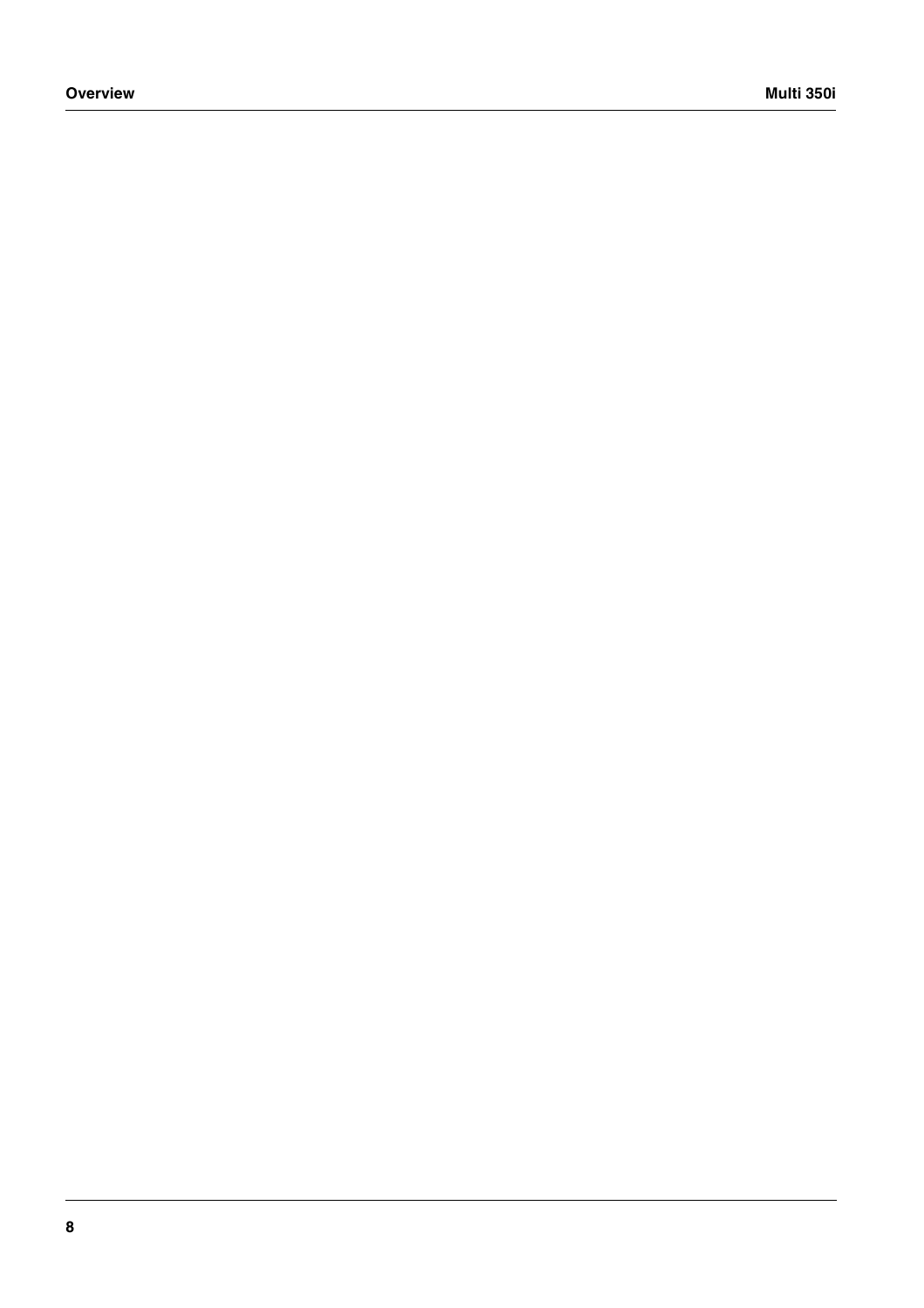# <span id="page-10-0"></span>**2 Safety**

This operating manual contains basic instructions that you must follow during the commissioning, operation and maintenance of the measuring instrument. Consequently, all responsible personnel must read this operating manual before working with the measuring system. The operating manual must always be available within the vicinity of the measuring system.

**Target group** The measuring instrument was developed for work in the field and in the laboratory.

Thus, we assume that, as a result of their professional training and experience, the operators will know the necessary safety precautions to take when handling chemicals.

**Safety instructions** The individual chapters of this operating manual use the following safety instruction to indicate various types of danger:

# **Caution**

**indicates instructions that must be followed precisely in order to avoid the possibility of slight injuries or damage to the instrument or the environment.**

### **Further notes**



### **Note**

indicates notes that draw your attention to special features.

#### **Note**

indicates cross-references to other documents, e.g. operating manuals.

## <span id="page-10-1"></span>**2.1 Authorized use**

The authorized use of the measuring instrument consists exclusively of the:

- pH and ORP measurement
- ISE measurement
- measurement of dissolved oxygen (DO) and
- $\bullet$  conductivity measurement

in the field and laboratory.

The technical specifications as given in [chapter 7 TECHNICAL](#page-90-2) DATA must be observed. Only the operation and running of the measuring instrument according to the instructions given in this operating manual is authorized. Any other use is considered to be **unauthorized**.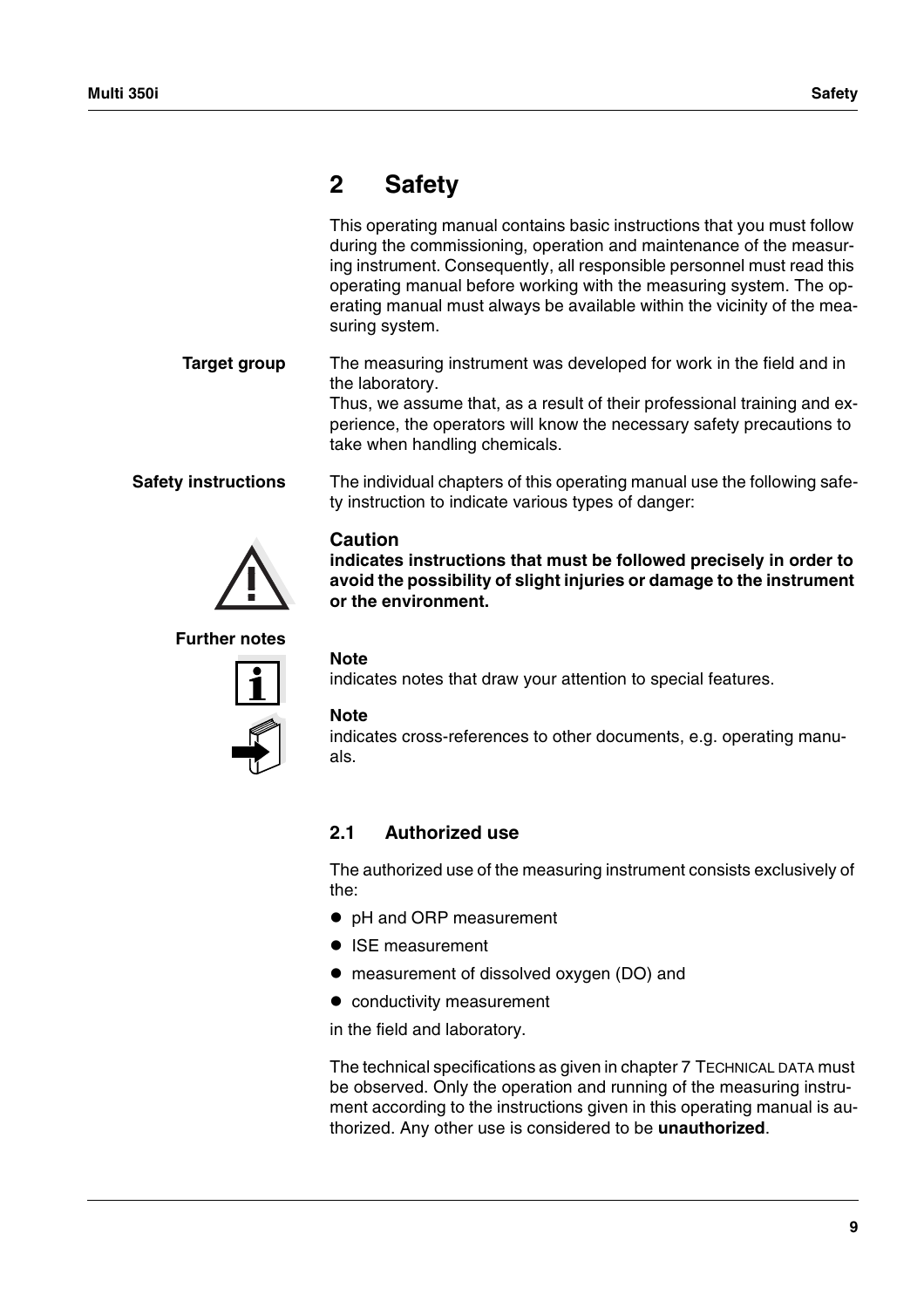<span id="page-11-0"></span>

| 2.2 |  |  | <b>General safety instructions</b> |
|-----|--|--|------------------------------------|
|-----|--|--|------------------------------------|

|                                         | This instrument is built and inspected according to the relevant guide-<br>lines and norms for electronic measuring instruments (see chapter<br>7 TECHNICAL DATA).<br>It left the factory in a safe and secure technical condition.                                                                                      |
|-----------------------------------------|--------------------------------------------------------------------------------------------------------------------------------------------------------------------------------------------------------------------------------------------------------------------------------------------------------------------------|
| <b>Function and operating</b><br>safety | The smooth functioning and operational safety of the measuring instru-<br>ment can only be guaranteed if the generally applicable safety mea-<br>sures and the specific safety instructions in this operating manual are<br>followed during operation.                                                                   |
|                                         | The smooth functioning and operational safety of the measuring instru-<br>ment can only be guaranteed under the environmental conditions that<br>are specified in chapter 7 TECHNICAL DATA.                                                                                                                              |
|                                         | If the instrument was transported from a cold environment to a warm<br>environment, the formation of condensate can lead to the faulty func-<br>tioning of the instrument. In this event, wait until the temperature of the<br>instrument reaches room temperature before putting the instrument<br>back into operation. |
| Safe operation                          | If safe operation is no longer possible, the instrument must be taken out<br>of service and secured against inadvertent operation!<br>Safe operation is no longer possible if the measuring instrument:                                                                                                                  |
|                                         | • has been damaged in transport                                                                                                                                                                                                                                                                                          |
|                                         | has been stored under adverse conditions for a lengthy period of<br>time                                                                                                                                                                                                                                                 |
|                                         | • is visibly damaged                                                                                                                                                                                                                                                                                                     |
|                                         | • no longer operates as described in this manual.                                                                                                                                                                                                                                                                        |
|                                         | If you are in any doubt, please contact the supplier of the instrument.                                                                                                                                                                                                                                                  |
| <b>Obligations of the</b><br>purchaser  | The purchaser of this measuring instrument must ensure that the fol-<br>lowing laws and guidelines are observed when using dangerous sub-<br>stances:                                                                                                                                                                    |
|                                         | • EEC directives for protective labor legislation                                                                                                                                                                                                                                                                        |
|                                         | National protective labor legislation                                                                                                                                                                                                                                                                                    |
|                                         | Safety regulations                                                                                                                                                                                                                                                                                                       |
|                                         | Safety datasheets of the chemical manufacturers.                                                                                                                                                                                                                                                                         |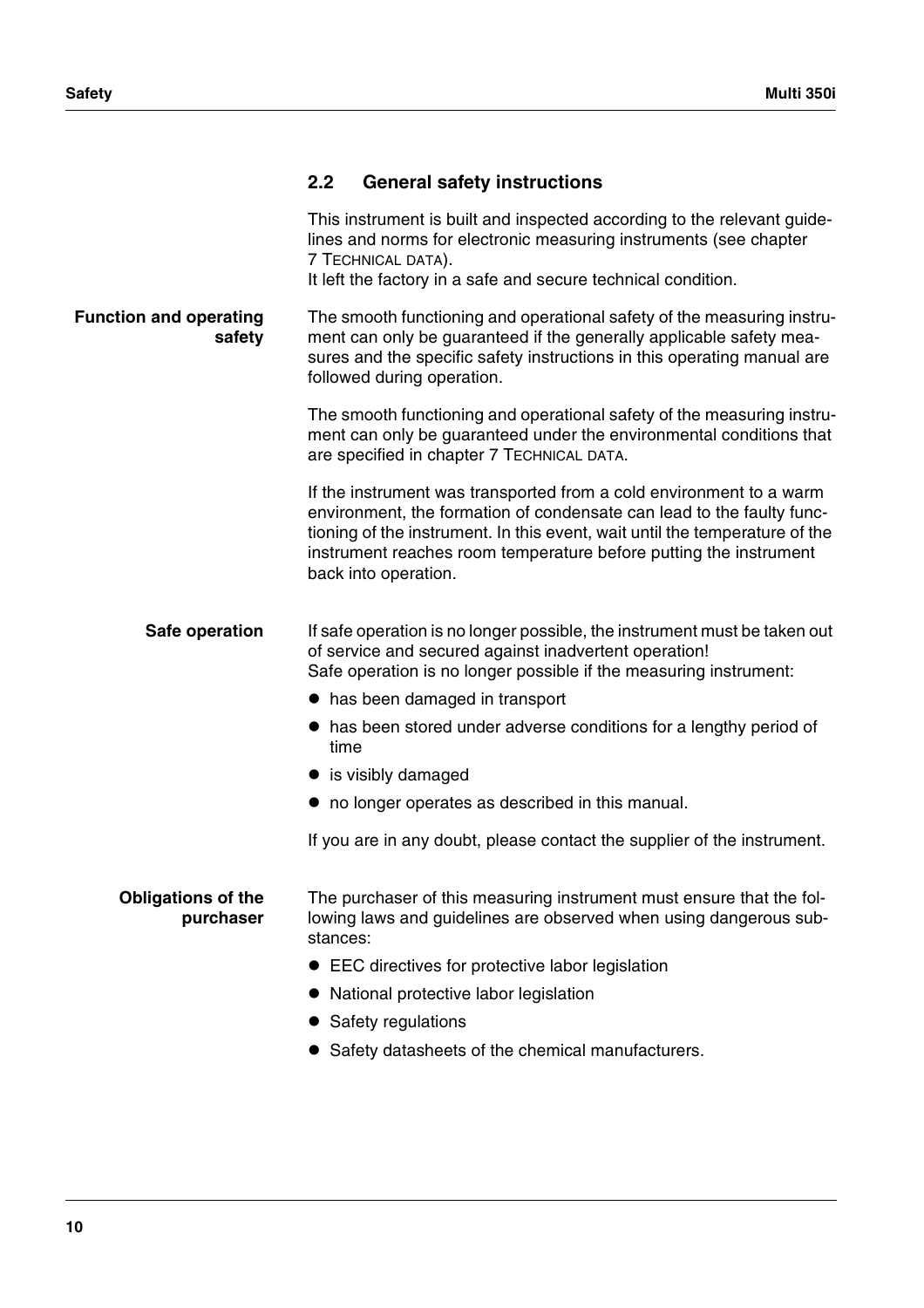# <span id="page-12-0"></span>**3 Commissioning**

# <span id="page-12-1"></span>**3.1 Scope of delivery**

- $\bullet$  Multi 350i handheld measuring instrument with 4 rechargeable batteries, 1.2 V type AA in the instrument
- Plug-in power supply with Euro plug, exchange plugs for USA, UK, and Australia are enclosed
- Operating manual and short operating manual
- $\bullet$  MultiLab pilot CD-ROM

# <span id="page-12-2"></span>**3.2 Power supply**

You can operate the measuring instrument either with the built-in rechargeable batteries or with the plug-in power supply. The plug-in power supply supplies the measuring instrument with low voltage (9 V DC). At the same time, the rechargeable batteries are charged. The batteries are charged even when the instrument is switched off.

approx. 36 hours. The *LoBat* display indicator appears when the batteries are nearly empty and have to be charged as soon as possible.

# **Caution**

**The line voltage at the operating site must lie within the input voltage range of the original plug-in power supply (see [chapter](#page-90-2)  [7 TECHNICAL](#page-90-2) DATA).**

# **Caution**

**Use original plug-in power supplies only (see [chapter 7 TECHNICAL](#page-90-2) DATA).**

# **Note**

The batteries should not be completely discharged. If you do not operate the instrument for a longer period of time you should charge the batteries every six months.

**Automatic switchoff** The instrument has an automatic switchoff function in order to save the batteries (see [section 4.3.3](#page-24-1)).

> During battery operation, the measuring instrument automatically switches off the display illumination if no key has been pressed for 15 seconds. The illumination is switched on with the next keystroke again. The display illumination can be switched off completely.

**Mains operation and charging the batteries**

### **Charging time of the batteries**





**Display illumination with battery operation**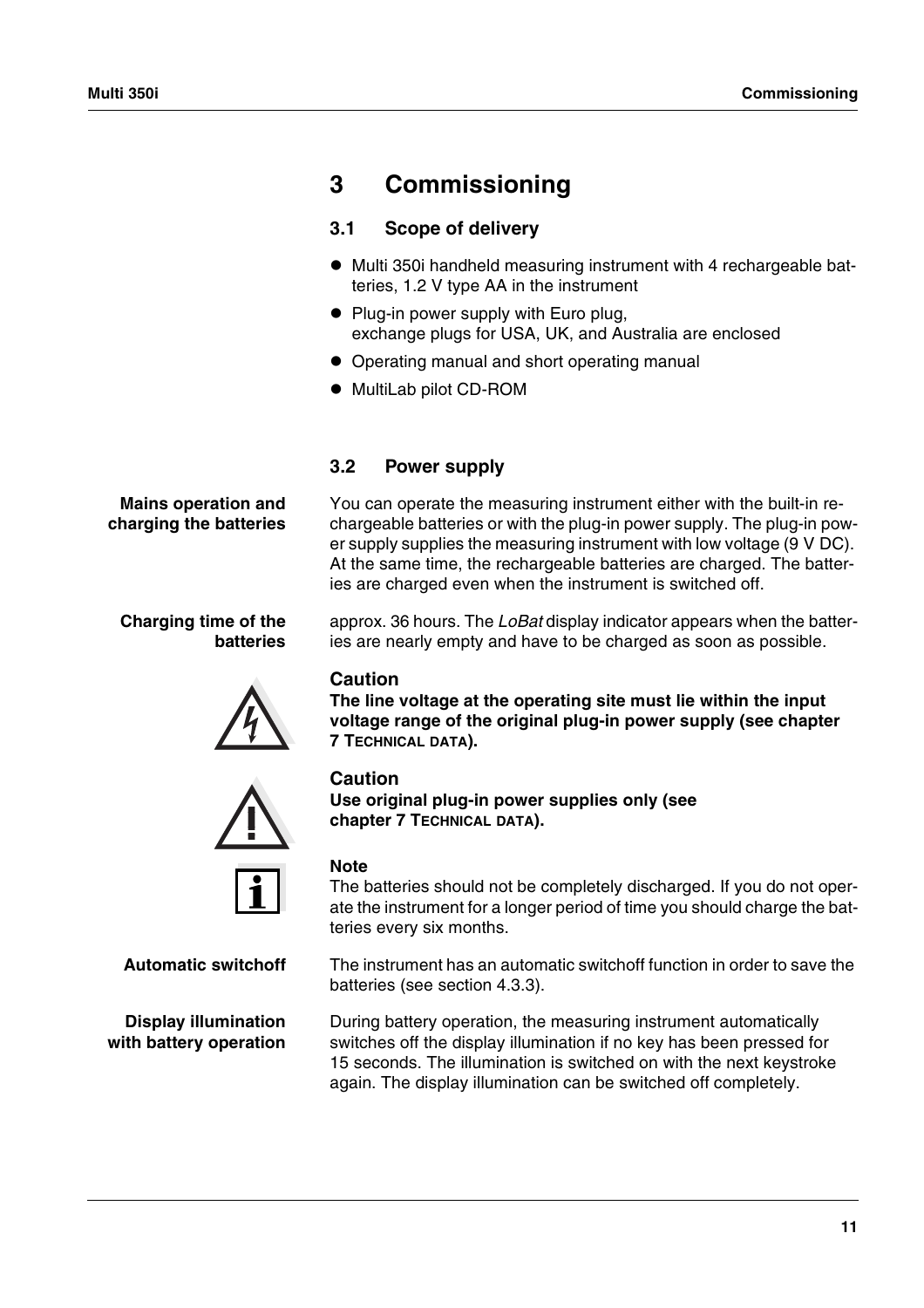

- 1 If necessary, replace the Euro plug  $(1)$  on the plug-in power supply unit (2) by the country-specific plug suitable for your country.
- 2 Connect the plug (3) to the socket (4) of the measuring instrument.
- 3 Connect the plug-in power supply unit to an easily accessible mains socket.

## <span id="page-13-0"></span>**3.3 Initial commissioning**

Perform the following activities:

- ! For mains operation and charging the batteries: Connect the plug-in power supply unit (see [section 3.2 POWER](#page-12-2) SUPPLY).
- Switch on the measuring instrument (see [section 4.1\)](#page-14-2)
- Set the language (see [section 4.2.3](#page-18-1))
- Set the date and time (see [section 4.2.4\)](#page-20-1)



#### **Note**

When you set the language, date and time according to the mentioned sections of this operating manual you will quickly be familiar with the simple operation of the Multi 350i.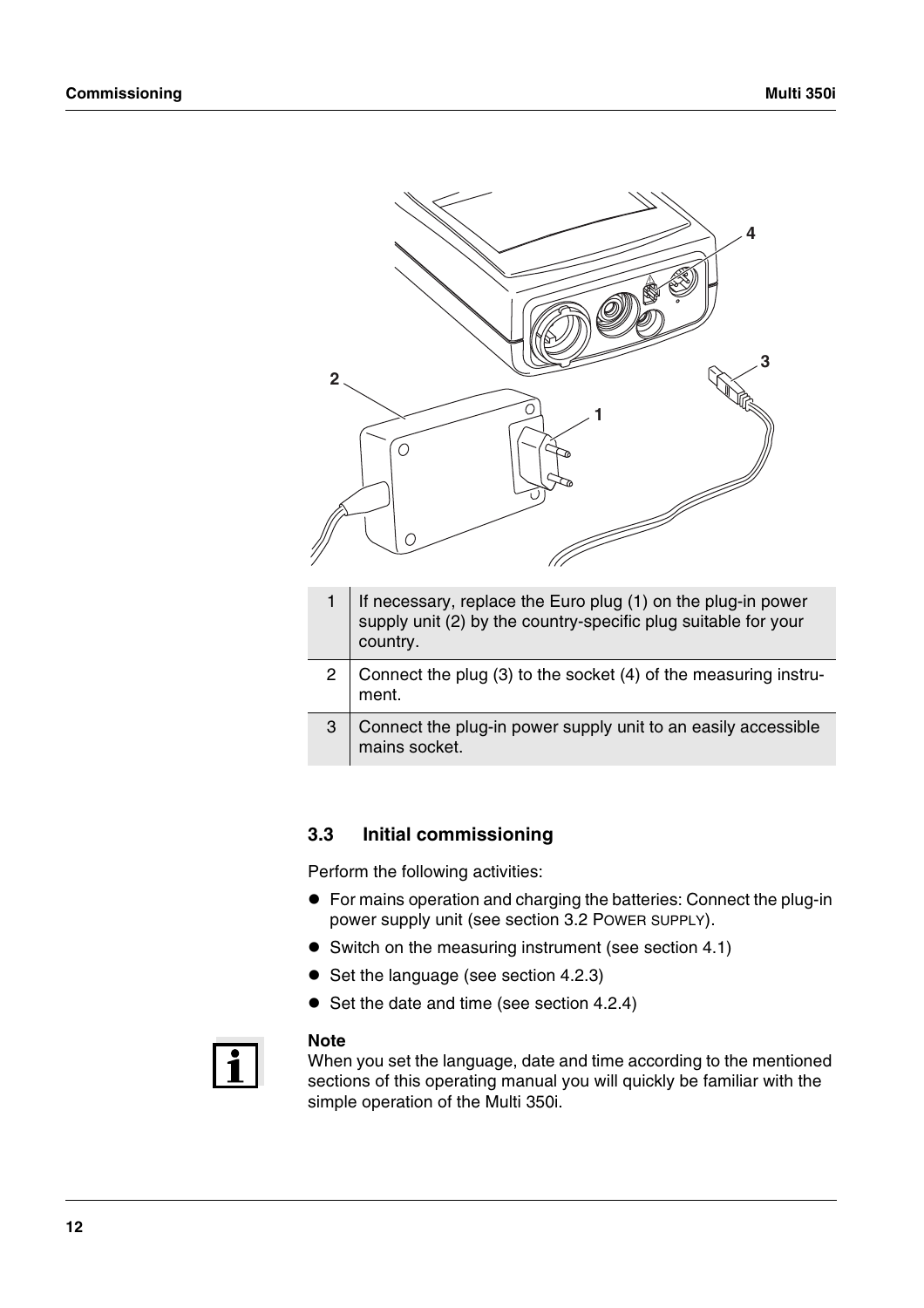# <span id="page-14-0"></span>**4 Operation**

# <span id="page-14-2"></span><span id="page-14-1"></span>**4.1 Switching on the measuring instrument**

**Switching on** Press the **<ON/OFF>** key. The measured value display appears.

| pH |           |
|----|-----------|
|    | 6.949     |
|    | $25.0$ °C |
|    |           |
|    |           |

**Switching off** Press the **<ON/OFF**> key.

**Automatic switchoff** The instrument has an automatic switchoff function in order to save the batteries (see [section 4.3.3](#page-24-0)). The automatic switchoff switches off the measuring instrument if no key is pressed for an adjustable period.

The automatic switchoff is not active

- $\bullet$  if the power is supplied by the plug-in power supply unit,
- ! if the *Automatic data storage* function is active, or with automatic data transmission
- $\bullet$  if the communication cable and a PC with a running communication program are connected,
- $\bullet$  if the printer cable is connected (for external printers).

**Display illumination with battery operation** During battery operation, the measuring instrument automatically switches off the display illumination if no key has been pressed for 15 seconds. The illumination is switched on with the next keystroke again.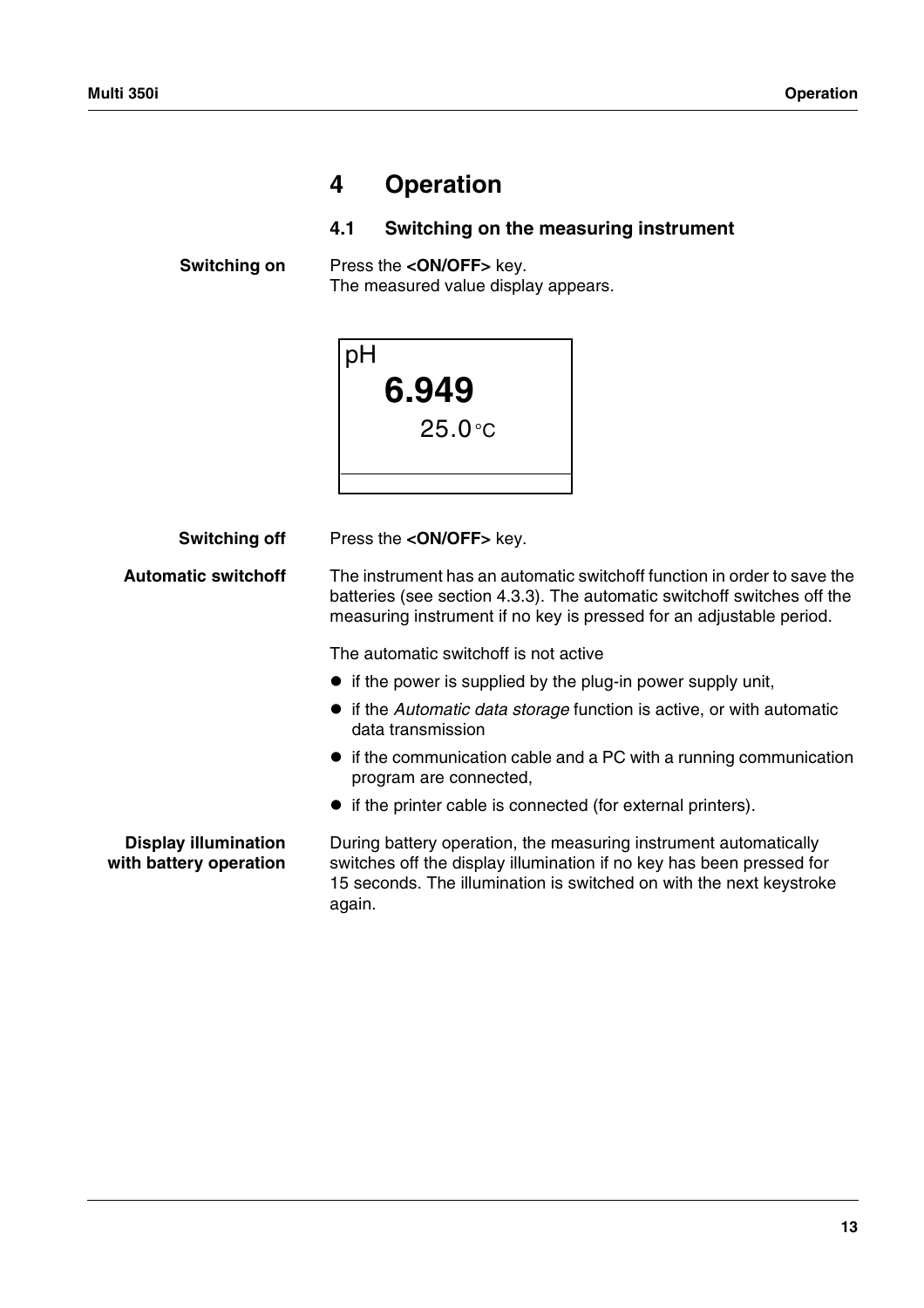# <span id="page-15-0"></span>**4.2 General operating principles**

This section contains basic information of the operation of the Multi 350i.

**Operating elements, display** An overview of the operating elements and the display is given in [section 1.3](#page-7-1) and [section 1.4.](#page-8-2)

**Operating modes, navigation** An overview of the operating modes and navigation of the Multi 350i is given in [section 4.2.1](#page-15-1) and [section 4.2.2](#page-16-0).

## <span id="page-15-1"></span>**4.2.1 Operating modes**

The instrument has the following operating modes:

- Measuring The measuring data of one to three sensors is displayed in the measured value display
- Calibration The course of a calibration with calibration information, functions and settings is displayed
- Data storage The measuring instrument stores measuring data automatically or manually
- **Transmitting data** The measuring instrument transmits measuring data and calibration records to the serial interface automatically or manually.
- Setting

The system menu or a sensor menu with submenus, settings and functions is displayed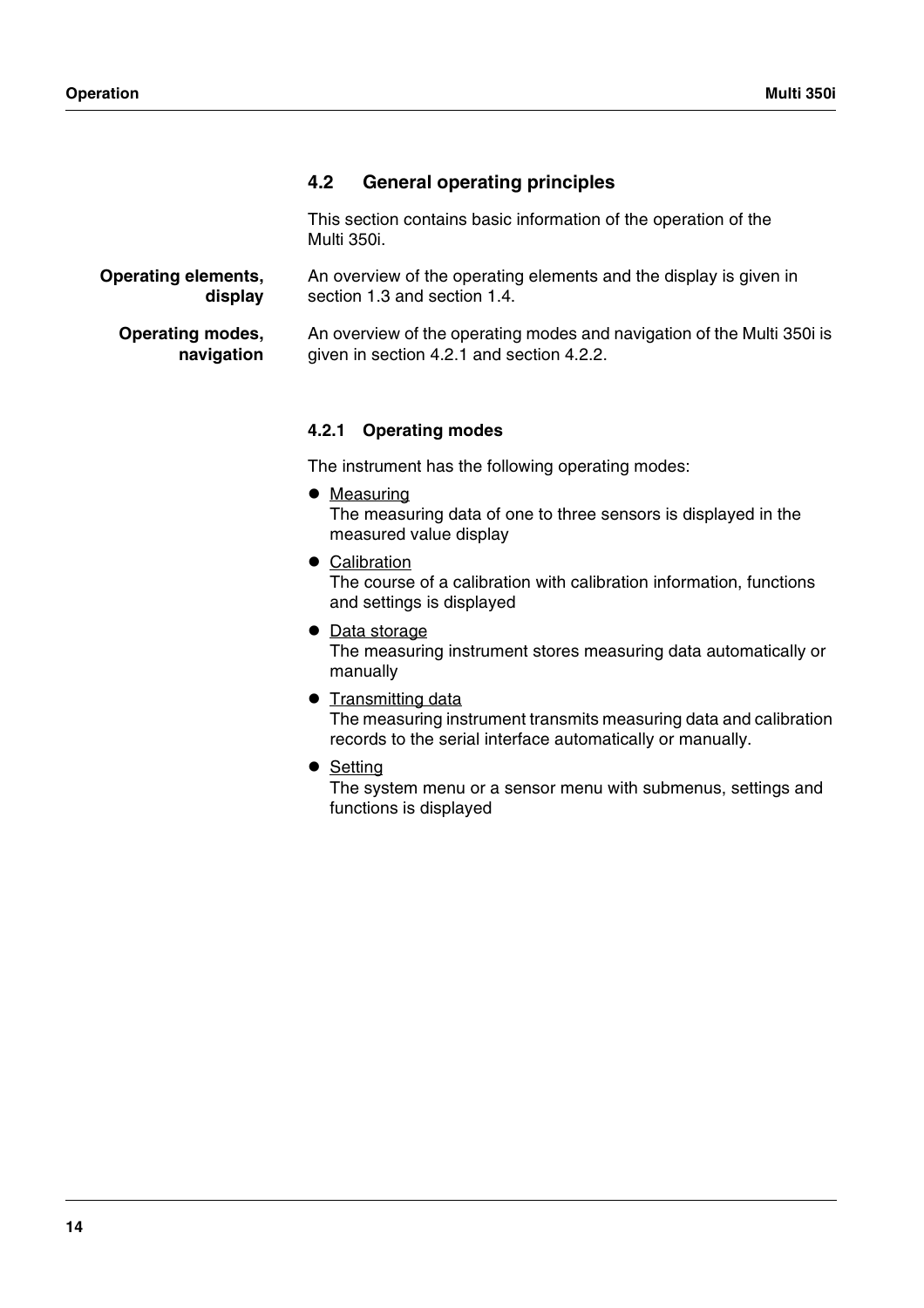### <span id="page-16-0"></span>**4.2.2 Navigation**

**Measured value display** In the measured value display, you can

- ! select a measuring window with **<**▲**> <**▼**>** and open the relevant measuring menu by shortly pressing **<MENU/ENTER>**.
- open the system menu with the sensor-independent settings by pressing **<MENU/ENTER>** for a long time (approx. 1 s).
- change the display in the selected measuring window (e. g. pH < − > mV) by pressing **<M>**.

**Menus and dialogs** The menus for settings and dialogs in courses contain further submenus. The selection is made with the **<**▲**> <**▼**>** keys. The current selection is displayed in reverse video.

• Submenus

The name of the submenu is displayed at the upper edge of the frame. Submenus are opened by confirming with **<MENU/ENTER>**. Example:

| System         |  |
|----------------|--|
|                |  |
| General        |  |
| Interface      |  |
| Clock function |  |
| Reset          |  |
|                |  |
|                |  |
|                |  |

• Settings

Settings are indicated by a colon. The current setting is displayed on the right-hand side. The setting mode is opened with **<MENU/ENTER>**. Subsequently, the setting can be changed with

**<**▲**> <**▼**>** and **<MENU/ENTER>**.

Example:

| System            |         |
|-------------------|---------|
| Language:         | Deutsch |
| Beep:             |         |
| Illumination:     | On      |
| Contrast:         | 48 %    |
| Temperature unit: |         |
| Switchoff time:   | 30 min  |
|                   |         |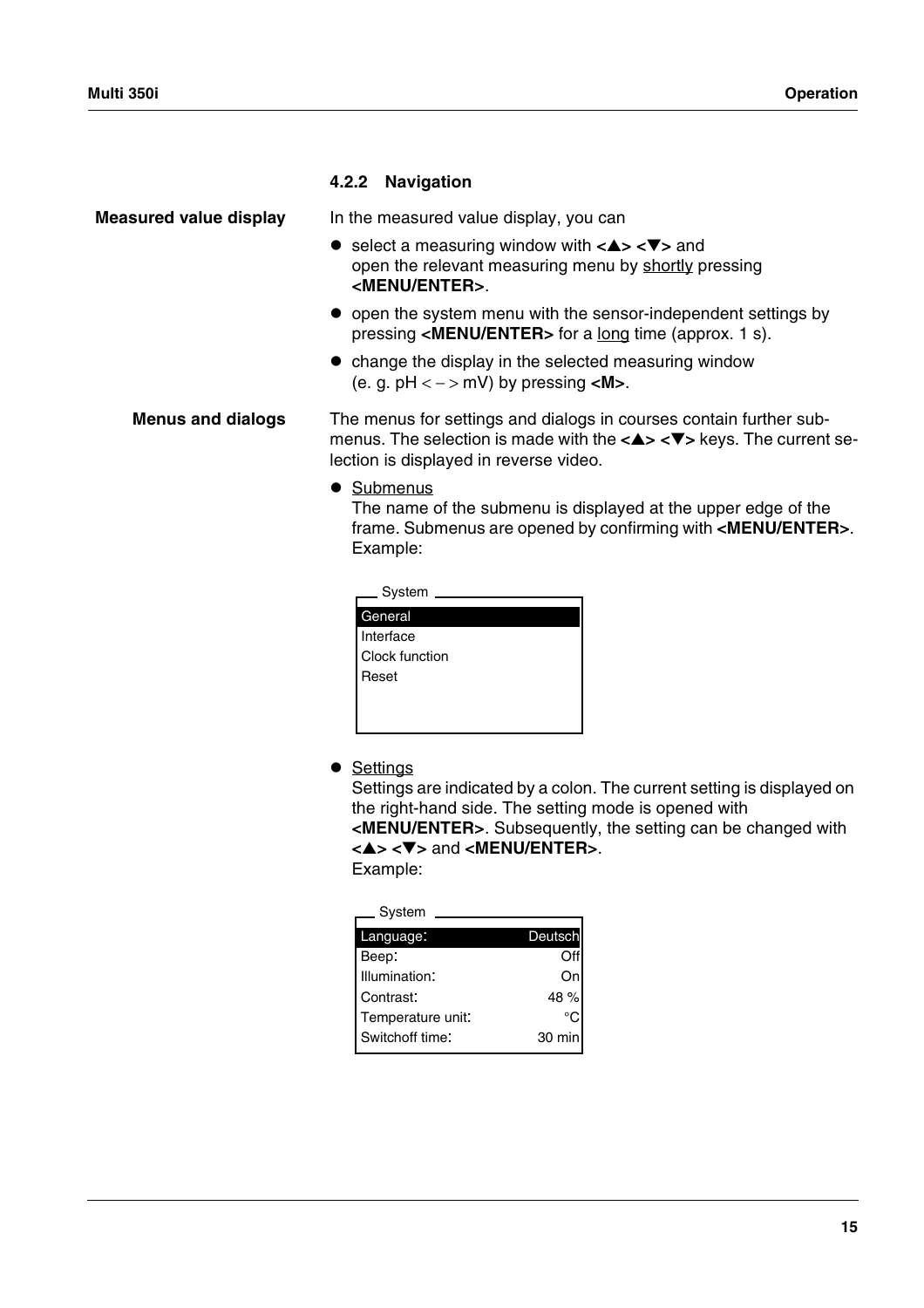**•** Functions

Functions are designated by the name of the function. They are immediately carried out by confirming with **<MENU/ENTER>**. Example: Display the *Calibration record* function.



Messages Information or operating instructions are designated by the **s**ymbol. They cannot be selected. Example:

| __ pH                                                    |  |
|----------------------------------------------------------|--|
| ■ Buffer recognition TEC<br>I Immerse sensor in buffer 1 |  |
| Set temperature:                                         |  |
| Continue                                                 |  |



### **Note**

The principles of navigation are explained in the two following sections by reference of examples:

- Set the language (see [section 4.2.3](#page-18-0))
- Set the date and time (see [section 4.2.4\)](#page-20-0).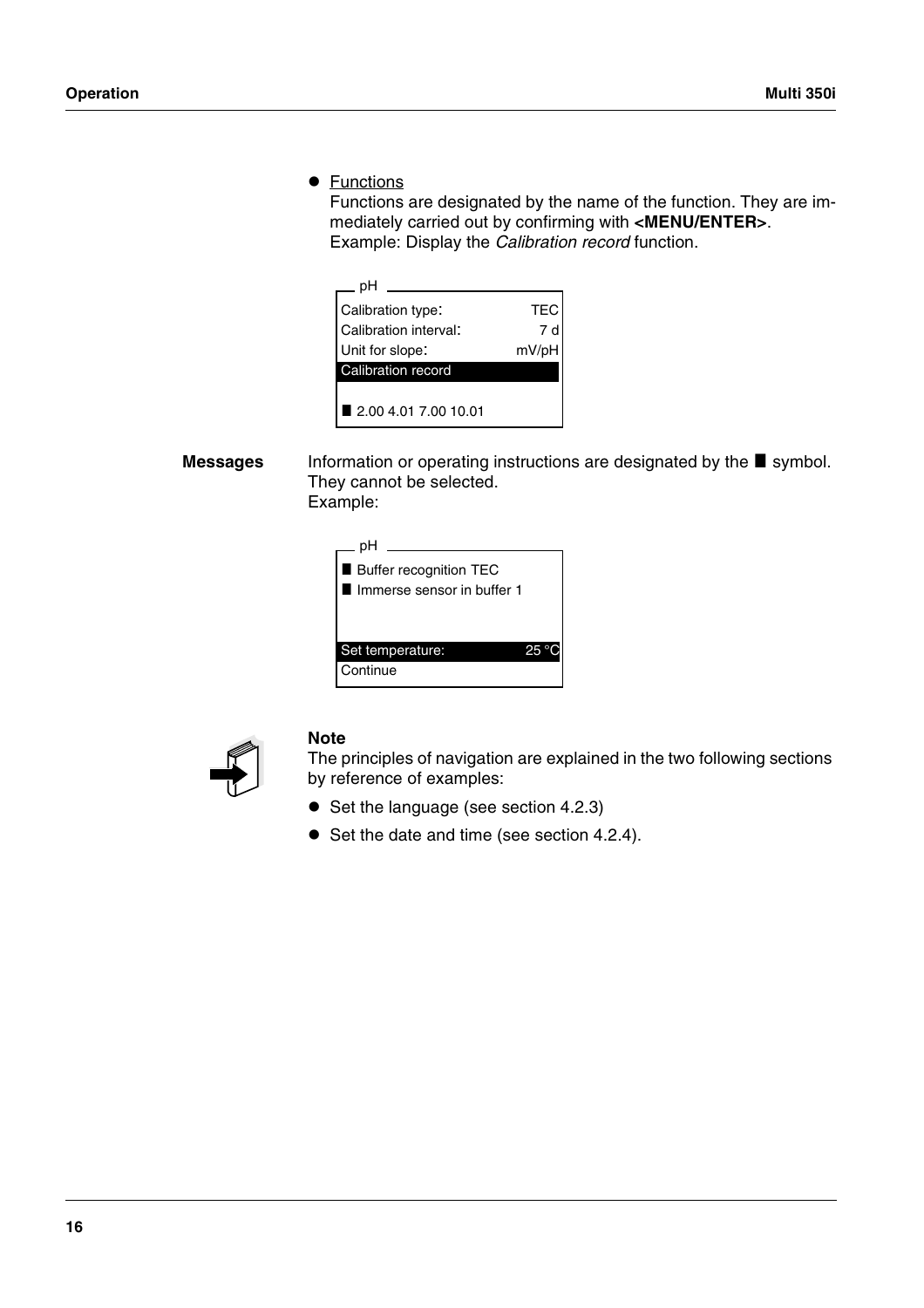### <span id="page-18-0"></span>**4.2.3 Example 1 on navigation: Setting the language**

<span id="page-18-1"></span>1 Press the **<ON/OFF>** key. The measured value display appears. The instrument is in the measuring ode.



2 Open the system menu by pressing **<MENU/ENTER>** for a long time (approx. 1 s). The instrument is in the setting mode.

| Storage & config |  |
|------------------|--|
| Data storage     |  |
| Display          |  |
| System           |  |
|                  |  |
|                  |  |
|                  |  |
|                  |  |

3 Select the *System* submenu with **<**▲**> <**▼**>**. The current selection is displayed in reverse video. 4 Open the *System* submenu with **<MENU/ENTER>**.

5 Select the *General* submenu with **<**▲**> <**▼**>**. The current selection is displayed in reverse video.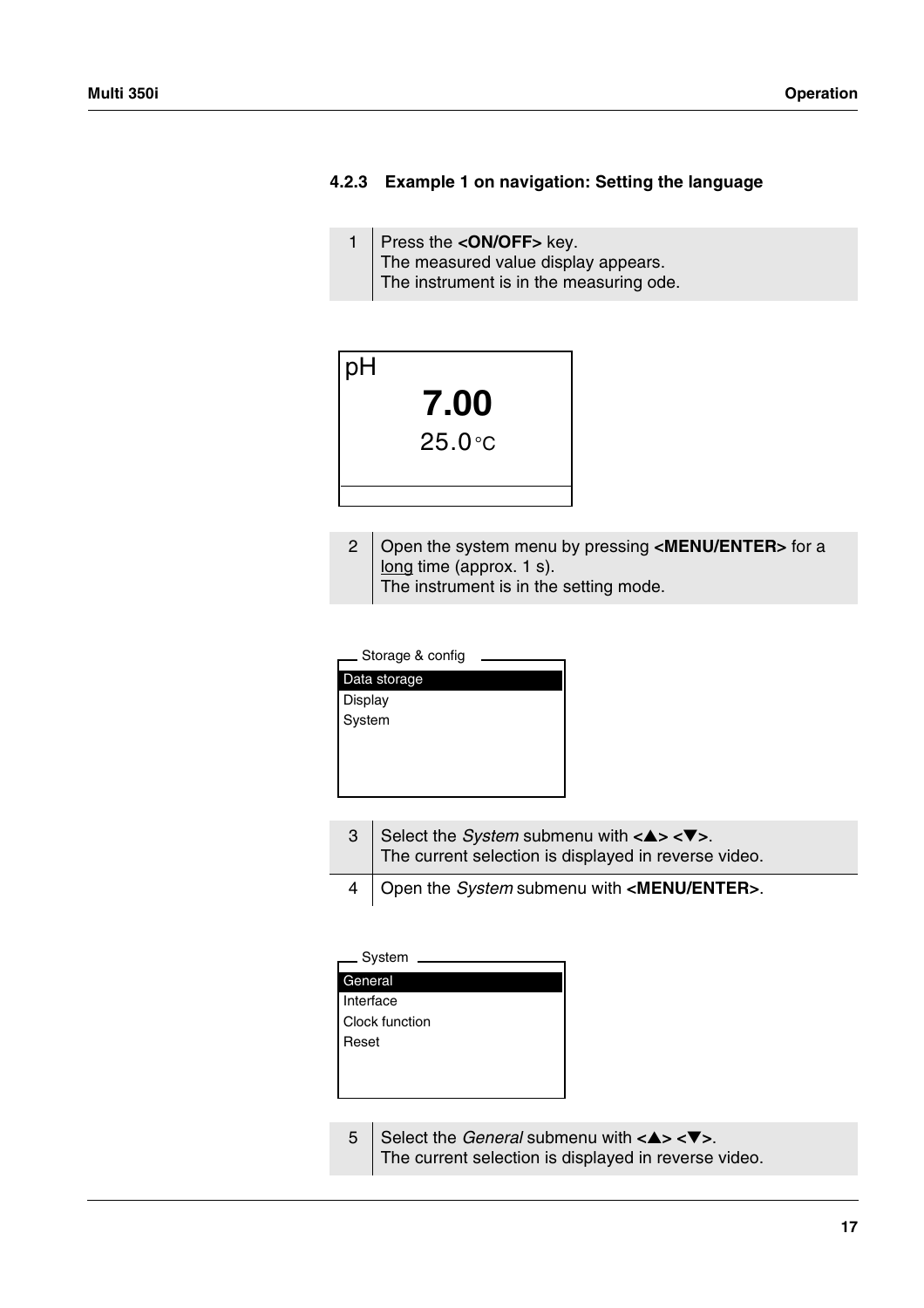# 6 Open the *General* submenu with **<MENU/ENTER>**.

| System            |         |
|-------------------|---------|
| Language:         | Deutsch |
| Beep:             |         |
| Illumination:     | Or      |
| Contrast:         | 48 %    |
| Temperature unit: | ∘∩      |
| Switchoff time:   | 30 min  |

| 7   Open the setting mode for the Language with |  |
|-------------------------------------------------|--|
| <b>CMENU/ENTER&gt;.</b>                         |  |

| System            |         |
|-------------------|---------|
| Language:         | Deutsch |
| Beep:             |         |
| Illumination:     | On      |
| Contrast:         | 48 %    |
| Temperature unit: | °C      |
| Switchoff time:   | 30 min  |
|                   |         |

| 8  | Select the required language with $\langle 4 \rangle \langle 7 \rangle$ .                                                                                                                           |
|----|-----------------------------------------------------------------------------------------------------------------------------------------------------------------------------------------------------|
| 9  | Confirm the setting with <menu enter="">.<br/>The setting becomes active the next time the system menu is<br/>called up.</menu>                                                                     |
| 10 | To make further settings, switch to the next higher menu level<br>with $<$ <b>ESC</b> $>$ .<br>or<br>Switch to the measured value display with <m>.<br/>The instrument is in the measuring ode.</m> |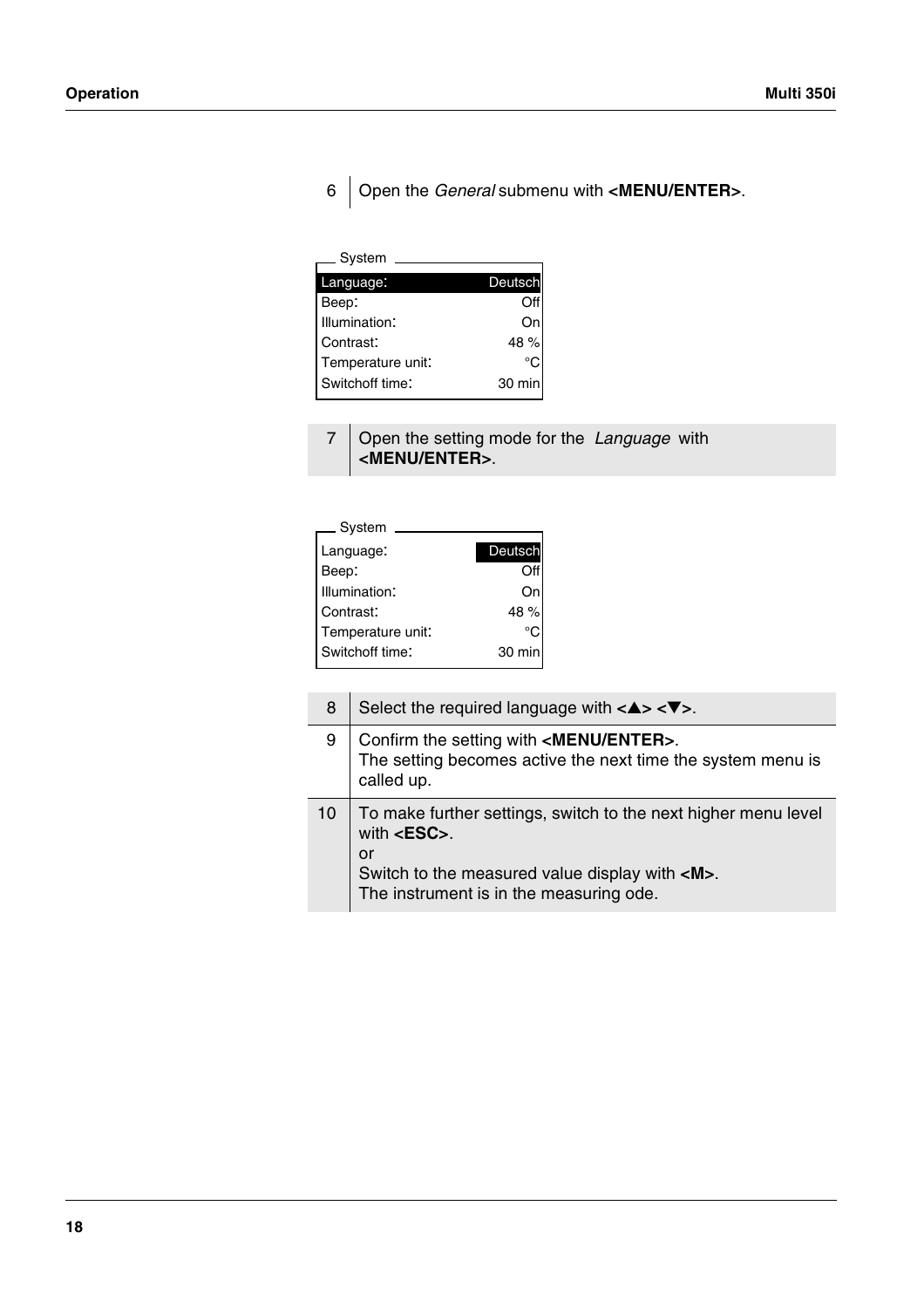# <span id="page-20-1"></span><span id="page-20-0"></span>**4.2.4 Example 2 on navigation: Setting the date and time**

The measuring instrument has a clock with a date function. The date and time are indicated in the status line of the measured value display. The indication can be switched off. When storing measured values and calibrating, the current date and time are automatically stored as well.

The correct setting of the date and time and date format is important for the following functions and displays:

- Current date and time
- Calibration date
- **.** Identification of stored measured values.

Therefore, check the time at regular intervals.



### **Note**

After a fall of the supply voltage (empty batteries), the date and time are reset to 01.01.2003, 00:00 hours.

**Setting the date, time and date format** The data format can be switched from the display of day, month, year (*dd.mm.yy*) to the display of month, day, year (*mm/dd/yy* or *mm.dd.yy*).

|   | In the measured value display:<br>Open the system menu by pressing <menu enter=""> for a<br/>long time (approx. <math>1</math> s).<br/>The instrument is in the setting operating mode.</menu>                                        |
|---|---------------------------------------------------------------------------------------------------------------------------------------------------------------------------------------------------------------------------------------|
| 2 | Select and confirm the System / Clock function menu with<br>$\langle \blacktriangle \rangle \langle \blacktriangledown \rangle$ and $\langle \blacktriangle \rangle$ MENU/ENTER>.<br>The setting menu for the date and time opens up. |
| 3 | Select and confirm the Time menu with $\langle 4 \rangle \langle 7 \rangle$ and<br><menu enter="">.<br/>The seconds are highlighted.</menu>                                                                                           |

| Svstem |  |
|--------|--|
|--------|--|

| Time:        | 14:53:40 |
|--------------|----------|
| Date:        | 30.10.03 |
| Date format: | dd.mm.yy |
|              |          |
|              |          |
|              |          |

4 Change and confirm the setting with **<**▲**> <**▼**>** and **<MENU/ ENTER>**.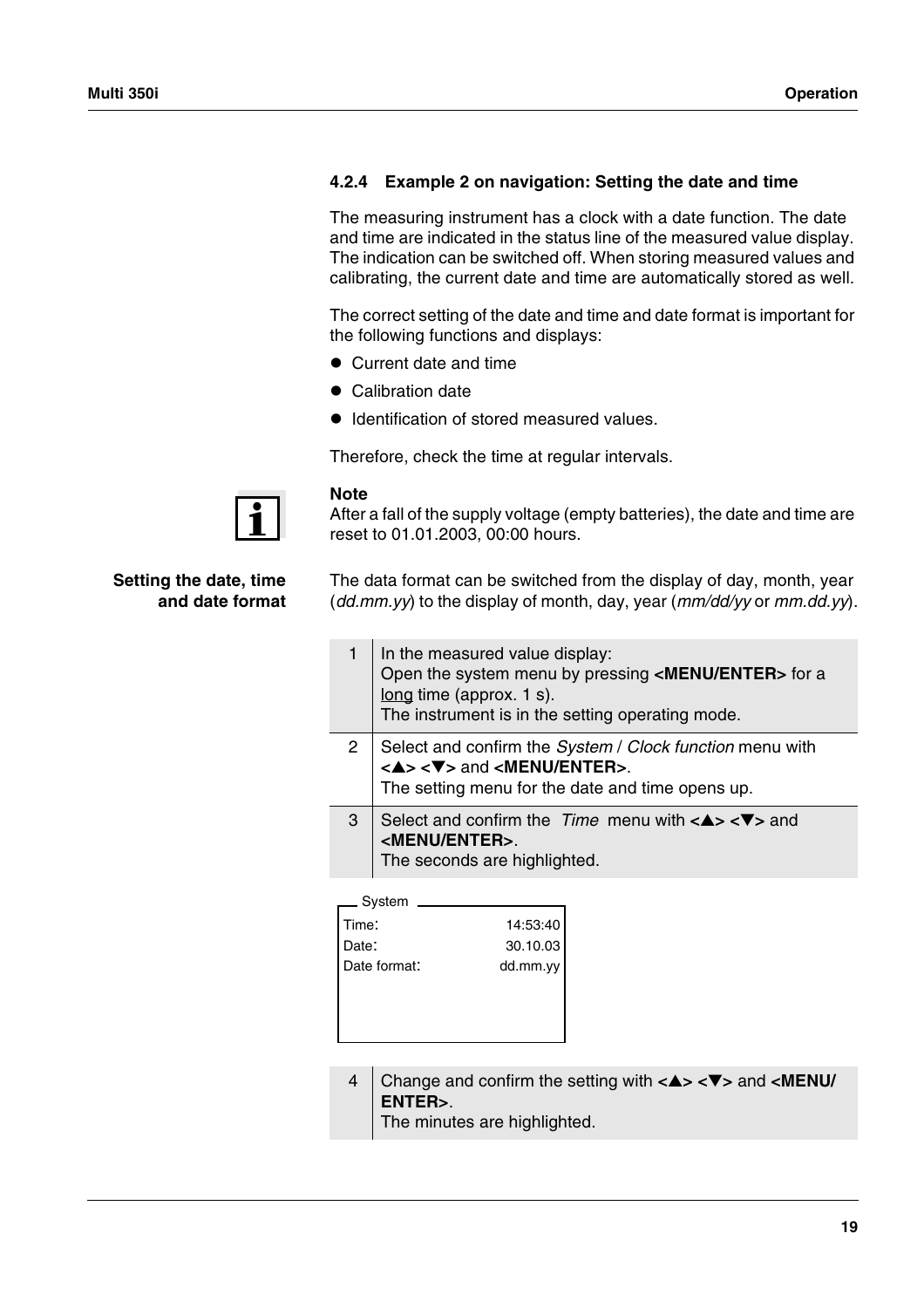Ī

 $\overline{\phantom{a}}$ 

| 5 | Change and confirm the setting with $\langle \blacktriangle \rangle \langle \blacktriangledown \rangle$ and $\langle \text{MEMV} \rangle$<br>ENTER>.<br>The hours are highlighted.                      |
|---|---------------------------------------------------------------------------------------------------------------------------------------------------------------------------------------------------------|
| 6 | Change and confirm the setting with $\langle 4 \rangle \langle 7 \rangle$ and $\langle 1$ ENU/<br>ENTER>.<br>The time is set.                                                                           |
| 7 | If necessary, set the <i>Date</i> and <i>Date format</i> . The setting is made<br>similarly to that of the time.                                                                                        |
| 8 | If necessary, select and set the <i>Date</i> with $\langle 2 \rangle \langle 2 \rangle$ and<br><menu enter="">.</menu>                                                                                  |
| 9 | To make further settings, switch to the next higher menu level<br>with $<$ ESC $>$ .<br>or<br>Switch to the measured value display with <m>.<br/>The instrument is in the measuring operating mode.</m> |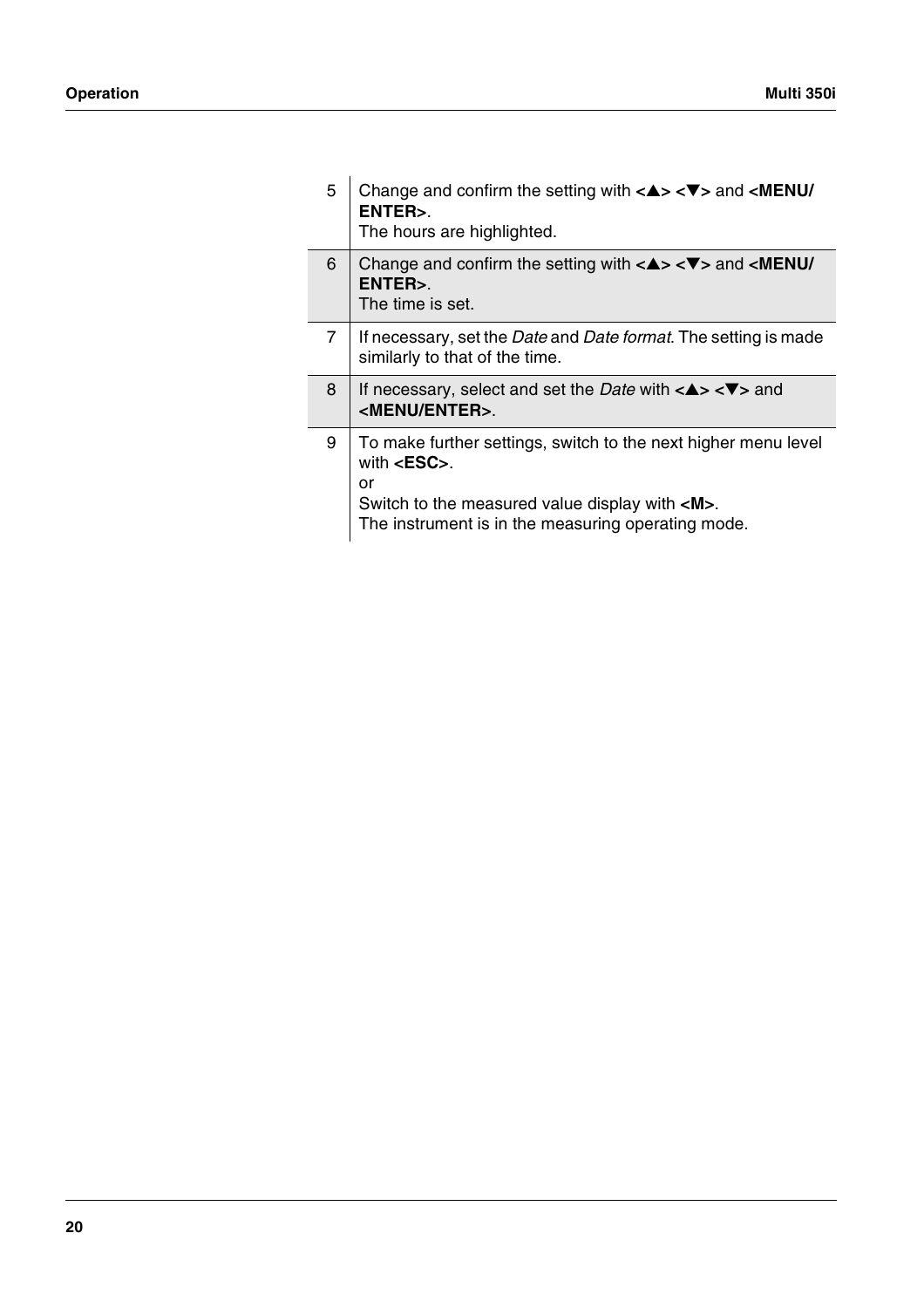# <span id="page-22-0"></span>**4.3 System settings (system menu)**

The system menu comprises the following settings:

- ! *Data storage* (see [section 4.3.1](#page-22-1))
- ! *Display* (see [section 4.3.2](#page-22-2))
- ! *System* (see [section 4.3.3](#page-24-0)).

### <span id="page-22-1"></span>**4.3.1** *Data storage*

This menu contains all functions to display, edit and erase stored measured values and calibration records.



### **Note**

Detailed information on the data storage functions of the Multi 350i is given in [section 4.8](#page-67-0).

### <span id="page-22-2"></span>**4.3.2** *Display*

With the aid of *Display* submenu, you can modify the measured value display to meet your requirements. When doing so, you can display or hide the following elements:

- pH/ISE measuring window
- $\bullet$  DO measuring window
- Conductivity measuring window
- Date indication in the status line
- Time indication in the status line



### **Note**

When several sensors or multiple sensors (e.g. ConOx) are connected, all available measured variables are automatically displayed. If you do not wish to have all measured values displayed, you can hide measured values of individual sensors.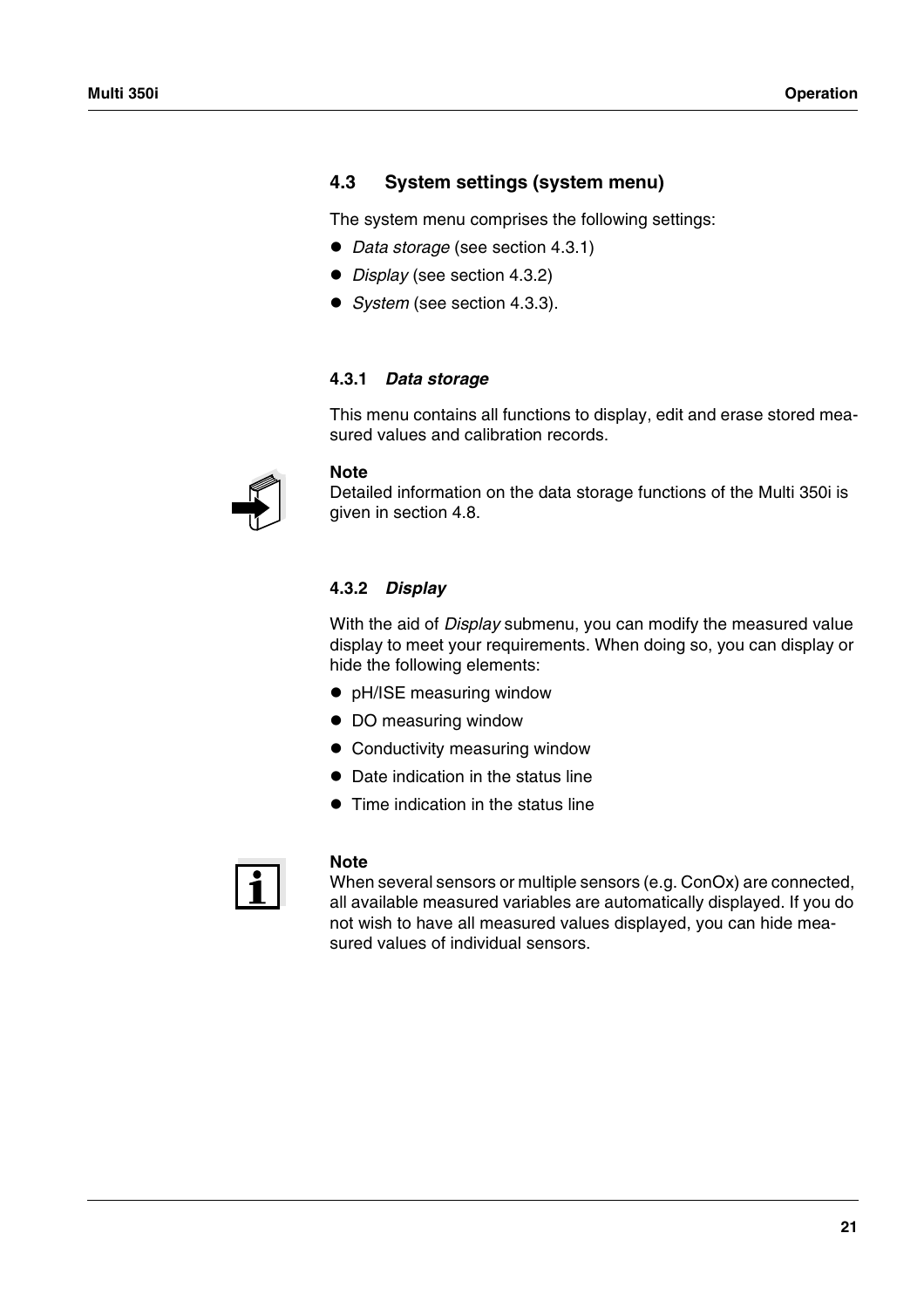| <b>Settings</b> | To open the system menu in the measured value display, press the       |
|-----------------|------------------------------------------------------------------------|
|                 | $\leq$ MENU/ENTER> key for approx. 1 s. After completing the settings, |
|                 | switch to the measured value display with <m>.</m>                     |

| Menu item      | <b>Setting</b> | <b>Description</b>                                                                                                                          |
|----------------|----------------|---------------------------------------------------------------------------------------------------------------------------------------------|
| Display / Time | On<br>Off      | Display of the time in the system<br>status line                                                                                            |
| Display / Date | Оn<br>Off      | Display of the date in the system<br>status line                                                                                            |
| Display / pH   | On<br>Off      | Display of the pH/ISE measuring<br>window.<br>This menu item is only visible if the<br>electrode and an additional sensor<br>are connected. |
| Display / O2   | Оn<br>Off      | Display of the DO measuring win-<br>dow.<br>This menu item is only visible if a<br>DO sensor is connected.                                  |
| Display / Cond | Оn<br>Off      | Display of the conductivity mea-<br>suring window.<br>This menu item is only visible if a<br>conductivity measuring cell is con-<br>nected. |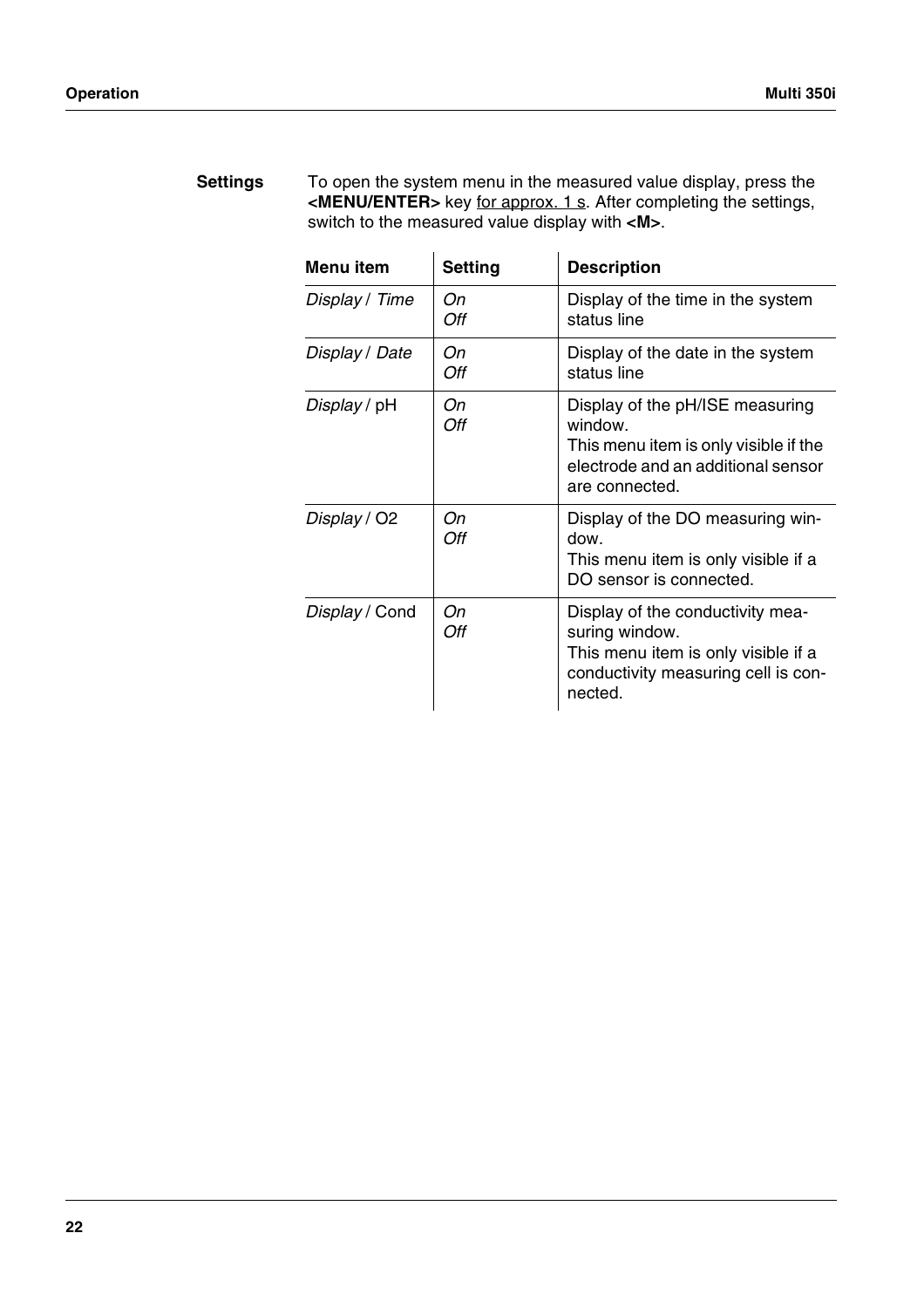### <span id="page-24-1"></span><span id="page-24-0"></span>**4.3.3** *System*

**Overview** The following sensor-independent instrument features can be adjusted in the system menu/*System* and its submenus:

- $\bullet$  Menu language
- Beep on keystroke
- $\bullet$  Display illumination
- Display contrast
- $\bullet$  Unit of the temperature display
- $\bullet$  Interval of the automatic switchoff
- Data interface
- Clock and date function
- ! Function to reset all sensor-independent system settings to the default condition

**Settings** To open the system menu in the measured value display, press the **<MENU/ENTER>** key for approx. 1 s. After completing the settings, switch to the measured value display with **<M>**.

| <b>Menu</b> item                            | <b>Setting</b>                  | <b>Description</b>                                                                                                                                                                                  |
|---------------------------------------------|---------------------------------|-----------------------------------------------------------------------------------------------------------------------------------------------------------------------------------------------------|
| System / General /<br>Language              | Deutsch<br>English<br>(further) | Select the menu language                                                                                                                                                                            |
| System / General /<br>Beep                  | Оn<br>Off                       | Switch on/off the beep on<br>keystroke                                                                                                                                                              |
| System / General /<br><b>Illumination</b>   | Оn<br>Off                       | Switching the display illumi-<br>nation on/off                                                                                                                                                      |
| System / General /<br>Contrast              | $0100\%$                        | Changing the display con-<br>trast                                                                                                                                                                  |
| System / General /<br>Temperature unit      | ${}^{\circ}C$<br>°F             | Temperature unit,<br>degrees Celsius or degrees<br>Fahrenheit.<br>All temperatures are dis-<br>played with the selected unit.                                                                       |
| System / General /<br><b>Switchoff time</b> | 10, 15, 30, 45,<br>60 min       | The automatic switchoff auto-<br>matically switches the mea-<br>suring instrument off if no<br>entry is made for a specified<br>period of time (switchoff inter-<br>val). This saves the batteries. |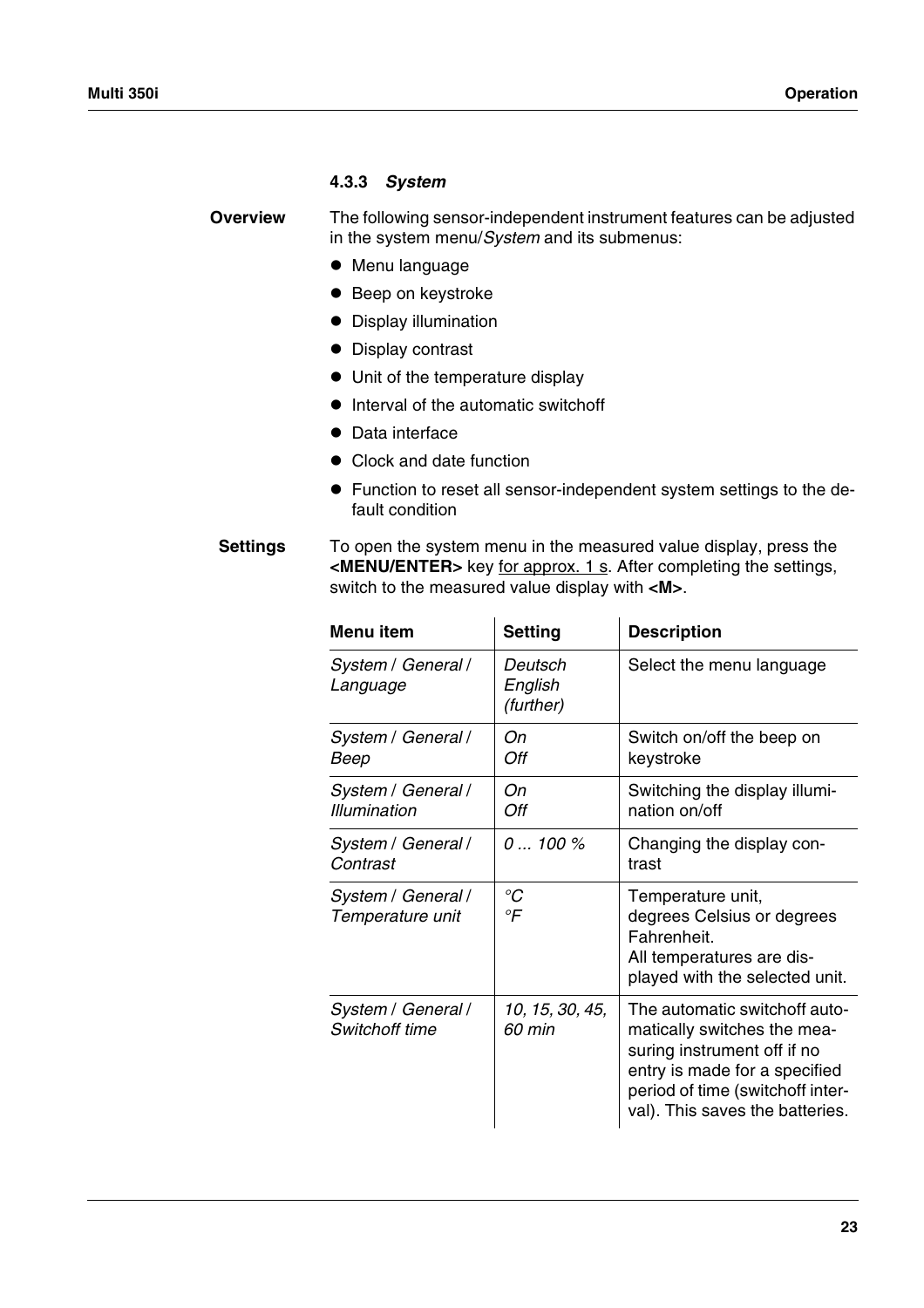| Menu item                             | <b>Setting</b>                      | <b>Description</b>                                                                         |
|---------------------------------------|-------------------------------------|--------------------------------------------------------------------------------------------|
| System / Interface /<br>Baud rate     | 1200, 2400,<br>4800, 9600,<br>19200 | Baud rate of the data inter-<br>face                                                       |
| System / Interface /<br>Output format | <i>ASCII</i><br>CSV                 | Output format for data trans-<br>mission<br>For details, see section 4.9                   |
| System / Interface /<br>Header        | Yes<br>Nο                           | Option for output in csy for-<br>mat. "Yes" creates a header<br>in the table.              |
| System / Clock func-<br>tion          | Time<br>Date<br>Date format         | Settings of time and date.<br>For details, see section 4.2.4                               |
| System / Reset                        |                                     | Resets the system settings to<br>the default values.<br>For details, see<br>section 4.10.2 |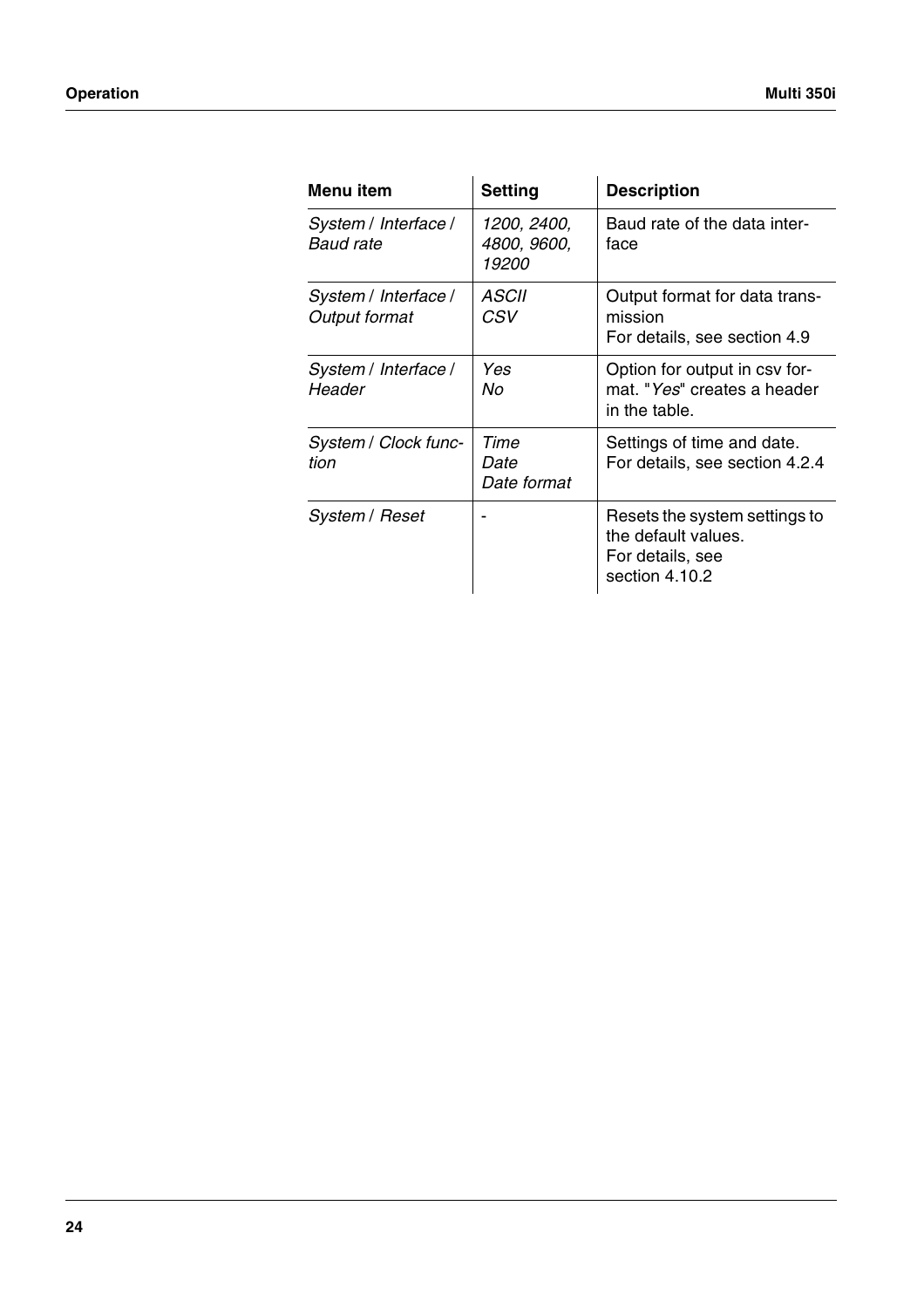# <span id="page-26-0"></span>**4.4 pH value / ORP voltage**

### <span id="page-26-1"></span>**4.4.1 General information**

You can measure the following variables:

- $\bullet$  pH value  $[ ]$
- $\bullet$  ORP  $[mV]$

## **Caution**



**When connecting an earthed PC/printer, measurements cannot be performed in earthed media as incorrect values would result. The RS232 interface is not galvanically isolated.**

**Temperature measurement** For reproducible pH measurements, it is essential to measure the temperature of the test sample.

You have the following possibilities of measuring the temperature:

- ! Automatic measurement of the temperature by the temperature sensor (NTC30 or Pt1000) integrated in electrode.
- ! Measurement of the temperature by the integrated temperature sensor of a simultaneously connected DO sensor or conductivity measuring cell in the test sample.
- $\bullet$  Manual determination and input of the temperature.

The measuring instrument recognizes whether a suitable sensor is connected and automatically switches on the temperature measurement.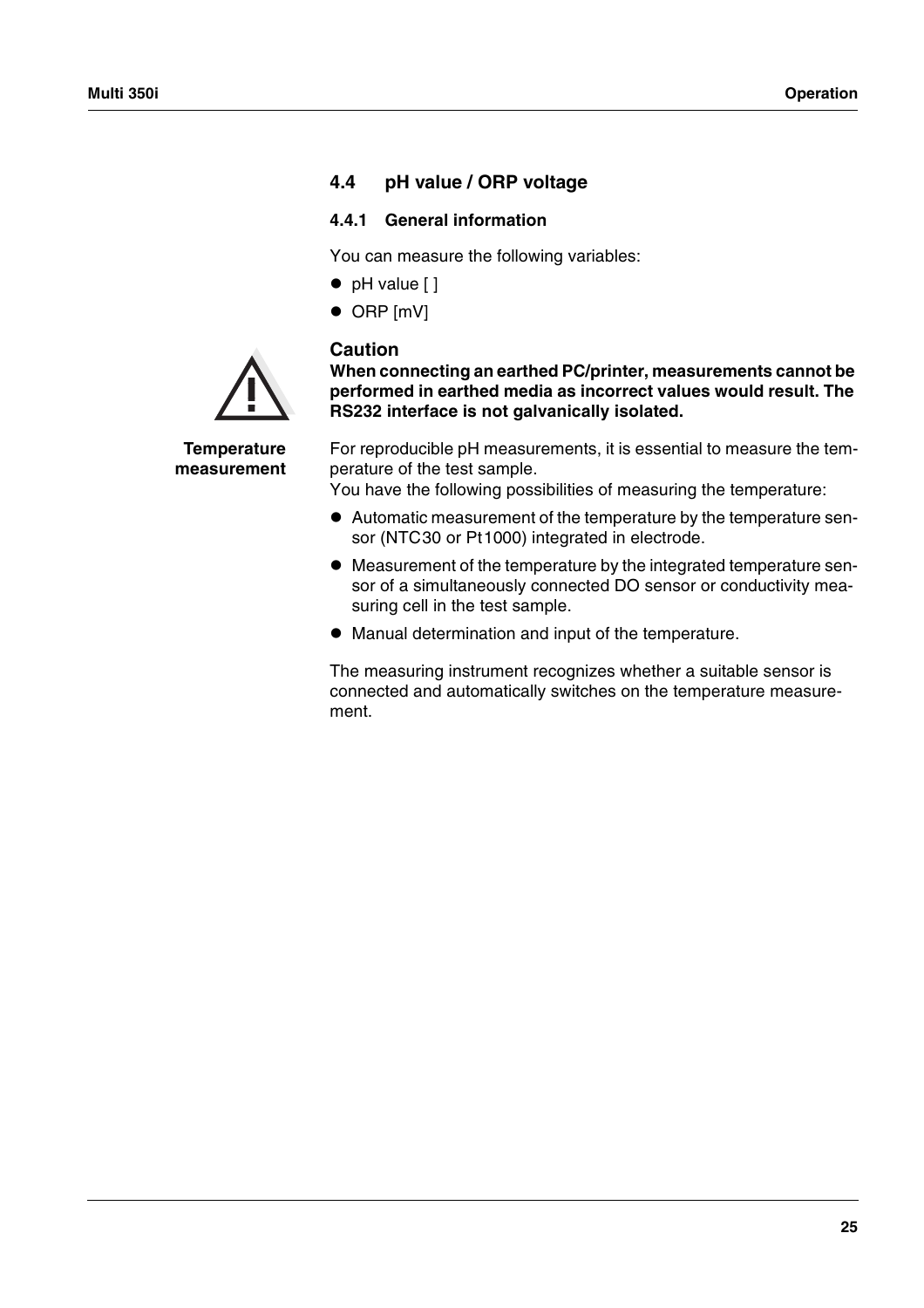| <b>Temperature</b><br>sensor |                       | <b>Resolution</b><br>of the temp.                            | <b>Mode</b>                                                                                                                    |  |
|------------------------------|-----------------------|--------------------------------------------------------------|--------------------------------------------------------------------------------------------------------------------------------|--|
| рH                           | <b>Cond or</b><br>Oxi | display                                                      |                                                                                                                                |  |
| yes                          |                       | 0.1 $\mathrm{C}$                                             | Automatic with pH tem-<br>perature sensor                                                                                      |  |
| yes                          | yes                   | 0.1 $\mathrm{C}$                                             |                                                                                                                                |  |
|                              |                       | 1 °C                                                         | Manual                                                                                                                         |  |
|                              | yes                   | 0.1 $\degree$ C,<br>measured<br>temperature<br>value flashes | The temperature value of<br>the second sensor (Cond<br>or Oxi) in the same test<br>sample is taken over for<br>pH measurement* |  |

The display of the temperature indicates the active temperature measuring mode:

\* If you do not wish that, you can:

- either disconnect the 2nd sensor and use the manual temperature input or
- use an electrode with a temperature sensor.

**Preparatory activities** Perform the following preparatory activities when you want to measure:

|   | Connect a pH or ORP electrode to the measuring instrument.<br>The pH/ISE measuring window is displayed.                                        |
|---|------------------------------------------------------------------------------------------------------------------------------------------------|
| 2 | If necessary, select the $pH$ or $mV$ display with $\langle M \rangle$ .                                                                       |
| 3 | Adjust the temperature of the solutions and measure the cur-<br>rent temperature if the measurement is made without a temper-<br>ature sensor. |
| 4 | Calibrate or check the measuring instrument with the elec-<br>trode                                                                            |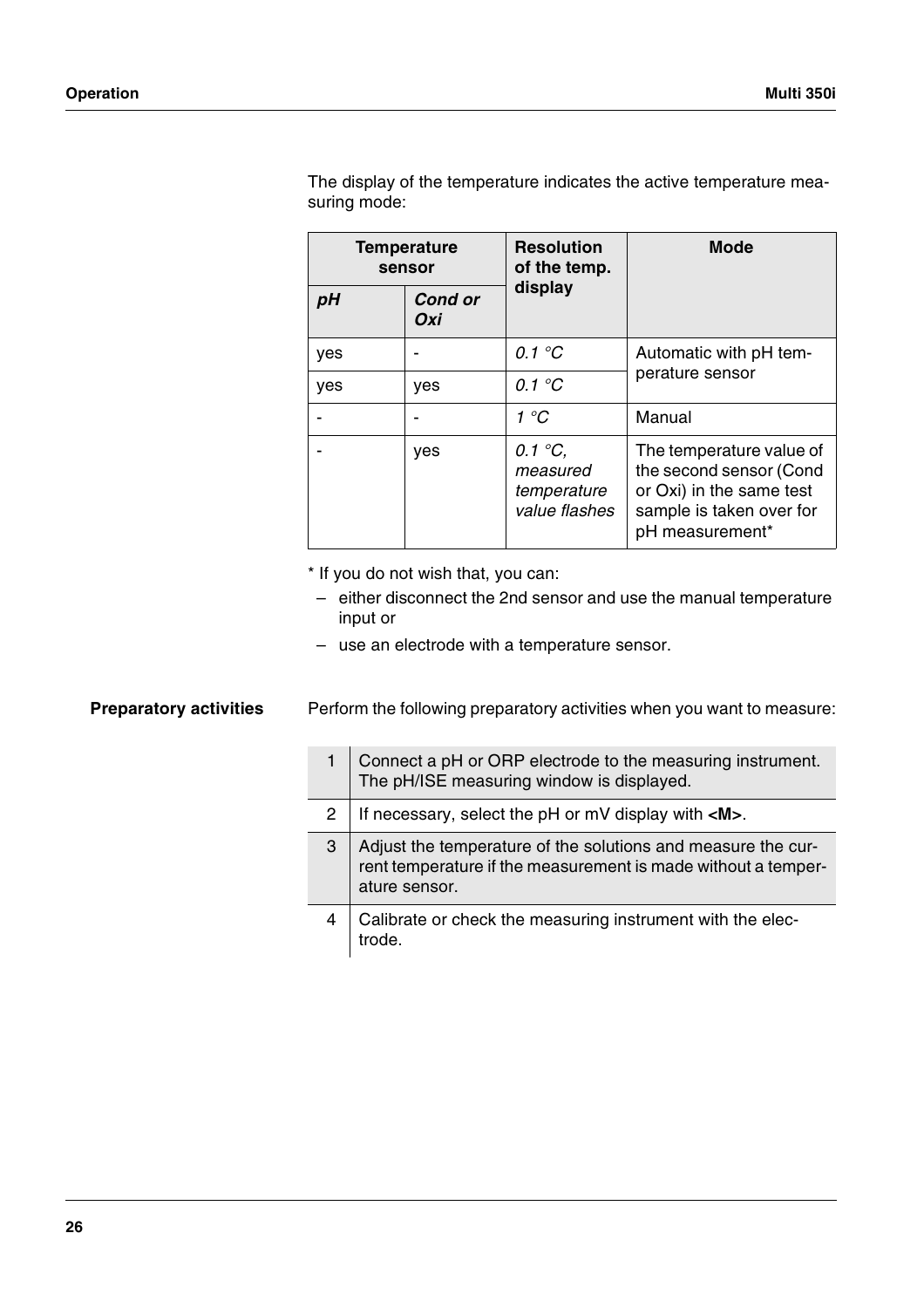# <span id="page-28-0"></span>**4.4.2 Measuring the pH value**

1 | Perform the preparatory activities according to [section 4.6.1](#page-50-1). 2 | Immerse the pH electrode in the test sample.



3 Select the pH or mV display with **<M>**.

**AutoRead (Drift control)** The AutoRead function (drift control) continually checks the stability of the measurement signal. The stability has a considerable impact on the reproducibility of measured values. The display of the measured variable flashes until a stable measured value is available.

**Criteria** With identical measurement conditions, the following applies:

| <b>Measured</b><br>variable | Reproducibility  | <b>Response time</b> |
|-----------------------------|------------------|----------------------|
| pH value                    | Better than 0.01 | > 30 seconds         |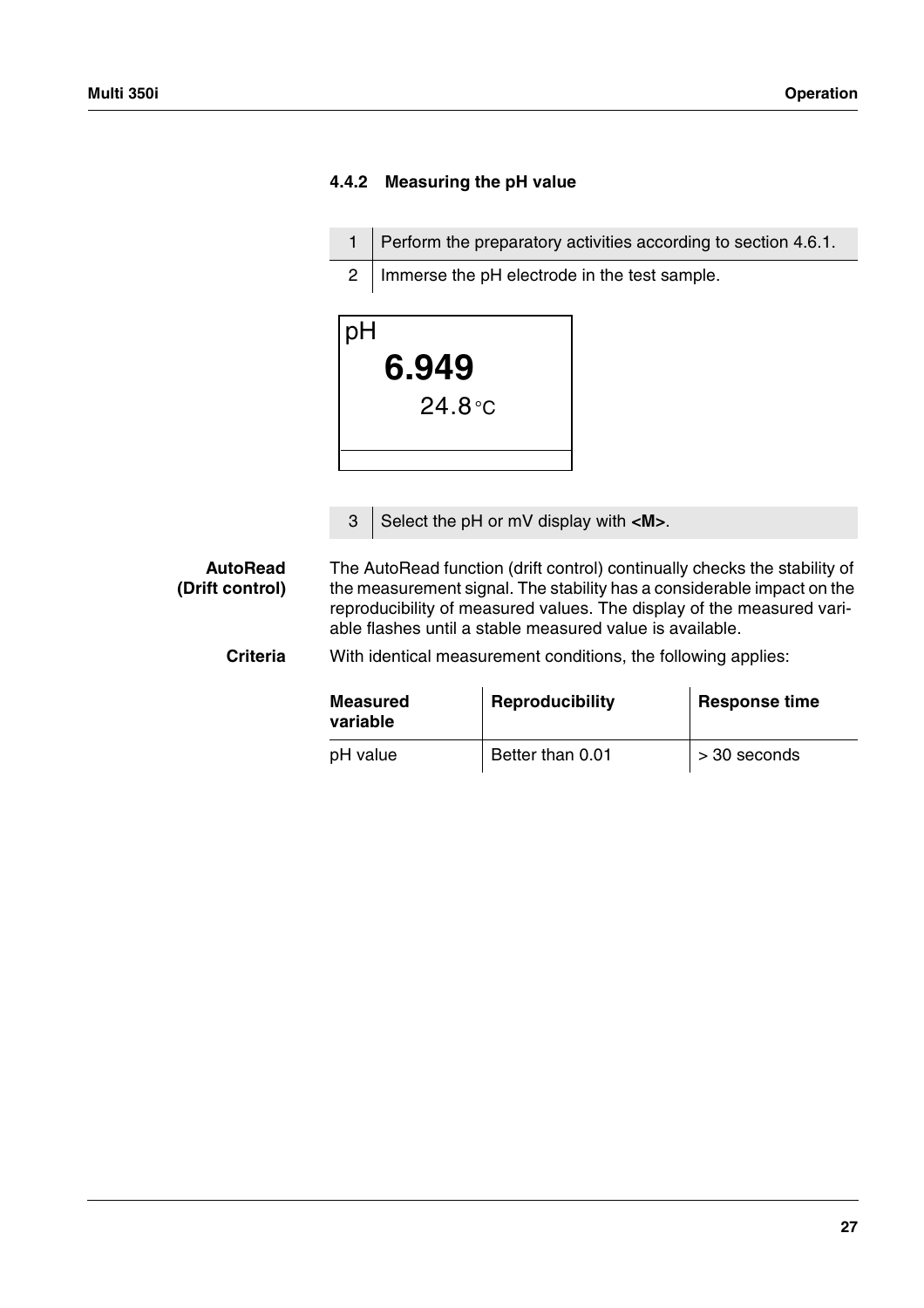<span id="page-29-0"></span>

### **Note**

ORP electrodes are not calibrated. However, you can check ORP electrodes using a test solution.

- 1 Perform the preparatory activities according to [section 4.6.1](#page-50-1).
- 2 Submerse the ORP electrode in the sample.



3 Select the mV display with **<M>**.

**AutoRead (drift control)** The AutoRead function (drift control) continually checks the stability of the measurement signal. The stability has a considerable impact on the reproducibility of measured values. The display of the measured variable flashes until a stable measured value is available.

**Criteria** With identical measurement conditions, the following applies:

| <b>Measured variable</b> | Reproducibility    |                      |
|--------------------------|--------------------|----------------------|
| ORP voltage              | better than 0.6 mV | $\vert$ > 30 seconds |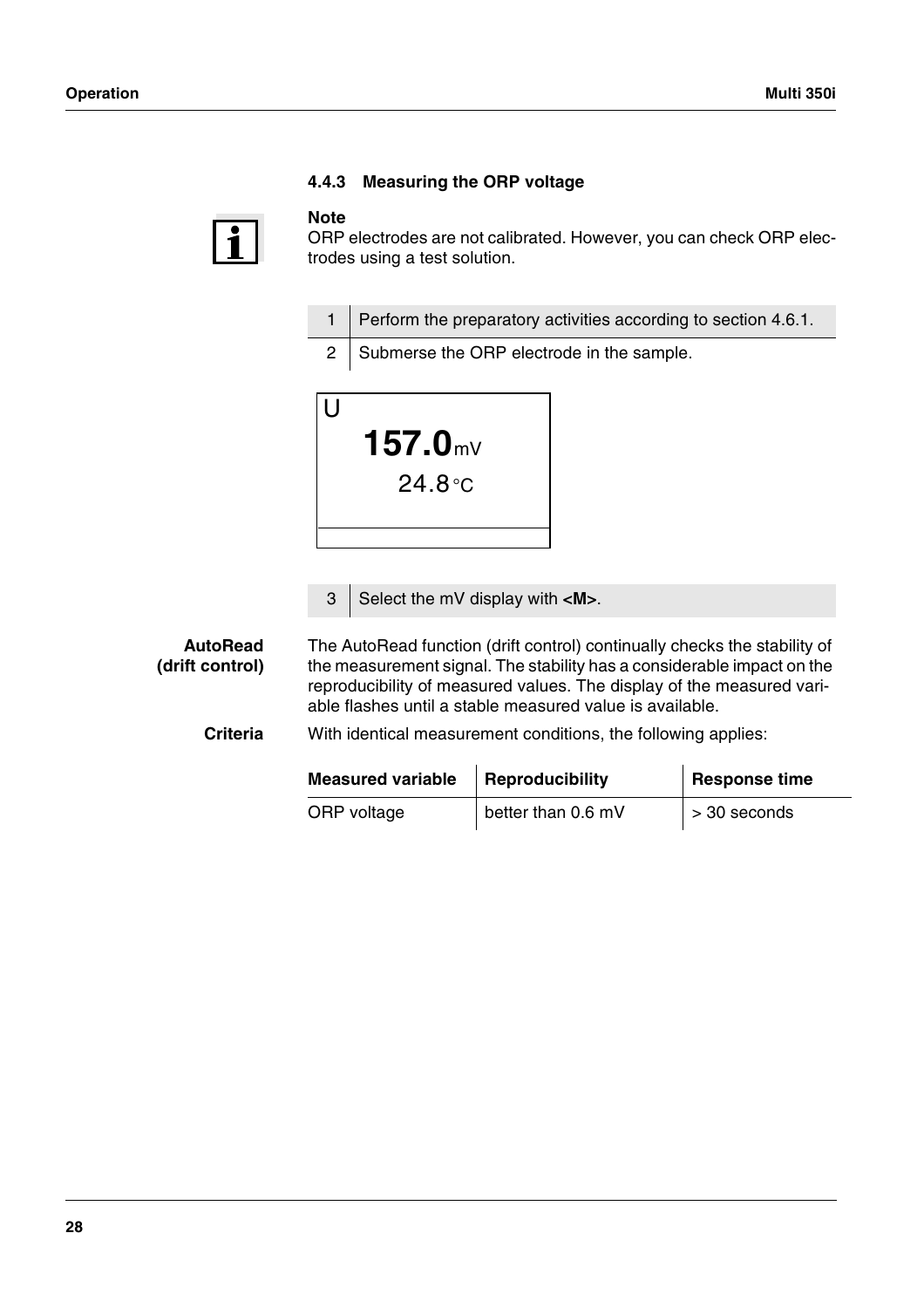# <span id="page-30-0"></span>**4.4.4 Settings for pH and ORP measurements**

**Overview** The following settings are possible for pH and ORP measurements:

- Resolution
- ! *Calibration interval*
- Buffers for calibration
- $\bullet$  Unit for slope
- ! *Calibration record* (display)

**Settings** The settings are made in the measuring menu of the pH/ORP measurement. To open the settings, activate the relevant measuring window in the measured value display and press the **<MENU/ENTER>** key short- $l$ . After completing the settings, switch to the measured value display</u> with **<M>**.

| Menu item                                  | <b>Possible</b><br>setting              | <b>Description</b>                                                                                                                                                                         |
|--------------------------------------------|-----------------------------------------|--------------------------------------------------------------------------------------------------------------------------------------------------------------------------------------------|
| Calibration /<br>Calibration inter-<br>val | 1  999 d                                | Calibration interval for the pH elec-<br>trode (in days).<br>The measuring instrument reminds<br>you to calibrate regularly by the<br>flashing sensor symbol in the mea-<br>suring window. |
| Calibration /<br>Calibration type          | <b>TEC</b><br><b>NIST/DIN</b><br>ConCal | Buffer sets to be used for pH cali-<br>bration.<br>For details, see section 4.4.5.                                                                                                         |
| Calibration / Unit<br>for slope            | mV/pH<br>℅                              | Unit of the slope.<br>The % display refers to the Nernst<br>slope of<br>-59.16 mV/pH (100 x determined<br>slope/Nernst slope).                                                             |
| Calibration /<br>Calibration<br>record     |                                         | Displays the calibration record of<br>the last calibration.                                                                                                                                |
| Man. tempera-<br>ture                      | $-20$<br>$+130 °C$                      | Entry of the manually determined<br>temperature. For measurements<br>without temperature sensor only.                                                                                      |
| Reset                                      |                                         | Resets all sensor settings to the<br>delivery condition (see<br>section 4.10.1).                                                                                                           |
| <b>High resolution</b>                     | On<br>Off                               | Resolution of the pH display:<br>$On = 0.001$<br>$Off = 0.01$                                                                                                                              |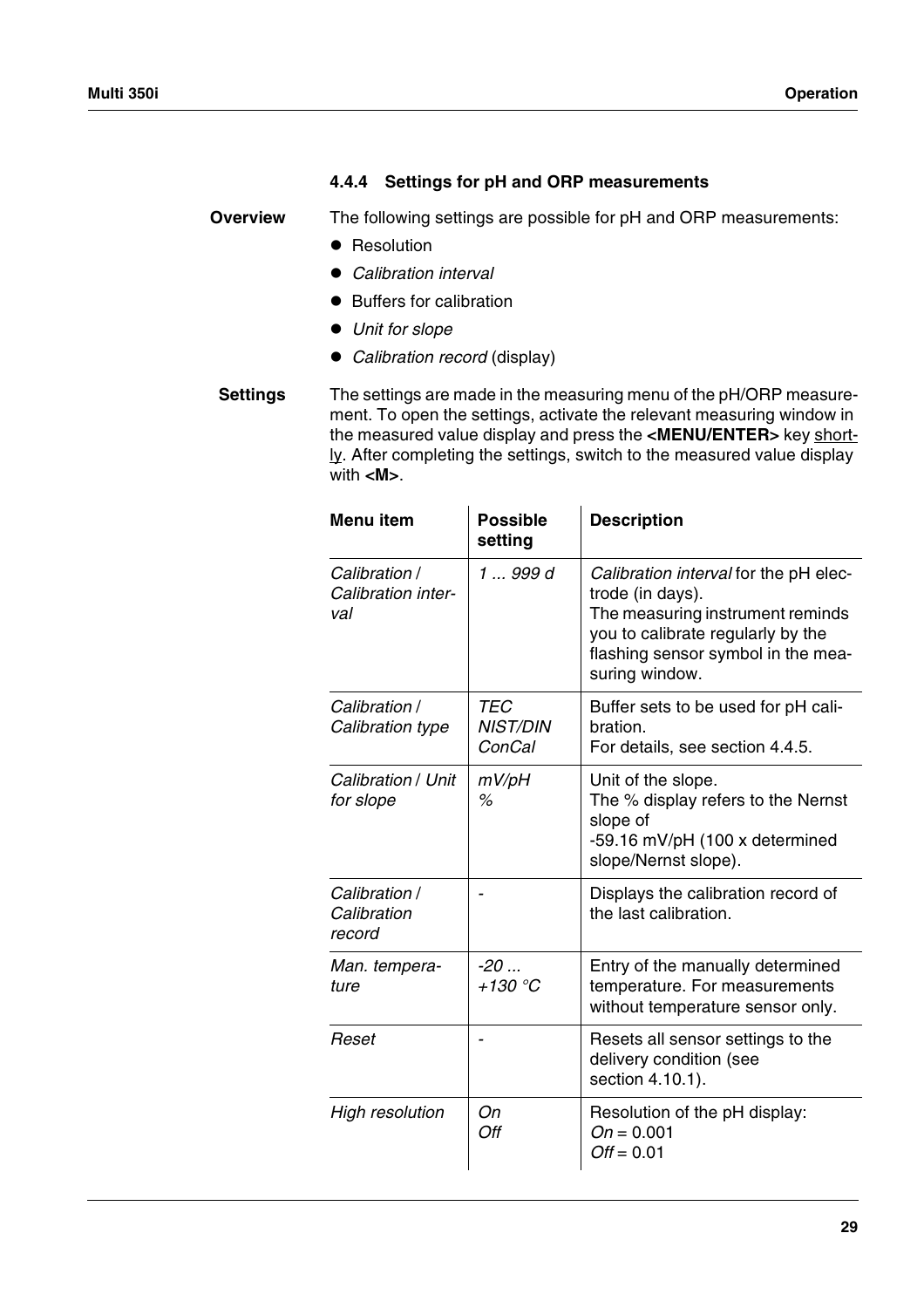### <span id="page-31-0"></span>**4.4.5 pH calibration**

| pH electrodes age. This changes the asymmetry (zero point) and slope |
|----------------------------------------------------------------------|
| of the pH electrode. As a result, an inexact measured value is dis-  |
| played. Calibration determines the current values of the asymmetry   |
| and slope of the electrode and stores them in the measuring instru-  |
| ment. Thus, you should calibrate at regular intervals.               |
|                                                                      |

- When to calibrate?  $\bullet$  After connecting another electrode
	- ! When the sensor symbol flashes:
		- after the calibration interval has expired
		- after a voltage interruption (empty batteries)

**Buffer sets for calibration** You can use the buffer sets quoted in the table for an automatic calibration. The pH values are valid for the specified temperature values. The temperature dependence of the pH values is taken into account during calibration.

| <b>Buffer</b> set                                        | Name on the<br>display | pH values at<br>25 °C                                  |
|----------------------------------------------------------|------------------------|--------------------------------------------------------|
| Technical buffer solutions                               | TEC                    | 2.00<br>4.01<br>7.00<br>10.01                          |
| <i>NIST/DIN</i> buffer solutions                         | <i>NIST/DIN</i>        | 1.679<br>4.006<br>6.865<br>9.180<br>12.454             |
| (user-defined single-point or two-<br>point calibration) | ConCal                 | $pH$ 7.0 $\pm$ 0.5<br>and any other<br>buffer solution |



### **Note**

The buffers are selected in the sensor menu (setting, *Calibration type*, see [section 4.4.4](#page-30-0)).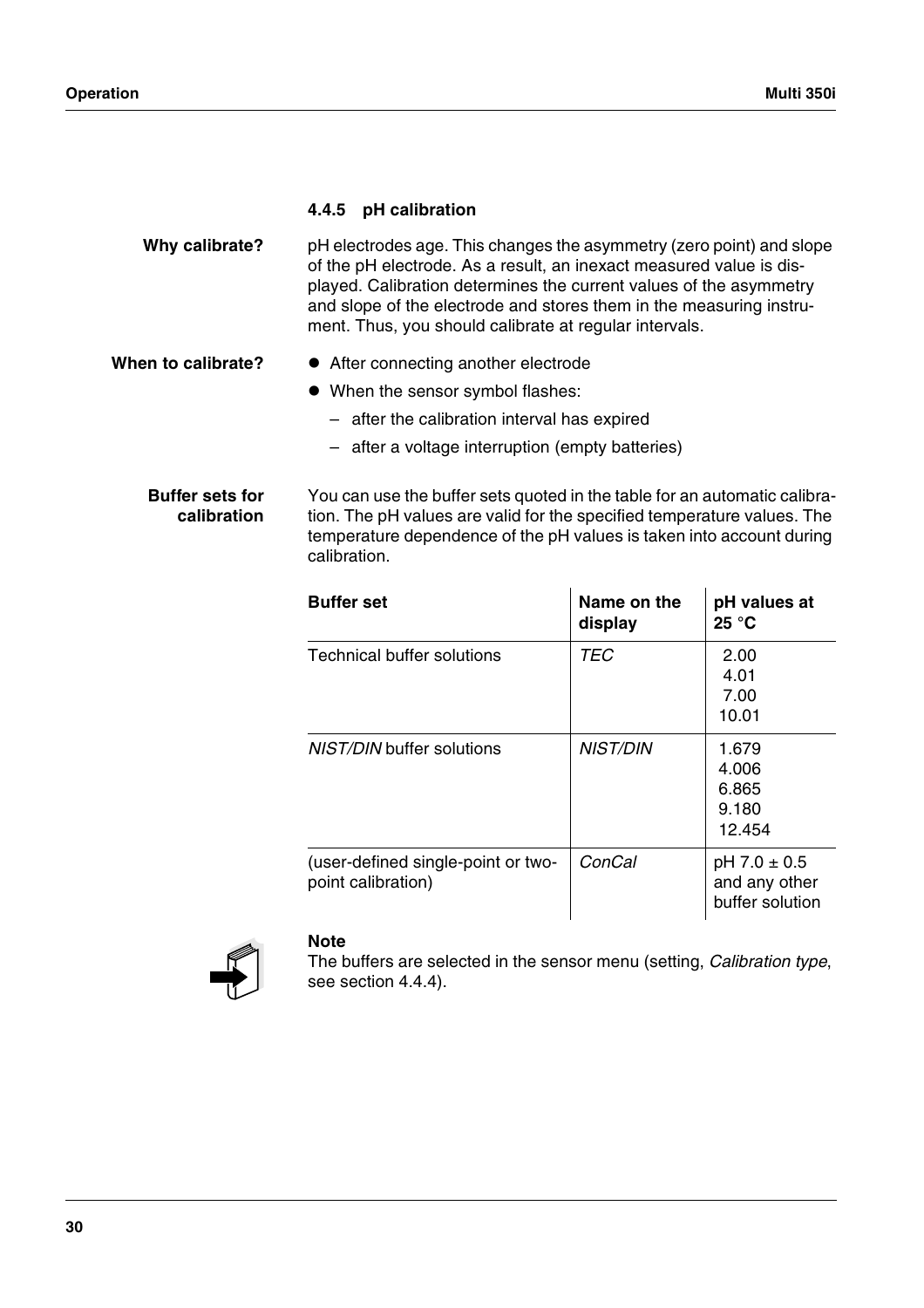# **Calibration points** Calibration can be performed using one, two or three buffer solutions in any order (single-point, two-point or three-point calibration). The measuring instrument determines the following values and calculates the calibration line as follows:

|         | <b>Determined</b><br>values | <b>Displayed calibration data</b>                                                                           |
|---------|-----------------------------|-------------------------------------------------------------------------------------------------------------|
| 1-point | ASY                         | • Asymmetry = $ASY$<br>$Slope = Nernst slope$<br>$(-59.16 \text{ mV/pH at } 25 \text{ °C})$                 |
| 2-point | ASY<br><b>SLO</b>           | • Asymmetry = $ASY$<br>$\bullet$ Slope = SLO                                                                |
| 3-point | ASY<br><b>SLO</b>           | • Asymmetry = $ASY$<br>$\bullet$ Slope = SLO<br>The calibration line is calculated<br>by linear regression. |



### **Note**

You can display the slope in the units, mV/pH or % (see [section 4.3.3\)](#page-24-0).

**AutoRead** In calibration, the AutoRead function is automatically activated. The current AutoRead measurement can be terminated at any time (accepting the current value).

**Calibration record** When finishing a calibration, the new calibration values are displayed as an informative message ( $\blacksquare$  symbol) first. Then you can decide whether you want to take over these values of the new calibration or whether you want to continue measuring with the old calibration data. After accepting the new calibration values the calibration record is displayed.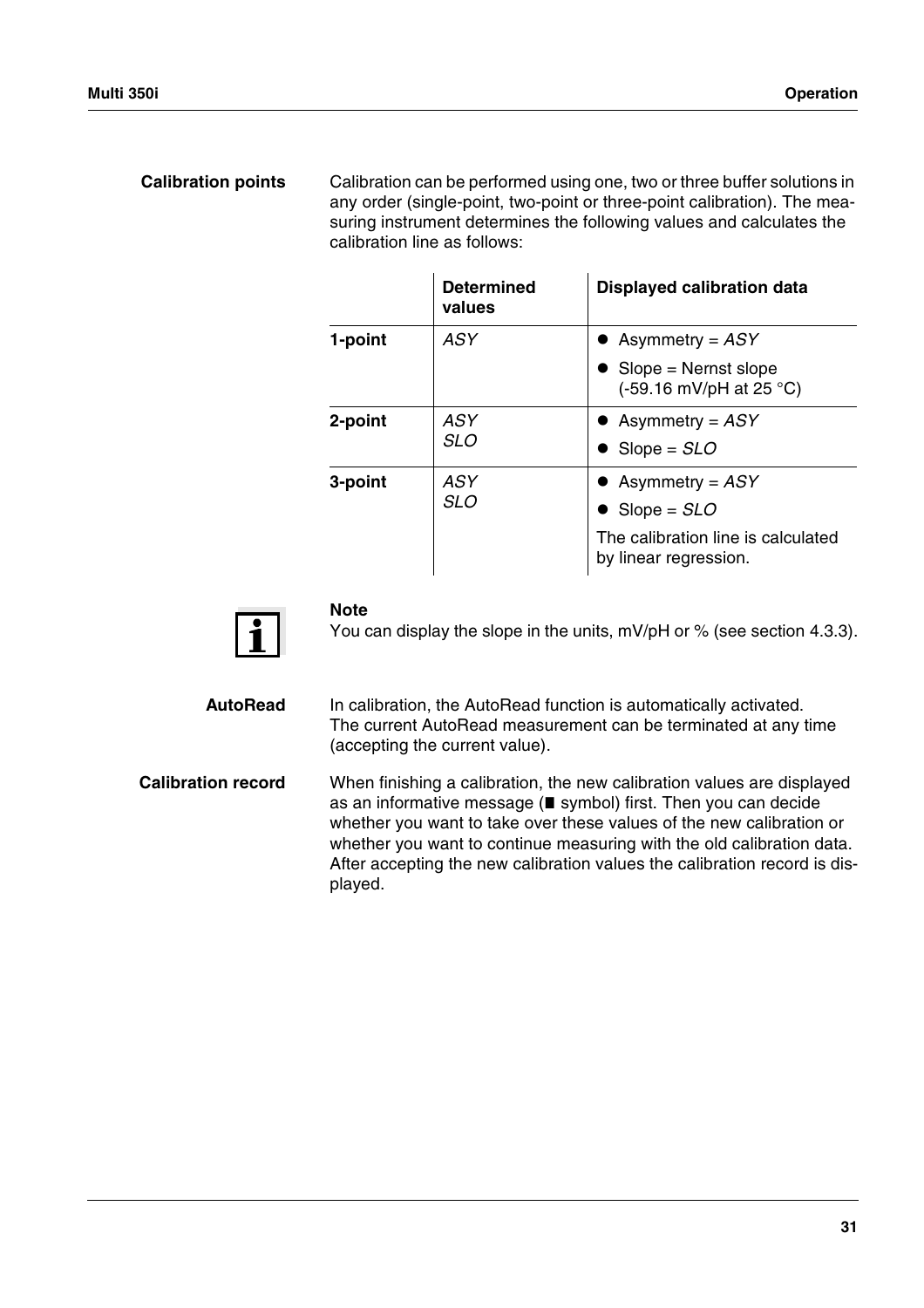## **Display calibration data and output to interface**

You can have the data of the last calibration displayed (see [section 4.8.5\)](#page-75-0). Subsequently, you can transmit the displayed calibration data to the interface, e. g. to a printer or PC, with the **<PRT>** key.



# **Note**

The calibration record is automatically transmitted to the interface after calibrating.

# **Sample record:**

| 03.11.03 07:14               |                       |         |
|------------------------------|-----------------------|---------|
| CALIBRATION pH               |                       |         |
| 03.11.03 07:10:45            |                       |         |
| Multi 350i ser. no. 12345678 |                       |         |
| Cal. interval                | 7 d                   |         |
| AutoCal TEC                  |                       |         |
| Buffer 1                     | 4.01                  |         |
| Buffer 2                     | 7.00                  |         |
| Buffer 3                     | 10.01                 |         |
| Voltage 1                    | 184.0 mV              | 24.0 °C |
| Voltage 2                    | $0.0$ mV              | 24.0 °C |
| Voltage 3                    | $-177.0$ mV $24.0$ °C |         |
| Slope                        | $-60.2$ mV/pH         |         |
| Asymmetry                    | $3.0$ mV              |         |
| Sensor                       | $++++$                |         |
|                              |                       |         |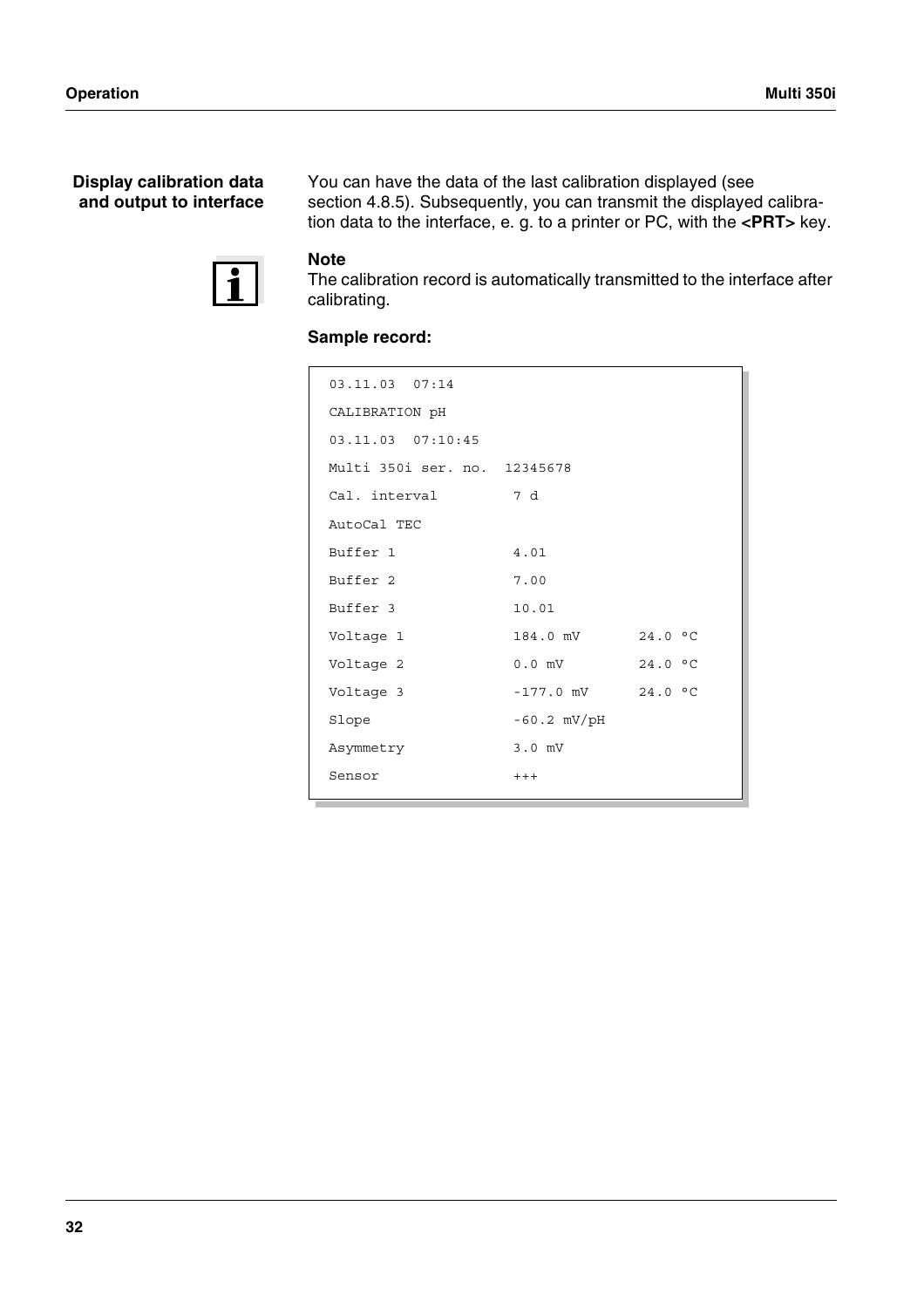**Calibration evaluation** After calibrating, the measuring instrument automatically evaluates the calibration. The asymmetry and slope are evaluated separately. The worse evaluation of both is taken into account. The evaluation appears on the display and in the calibration record.

| <b>Display</b>                                                                | <b>Calibration</b><br>record | <b>Asymmetry</b><br>[mV] | <b>Slope</b><br>[mV/pH]         |
|-------------------------------------------------------------------------------|------------------------------|--------------------------|---------------------------------|
| 7                                                                             | $^{+++}$                     | $-15+15$                 | $-60.5 -58$                     |
| Я                                                                             | $++$                         | $-20+20$                 | $-58$ -57                       |
| 7                                                                             | $\pm$                        | $-25+25$                 | $-61$ $-60.5$<br>or<br>$-57-56$ |
| Я                                                                             |                              | $-30+30$                 | -62  -61<br>or<br>$-56 -50$     |
| Clean the electrode according<br>to the electrode operating<br>manual         |                              |                          |                                 |
| Error                                                                         | Error                        | $<$ -30 or<br>> 30       | < -62 or<br>$> -50$             |
| Perform error elimination ac-<br>cording to chapter 6 WHAT TO<br><b>DO IF</b> |                              |                          |                                 |

**Preparatory activities** Perform the following preparatory activities when you want to calibrate:

| Connect the pH electrode to the measuring instrument.<br>The pH/ISE measuring window is displayed.                                                                          |
|-----------------------------------------------------------------------------------------------------------------------------------------------------------------------------|
| 2   Keep the buffer solutions ready. Adjust the temperature of the<br>buffer solutions, or measure the current temperature, if you<br>measure without a temperature sensor. |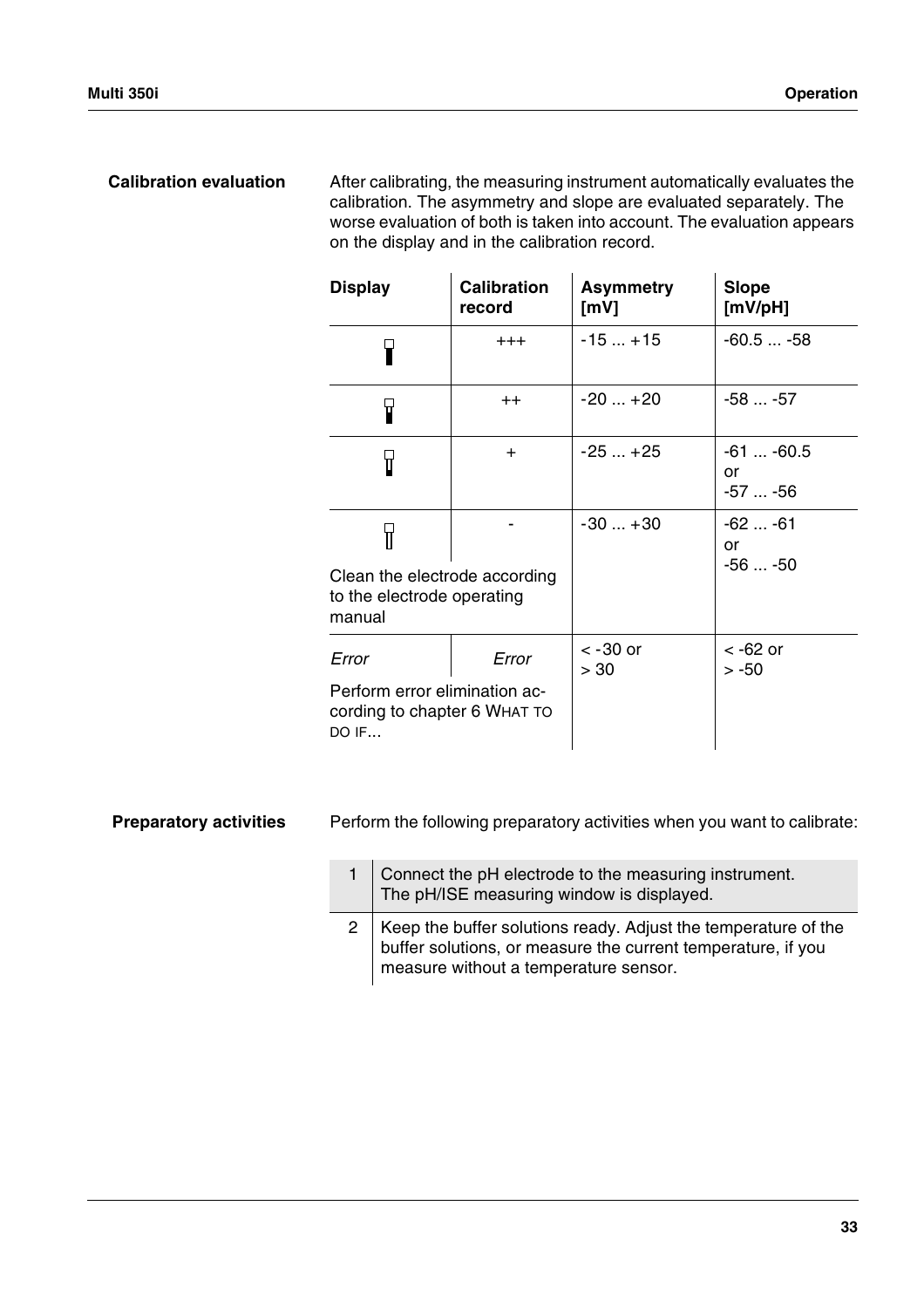# <span id="page-35-0"></span>**4.4.6 Carrying out the TEC and NIST/DIN calibration**

The two calibration procedures only differ in the usage of different buffer sets (see [section 4.4.5\)](#page-31-0). Make sure that the *Calibration type* is correctly set in the sensor menu (see [section 4.4.4\)](#page-30-0).

For this procedure, use any one, two or three WTW technical buffer solutions in ascending or descending order.

The *TEC* calibration is described below. With the *NIST/DIN* calibration, the *NIST/DIN* buffer recognition and different nominal buffer values are displayed. Apart from that, the procedure is identical.



### **Note**

The TEC calibration for pH 10.01 is optimized for the WTW technical buffer solution TEP 10 Trace or TPL 10 Trace. Other buffer solutions can lead to an erroneous calibration. The correct buffer solutions are given in the WTW catalog or in the Internet.

- 1 | In the measured value display, select the pH or mV measuring window with **<**▲**> <**▼**>** and **<M>**.
- 2 Start the calibration with **<CAL>**. The calibration display appears.

| Buffer recognition TEC<br>Immerse sensor in buffer 1 |
|------------------------------------------------------|
| Continue                                             |
|                                                      |

3 Immerse the electrode in buffer solution 1. 4 If the *Set temperature* menu item appears, measure and enter the temperature of the buffer manually (measurement without temperature sensor). 5 Select *Continue* with **<**▲**> <**▼**>** and press **<MENU/ENTER>**. The buffer is measured. The measured value is checked for stability (AutoRead).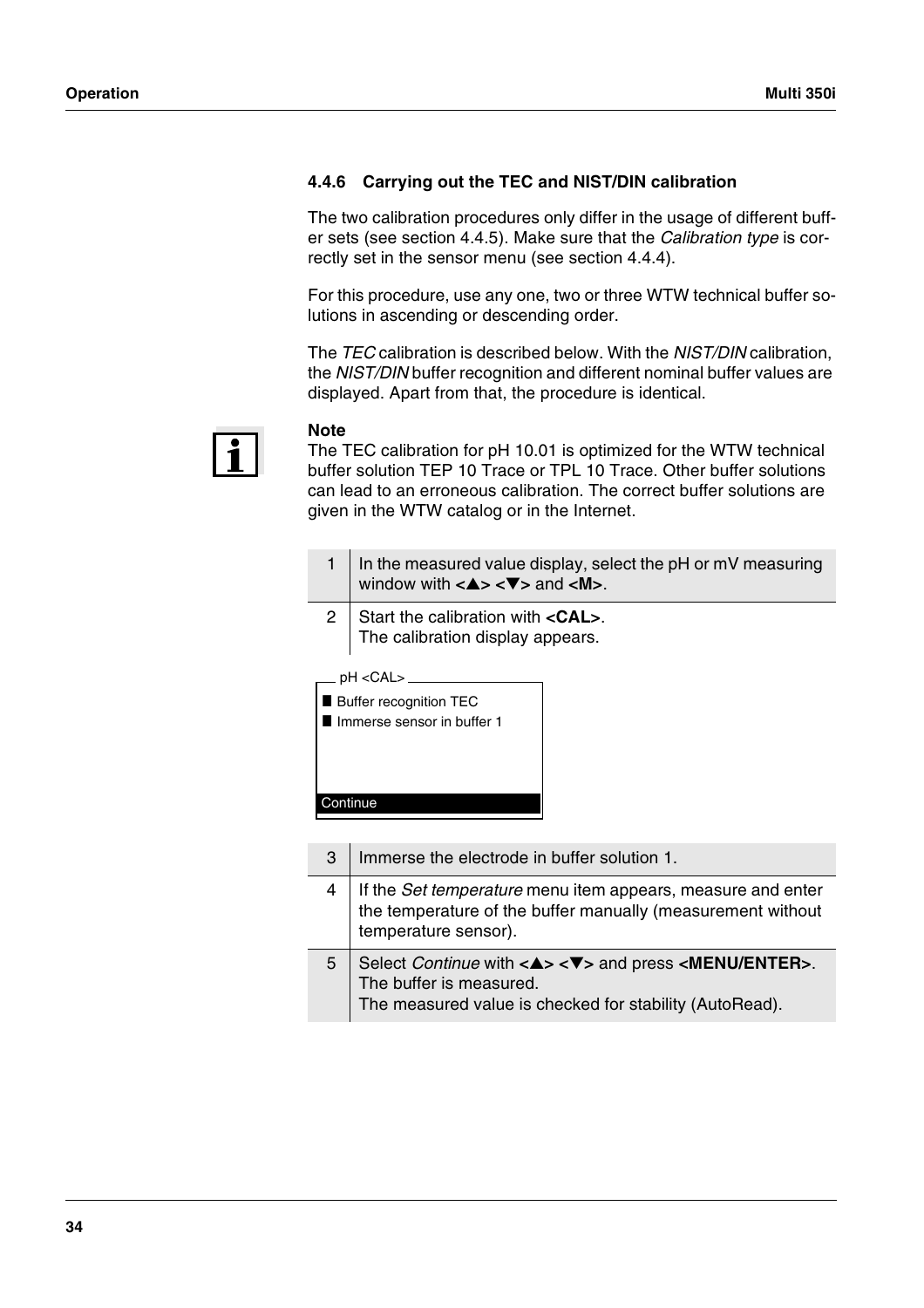| pH < CAL ><br>Buffer value = $7.000$<br>$U = 3.0$ mV<br>Temperature = $24.8$ °C<br><b>Terminate AutoRead</b>                                                                                                                                                                                                                                                                                                                                                                                                                                                                                                              | Displayed:<br>Recognized nominal buffer<br>value (referring to 25 °C)<br>- current electrode voltage<br>- current temperature value |  |
|---------------------------------------------------------------------------------------------------------------------------------------------------------------------------------------------------------------------------------------------------------------------------------------------------------------------------------------------------------------------------------------------------------------------------------------------------------------------------------------------------------------------------------------------------------------------------------------------------------------------------|-------------------------------------------------------------------------------------------------------------------------------------|--|
| 6<br>Wait for the end of the AutoRead measurement or accept the<br>calibration value with <menu enter="">.<br/>The calibration display for the next buffer appears.</menu>                                                                                                                                                                                                                                                                                                                                                                                                                                                |                                                                                                                                     |  |
| .pH <cal> ________<br/>Buffer recognition TEC<br/>Immerse sensor in buffer 2<br/>Exit with one point calibration<br/>Continue</cal>                                                                                                                                                                                                                                                                                                                                                                                                                                                                                       |                                                                                                                                     |  |
| $\overline{7}$<br>For single-point calibration, select Exit with one point calibra-<br><i>tion</i> with $\langle 4 \rangle \langle 7 \rangle$ and confirm with $\langle 2 \rangle$ MENU/ENTER>.<br>The calibration is completed as a single-point calibration.<br>The new calibration values are displayed as a message $(\blacksquare)$ .<br>You have the following options:<br>• Accept the new calibration values with <menu enter="">.<br/>Subsequently, the calibration record is displayed and output<br/>to the interface at the same time.<br/>• To switch to the measured value display without accepting</menu> |                                                                                                                                     |  |
|                                                                                                                                                                                                                                                                                                                                                                                                                                                                                                                                                                                                                           | the new calibration values, press <m> or <esc>.</esc></m>                                                                           |  |



### **Note**

For **single-point calibration**, the instrument uses the Nernst slope (-59.16 mV/pH at 25 °C) and determines the asymmetry of the electrode.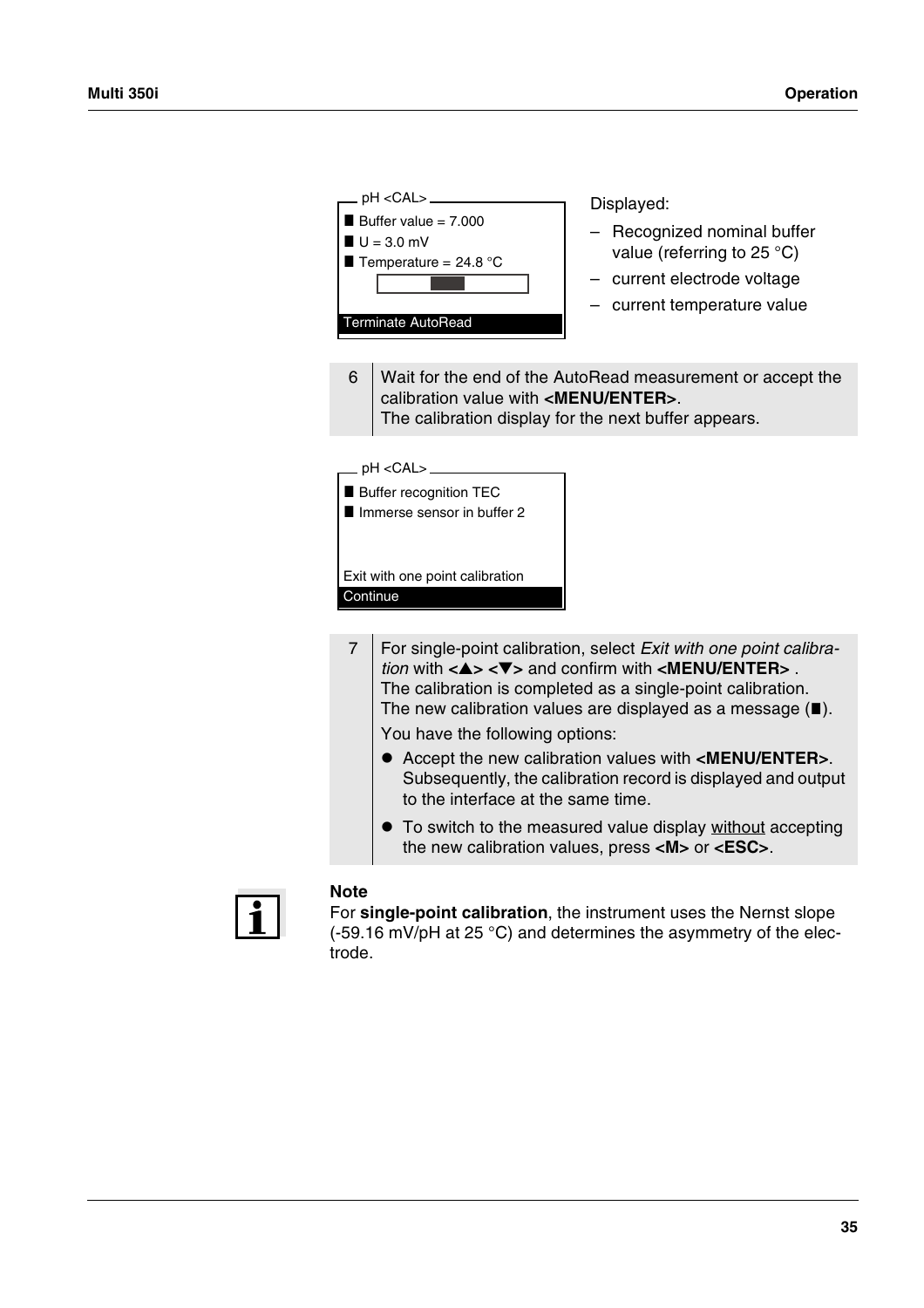# **Continuing for two-point calibration** (*Calibration type TEC***)**

| 8   | Thoroughly rinse the electrode with distilled water.                                                                                                                                                                                                                                                                                                                                                                                                                                                                                                                                                |  |
|-----|-----------------------------------------------------------------------------------------------------------------------------------------------------------------------------------------------------------------------------------------------------------------------------------------------------------------------------------------------------------------------------------------------------------------------------------------------------------------------------------------------------------------------------------------------------------------------------------------------------|--|
| 9   | Immerse the electrode in buffer solution 2.                                                                                                                                                                                                                                                                                                                                                                                                                                                                                                                                                         |  |
| 10  | If the Set temperature menu item appears, measure and enter<br>the temperature of the buffer manually (measurement without<br>temperature sensor).                                                                                                                                                                                                                                                                                                                                                                                                                                                  |  |
| 11  | Select <i>Continue</i> with $\langle 4 \rangle \langle 7 \rangle$ and press $\langle 2 \rangle$ MENU/ENTER>.<br>The buffer is measured.<br>The measured value is checked for stability (AutoRead).                                                                                                                                                                                                                                                                                                                                                                                                  |  |
|     | pH < CAL ><br>Buffer value = $10.011$<br>$U = -177.0$ mV<br>Temperature = $24.8$ °C<br>Terminate AutoRead                                                                                                                                                                                                                                                                                                                                                                                                                                                                                           |  |
| 12  | Wait for the end of the AutoRead measurement or Terminate<br>AutoRead and accept the calibration value with<br><menu enter="">.<br/>The calibration display for the next buffer appears.</menu>                                                                                                                                                                                                                                                                                                                                                                                                     |  |
|     | pH < CAL ><br>Buffer recognition TEC<br>Immerse sensor in buffer 3<br>Exit with 2 point calibration<br>Continue                                                                                                                                                                                                                                                                                                                                                                                                                                                                                     |  |
| 13. | For two-point calibration, select Exit with 2 point calibration with<br>The calibration is completed as a two-point calibration.<br>The new calibration values are displayed as a message $(\blacksquare)$ .<br>You have the following options:<br>Accept the new calibration values with <menu enter="">.<br/>Subsequently, the calibration record is displayed and output<br/>to the interface at the same time.<br/>• To switch to the measured value display without accepting<br/>the new calibration values, press <math>\langle M \rangle</math> or <math>\langle ESC \rangle</math>.</menu> |  |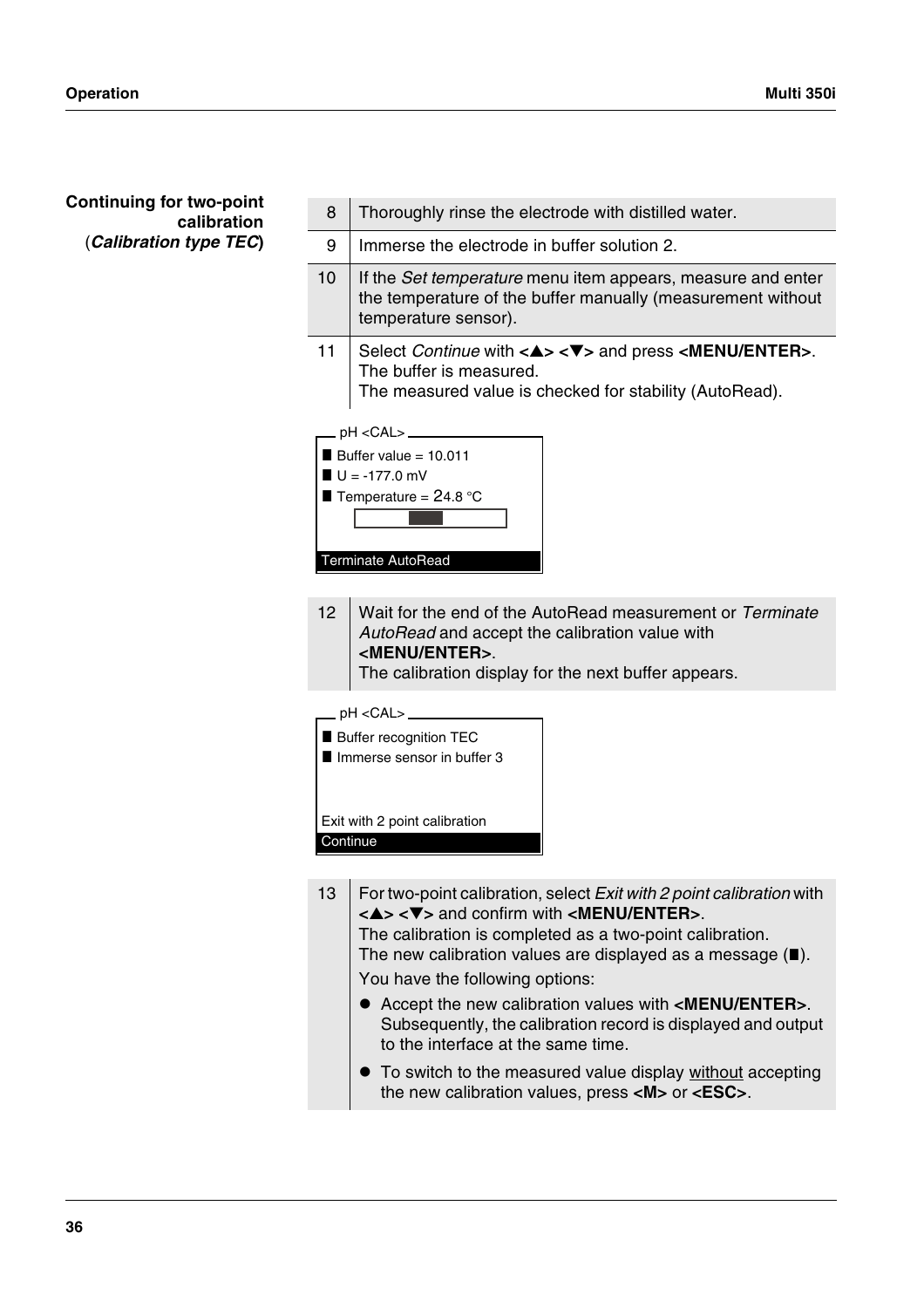# **Continuing for threepoint calibration** (*Calibration type TEC***)**

| 14 | Thoroughly rinse the electrode with distilled water.                                                                                                                                                                                                                                                                                                                                                                                                                                                                                                                                                                   |  |
|----|------------------------------------------------------------------------------------------------------------------------------------------------------------------------------------------------------------------------------------------------------------------------------------------------------------------------------------------------------------------------------------------------------------------------------------------------------------------------------------------------------------------------------------------------------------------------------------------------------------------------|--|
| 15 | Immerse the electrode in buffer solution 3.                                                                                                                                                                                                                                                                                                                                                                                                                                                                                                                                                                            |  |
| 16 | If necessary, measure the temperature of buffer 3 manually,<br>then enter and confirm it with $\langle 4 \rangle \langle 7 \rangle$ and $\langle 1$ MENU/ENTER<br>in the Set temperature setting.                                                                                                                                                                                                                                                                                                                                                                                                                      |  |
| 17 | Select Continue with < $\blacktriangle$ > < $\nabla$ > and press <menu enter="">.<br/>The buffer is measured.<br/>The measured value is checked for stability (AutoRead).</menu>                                                                                                                                                                                                                                                                                                                                                                                                                                       |  |
|    | pH < CAL ><br>Buffer value = $4.010$<br>$U = 184.0$ mV<br>Temperature = $24.8$ °C<br><b>Terminate AutoRead</b>                                                                                                                                                                                                                                                                                                                                                                                                                                                                                                         |  |
| 18 | Wait for the end of the AutoRead measurement or Terminate<br>AutoRead and accept the calibration value with<br><menu enter="">.<br/>The new calibration values are displayed as a message <math>(\blacksquare)</math>.<br/>You have the following options:<br/>● Accept the new calibration values with <menu enter="">.<br/>Subsequently, the calibration record is displayed and output<br/>to the interface at the same time.<br/>To switch to the measured value display without accepting<br/>the new calibration values, press <math>\langle M \rangle</math> or <math>\langle ESC \rangle</math>.</menu></menu> |  |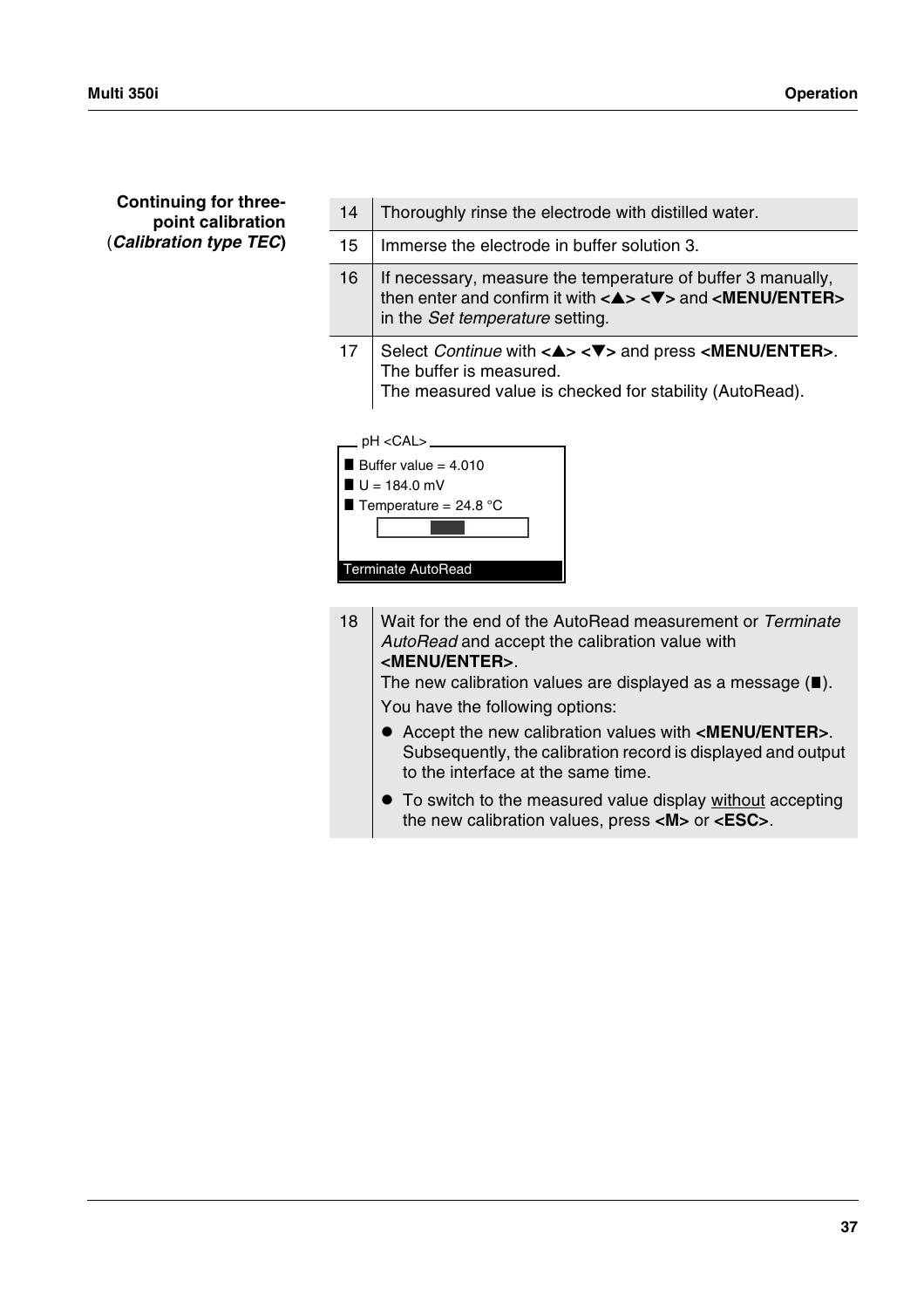# **4.4.7 Carrying out a ConCal calibration**

**Single-point calibration** Use any buffer solution for this rapid method. The calibration will be the more exact the nearer the pH value of the buffer solution is to that of the test sample.

**Two-point calibration** Use two buffer solutions for this procedure:

- first buffer solution:  $pH$  7.0  $\pm$  0.5
- any other buffer solution

For this calibration, *Calibration type ConCal* must be set in the sensor menu (see [section 4.4.4](#page-30-0)).

- 1 | In the measured value display, select the pH or mV measuring window with **<**▲**> <**▼**>** and **<M>**.
- 2 Start the calibration with **<CAL>**. The calibration display appears.

| pH <cal>-</cal>                |  |
|--------------------------------|--|
| Inmerse sensor in buffer 1     |  |
| <b>T</b> Temperature = 24.8 °C |  |
|                                |  |
|                                |  |
| Set buffer:                    |  |
| <b>Continue</b>                |  |
|                                |  |

| 3 | Thoroughly rinse the electrode with distilled water.                                                                                                                                                              |  |
|---|-------------------------------------------------------------------------------------------------------------------------------------------------------------------------------------------------------------------|--|
| 4 | Immerse the electrode in buffer solution 1.                                                                                                                                                                       |  |
| 5 | Set the nominal buffer value for the measured temperature with<br>$\leq$ MENU/ENTER> and $\leq$ A> $\leq$ V>. Then confirm the value with<br><menu enter="">.</menu>                                              |  |
| 6 | If the Set temperature menu item appears, measure and enter<br>the temperature of the buffer manually (measurement without<br>temperature sensor).                                                                |  |
| 7 | Select Continue with $\langle \blacktriangle \rangle \langle \nabla \rangle$ and press $\langle \text{MEM/ENTER} \rangle$ .<br>The buffer is measured.<br>The measured value is checked for stability (AutoRead). |  |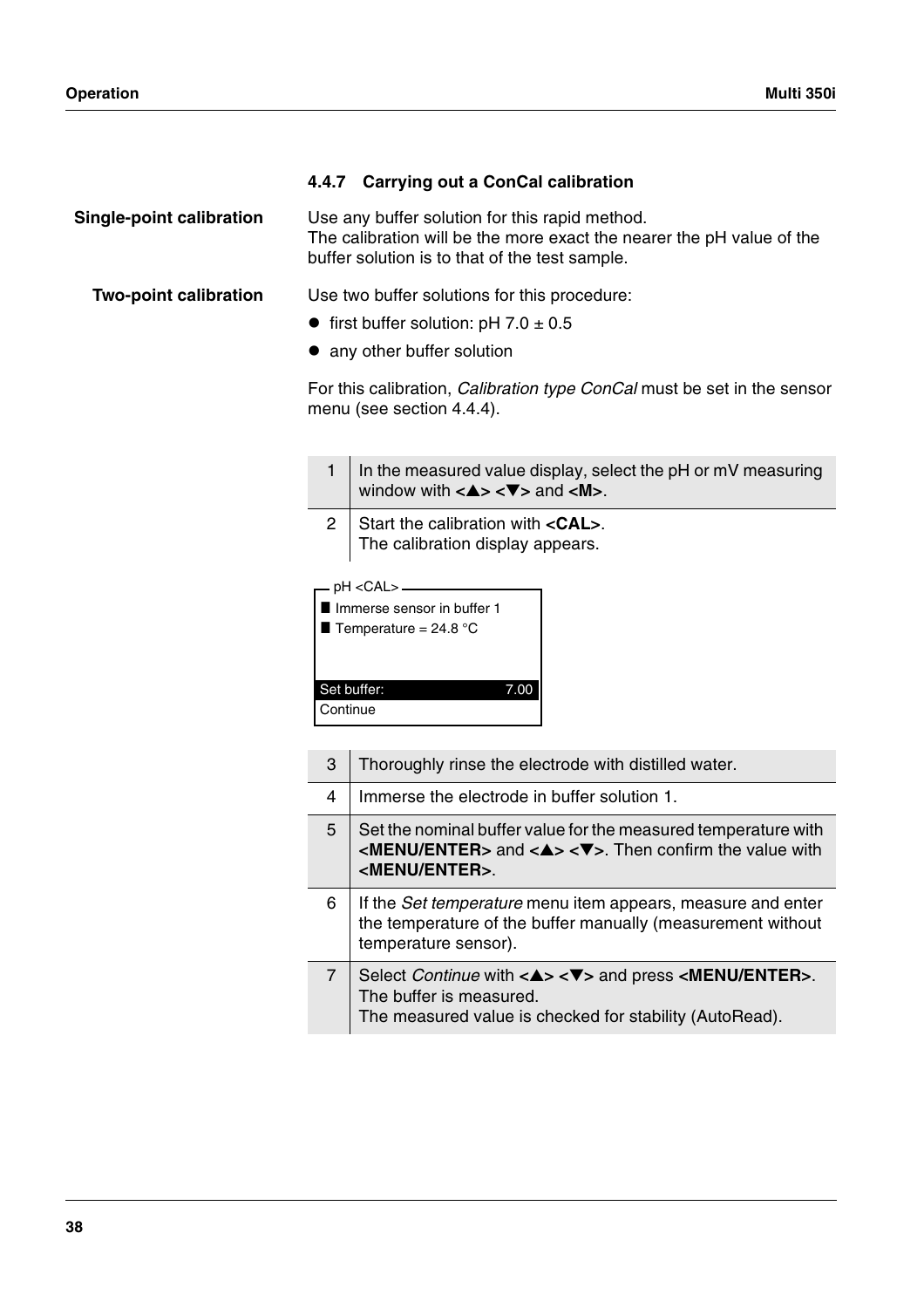| _ pH <cal> _</cal>           |  |  |
|------------------------------|--|--|
| <b>Buffer value = 6.80</b>   |  |  |
| $U = 12.0$ mV                |  |  |
| <b>Temperature = 24.8 °C</b> |  |  |
|                              |  |  |
|                              |  |  |
| Terminate AutoRead           |  |  |
|                              |  |  |

8 Wait for the end of the AutoRead measurement or *Terminate AutoRead* and accept the calibration value with **<MENU/ENTER>**. The calibration display for the next buffer appears.

| _pH <cal> _</cal>               |  |
|---------------------------------|--|
| Immerse sensor in buffer 2      |  |
| Temperature = $24.8$ °C         |  |
|                                 |  |
| Exit with one point calibration |  |
| Set buffer:                     |  |
| Continue                        |  |
|                                 |  |

9 For single-point calibration, select *Exit with one point calibration* with **<**▲**> <**▼**>** and confirm with **<MENU/ENTER>**. The calibration is completed as a single-point calibration. The new calibration values are displayed as a message  $(\blacksquare)$ .

You have the following options:

- ! Accept the new calibration values with **<MENU/ENTER>**. Subsequently, the calibration record is displayed and output to the interface at the same time.
- $\bullet$  To switch to the measured value display without accepting the new calibration values, press **<M>** or **<ESC>**.



#### **Note**

For **single-point calibration**, the instrument uses the Nernst slope (-59.16 mV/pH at 25 °C) and determines the asymmetry of the electrode.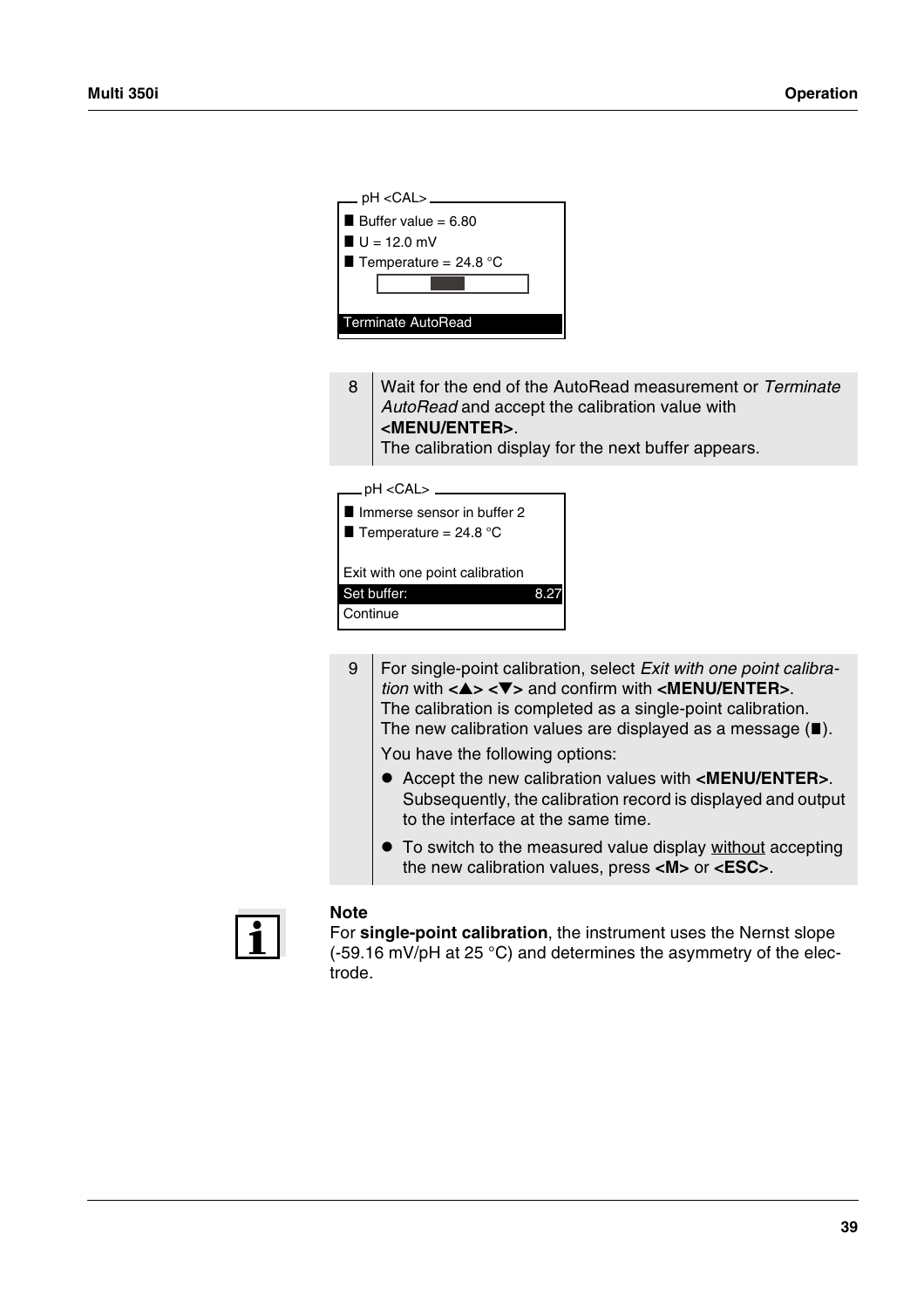# **Continuing for two-point calibration** (*Calibration type ConCal***)**

| 10              | Thoroughly rinse the electrode with distilled water.                                                                                                                                                       |
|-----------------|------------------------------------------------------------------------------------------------------------------------------------------------------------------------------------------------------------|
| 11              | Immerse the electrode in buffer solution 2.                                                                                                                                                                |
| 12 <sup>2</sup> | Set the nominal buffer value with <menu enter=""> and<br/><math>\langle 4 \rangle \langle 7 \rangle</math>. Then confirm the value with <math>\langle 2 \rangle</math> MENU/ENTER<math>&gt;</math>.</menu> |
| 13              | If the Set temperature menu item appears, measure and enter<br>the temperature of the buffer manually (measurement without<br>temperature sensor).                                                         |
| 14              | Select <i>Continue</i> with $\langle 4 \rangle \langle 7 \rangle$ and press $\langle 2 \rangle$ MENU/ENTER>.<br>The buffer is measured.<br>The measured value is checked for stability (AutoRead).         |
|                 |                                                                                                                                                                                                            |



15 Wait for the end of the AutoRead measurement or *Terminate AutoRead* and accept the calibration value with **<MENU/ENTER>**.

The new calibration values are displayed as a message  $(\blacksquare)$ .

You have the following options:

- ! Accept the new calibration values with **<MENU/ENTER>**. Subsequently, the calibration record is displayed and output to the interface at the same time.
- $\bullet$  To switch to the measured value display without accepting the new calibration values, press **<M>** or **<ESC>**.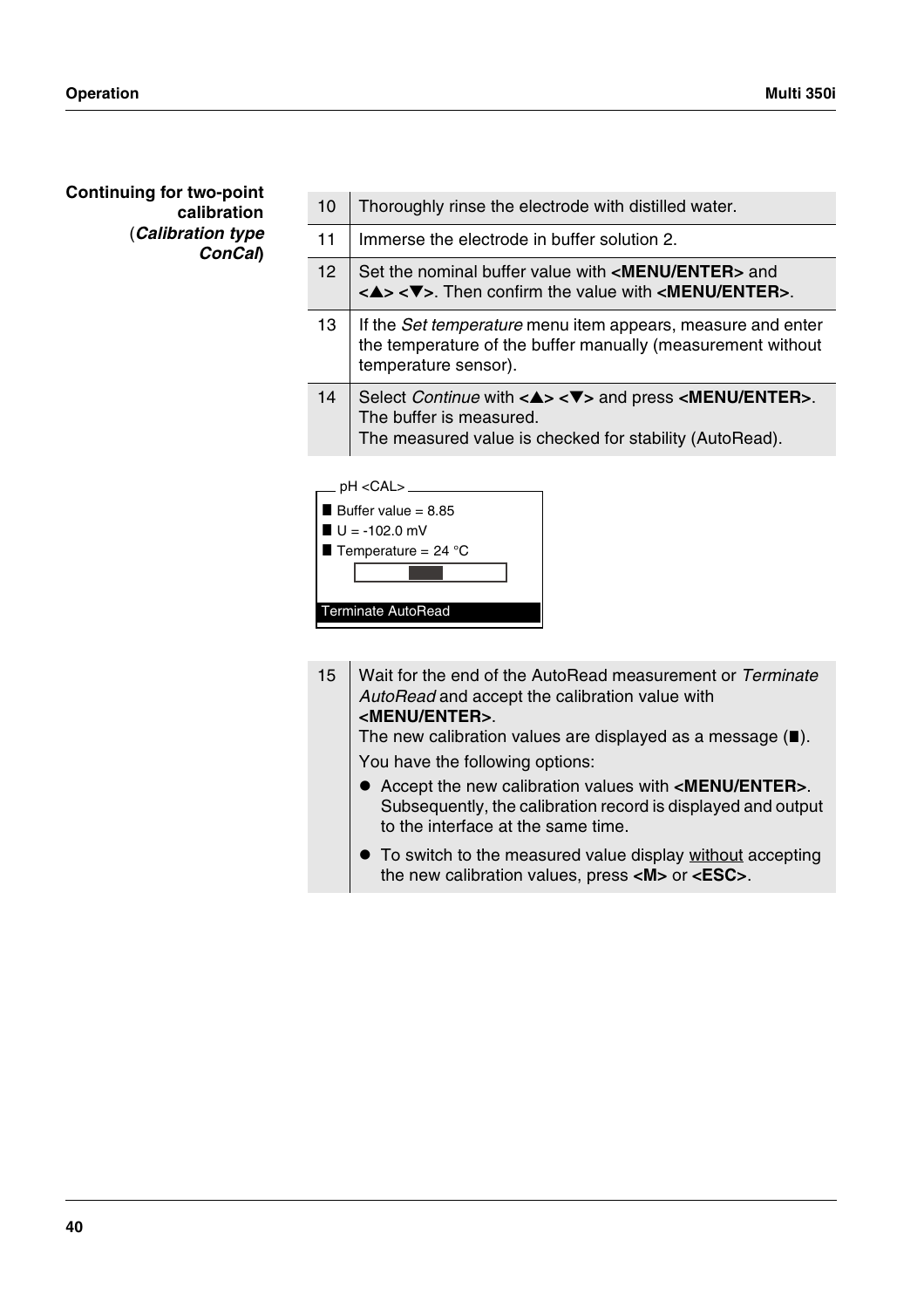# **4.5 Ion concentration**

# <span id="page-42-0"></span>**4.5.1 General information**



**Temperature measurement in ISE measurements** **Note** Incorrect calibration of ion sensitive electrodes will result in incorrect measured values. Calibrate regularly before measuring.

# **Caution**

**When connecting an earthed PC/printer, measurements cannot be performed in earthed media as incorrect values would result. The RS232 interface is not galvanically isolated.**

For reproducible measurements of the ion concentration, it is essential to measure the temperature of the test sample.

You have the following possibilities of measuring the temperature:

- ! Measurement of the temperature by the integrated temperature sensor of a simultaneously connected DO sensor or conductivity measuring cell in the test sample.
- $\bullet$  Manual determination and input of the temperature.

The measuring instrument recognizes whether a suitable sensor is connected and automatically switches on the temperature measurement.

The display of the temperature indicates the active temperature measuring mode:

| <b>Temperature</b><br>sensor,<br><b>Cond or Oxi</b> | <b>Resolution</b><br>of the temp.<br>display                   | <b>Mode</b>                                                                                                                 |
|-----------------------------------------------------|----------------------------------------------------------------|-----------------------------------------------------------------------------------------------------------------------------|
|                                                     | 1 °C                                                           | Manual                                                                                                                      |
| yes                                                 | 0.1 $\degree$ C,<br>measured tem-<br>perature value<br>flashes | The temperature value of<br>the second sensor (Cond<br>or Oxi) in the same test<br>sample is taken over for<br>measurement* |

\* If this is not required you can unplug the second sensor and enter the temperature manually.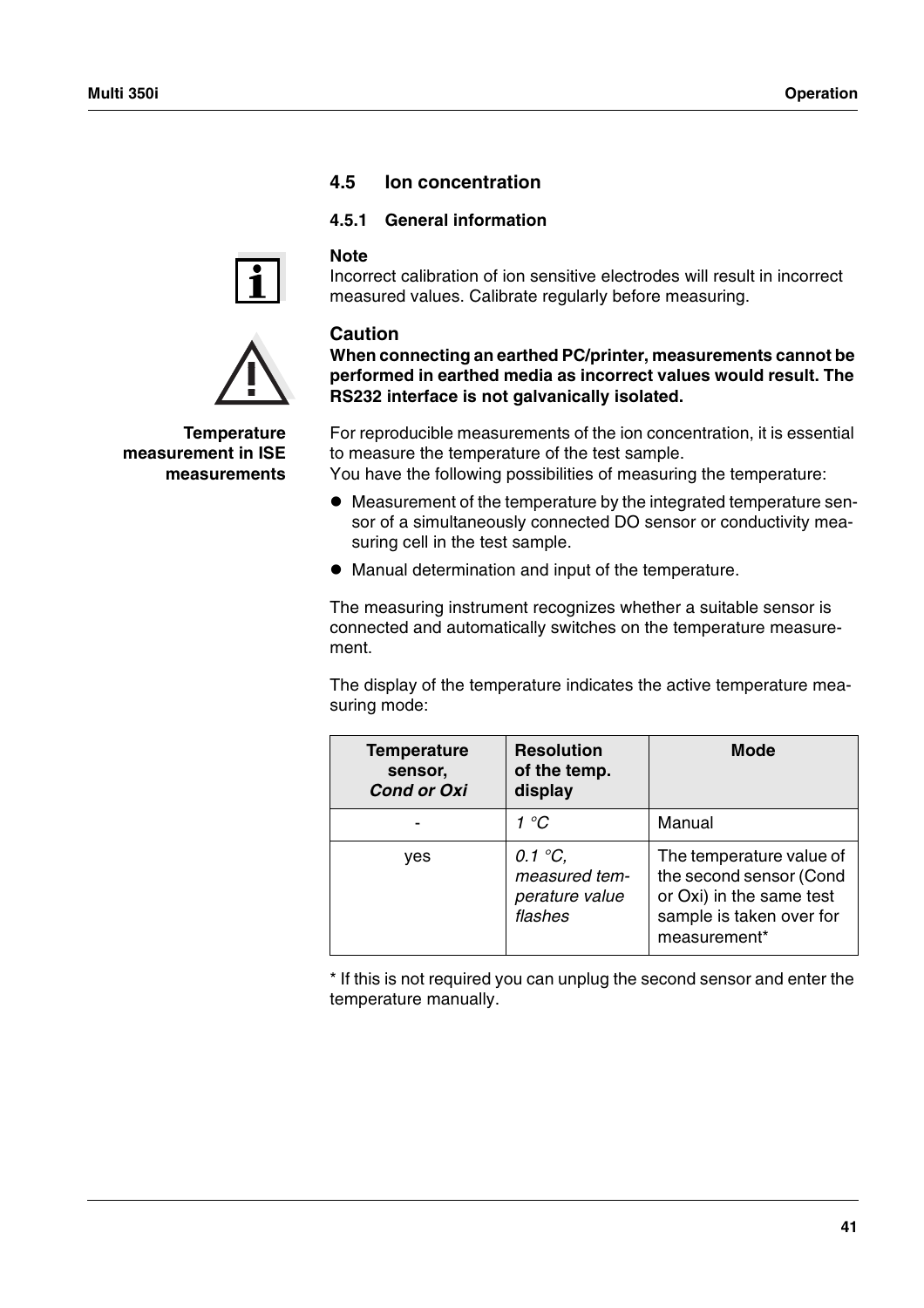**Preparatory activities** Perform the following preparatory activities when you want to measure:

|   | Connect the ISE combination electrode to the measuring instrument. The pH/ISE measuring window is displayed. |
|---|--------------------------------------------------------------------------------------------------------------|
|   | If necessary, select the ISE display (unit, mg/l) with <m>.</m>                                              |
| 3 | Measure the temperature of the test sample using a thermom-<br>eter.                                         |
|   | Calibrate or check the measuring instrument with the elec-<br>trode.                                         |



### **Note**

While no valid calibration is available, e.g. in the delivery condition, "Error" appears in the measured value display.

# **4.5.2 Measuring the ion concentration**

|  | 1   Perform the preparatory activities according to section 4.5.1. |
|--|--------------------------------------------------------------------|
|--|--------------------------------------------------------------------|

2 | Immerse the electrode in the test sample.



**AutoRead (drift control)** The AutoRead function (drift control) continually checks the stability of the measurement signal. The stability has a considerable impact on the reproducibility of measured values. The display of the measured variable flashes until a stable measured value is available.

**Criteria** With identical measurement conditions, the following applies:

| <b>Measuring signal</b> | <b>Reproducibility</b> | Response time |
|-------------------------|------------------------|---------------|
| Electrode<br>voltage    | better than 0.1 mV     | > 30 seconds  |

#### **Temperature while calibrating and measuring**

For precise ISE measurements the temperature difference between measurement and calibration should not be greater that 2 K. Therefore,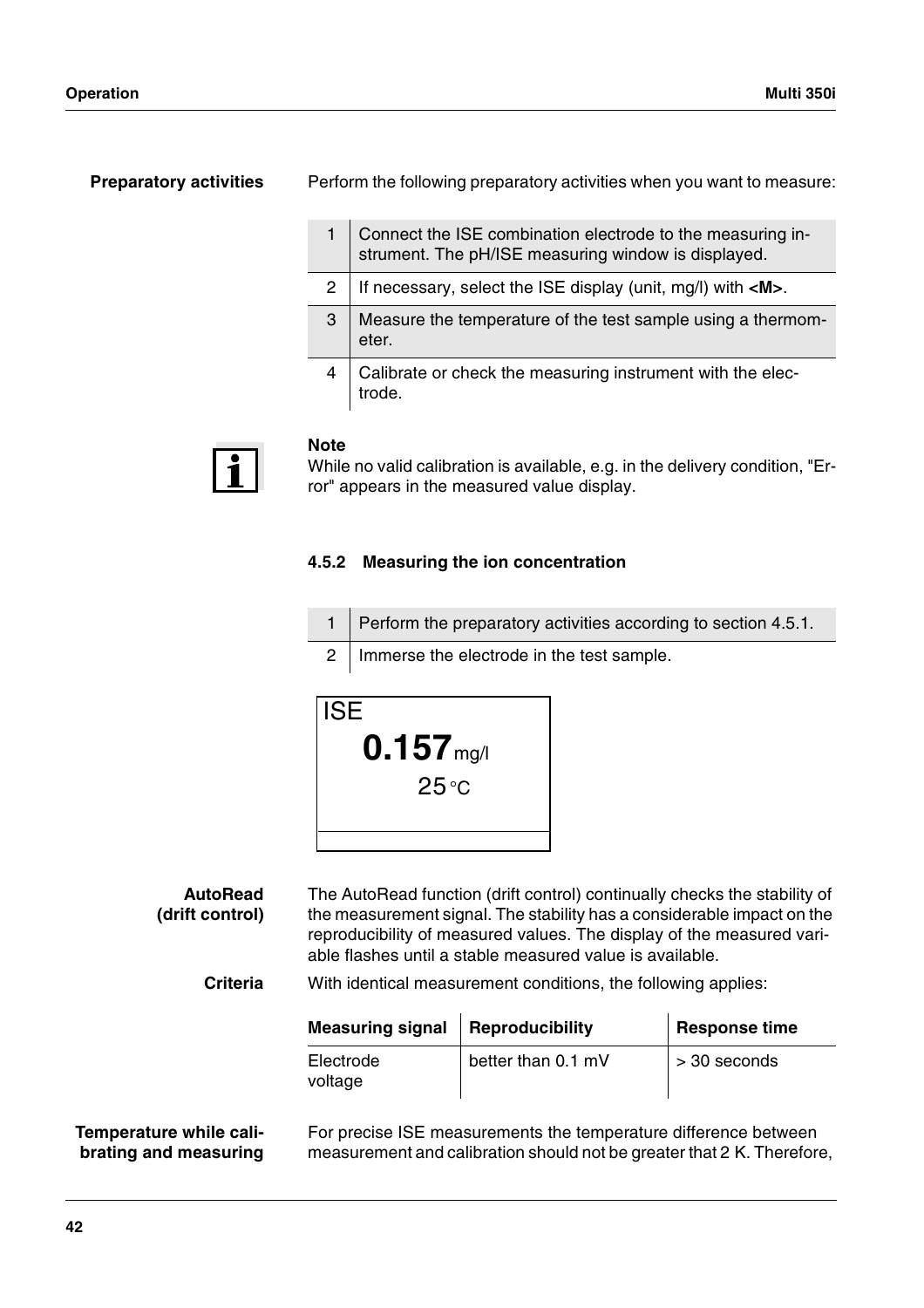adjust the temperature of the standard and measuring solutions accordingly. If the temperature difference is greater the *[TempErr]* warning appears in the measured value display.

#### **4.5.3 Settings for ISE measurements**

**Overview** The following settings are possible for ISE measurements:

! *Calibration record* (display)

**Settings** The settings are made in the measuring menu of the ISE measurement. To open the settings, activate the relevant measuring window in the measured value display and press the **<MENU/ENTER>** key short- $l$ . After completing the settings, switch to the measured value display</u> with **<M>**.

| Menu item                             | <b>Possible</b><br>setting | <b>Description</b>                                                                                         |
|---------------------------------------|----------------------------|------------------------------------------------------------------------------------------------------------|
| Calibration / Calibra-<br>tion record |                            | Displays the calibration<br>record of the last calibra-<br>tion.                                           |
| Man. temperature                      | $-20$ +130 °C              | Entry of the manually de-<br>termined temperature. For<br>measurements without<br>temperature sensor only. |

#### **4.5.4 Calibrating for ISE measurements**

**Why calibrate?** Ion-selective electrodes age and are temperature-dependent. This changes the slope. As a result, an inexact measured value is displayed. Calibration determines the current value of the slope of the electrode and stores it in the instrument.

> Thus, you should calibrate before each measurement and at regular intervals.

- When to calibrate?  $\bullet$  Before any measurement if possible
	- After connecting another ISE electrode
	- ! When the sensor symbol flashes, e.g. after a voltage interruption (empty batteries)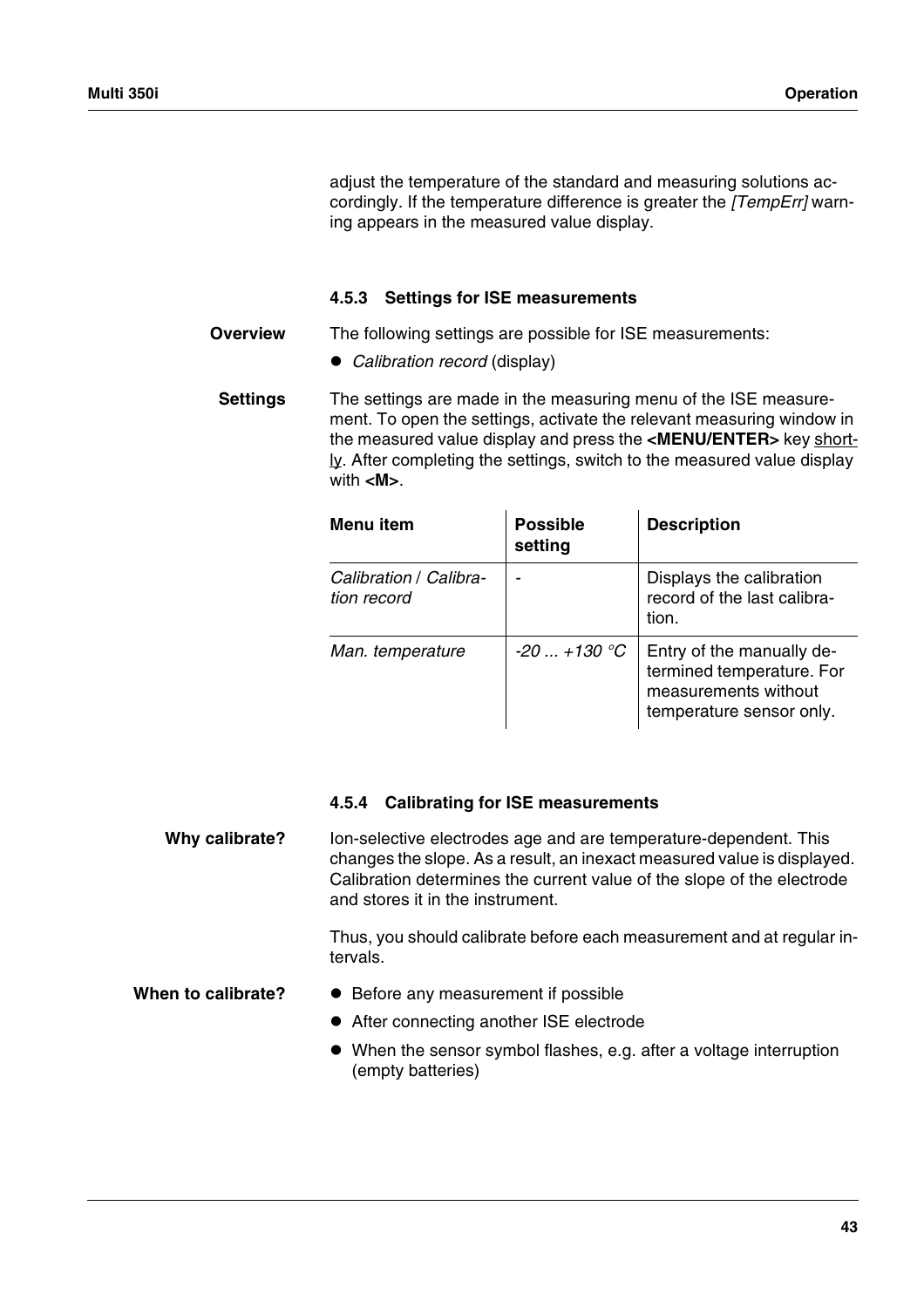# **Standard solutions** Use two or three different standard solutions. For three-point calibration, the standard solutions have to be selected in either increasing or decreasing order.  $\mathcal{L}_{\rm eff}$

| <b>Standard</b><br>solution | Values [mg/l]                                                 |
|-----------------------------|---------------------------------------------------------------|
| Std 1                       | $0.01; 0.02; 0.05; 0.1; 0.2; 0.5; 1; 2; 5; 10; 20; 50; 100;$  |
| Std 2                       | 200; 500; 1000<br>If Std $2 >$ Std 1, Std 3 must be $>$ Std 2 |
| Std <sub>3</sub>            | If Std $2 <$ Std 1, Std 3 must be $<$ Std 2                   |

The calibration line is calculated by linear regression.



#### **Note**

The measurement precision is also dependent on the selected standard solutions. Therefore, the selected standard solutions should cover the expected value range of the subsequent concentration measurement.

| Temperature while cali-<br>brating and measuring           | For precise ISE measurements the temperature difference between<br>measurement and calibration should not be greater that 2 K. Therefore,<br>adjust the temperature of the standard and measuring solutions ac-<br>cordingly. If the temperature difference is greater the [TempErr] warn-<br>ing appears in the measured value display.                                           |
|------------------------------------------------------------|------------------------------------------------------------------------------------------------------------------------------------------------------------------------------------------------------------------------------------------------------------------------------------------------------------------------------------------------------------------------------------|
| <b>ISE Cal</b>                                             | This is the conventional two-point or three-point calibration proce-<br>dure that uses 2 or 3 freely selectable standard solutions. The concen-<br>tration expected in the measurement determines the concentration of<br>the calibration standards.                                                                                                                               |
| <b>AutoRead</b>                                            | In calibration, the AutoRead function is automatically activated.<br>The current AutoRead measurement can be terminated at any time<br>(accepting the current value).                                                                                                                                                                                                              |
| <b>Calibration record</b>                                  | When finishing a calibration, the new calibration values are displayed<br>as an informative message (■ symbol) first. Then you can decide<br>whether you want to take over these values of the new calibration or<br>whether you want to continue measuring with the old calibration data.<br>After accepting the new calibration values the calibration record is dis-<br>played. |
| <b>Display calibration data</b><br>and output to interface | You can have the data of the last calibration displayed (see<br>section 4.8.5). Subsequently, you can transmit the displayed calibra-<br>tion data to the interface, e. g. to a printer or PC, with the $\leq$ PRT> key.                                                                                                                                                           |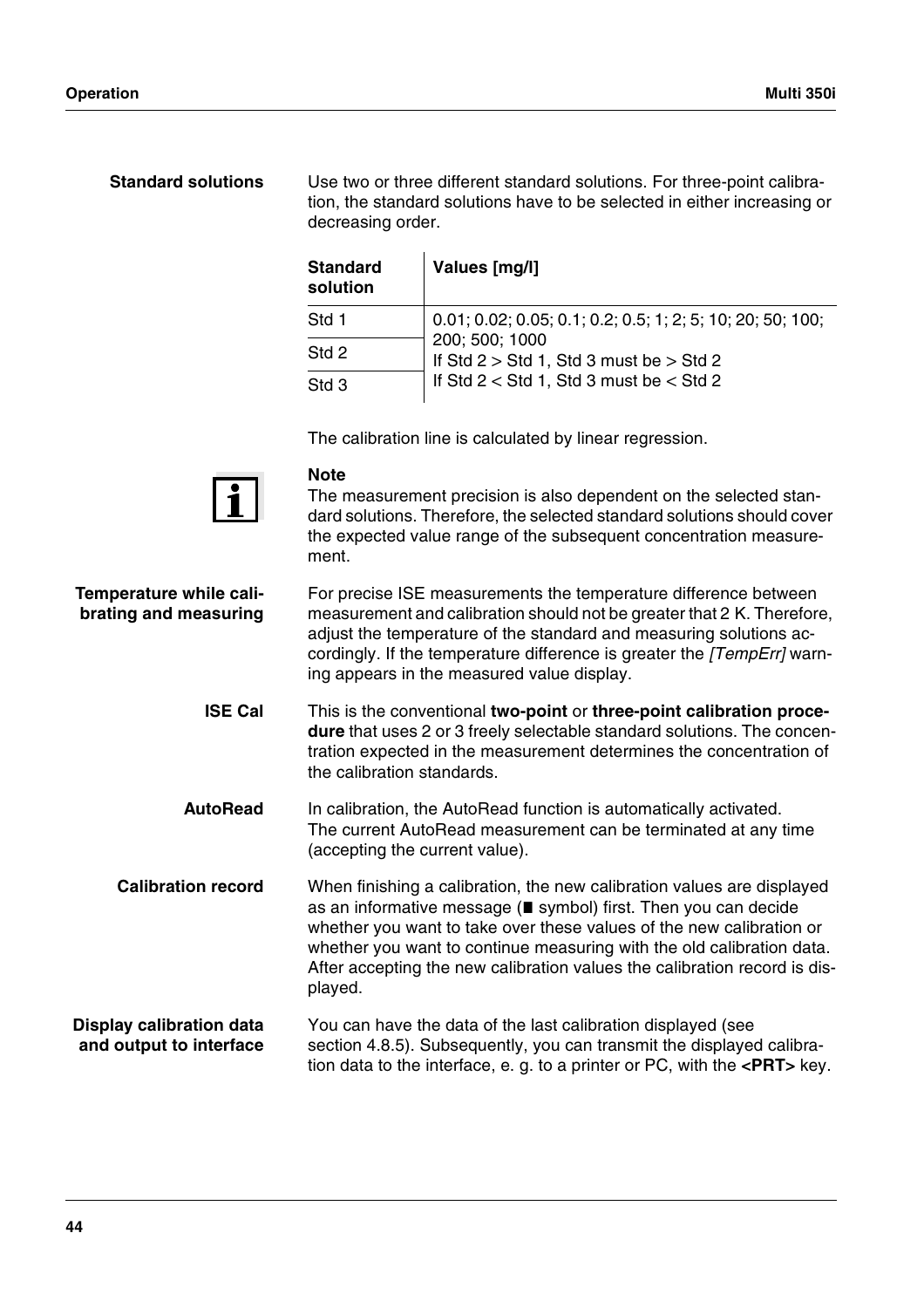

### **Note**

The calibration record is automatically transmitted to the interface after calibrating.

# **Sample record:**

| $03.11.03$ $07:14$           |              |         |
|------------------------------|--------------|---------|
| CALIBRATION ISE              |              |         |
| $03.11.03$ $07:12:01$        |              |         |
| Multi 350i ser. no. 12345678 |              |         |
| Standard 1                   | $0.010$ mg/l |         |
| Standard 2                   | $0.020$ mg/l |         |
| Voltage 1                    | $0.0$ mV     | 24.0 °C |
| Voltage 2                    | $9.0$ mV     | 24.0 °C |
| Slope                        | 29.9 mV      |         |
| Sensor                       | $+++$        |         |

**Calibration evaluation** After calibrating, the measuring instrument automatically evaluates the calibration.

| <b>Display</b>                                                           | <b>Calibration</b><br>record | Magnitude of the slope [mV] |
|--------------------------------------------------------------------------|------------------------------|-----------------------------|
|                                                                          | $^{+++}$                     | 50.0  70.0 or 25.0  35.0    |
| Error<br>Error                                                           |                              | $< 50$ or $> 70$<br>or      |
| Perform error elimination ac-<br>cording to chapter 6 WHAT TO<br>$DO$ IF |                              | $< 25$ or $> 35$            |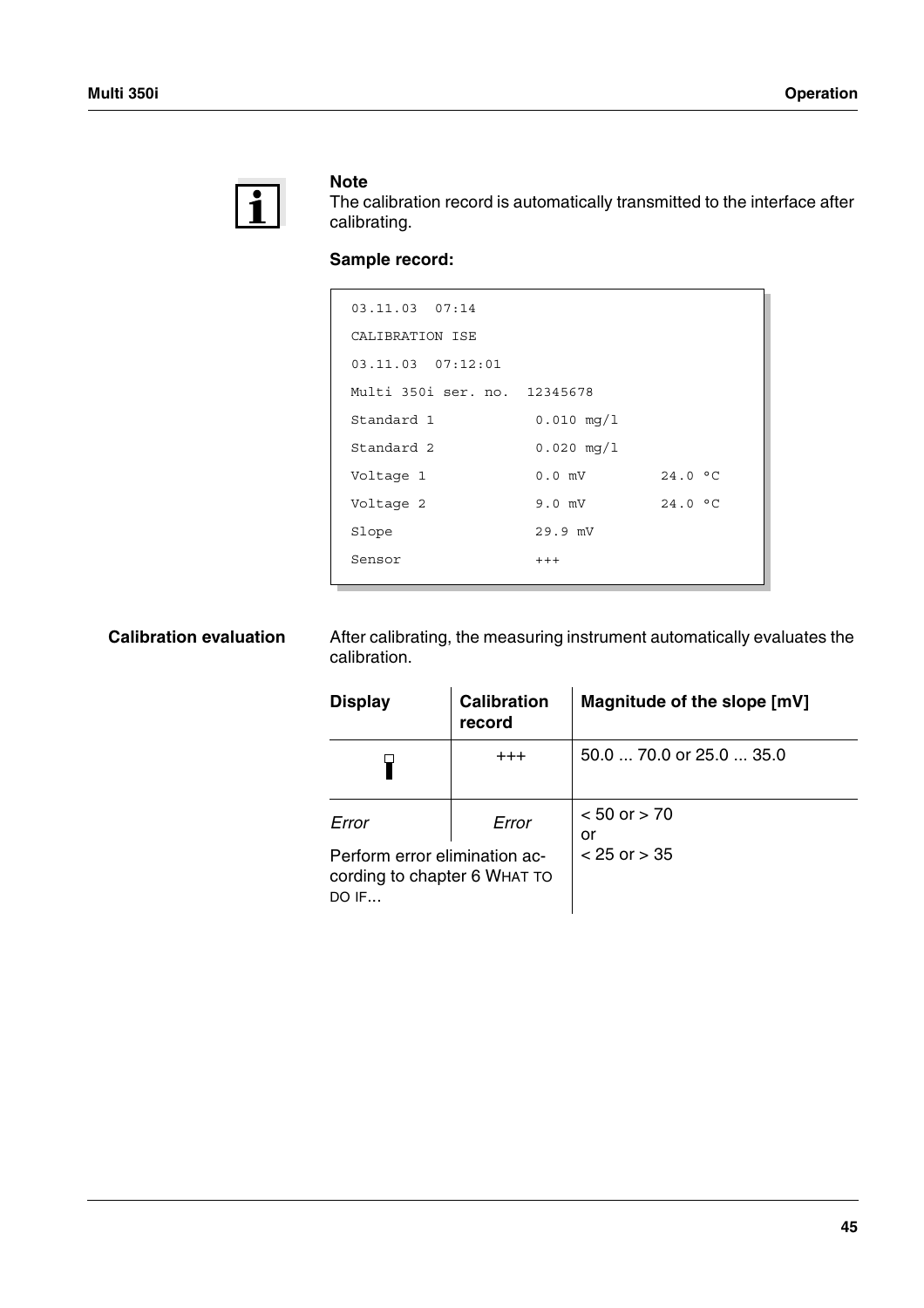| <b>Preparatory activities</b>             |                | Perform the following preparatory activities when you want to calibrate:                                                                                                                      |  |
|-------------------------------------------|----------------|-----------------------------------------------------------------------------------------------------------------------------------------------------------------------------------------------|--|
|                                           | 1              | Connect the ISE combination electrode to the measuring in-<br>strument. The pH/mV/ISE measuring window is displayed.                                                                          |  |
|                                           | $\overline{2}$ | Keep the standard solutions ready.                                                                                                                                                            |  |
|                                           | 3              | Measure the temperature of the standard solutions using a<br>thermometer.                                                                                                                     |  |
| Carrying out an<br><b>ISE calibration</b> |                | Proceed as follows to calibrate the instrument:                                                                                                                                               |  |
|                                           | $\mathbf{1}$   | In the measured value display, select the ISE measuring win-<br>dow with $\langle 4 \rangle \langle 4 \rangle$ and $\langle 1 \rangle$ .                                                      |  |
|                                           | $\overline{2}$ | Start the calibration with <cal>.<br/>The calibration display appears.</cal>                                                                                                                  |  |
|                                           |                | Immerse sensor in std. 1<br>Set temperature:<br>24 °C<br>Continue<br>0.010 mg/l<br>Set standard:                                                                                              |  |
|                                           | 3              | Thoroughly rinse the electrode with distilled water.                                                                                                                                          |  |
|                                           | 4              | Immerse the electrode in standard solution 1.                                                                                                                                                 |  |
|                                           | 5              | Select the <i>Set standard</i> setting with $\langle 4 \rangle \langle 7 \rangle$ and press<br><menu enter="">.</menu>                                                                        |  |
|                                           | 6              | Set the concentration of the standard solution with $\langle 2 \rangle \langle 2 \rangle$<br>and press <menu enter="">.</menu>                                                                |  |
|                                           | 7              | Measure the temperature of the standard solution using a ther-<br>mometer.                                                                                                                    |  |
|                                           | 8              | Select the <i>Set temperature</i> setting with $\langle 2 \rangle \langle 2 \rangle$ and press<br><menu enter="">.</menu>                                                                     |  |
|                                           | 9              | Set the temperature with $\langle 4 \rangle \langle 7 \rangle$ and press<br><menu enter="">.</menu>                                                                                           |  |
|                                           | 10             | Select Continue with $\langle 4 \rangle \langle 7 \rangle$ and press $\langle $ MENU/ENTER>.<br>The standard solution is measured.<br>The measured value is checked for stability (AutoRead). |  |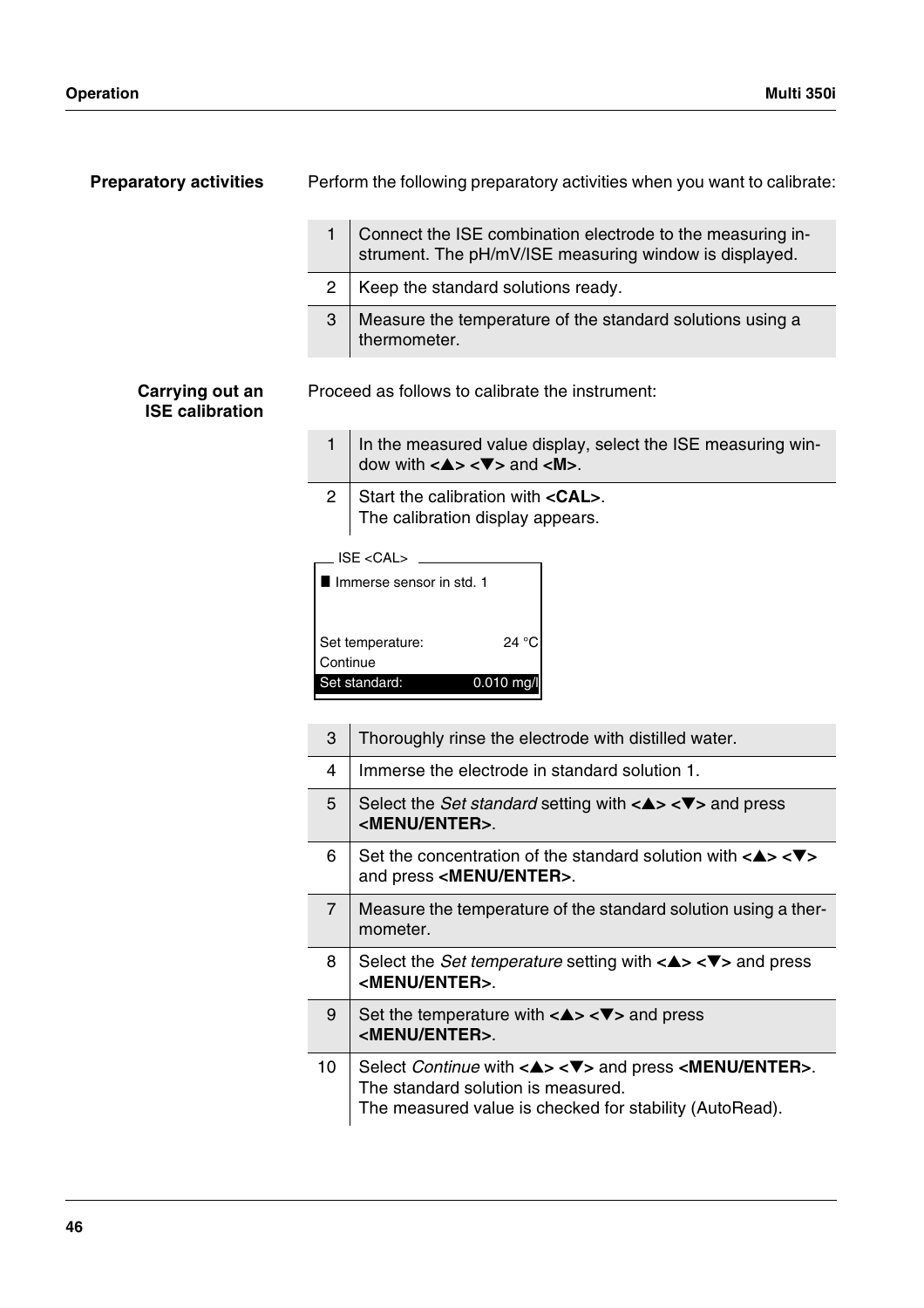11 Wait for the end of the AutoRead measurement or accept the calibration value with **<MENU/ENTER>**. The calibration display for the next standard solution appears.

| <b>ISE <cal></cal></b>                            |             |
|---------------------------------------------------|-------------|
| ■ #1 0.010 mg/l 24 °C<br>Immerse sensor in std. 2 |             |
| Set temperature:<br>Continue                      | 24 °C       |
| Set standard:                                     | $0.020$ mg/ |
|                                                   |             |

# **Continuing for two-point calibration**

| 12 <sup>2</sup> | Thoroughly rinse the electrode with distilled water.                                                                                                                                                                                            |
|-----------------|-------------------------------------------------------------------------------------------------------------------------------------------------------------------------------------------------------------------------------------------------|
| 13              | Immerse the electrode in standard solution 2.                                                                                                                                                                                                   |
| 14              | Select the <i>Set standard</i> setting with $\langle \blacktriangle \rangle \langle \blacktriangledown \rangle$ and press<br><b><menu enter="">.</menu></b>                                                                                     |
| 15              | Set the concentration of the standard solution with $\langle 4 \rangle \langle 7 \rangle$<br>and press <menu enter="">.</menu>                                                                                                                  |
| 16              | Measure the temperature of the standard solution using a ther-<br>mometer.                                                                                                                                                                      |
| 17              | Select the <i>Set temperature</i> setting with $\langle 4 \rangle \langle 7 \rangle$ and press<br><menu enter="">.</menu>                                                                                                                       |
| 18              | Set the temperature with $\langle 4 \rangle \langle 7 \rangle$ and press<br><menu enter="">.</menu>                                                                                                                                             |
| 19              | Select <i>Continue</i> with $\langle \blacktriangle \rangle \langle \blacktriangledown \rangle$ and press $\langle \text{MEM/ENTER} \rangle$ .<br>The standard solution is measured.<br>The measured value is checked for stability (AutoRead). |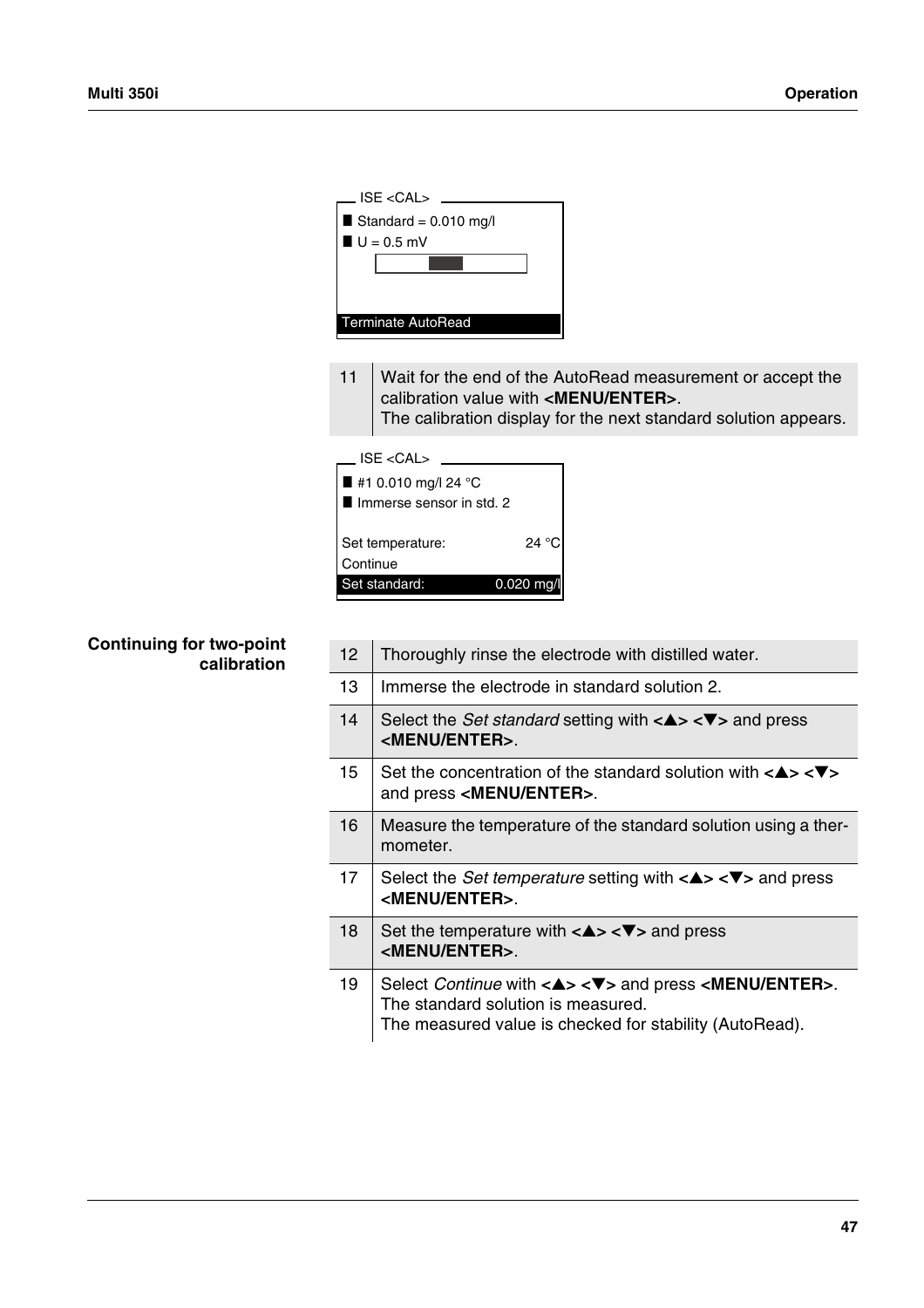|                              | $ISE < CAL)$                                                                                                                                    |  |  |
|------------------------------|-------------------------------------------------------------------------------------------------------------------------------------------------|--|--|
|                              | Standard = $0.020$ mg/l                                                                                                                         |  |  |
|                              | $U = 8.4$ mV                                                                                                                                    |  |  |
|                              |                                                                                                                                                 |  |  |
|                              |                                                                                                                                                 |  |  |
|                              | <b>Terminate AutoRead</b>                                                                                                                       |  |  |
|                              |                                                                                                                                                 |  |  |
|                              | 20<br>Wait for the end of the AutoRead measurement or accept the                                                                                |  |  |
|                              | calibration value with <menu enter="">.</menu>                                                                                                  |  |  |
|                              | The calibration display for the next standard solution appears.                                                                                 |  |  |
|                              | $ISE < CAL$                                                                                                                                     |  |  |
|                              | ■ #2 0.020 mg/l 24 °C                                                                                                                           |  |  |
|                              | Immerse sensor in std. 3                                                                                                                        |  |  |
|                              | 24 °C<br>Set temperature:<br>Continue                                                                                                           |  |  |
|                              | Exit with 2 point calibration                                                                                                                   |  |  |
|                              | Set standard:<br>0.050 mg/l                                                                                                                     |  |  |
|                              |                                                                                                                                                 |  |  |
|                              | 21<br>For two-point calibration, select Exit with 2 point calibration with                                                                      |  |  |
|                              | $\langle \blacktriangle \rangle \langle \blacktriangledown \rangle$ and confirm with $\langle \text{MEM/ENTER} \rangle$ .                       |  |  |
|                              | The calibration is completed as a two-point calibration.                                                                                        |  |  |
|                              | The new calibration values are displayed as a message $(\blacksquare)$ .                                                                        |  |  |
|                              | You have the following options:                                                                                                                 |  |  |
|                              | • Accept the new calibration values with <menu enter="">.</menu>                                                                                |  |  |
|                              | Subsequently, the calibration record is displayed and output                                                                                    |  |  |
|                              | to the interface at the same time.                                                                                                              |  |  |
|                              | • To switch to the measured value display without accepting<br>the new calibration values, press $\langle M \rangle$ or $\langle ESC \rangle$ . |  |  |
|                              |                                                                                                                                                 |  |  |
|                              |                                                                                                                                                 |  |  |
| <b>Continuing for three-</b> | Repeat the steps 12 to 20 in the same way for the third standard solu-                                                                          |  |  |
| point calibration            | tion. After finishing the last calibration step, the new calibration values<br>are displayed as a message $(\blacksquare)$ .                    |  |  |
|                              |                                                                                                                                                 |  |  |
|                              | You have the following options:                                                                                                                 |  |  |
|                              | Accept the new calibration values with <menu enter="">. Subse-</menu>                                                                           |  |  |
|                              | quently, the calibration record is displayed and output to the inter-<br>face at the same time.                                                 |  |  |
|                              |                                                                                                                                                 |  |  |
|                              | • To switch to the measured value display without accepting the new<br>calibration values, press <m> or <esc>.</esc></m>                        |  |  |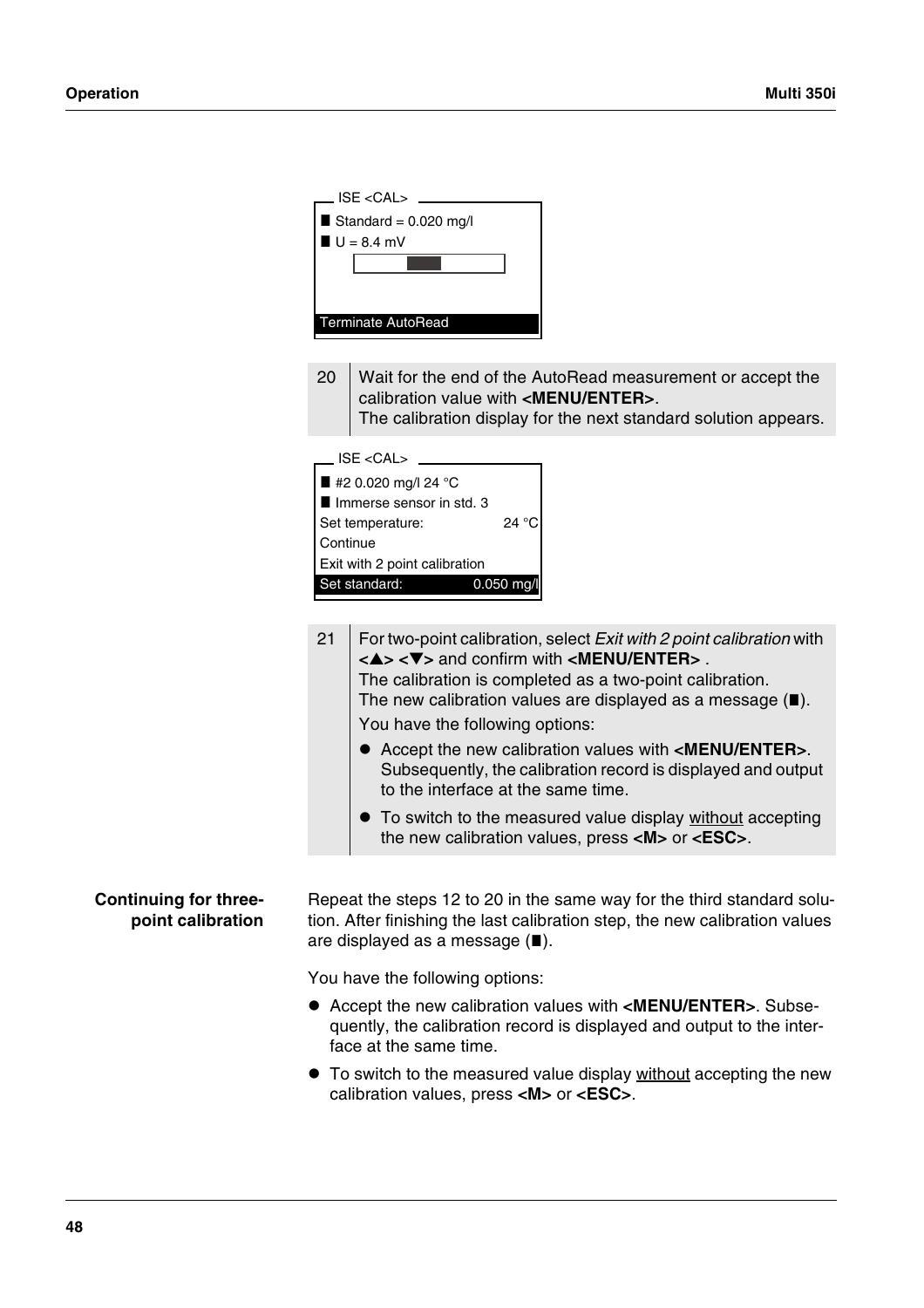# **4.6 Dissolved oxygen**

### <span id="page-50-0"></span>**4.6.1 General information**

You can measure the following variables:

- DO concentration
- DO saturation index ("DO saturation")
- DO partial pressure

DO measurements with the Multi 350i can be carried out using a Con-Ox, CellOx 325, DurOx 325 or StirrOx G DO sensor. The stirrer of the StirrOx G DO sensor has to be supplied with voltage separately using the NT/pH Mix 540 power supply. The measuring instrument automatically recognizes the type of the connected DO sensor.

The measuring instrument is supplied with the following functions:

- ! AutoRange (automatic switchover of the measurement range), If a measuring range is exceeded, AutoRange causes the measuring instrument to automatically change to the next higher measuring range and back again. Therefore, the instrument always measures in the measuring range with the highest possible resolution.
- The AutoRead function (drift control) for checking the stability of the measurement signal. This ensures the reproducibility of the measuring signal. The display of the measured variable flashes until a stable measured value is available.



#### **Note**

Incorrect calibration of DO sensors will result in incorrect measured values.

Calibrate at regular intervals.



### **Caution**

**When connecting an earthed PC/printer, measurements cannot be performed in earthed media as incorrect values would result. The RS232 interface is not galvanically isolated.**

**Temperature sensor** The DO sensor has an integrated temperature sensor that always measures the current temperature of the test sample.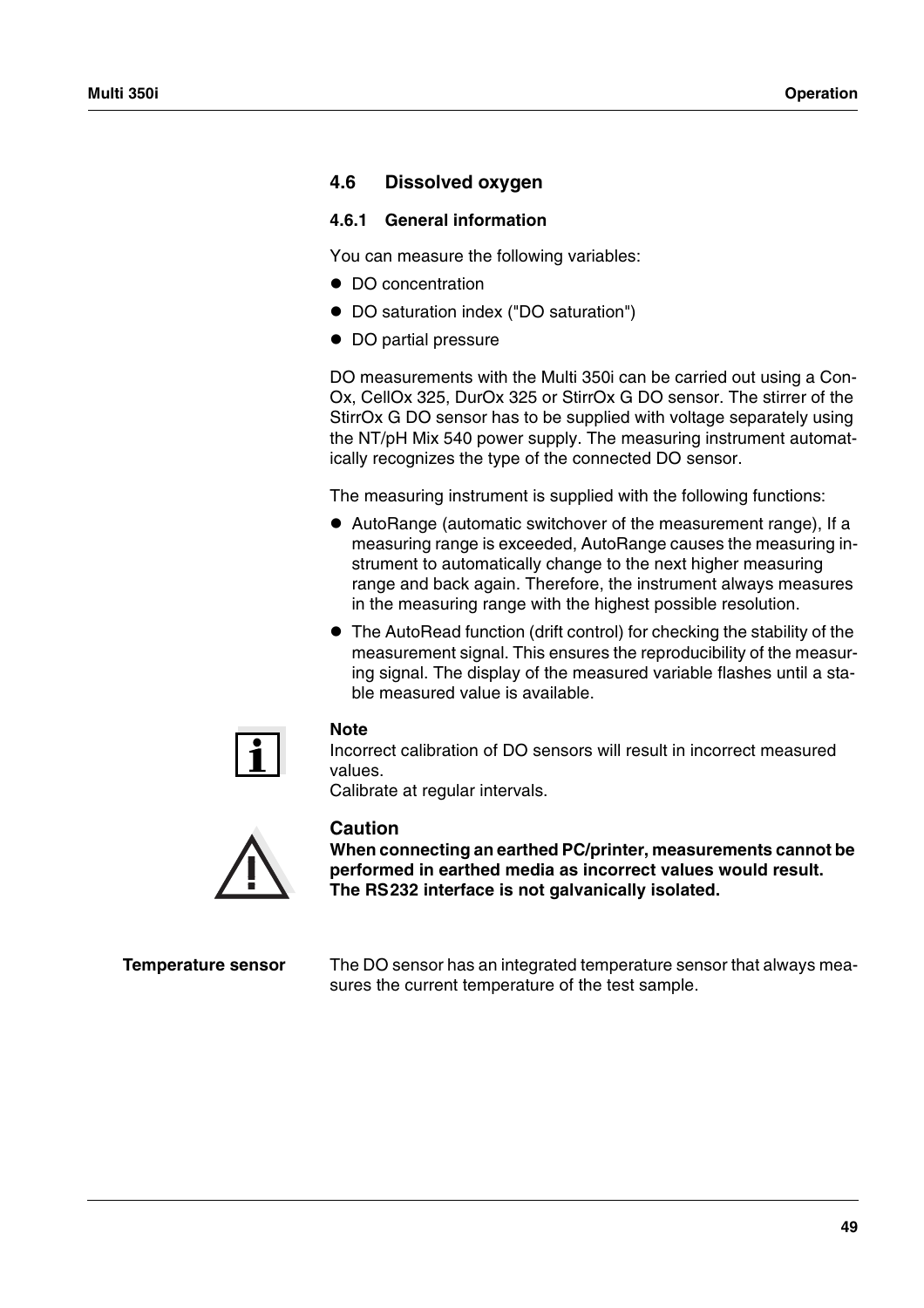**Preparatory activities** Perform the following preparatory activities when you want to measure:

| Connect the DO sensor to the measuring instrument.<br>The DO measuring window is displayed. |
|---------------------------------------------------------------------------------------------|
| 2   Calibrate or check the measuring instrument with the sensor.                            |

# **4.6.2 Measuring**

- 1 Perform the preparatory activities according to [section 4.6.1](#page-50-0).
- 2 | Immerse the DO sensor in the test sample.



You can switch between the following displays with **<M>**:

- DO concentration [mg/l]
- DO saturation [%]
- $\bullet$  DO partial pressure [mbar].

**Selecting the displayed**

**measured variable**

**Salinity correction** When measuring the concentration of solutions with a salt content of more than 1 g/l, a salinity correction is required. For this, you have to measure and input the salinity of the measured medium first. When the salinity correction is switched on, the *[SAL]* indicator is displayed in the measuring window.



### **Note**

The salinity correction is switched on or off and the salinity is entered in the measuring menu of the DO measurement (see [section 4.6.3](#page-52-0)).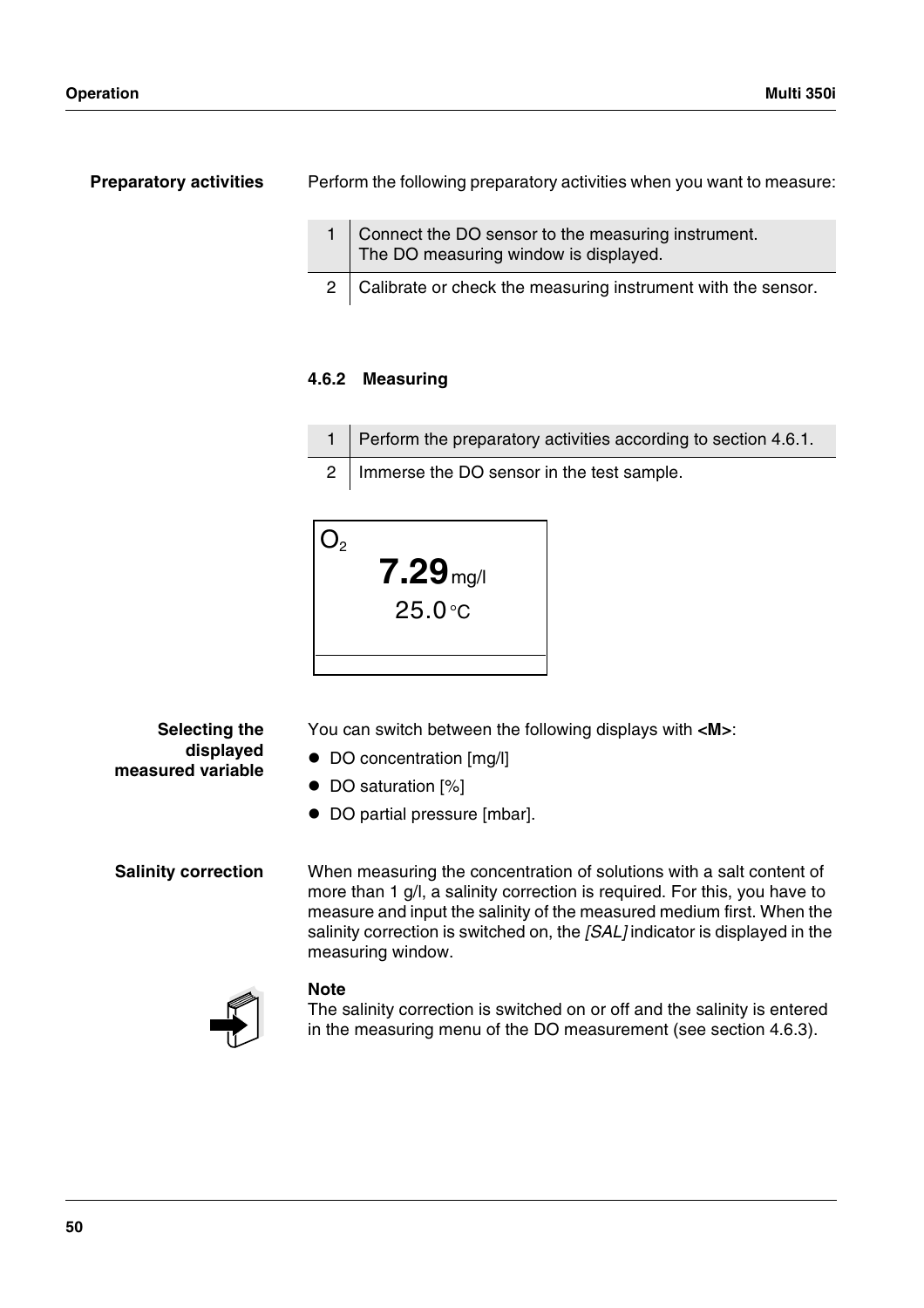

#### **Note**

The ConOx double sensor can perform the salinity correction automatically. The conductivity module of the sensor measures the salt content of the test sample simultaneously with the DO. The measuring instrument takes the measured value into account.

**AutoRead (drift control)** The AutoRead function (drift control) continually checks the stability of the measurement signal. The stability has a considerable impact on the reproducibility of measured values. The display of the measured variable flashes until a stable measured value is available.

**Criteria** With identical measurement conditions, the following applies:

| <b>Measuring mode</b>    | <b>Reproducibility</b> | <b>Response time</b> |
|--------------------------|------------------------|----------------------|
| DO concentration         | better than 0.05 mg/l  | $>$ 10 seconds       |
| DO saturation in-<br>dex | better than 0.6 $%$    | $>10$ seconds        |
| DO partial pres-<br>sure | Better than 1.2 mbar   | $>10$ seconds        |

# <span id="page-52-0"></span>**4.6.3 Settings for DO sensors**

**Overview** The following settings are possible for DO sensors:

- Salinity correction
- Salinity (salinity equivalent)
- Calibration interval
- Comparison measurement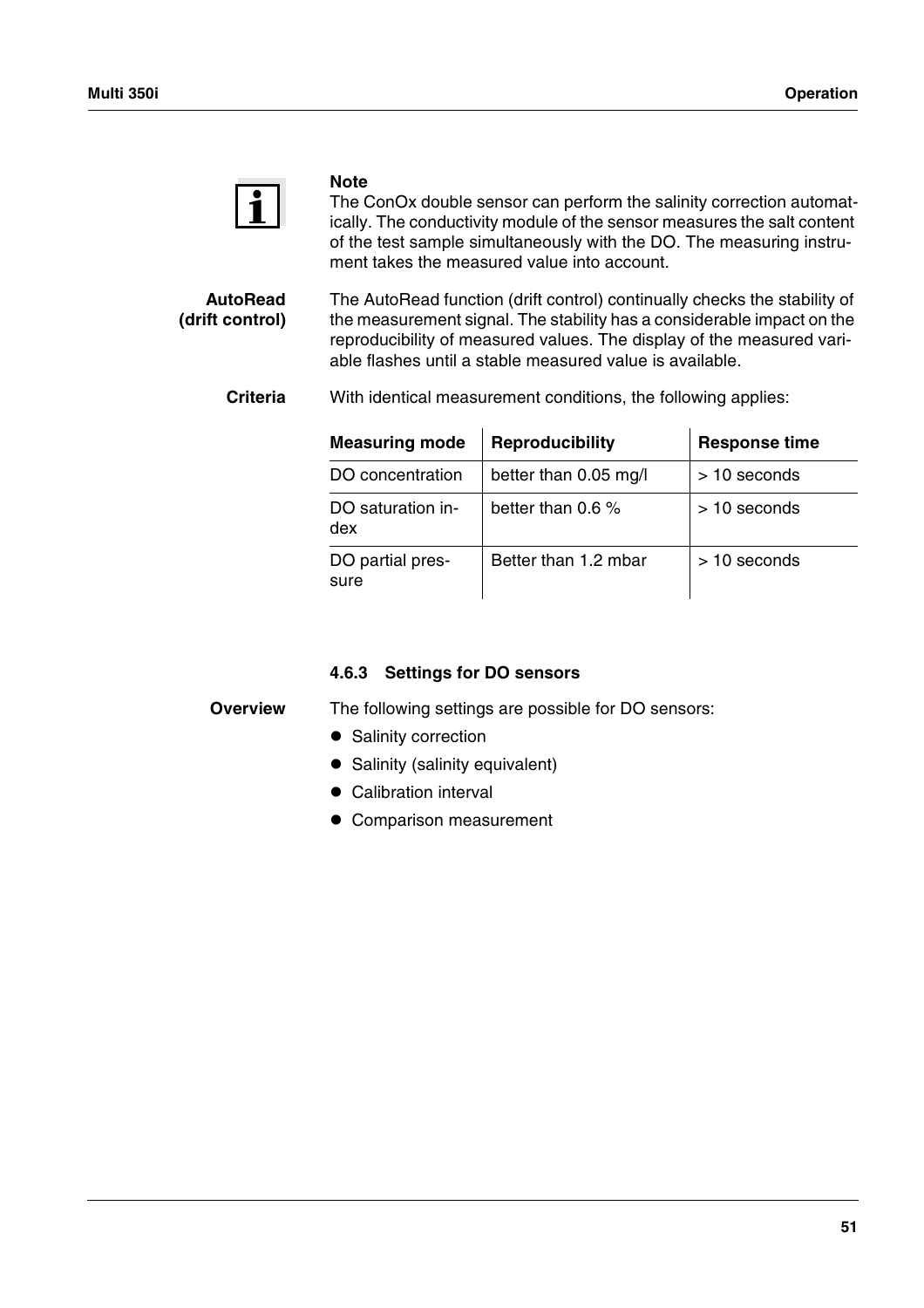**Settings** The settings are made in the measuring menu of the DO measurement. To open the settings, activate the relevant measuring window in the measured value display and press the **<MENU/ENTER>** key shortly. After completing the settings, switch to the measured value display with **<M>**.

| Menu item                               | <b>Possible</b><br>setting | <b>Description</b>                                                                                                                                                                           |
|-----------------------------------------|----------------------------|----------------------------------------------------------------------------------------------------------------------------------------------------------------------------------------------|
| Calibration / Cali-<br>bration interval | 1  999 d                   | Calibration interval for the DO<br>sensor (in days).<br>The measuring instrument re-<br>minds you to calibrate regu-<br>larly by the flashing sensor<br>symbol in the measuring win-<br>dow. |
| Calibration / Com-<br>parison meas.     | Оn<br>Off                  | Enables to adjust the mea-<br>sured value with the aid of a<br>comparison measurement,<br>e.g. Winkler titration.<br>For details, see section 4.6.4.                                         |
| Calibration / Cali-<br>bration record   |                            | Displays the calibration<br>record of the last calibration.                                                                                                                                  |
| Reset                                   |                            | Resets all sensor settings to<br>the delivery condition (see<br>section 4.10.1).                                                                                                             |
| Sal automatic                           | On<br>Off                  | Automatic salt content cor-<br>rection for concentration<br>measurements.<br>Note:<br>This function is available with<br>the ConOx double sensor<br>only.                                    |
| Sal correction                          | Оn<br>Off                  | Manual salt content correc-<br>tion for concentration mea-<br>surements.                                                                                                                     |
| Salinity                                | 0.070.0                    | Salinity or salinity equivalent<br>for the salt content correction.<br>This function is only available<br>if the manual salt content cor-<br>rection is switched on.                         |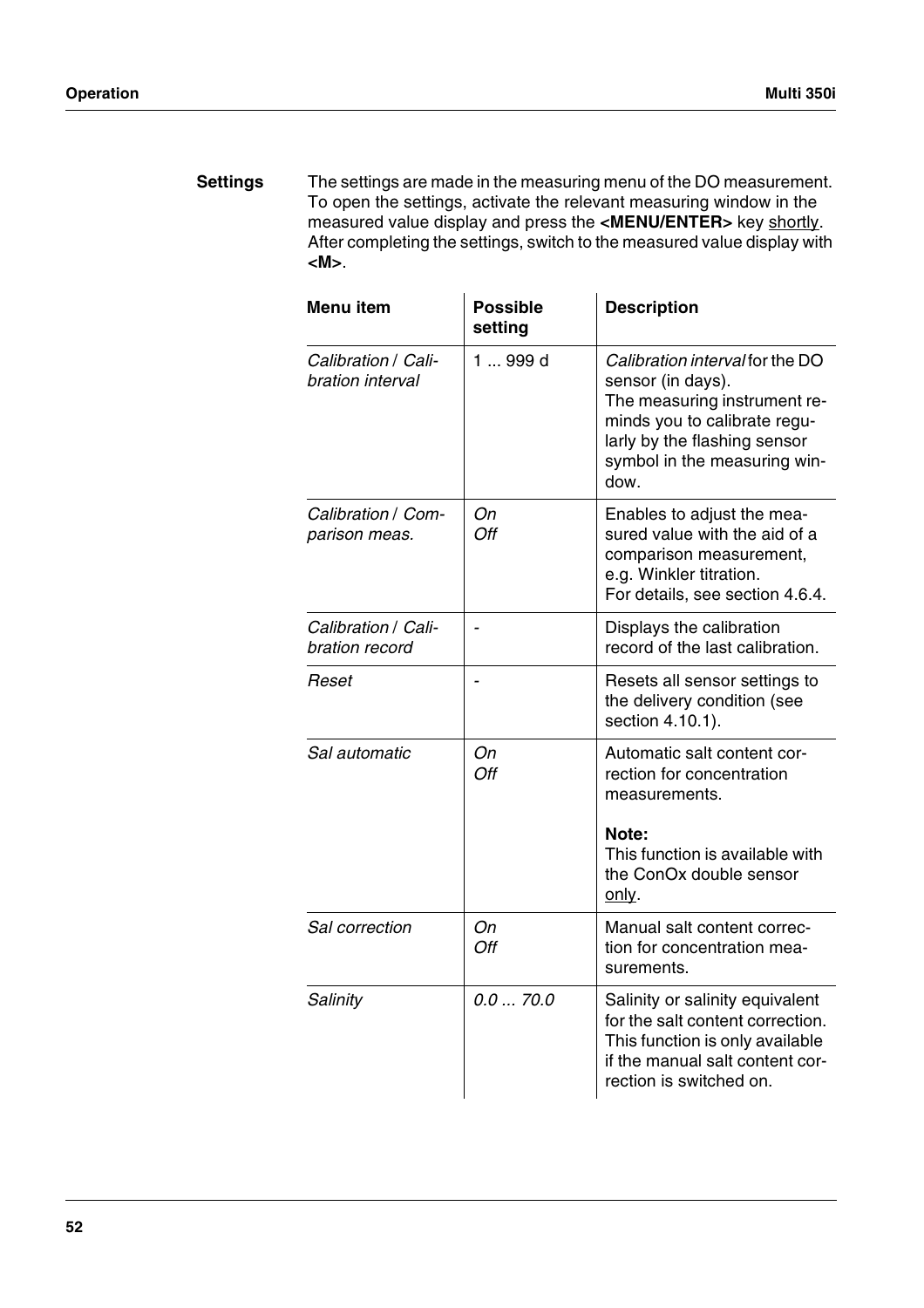<span id="page-54-0"></span>

|                                                     | 4.6.4 DO calibration                                                                                                                                                                                                                                                                                                             |
|-----------------------------------------------------|----------------------------------------------------------------------------------------------------------------------------------------------------------------------------------------------------------------------------------------------------------------------------------------------------------------------------------|
| Why calibrate?                                      | DO sensors age. This changes the slope of the DO sensor. Calibration<br>determines the current slope of the sensor and stores this value in the<br>instrument.                                                                                                                                                                   |
| When to calibrate?                                  | • After connecting another DO sensor                                                                                                                                                                                                                                                                                             |
|                                                     | • When the sensor symbol flashes (after the calibration interval has<br>expired).                                                                                                                                                                                                                                                |
| <b>Calibration datasets</b>                         | The Multi 350 administrates three sets of calibration data:                                                                                                                                                                                                                                                                      |
|                                                     | • Set 1 for the type, "CellOx": - CellOx 325, or<br>- StirrOx G                                                                                                                                                                                                                                                                  |
|                                                     | • Set 2 for the type, "DurOx": - DurOx 325                                                                                                                                                                                                                                                                                       |
|                                                     | • Set 3 for the type, "ConOx": $-$ ConOx                                                                                                                                                                                                                                                                                         |
|                                                     | Sensors of different types can be calibrated separately from each other.<br>When a sensor of one type is calibrated, the calibration data of the oth-<br>er types remain stored. The Multi 350i recognizes the type of the con-<br>nected sensor and automatically uses the correct calibration data.                            |
| <b>Calibration procedure</b>                        | The Multi 350i provides 2 calibration procedures:                                                                                                                                                                                                                                                                                |
|                                                     | • Calibration in water vapor-saturated air.<br>Use an OxiCal <sup>®</sup> air calibration vessel for the calibration.                                                                                                                                                                                                            |
|                                                     | • Calibration via a comparison measurement (e.g. Winkler titration ac-<br>cording to DIN EN 25813 or ISO 5813). At the same time, the rela-<br>tive slope is adapted to the comparison measurement by a<br>correction factor. When the correction factor is active, the [Factor] in-<br>dicator appears in the measuring window. |
| <b>AutoRead</b>                                     | The calibration procedure automatically activates the AutoRead func-<br>tion.                                                                                                                                                                                                                                                    |
| Display calibration data<br>and output to interface | You can have the data of the last calibration displayed (see<br>section 4.8.5). Subsequently, you can transmit the displayed calibra-<br>tion data to the interface, e. g. to a printer or PC, with the <prt> key.</prt>                                                                                                         |
|                                                     | <b>Note</b><br>The calibration record is automatically transmitted to the interface after<br>calibrating.                                                                                                                                                                                                                        |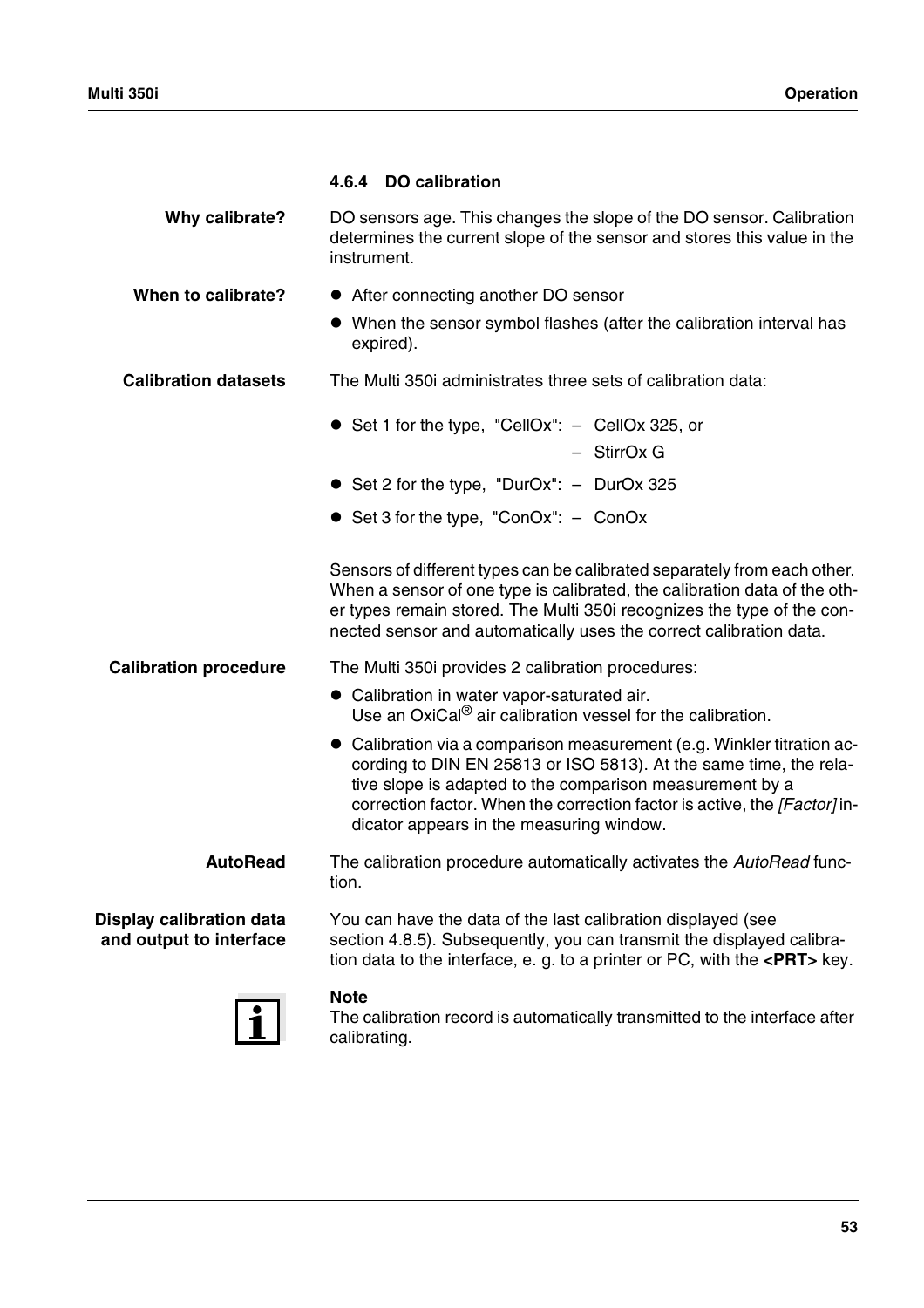# **Sample record:**



**Calibration evaluation** After the calibration, the measuring instrument evaluates the current status of the sensor against the relative slope. The evaluation appears on the display and in the calibration record. The relative slope has no effect on the measuring accuracy. Low values indicate that the electrolyte will soon be depleted and the sensor will have to be regenerated.

| <b>Display</b>                                                         | <b>Calibration</b><br>record | <b>Relative slope</b>   |
|------------------------------------------------------------------------|------------------------------|-------------------------|
|                                                                        | $+ + +$                      | $S = 0.8  1.25$         |
|                                                                        | $++$                         | $S = 0.7  0.8$          |
|                                                                        | $\div$                       | $S = 0.6  0.7$          |
| Error                                                                  | Error                        | $S < 0.6$ or $S > 1.25$ |
| Perform error elimination ac-<br>cording to chapter 6 WHAT TO<br>DO IF |                              |                         |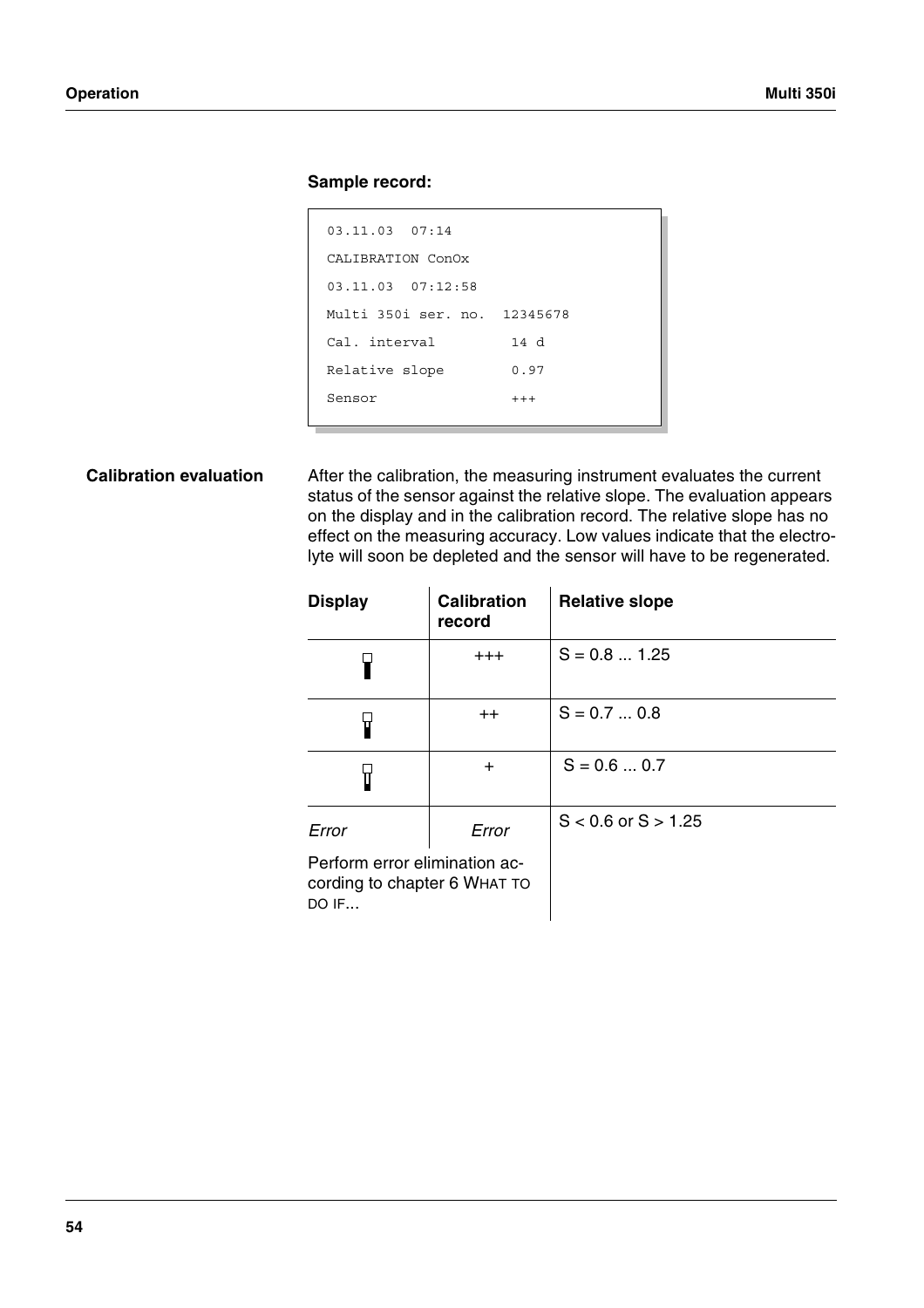# **Calibration in water vapor saturated air (air calibration vessel)**



For this calibration procedure, the *Comparison meas.* setting must be set to *Off* in the measuring menu.

Proceed as follows to calibrate the instrument:

### **Note**

The sponge in the air calibration vessel must be moist (not wet). Leave the sensor in the air calibration vessel for a time long enough to adjust.

| 1 | Put the DO sensor into the air calibration vessel.                                                                                                                    |
|---|-----------------------------------------------------------------------------------------------------------------------------------------------------------------------|
| 2 | Connect the DO sensor to the measuring instrument.                                                                                                                    |
| 3 | In the measured value display, select the DO measuring win-<br>dow with $\langle \blacktriangle \rangle \langle \blacktriangledown \rangle$ and $\langle M \rangle$ . |
| 4 | Start the calibration with <cal>.<br/>The calibration display for the relevant sensor type appears.</cal>                                                             |
|   | ConOx <cal><br/>Relative slope = <math>1.00</math><br/>Llee air calibration veccal</cal>                                                                              |

| Relative slope = $1.00$      |  |
|------------------------------|--|
| ■ Use air calibration vessel |  |
|                              |  |
|                              |  |
|                              |  |
|                              |  |
| Continue                     |  |
|                              |  |

5 Put the DO sensor into the air calibration vessel.

6 Press **<MENU/ENTER>**. The AutoRead measurement to determine the relative slope starts.

| ConOx <cal></cal>         |
|---------------------------|
| Relative slope = $1.00$   |
| Temperature = $24.8$ °C   |
|                           |
|                           |
|                           |
| <b>Terminate AutoRead</b> |
|                           |

7 Wait for the end of the AutoRead measurement or accept the calibration value with **<MENU/ENTER>**. The determined relative slope is displayed as a message  $(\blacksquare)$ .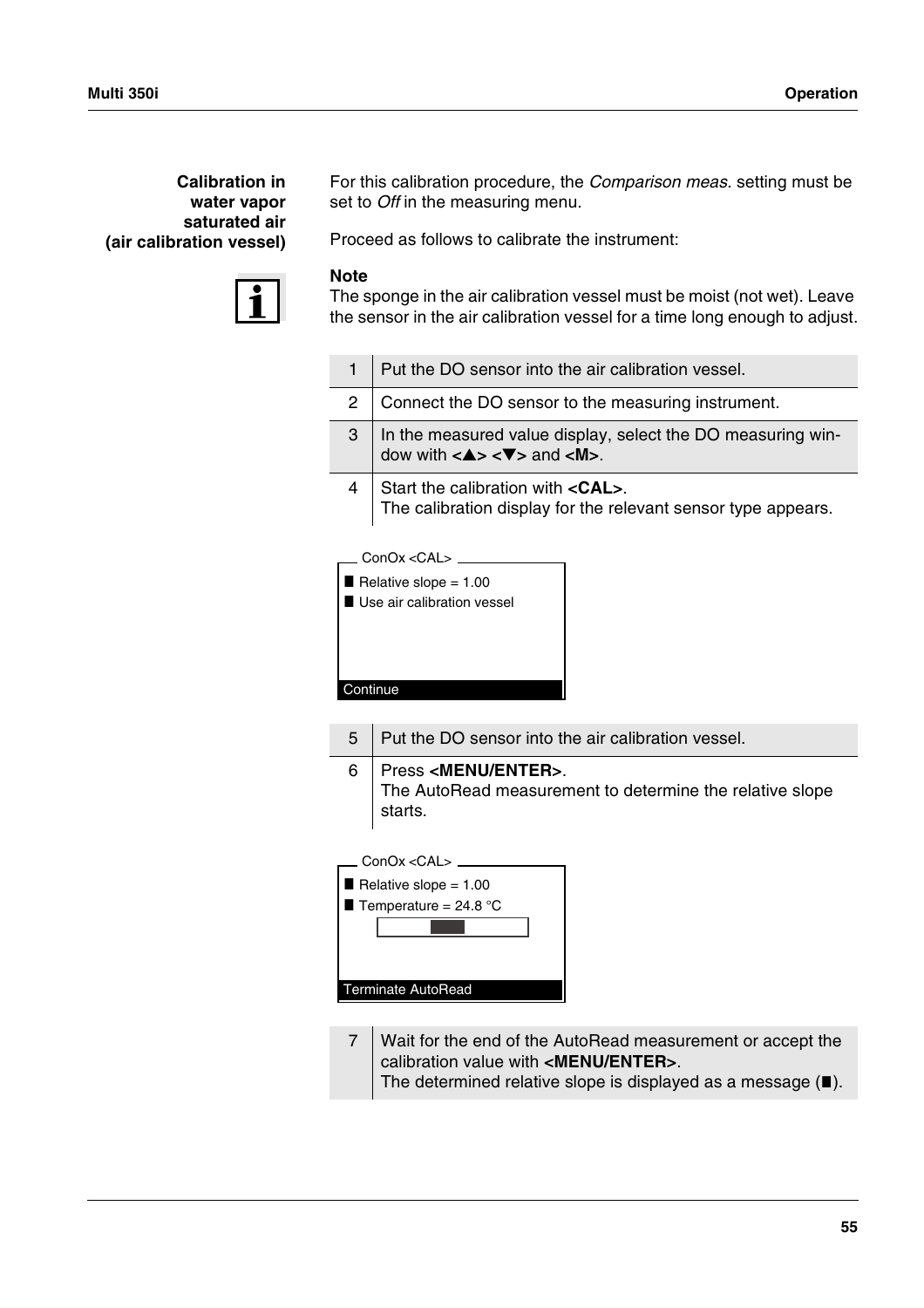

8 You have the following options:

- ! Accept the new calibration values with **<MENU/ENTER>**. Subsequently, the calibration record is displayed and output to the interface at the same time.
- To switch to the measured value display without accepting the new calibration values, press **<M>** or **<ESC>**.

# **Calibration via a** *Comparison meas.*

For this calibration procedure, the *Comparison meas.* setting must be set to *On* in the measuring menu.

# **Note**

Before calibrating via a comparison measurement, the sensor should be calibrated in the air calibration vessel.

Proceed as follows to calibrate the instrument:

|   | Connect the DO sensor to the measuring instrument.                                                                                      |
|---|-----------------------------------------------------------------------------------------------------------------------------------------|
| 2 | Immerse the DO sensor in the reference solution.                                                                                        |
| 3 | In the measured value display, select the DO measuring win-<br>dow with $\langle 4 \rangle \langle 7 \rangle$ and $\langle M \rangle$ . |
|   | Start the calibration with <cal>.<br/>The calibration display appears.</cal>                                                            |

| ConOx < CAL >               |
|-----------------------------|
| Immerse sensor in ref. sol. |
|                             |
|                             |
|                             |
|                             |
| Continue                    |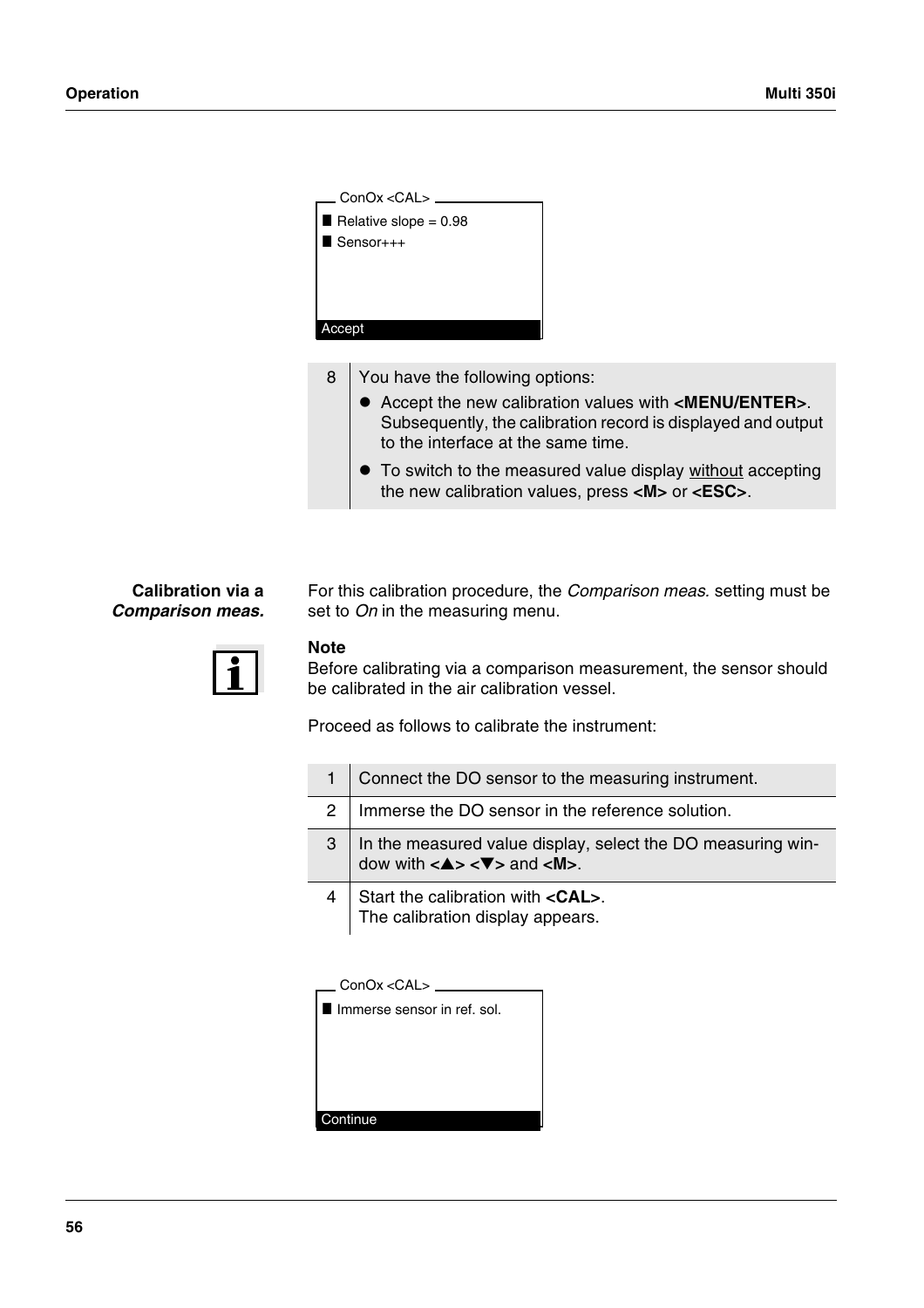|        | The AutoRead measurement to determine the DO concentrati-<br>on starts.                                                                                                                        |
|--------|------------------------------------------------------------------------------------------------------------------------------------------------------------------------------------------------|
|        | — ConOx <cal> <sub>−</sub><br/>Concentration = <math>8.5 \text{ mg/l}</math><br/>Temperature = <math>24.8</math> °C<br/>Terminate AutoRead</cal>                                               |
| 6      | Wait for the end of the AutoRead measurement or accept the<br>measured value with <menu enter="">.<br/>The determined DO content is displayed as a message <math>(\blacksquare)</math>.</menu> |
|        | __ ConOx <cal> _<br/>Concentration = <math>8.49</math> mg/l<br/>Temperature = <math>24.8</math> °C</cal>                                                                                       |
| Accept | Set factor:<br>1.000                                                                                                                                                                           |

# 7 Press **<MENU/ENTER>**.

5 Press **<MENU/ENTER>**.

| 8 | Using $\langle \blacktriangle \rangle$ $\langle \blacktriangledown \rangle$ , set the correction factor to adjust the dis-<br>played concentration value to the nominal value (value of the<br>comparison measurement). Subsequently, accept the correc-<br>tion factor with <menu enter="">.</menu> |
|---|------------------------------------------------------------------------------------------------------------------------------------------------------------------------------------------------------------------------------------------------------------------------------------------------------|
| 9 | Select <i>Accept</i> with $\langle 4 \rangle \langle 7 \rangle$ and press $\langle 1 \rangle$ MENU/ENTER>.<br>The measuring instrument switches to the measured value dis-<br>play. The [Factor] indicator appears in the measuring window.                                                          |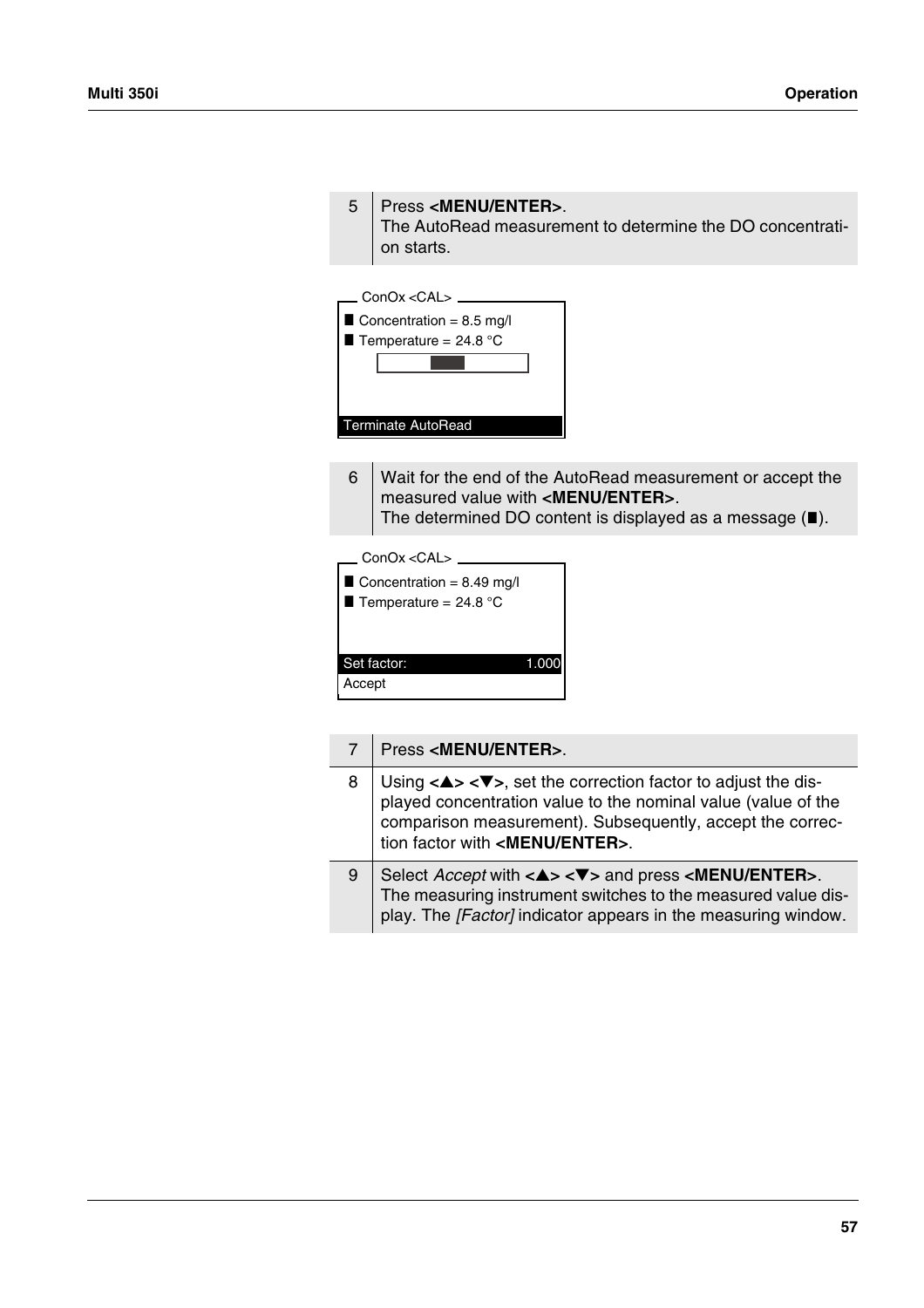# **4.7 Conductivity**

# <span id="page-59-0"></span>**4.7.1 General information**

You can measure the following variables:

- **•** Conductivity
- Specific resistance
- Salinity
- $\bullet$  Total dissolved solids (TDS)

The measuring instrument is supplied with the following functions:

- ! AutoRange (automatic switchover of the measurement range). If a measuring range is exceeded, AutoRange causes the measuring instrument to automatically change to the next higher measuring range and back again. Therefore, the instrument always measures in the measuring range with the highest possible resolution.
- ! AutoRead drift control) for checking the stability of the measurement signal. This ensures the reproducibility of the measuring signal. The display of the measured variable flashes until a stable measured value is available.

The TetraCon 325, ConOx, LR 325/01 and LR 325/001 conductivity

measuring cells have an integrated temperature sensor.

#### **Temperature measurement**



### **Caution**

**When connecting an earthed PC/printer, measurements cannot be performed in earthed media as incorrect values would result. The RS232 interface is not galvanically isolated.**

**Preparatory activities** Perform the following preparatory activities when you want to measure:

| Connect a conductivity measuring cell to the measuring instru-<br>ment.<br>The conductivity measuring window is displayed.                                        |
|-------------------------------------------------------------------------------------------------------------------------------------------------------------------|
| Check whether the Measuring cell and cell constant settings<br>are suitable for the connected conductivity measuring cell. If<br>necessary, correct the settings. |



# **Note**

The selection of the measuring cell and setting of the cell constant is made in the conductivity measuring menu (see [section 4.7.4](#page-62-0)). The cell constant to be set must either be taken from the operating manual of the measuring cell or is printed on the measuring cell.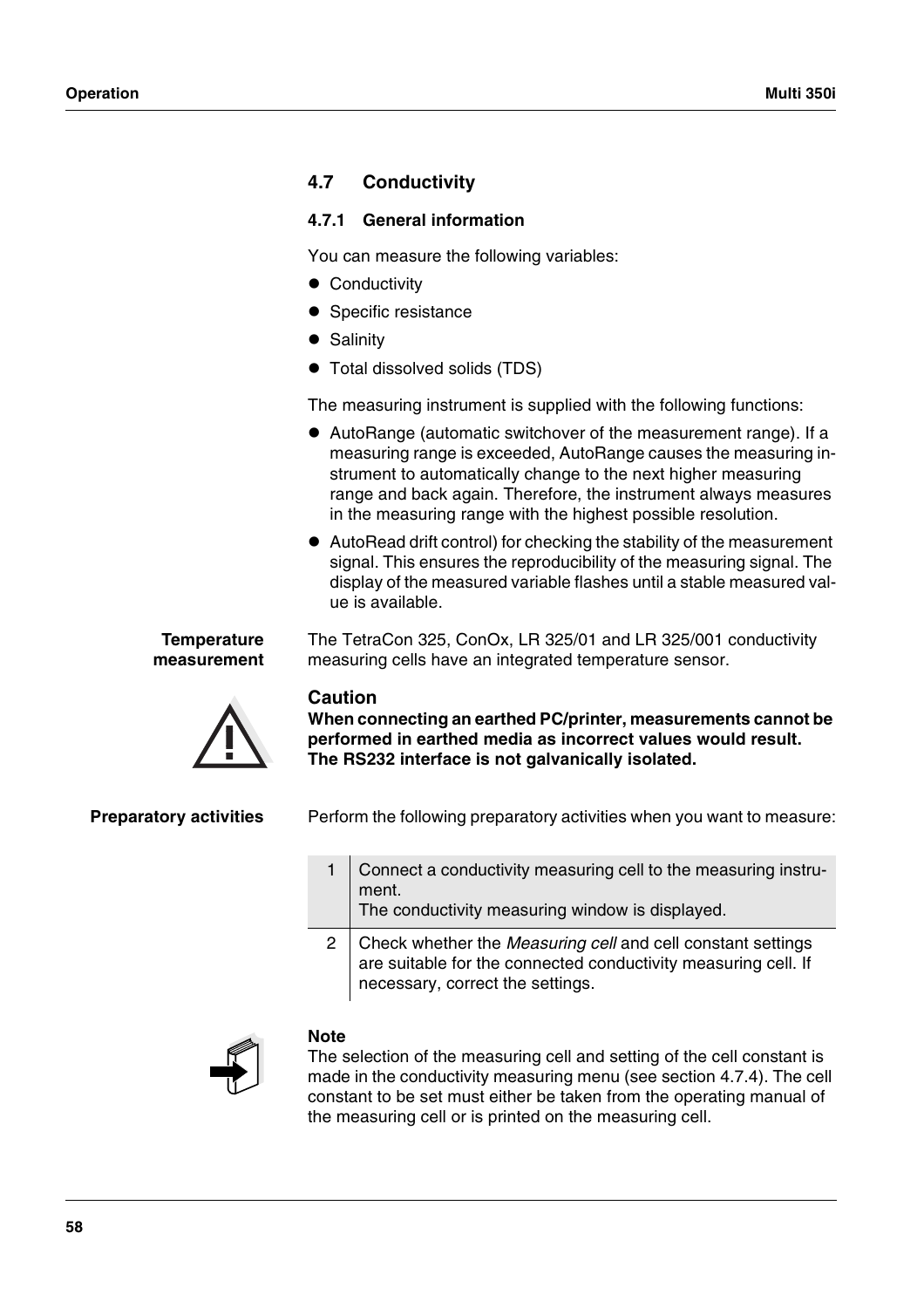# **4.7.2 Measuring**

You can carry out conductivity measurements as follows:

| 1   Perform the preparatory activities according to section 4.7.1. |
|--------------------------------------------------------------------|
| 2   Immerse the conductivity measuring cell in the test sample.    |



| Selecting the<br>displayed<br>measured variable | You can switch between the following displays with <m>:<br/>• Conductivity <math>[uS/cm] / [mS/cm]</math><br/>• Specific resistance <math>[k\Omega</math> cm   / <math>[M\Omega</math> cm  <br/>• Salinity SaL []<br/>• Total dissolved solids TDS [mg/l]</m> |                                                                                                                                                                                                                               |                      |
|-------------------------------------------------|---------------------------------------------------------------------------------------------------------------------------------------------------------------------------------------------------------------------------------------------------------------|-------------------------------------------------------------------------------------------------------------------------------------------------------------------------------------------------------------------------------|----------------------|
|                                                 |                                                                                                                                                                                                                                                               | The factor to calculate the total dissolved solids is set to 1.00 in the fac-<br>tory. You can adjust this factor to meet your requirements in the range<br>of 0.40 to 1.00. The factor can be set in the TDS measuring menu. |                      |
| <b>AutoRead criterion</b>                       | ment conditions, the following applies:                                                                                                                                                                                                                       | The measuring instrument checks the stability of the measured value<br>on the basis of the temperature measurement. For identical measure-                                                                                    |                      |
|                                                 | <b>Measured</b>                                                                                                                                                                                                                                               | Reproducibility                                                                                                                                                                                                               | <b>Response time</b> |

| <b>Measured</b><br>variable | Reproducibility     | <b>Response time</b> |
|-----------------------------|---------------------|----------------------|
| Temperature                 | better than 0.02 °C | > 10 seconds         |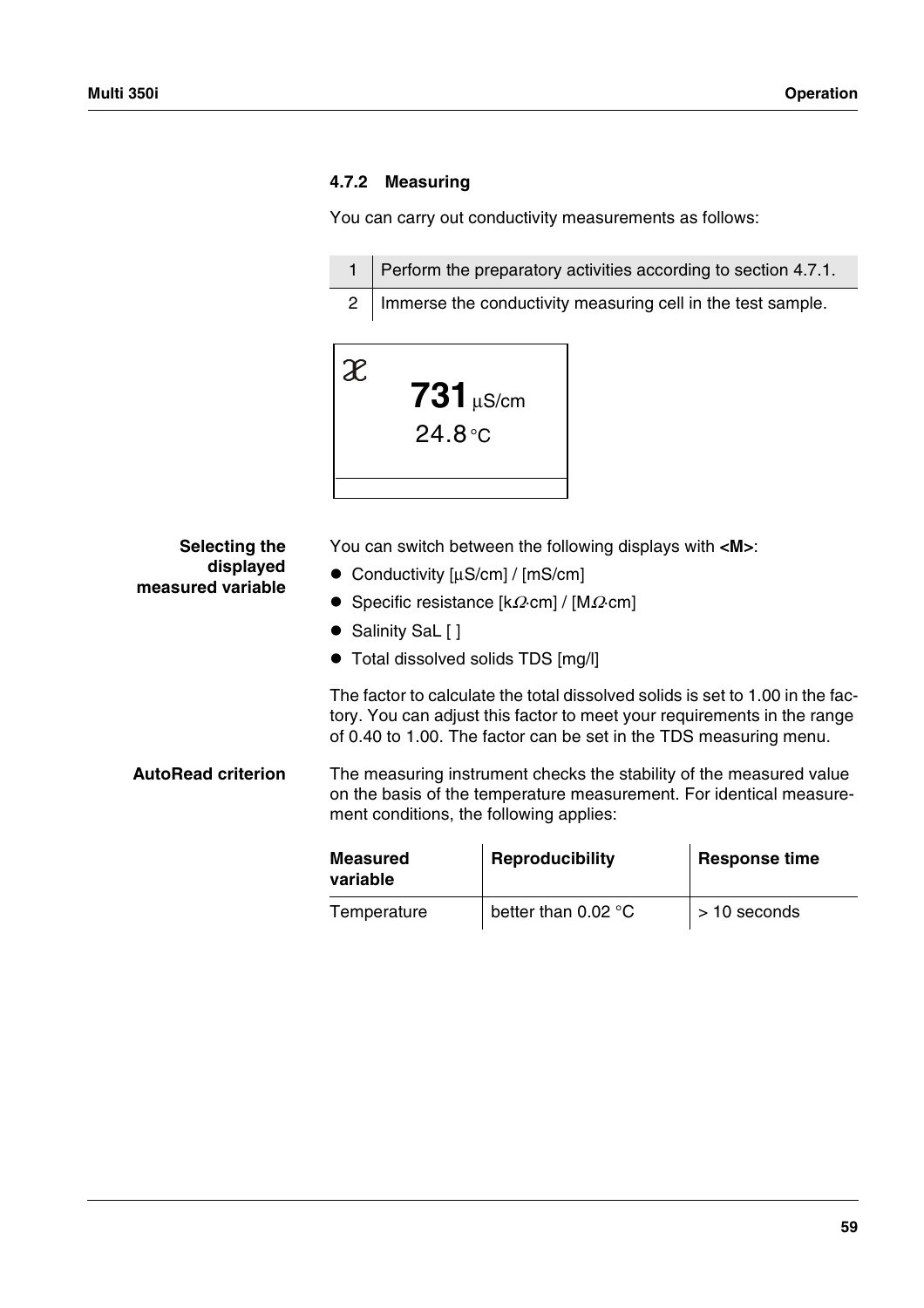# <span id="page-61-0"></span>**4.7.3 Temperature compensation**

The calculation of the temperature compensation is based on the preset reference temperature, 20 °C or 25 °C. It appears on the display as *Tr20* or *Tr25*.

You can select one of the following temperature compensation methods:

- ! **Nonlinear temperature compensation (***nLF***)**  according to EN 27 888
- ! **Linear temperature compensation (***Lin***)**  with selectable coefficients of 0.000 ... 3.000 %/K
- ! **No temperature compensation (off)**



#### **Note**

The reference temperature and temperature compensation are set in the conductivity measuring menu (see [section 4.7.4\)](#page-62-0).

**Application tips** Select the following temperature compensations given in the table according to the respective test sample:

| <b>Test sample</b>                                                 | <b>Temperature compensation</b>                                   | <b>Display</b><br>indicator |
|--------------------------------------------------------------------|-------------------------------------------------------------------|-----------------------------|
| Natural water<br>(ground water, surface)<br>water, drinking water) | nI F<br>according to EN 27 888                                    | nLF                         |
| Ultrapure water                                                    | nLF<br>according to EN 27 888                                     | nLF                         |
| Other aqueous solu-<br>tions                                       | lin<br>Set linear<br>temperature coefficient<br>$0.001$ 3.000 %/K | lin                         |
| Salinity (seawater)                                                | Automatic nLF according to<br>IOT                                 | Sal, nLF                    |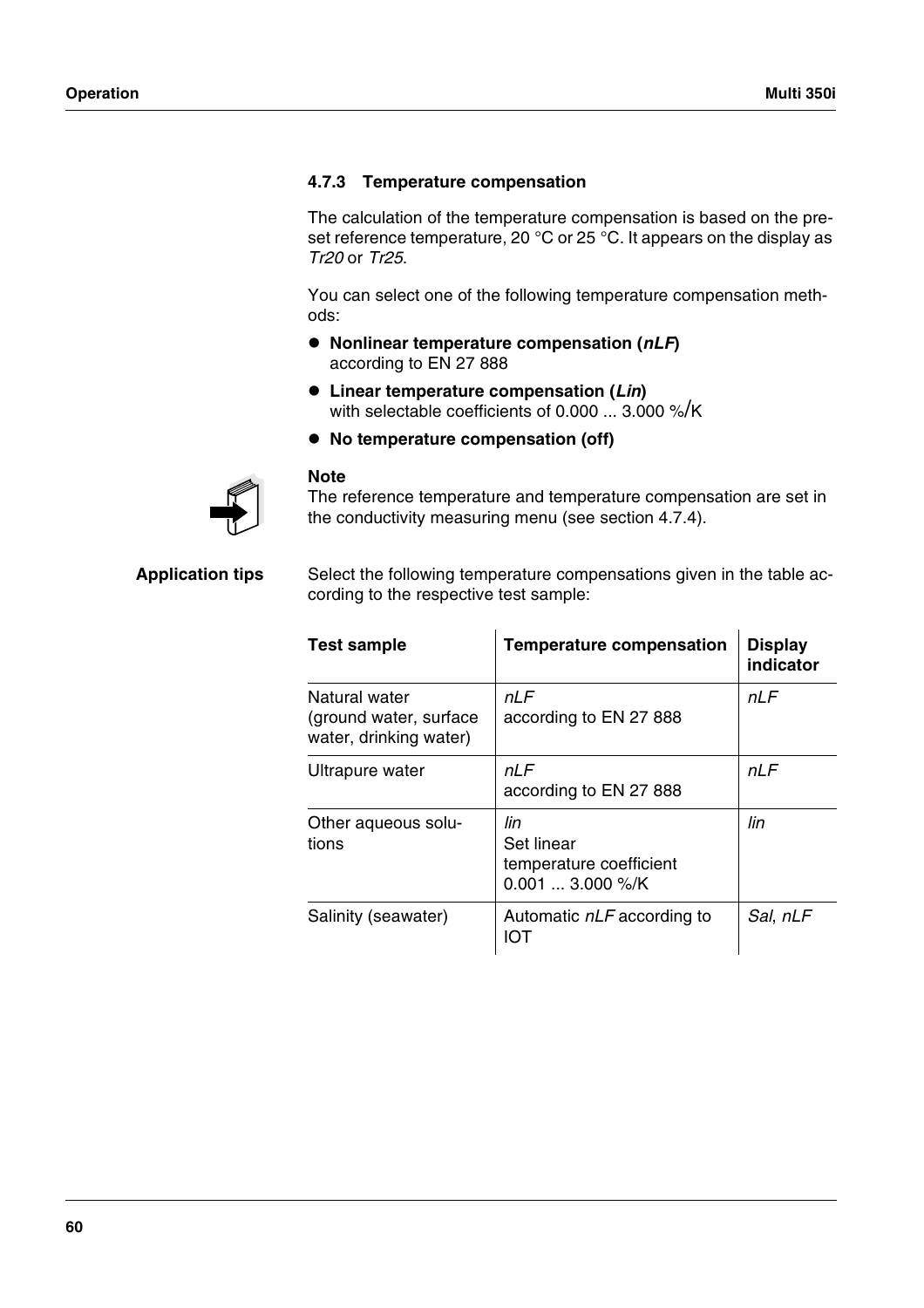# <span id="page-62-0"></span>**4.7.4 Settings for conductivity measuring cells**

**Overview** The following settings are possible for conductivity measuring cells:

- $\bullet$  Measured variable
- Reference temperature
- **Temperature compensation**
- TDS factor
- Calibration interval
- $\bullet$  Measuring cell/cell constant

**Settings** The settings are made in the measuring menu of the conductivity measurement. To open the settings, activate the relevant measuring window in the measured value display and press the **<MENU/ENTER>** key shortly. After completing the settings, switch to the measured value display with **<M>**.

| <b>Menu</b> item                        | <b>Possible</b><br>setting | <b>Description</b>                                                                                                                                                                                |
|-----------------------------------------|----------------------------|---------------------------------------------------------------------------------------------------------------------------------------------------------------------------------------------------|
| Calibration / Calibra-<br>tion interval | 1  999 d                   | Calibration interval for the<br>measuring cell (in days).<br>The measuring instrument re-<br>minds you to calibrate regu-<br>larly by the flashing sensor<br>symbol in the measuring win-<br>dow. |
| Calibration / Calibra-<br>tion record   |                            | Displays the calibration<br>record of the last calibration.                                                                                                                                       |
| Reset                                   |                            | Resets all sensor settings to<br>the delivery condition (see<br>section 4.10.1).                                                                                                                  |
| Temp. comp. (TC) /<br>Reference temp.   | 20 °C<br>25 $°C$           | Reference temperature<br>This setting is only available<br>when the Conductivity or<br>Spec. resist. display is set.                                                                              |
| Temp. comp. (TC) /<br>Compensation      | nLF<br>lin<br>Off          | Procedure for temperature<br>compensation (see<br>section 4.7.3).<br>This setting is only available<br>when the Conductivity or<br>Spec. resist. display is set.                                  |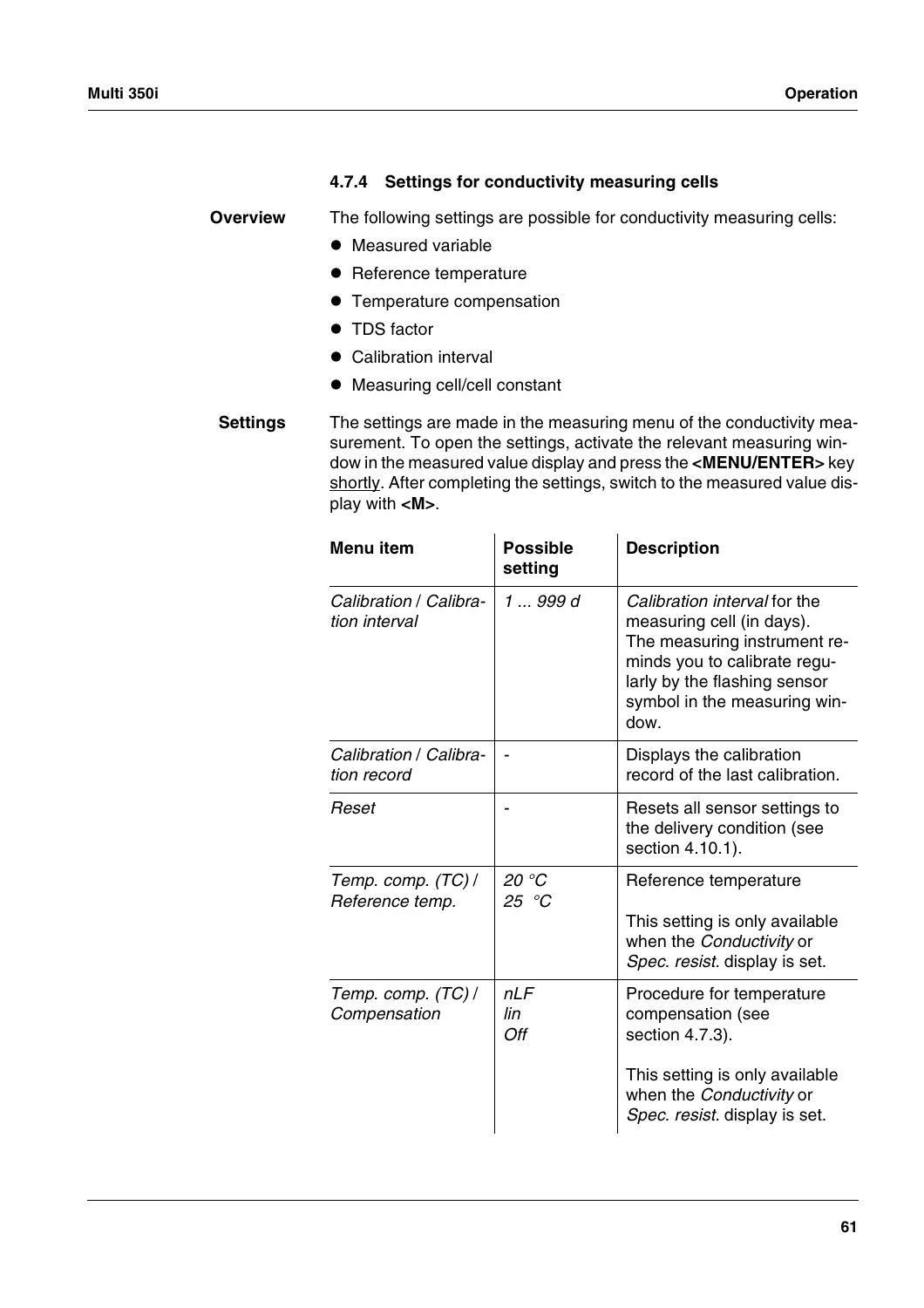| Menu item                           | <b>Possible</b><br>setting             | <b>Description</b>                                                                                                                                                                                                                                                                                 |
|-------------------------------------|----------------------------------------|----------------------------------------------------------------------------------------------------------------------------------------------------------------------------------------------------------------------------------------------------------------------------------------------------|
| Temp. comp. (TC) /<br>Linear coeff. | 0.000<br>3.000 %/K                     | Coefficient of the linear tem-<br>perature compensation.                                                                                                                                                                                                                                           |
|                                     |                                        | This setting is only available<br>when the linear temperature<br>compensation is set.                                                                                                                                                                                                              |
| Measuring cell                      |                                        | Measuring cell used                                                                                                                                                                                                                                                                                |
|                                     | Cal                                    | Measuring cells the cell con-<br>stant of which is determined<br>by calibration in the KCL con-<br>trol standard solution.<br>Calibration ranges:<br>0.450 to 0.500 $cm^{-1}$ and<br>0.800 to 1.200 cm <sup>-1</sup><br>The currently valid cell con-<br>stant is displayed in the status<br>line. |
|                                     | LR325/001                              | LR 325/001 measuring cell,<br>nominal cell constant<br>$0.010$ cm <sup>-1</sup> .<br>The cell constant is perma-<br>nently set.                                                                                                                                                                    |
|                                     | LR325/01                               | LR 325/01 measuring cell,<br>nominal cell constant<br>$0.100 \text{ cm}^{-1}$ .<br>The cell constant can be ad-<br>justed in the range from 0.090<br>to 0.110 $cm^{-1}$ .                                                                                                                          |
|                                     | man                                    | Any measuring cells with free-<br>ly adjustable cell constants in<br>the range from 0.250 to<br>$25.000$ cm <sup>-1</sup> .                                                                                                                                                                        |
| Cell constant                       | $0.090$ to<br>$0.110$ cm <sup>-1</sup> | Display and setting option of<br>the cell constant of the<br>LR 325/01 measuring cell.                                                                                                                                                                                                             |
| Man. cell const.                    | $0.250$ to<br>25.000 cm <sup>-1</sup>  | Display and setting option of<br>the cell constant of any mea-<br>suring cells (man).                                                                                                                                                                                                              |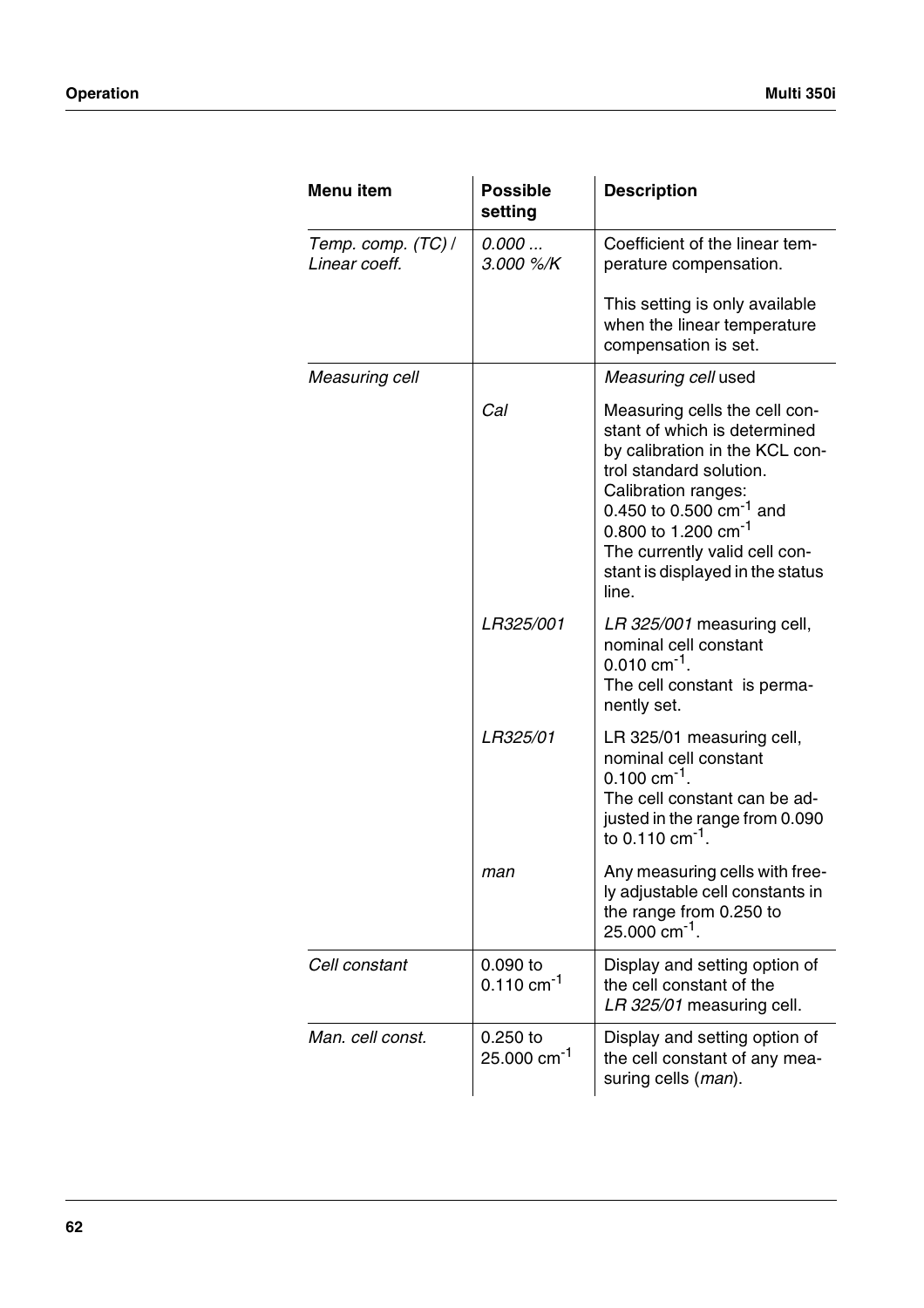|                                                            | Determining the cell constant (calibration in the control<br>4.7.5<br>standard)                                                                                                                                                                                                                                                                                                                                                                                                                                                                                                                                                                                      |  |
|------------------------------------------------------------|----------------------------------------------------------------------------------------------------------------------------------------------------------------------------------------------------------------------------------------------------------------------------------------------------------------------------------------------------------------------------------------------------------------------------------------------------------------------------------------------------------------------------------------------------------------------------------------------------------------------------------------------------------------------|--|
| Why determine the cell<br>constant?                        | Aging slightly changes the cell constant, e. g. by coatings. As a result,<br>an inexact measured value is displayed. The original characteristics of<br>the cell can often be restored by cleaning the cell. Calibration deter-<br>mines the current value of the cell constant and stores this value in the<br>instrument.<br>Thus, you should calibrate at regular intervals (we recommend: every<br>6 months).                                                                                                                                                                                                                                                    |  |
| <b>Procedure</b>                                           | You can determine the actual cell constant of the conductivity measur-<br>ing cell by calibrating with the control standard in the following ranges:<br>• $0.4500.500 \text{ cm}^{-1}$<br>(e.g. TetraCon 325, nominal cell constant 0.475)<br>• $0.8001.200 \text{ cm}^{-1}$<br>(cells with a cell constant of approx. 1)<br>The cell constant is determined in the control standard, 0.01 mol/l KCI.<br>Cell constants outside the ranges quoted above cannot be calibrated.<br>In the delivery condition, the calibrated cell constant of the measuring<br>instruments is set to 0.475 cm <sup>-1</sup> (conductivity measuring cells,<br>TetraCon 325 and ConOx). |  |
| <b>AutoRead</b>                                            | The calibration procedure automatically activates the AutoRead func-<br>tion.                                                                                                                                                                                                                                                                                                                                                                                                                                                                                                                                                                                        |  |
| <b>Display calibration data</b><br>and output to interface | You can have the data of the last calibration displayed (see<br>section 4.8.5). Subsequently, you can transmit the displayed calibra-<br>tion data to the interface, e. g. to a printer or $PC$ , with the $\leq$ PRT $>$ key.                                                                                                                                                                                                                                                                                                                                                                                                                                       |  |
|                                                            | <b>Note</b><br>The calibration record is automatically transmitted to the interface after<br>calibrating.                                                                                                                                                                                                                                                                                                                                                                                                                                                                                                                                                            |  |
|                                                            | Sample record:                                                                                                                                                                                                                                                                                                                                                                                                                                                                                                                                                                                                                                                       |  |
|                                                            | 3.11.03 07:14<br>CALIBRATION Cond<br>03.11.03 07:13:22<br>Multi 350i ser. no. 12345678                                                                                                                                                                                                                                                                                                                                                                                                                                                                                                                                                                               |  |

Cal. interval 14 d

Sensor +++

Cell constant 0.975 1/cm 25.0 °C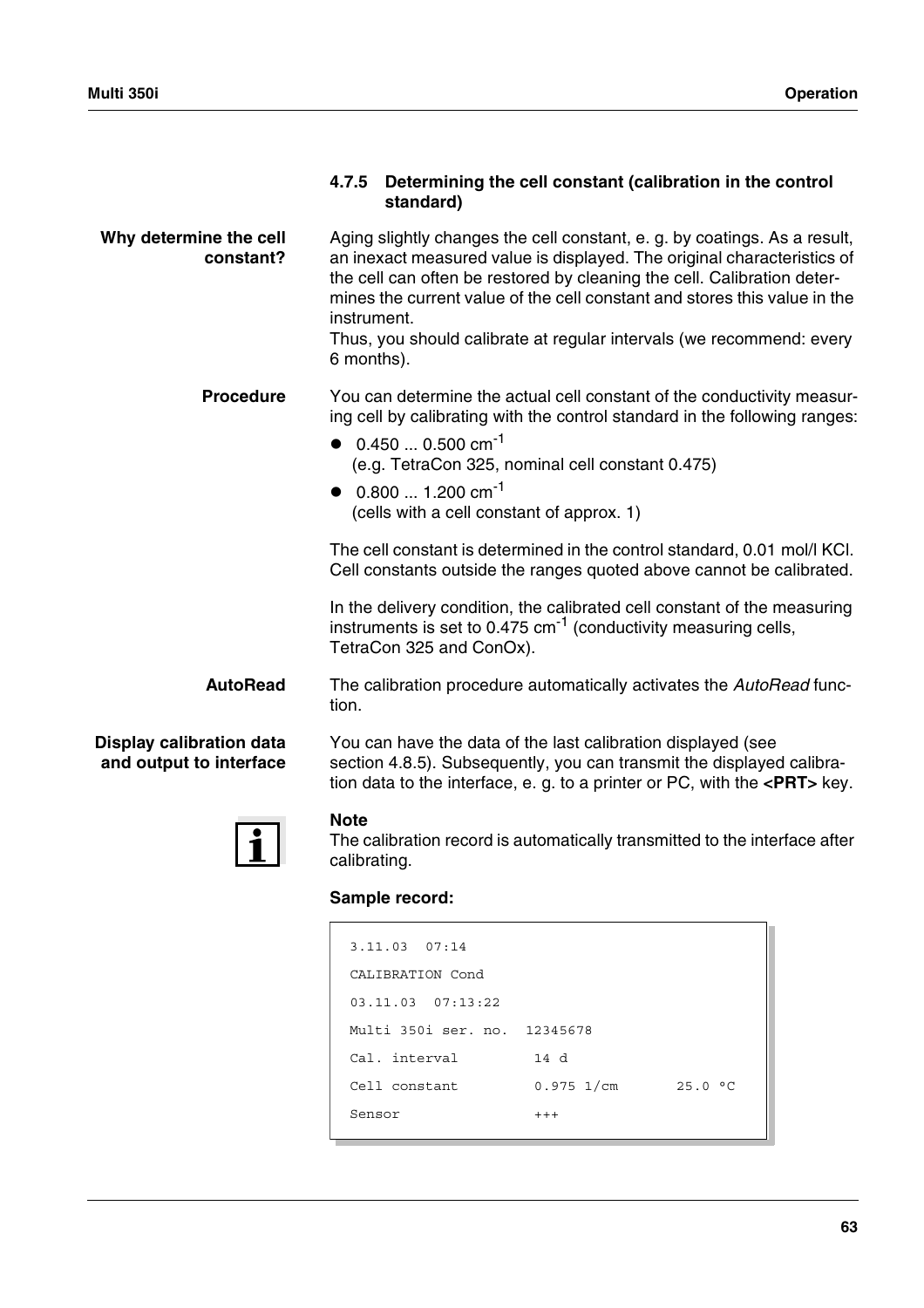**Calibration evaluation** After the calibration, the measuring instrument automatically evaluates the current status of the calibration. The evaluation appears on the display and in the calibration record.

| <b>Display</b>                                                                | <b>Calibration</b><br>record | Cell constant [cm <sup>-1</sup> ]                                                        |
|-------------------------------------------------------------------------------|------------------------------|------------------------------------------------------------------------------------------|
|                                                                               | $+ + +$                      | within the ranges<br>$0.4500.500$ cm <sup>-1</sup><br>or<br>$0.8001.200 \text{ cm}^{-1}$ |
| Error                                                                         | Error                        | outside the ranges<br>$0.4500.500$ cm <sup>-1</sup>                                      |
| Perform error elimination ac-<br>cording to chapter 6 WHAT TO<br><b>DO IF</b> |                              | or<br>$0.8001.200 cm^{-1}$                                                               |

#### **Determining the cell constant** For this calibration procedure, the *Measuring cell* setting must be set to *cal* in the measuring menu. Proceed as follows to determine the cell constant:

|   | Connect a conductivity measuring cell to the measuring instru-<br>ment.                                                                      |
|---|----------------------------------------------------------------------------------------------------------------------------------------------|
|   | In the measured value display, select the conductivity measuring window with $\langle 2 \rangle \langle 3 \rangle$ and $\langle M \rangle$ . |
| З | Start the calibration with <cal>.<br/>The calibration display appears.</cal>                                                                 |

| $\mathcal{X}$ < CAL>         |
|------------------------------|
| Cell constant = $0.475$ 1/cm |
| Immerse sensor in solution   |
|                              |
|                              |
|                              |
| Continue                     |
|                              |

4 | Immerse the conductivity measuring cell in the control standard solution, 0.01 mol/l KCI.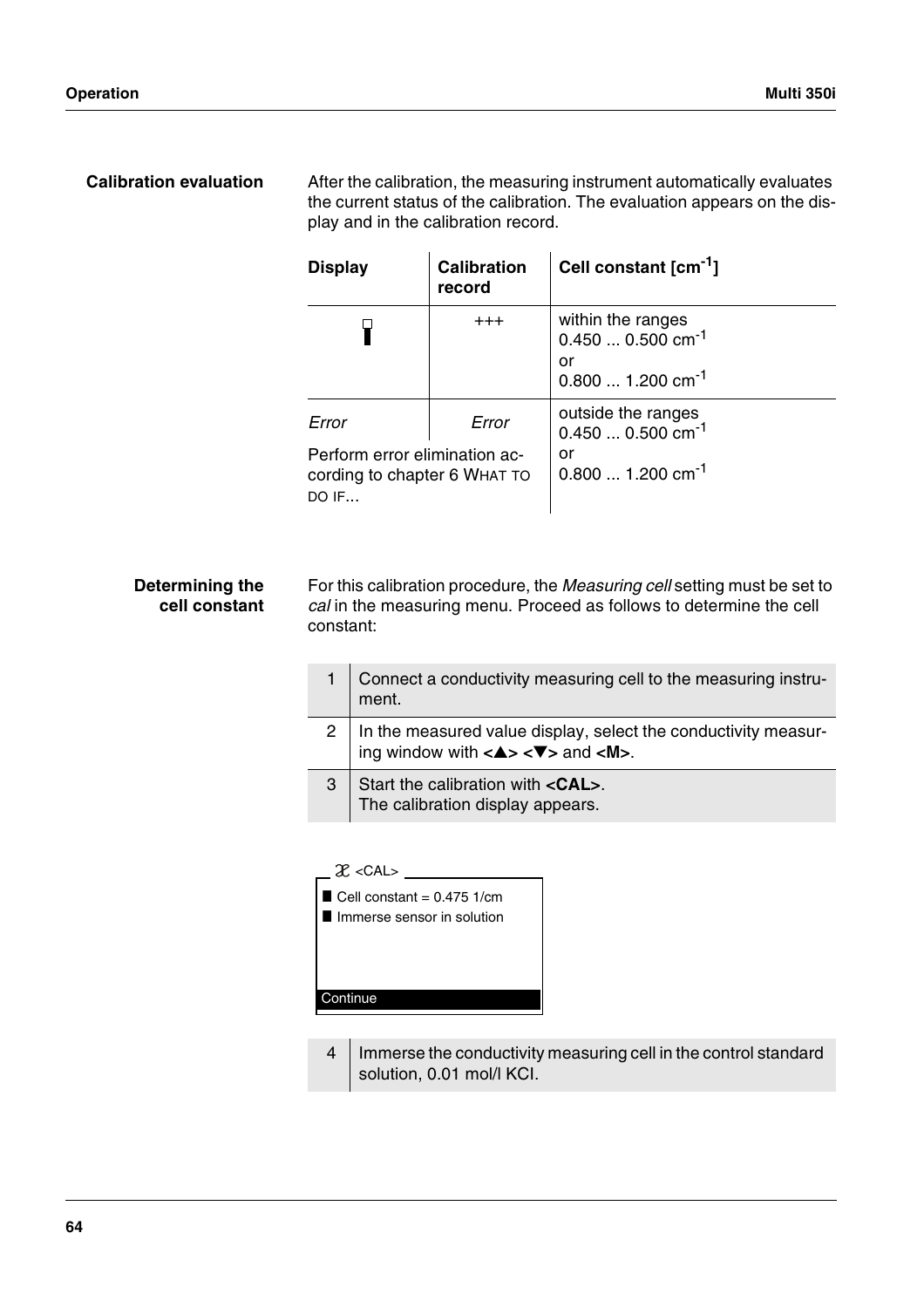| 5      | Press <menu enter="">.<br/>The AutoRead measurement to determine the cell constant<br/>starts.</menu>                                                                                                |
|--------|------------------------------------------------------------------------------------------------------------------------------------------------------------------------------------------------------|
|        | $\mathcal{X}$ < CAL>                                                                                                                                                                                 |
|        | Cell constant = $0.481$ 1/cm<br>Temperature = $24.8$ °C<br><b>Terminate AutoRead</b>                                                                                                                 |
| 6      | Wait for the end of the AutoRead measurement or accept the<br>calibration value with <menu enter="">.<br/>The determined cell constant is displayed as a message <math>(\blacksquare)</math>.</menu> |
|        | $2 \times$ CAL><br>Cell constant = $0.481$ 1/cm<br>$Sensor+++$                                                                                                                                       |
| Accept |                                                                                                                                                                                                      |

- 7 You have the following options:
	- ! Accept the new calibration values with **<MENU/ENTER>**. Subsequently, the calibration record is displayed and output to the interface at the same time.
	- $\bullet$  To switch to the measured value display without accepting the new calibration values, press **<M>** or **<ESC>**.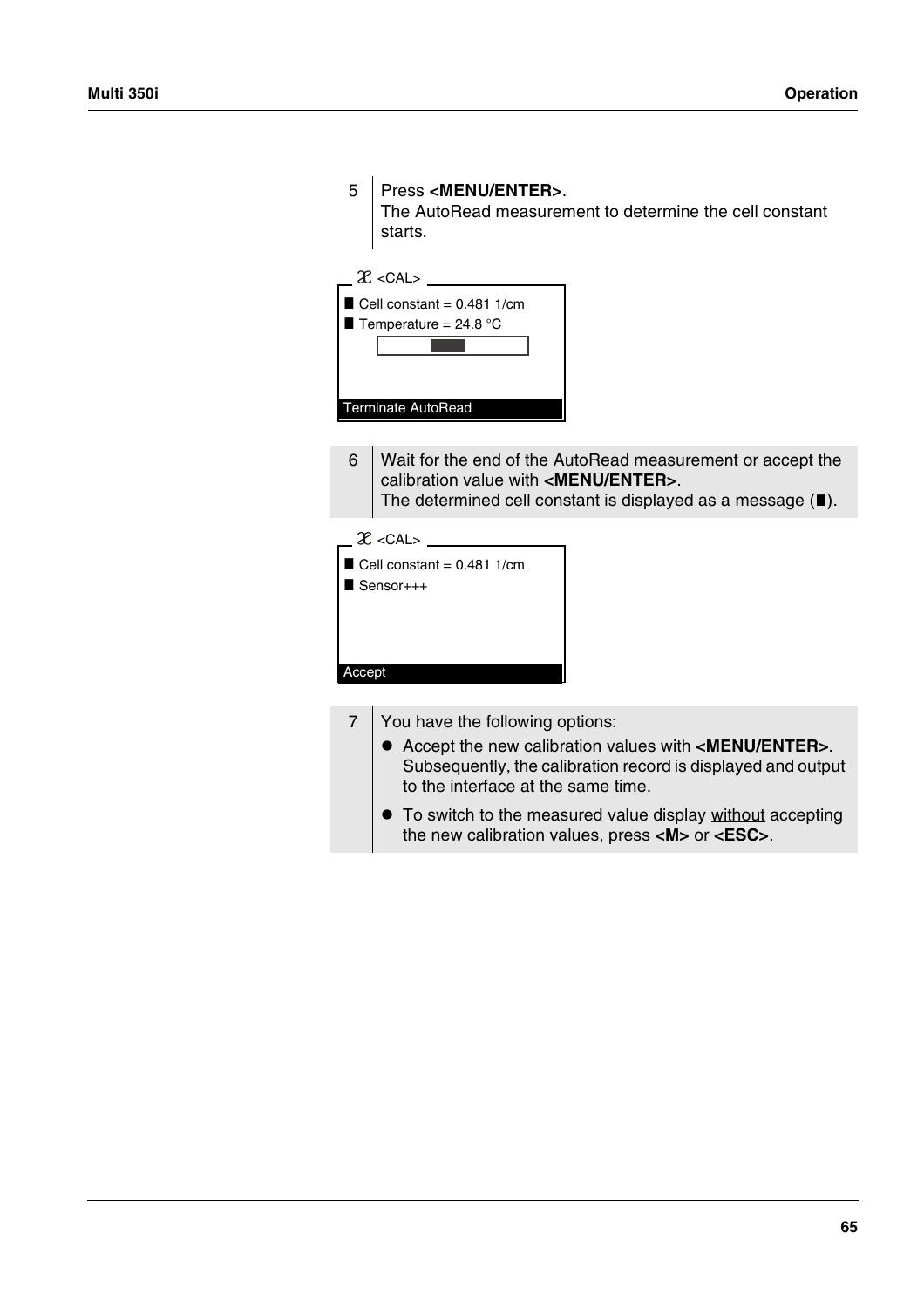# **4.8 Data storage**

You can transmit measured values (data records) to the data storage in two ways:

- Manual data storage (see [section 4.8.1](#page-68-0))
- ! Automatic data storage at intervals (see [section 4.8.2](#page-69-0))

Each storage process transmits the current dataset to the interface at the same time.

- **Measurement dataset** A complete dataset consists of:
	- Date/time
	- **.** Instrument designation with series number
	- ID number
	- Measured values of the connected sensors
	- ! Temperature values of the sensors connected
	- ! AutoRead info: *AR* appears with the measured value if the Auto-Read criterion was met while storing (stable measured value). Otherwise, the *AR* display is missing.
	- ! Measurement conditions (salt content correction, cell constant, reference temperature, temperature compensation, TDS factor).

**Storage locations** The measuring instrument has separate data storages for manually stored measured values and automatically stored measured values.

| <b>Storage</b>         | <b>Maximum number of datasets</b> |
|------------------------|-----------------------------------|
| Manual data storage    | 504                               |
| Automatic data storage | 1800                              |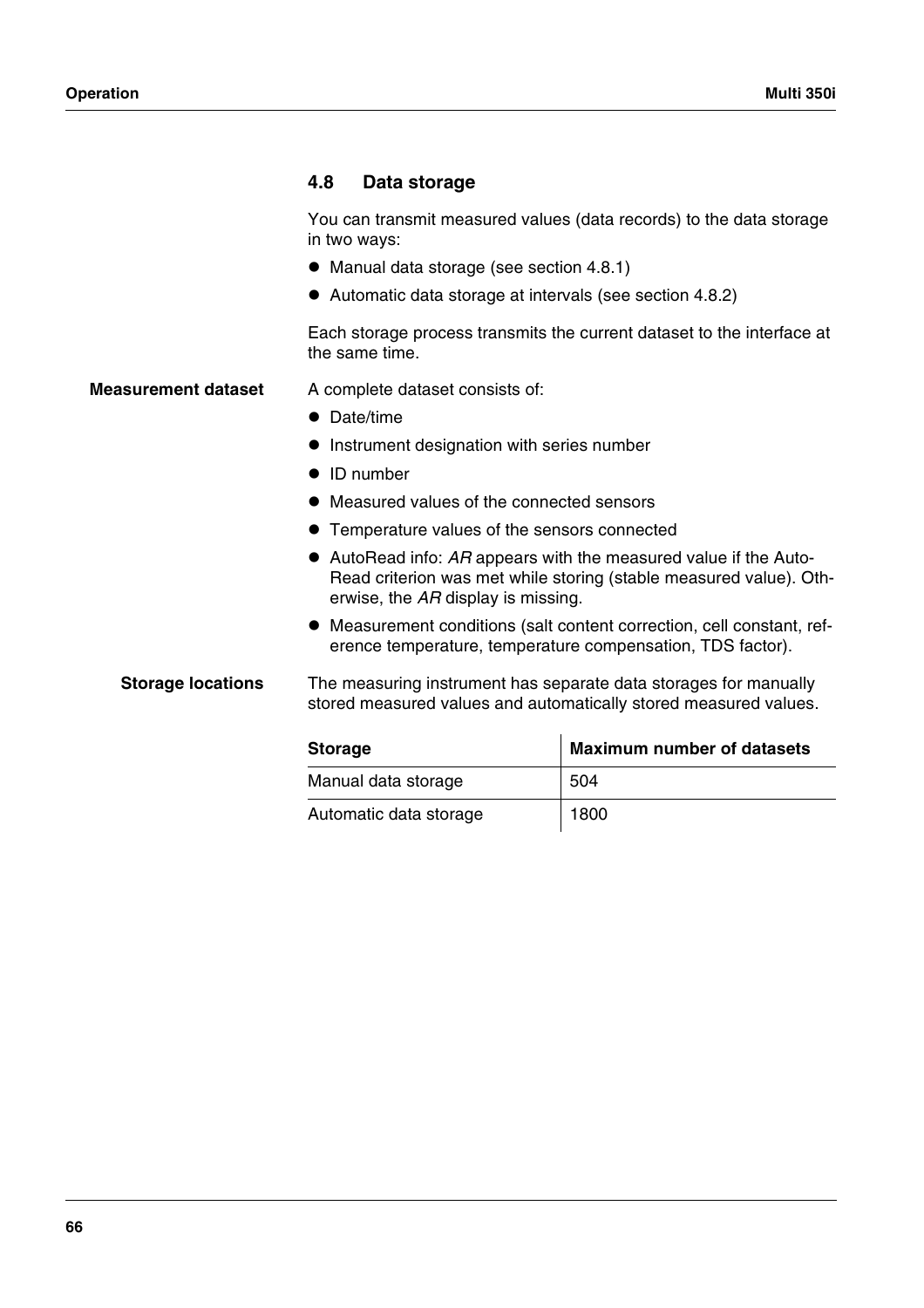#### <span id="page-68-0"></span>**4.8.1 Manual data storage**

Proceed as follows to transmit to the data data storage and simultaneously output to the interface a measurement dataset:

| Press the <sto> key shortly.</sto>        |
|-------------------------------------------|
| The menu for manual data storage appears. |

| $\equiv$ <sto> 1 of 504</sto>      |  |
|------------------------------------|--|
| - 30.10.2003 11:24:16              |  |
| - pH 7.000 24.8 °C AR              |  |
| - Oxi 7.27 mg/l 25.0 °C AR         |  |
| - TDS 689 mg/l $25.0 \degree$ C AR |  |
| Store with ID no.:                 |  |
| Continue                           |  |
|                                    |  |

2 | If necessary, change and confirm the ID number (1 ... 999) with **<**▲**> <**▼**>** and **<MENU/ENTER>**. The dataset is stored. The instrument switches to the measured value display.

**If the data storage is full** The following window appears if all 504 storage locations are occupied:

| Warning                   |  |
|---------------------------|--|
| Data storage full. Erase? |  |
| Yes<br>No                 |  |

You have the following options:

- ! To erase the entire data storage, confirm *Yes*.
- ! To cancel the data storage process and switch to the measured value display, confirm *No*. Then you can, e.g. transmit the stored data to a PC (see [section 4.8.3\)](#page-71-0) and subsequently erase the data storage (see [section 4.8.4](#page-74-0)).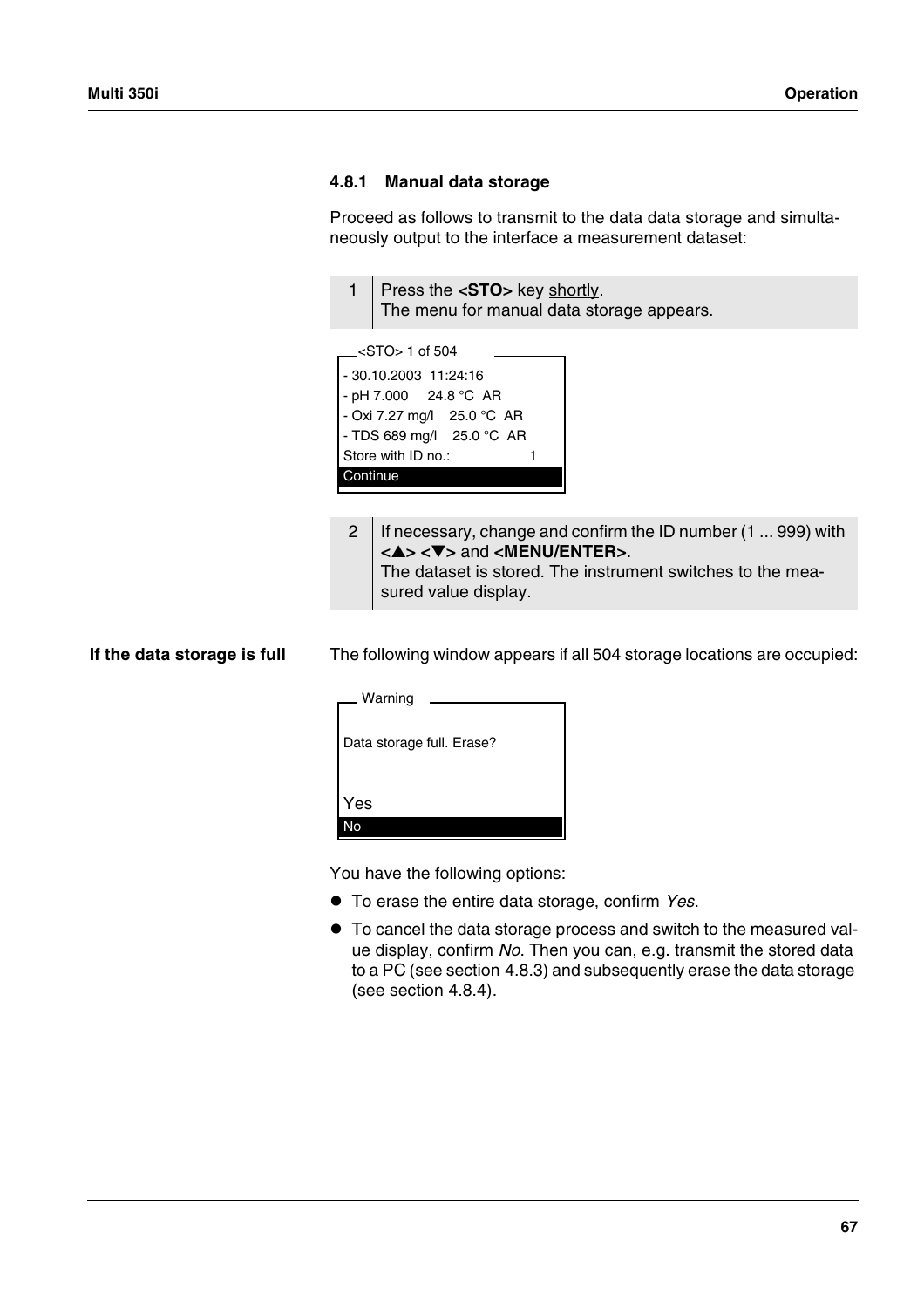# <span id="page-69-0"></span>**4.8.2 Automatic data storage at intervals**

The storage interval (*Interval*) determines the chronological interval between automatic storage processes. Each storage process transmits the current dataset to the interface at the same time.

**Configuring the automatic data storage function**

1 Press the **<STO>** key for a long time. The menu for automatic data storage appears.

| <sto></sto>       |                 |
|-------------------|-----------------|
| Store with ID no. |                 |
| Interval          | 30 <sub>s</sub> |
| Duration          | 180 min         |
| Continue          |                 |
| 00d03h00min       | 00d15h          |
|                   | 34 min          |

**Settings** You can configure the automatic data storage function with the following settings:

| Menu item         | <b>Possible</b><br>setting                                                | <b>Description</b>                                                                                                                                                                                                                                                                |
|-------------------|---------------------------------------------------------------------------|-----------------------------------------------------------------------------------------------------------------------------------------------------------------------------------------------------------------------------------------------------------------------------------|
| Store with ID no. | 1  999                                                                    | ID number for the dataset<br>series.                                                                                                                                                                                                                                              |
| Interval          | 5 s, 10 s, 30 s,<br>1 min, 5 min,<br>10 min,<br>15 min,<br>30 min, 60 min | Storage interval.<br>The lower limit of the stor-<br>age interval can be restrict-<br>ed by the number of free<br>storage locations.<br>The upper limit is restricted<br>by the storage duration.                                                                                 |
| Duration          | 1 min $\ldots$ x min                                                      | Storage duration<br>Specifies after which time<br>the automatic data storage<br>should be terminated.<br>The lower limit of the stor-<br>age duration is restricted<br>by the storage interval.<br>The upper limit is restricted<br>by the number of free stor-<br>age locations. |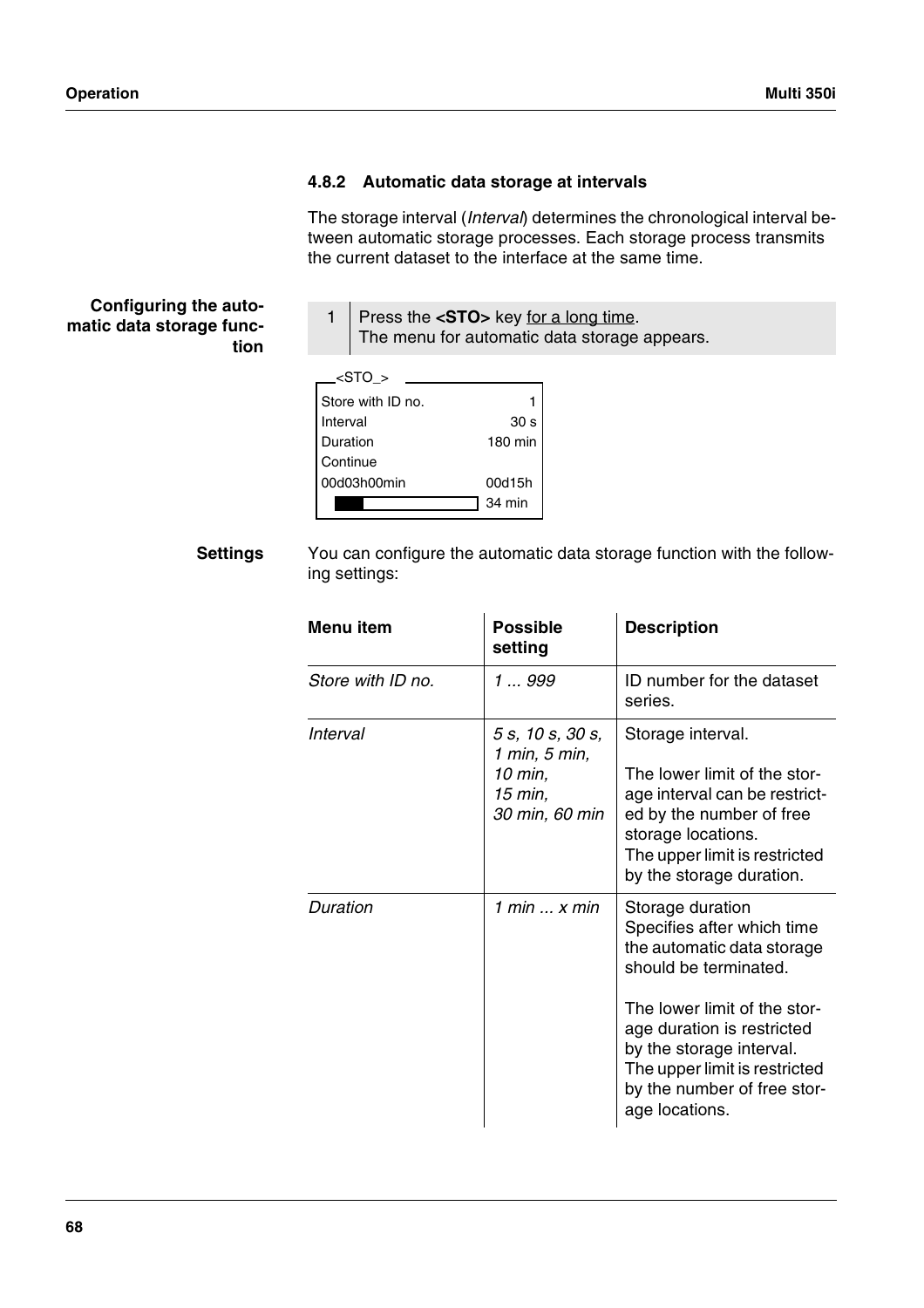### **Data storage administration**

The two lower display lines indicate the use of the data storage calculated in advance for the selected settings:



# **Starting the automatic data storage function**

To start the automatic data storage function, select *Continue* with **<**▲**> <**▼**>** and confirm with **<MENU/ENTER>**. The measuring instrument switches to the measured value display.



The active automatic data storage function can be recognized from the progress bar in the status line. The progress bar indicates how much of the adjusted storage duration has already expired.



# **Note**

The automatic data storage function is interrupted if you start other functions, e.g. output the data storage. After the other function has been finished, the automatic data storage function is continued. Note that this causes chronological gaps in the dataset series.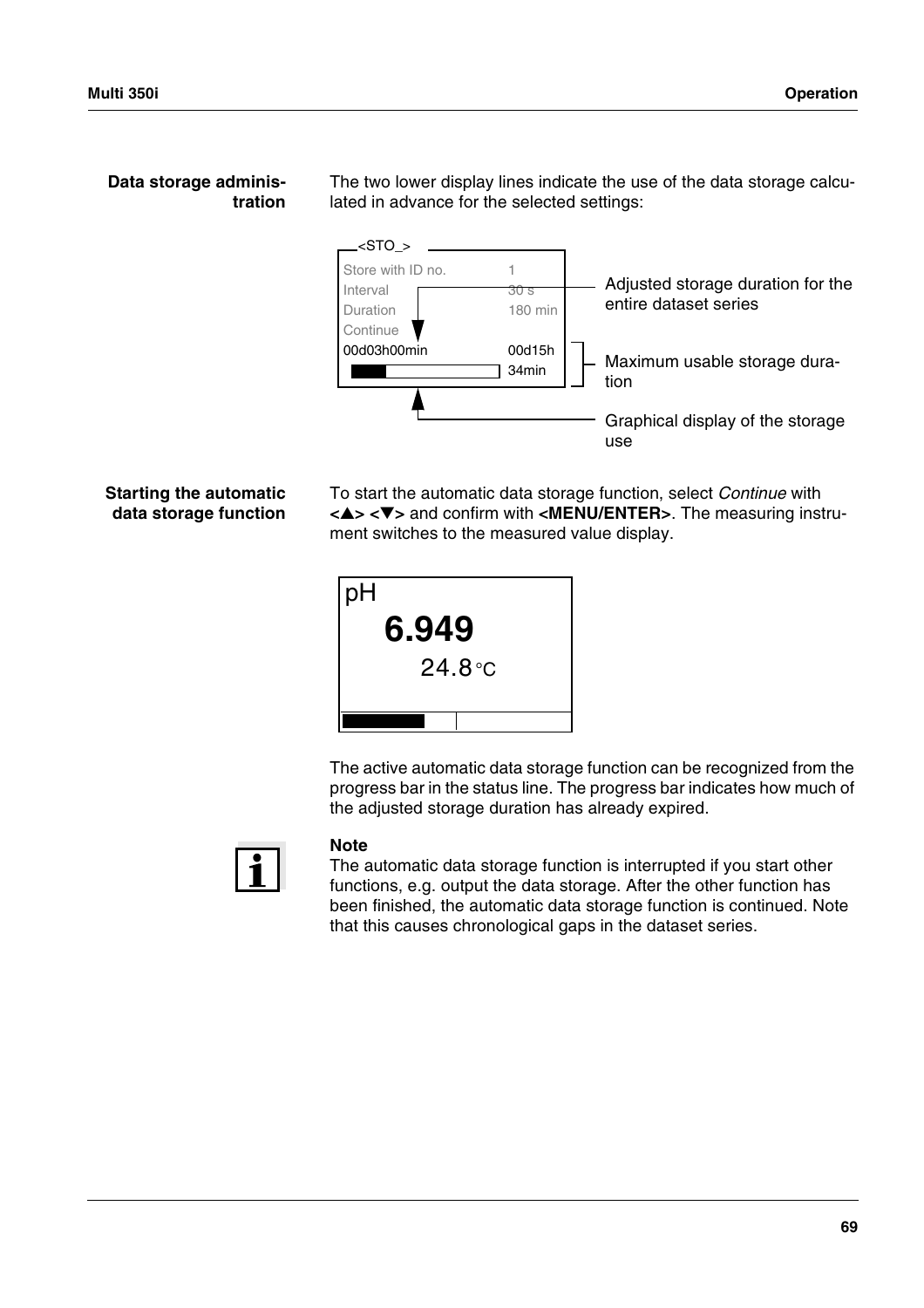Proceed as follows to switch off the automatic data storage function before the adjusted storage duration has expired:

1 Press the **<STO>** key for a long time. The following window appears.

| Warning                 |  |
|-------------------------|--|
| Stop automatic storage? |  |
|                         |  |
| Yes                     |  |
|                         |  |

2 Select and confirm *Yes* with **<**▲**> <**▼**>** and **<MENU/ENTER>**. The measuring instrument switches to the measured value display. The automatic data storage function is terminated.

# <span id="page-71-0"></span>**4.8.3 Editing the measured value storage**

You can select the contents of the manual or automatic measured value storage by means of different filter criterions and

- read them out on the display, and
- $\bullet$  output them to the interface.

Each measured value storage has a separate erasure function for the entire contents, independent of the filter settings.

**Editing the data storage** The storage can be edited in the system menu, submenu *Data storage*. To open the system menu in the measured value display, press the **<MENU/ENTER>** key for approx. 1 s.



### **Note**

The settings are explained here using the manual data storage as an example. The same settings and functions are available for the automatic data storage.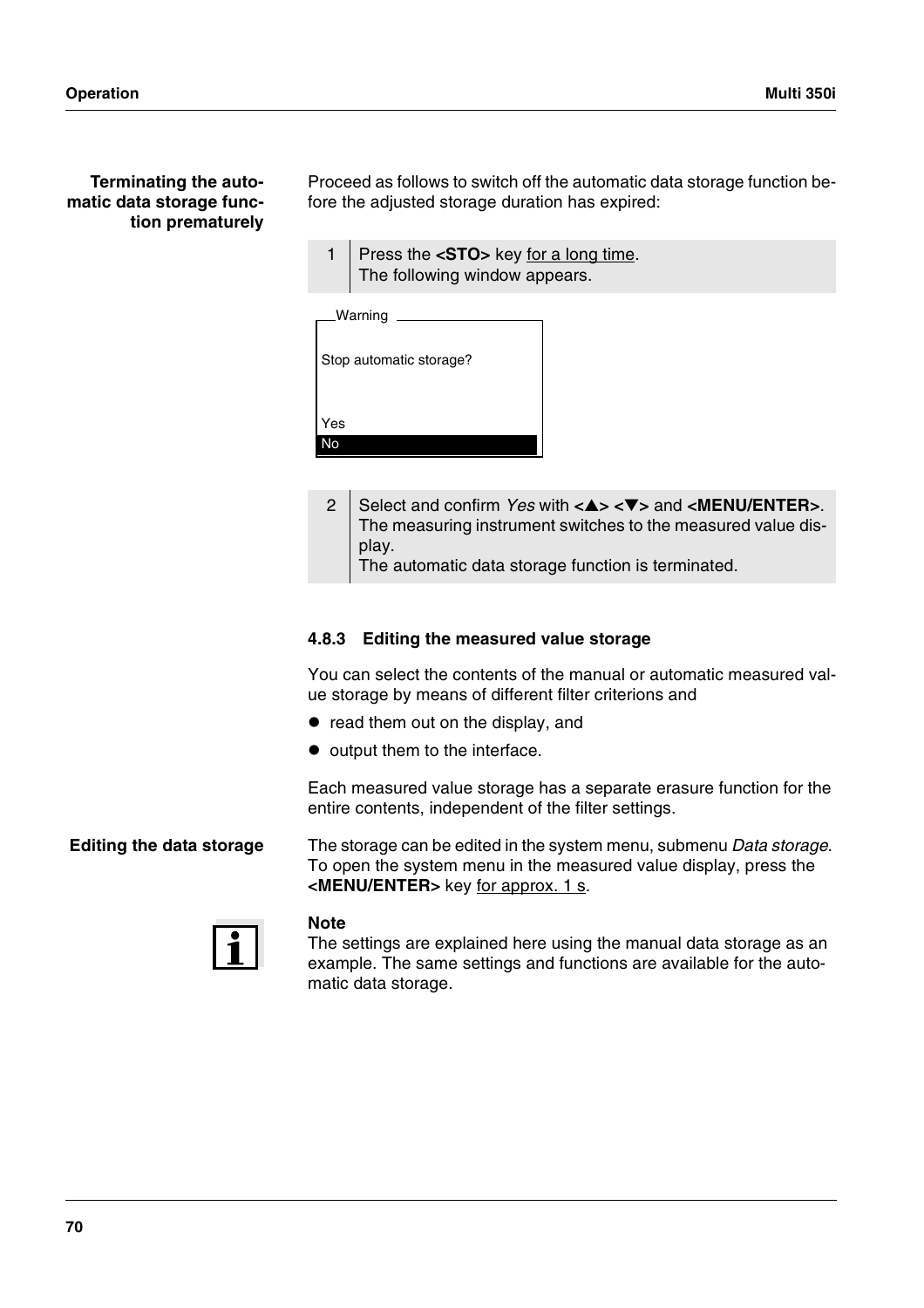| <b>Settings</b> | Menu item                                                  | Setting/<br>function                         | <b>Description</b>                                                                                                                                                                                                                                                                                                                           |
|-----------------|------------------------------------------------------------|----------------------------------------------|----------------------------------------------------------------------------------------------------------------------------------------------------------------------------------------------------------------------------------------------------------------------------------------------------------------------------------------------|
|                 | Data storage /<br>Manual data storage /<br>Display         |                                              | Displays in pages all mea-<br>suring datasets that corre-<br>spond to the filter settings.<br><b>Further options:</b><br>Scroll through the<br>datasets with<br>$<\blacktriangle>$ $<\blacktriangledown>$ .<br>• Output the displayed<br>dataset to the interface<br>with $\leq$ <b>PRT</b> $>$ .<br>• Quit the display with<br><esc>.</esc> |
|                 | Data storage /<br>Manual data storage /<br>Output to RS232 |                                              | Outputs to the interface all<br>measuring datasets that<br>correspond to the filter set-<br>tings. The output takes<br>place in ascending order of<br>the ID number.<br>The process can take sev-<br>eral minutes. To terminate<br>the process prematurely,<br>press <esc>.</esc>                                                            |
|                 | Data storage /<br>Manual data storage /<br>Data filter     | -> see expla-<br>nations below<br>this table | Allows to set certain filter<br>criteria in order to display<br>and output them to the in-<br>terface datasets.                                                                                                                                                                                                                              |
|                 | Data storage /<br>Manual data storage /<br>Erase           |                                              | Erases the entire contents<br>of the selected measuring<br>data storage, independent<br>of the filter settings.<br>Note:<br>All calibration data remains<br>stored when performing<br>this action.                                                                                                                                           |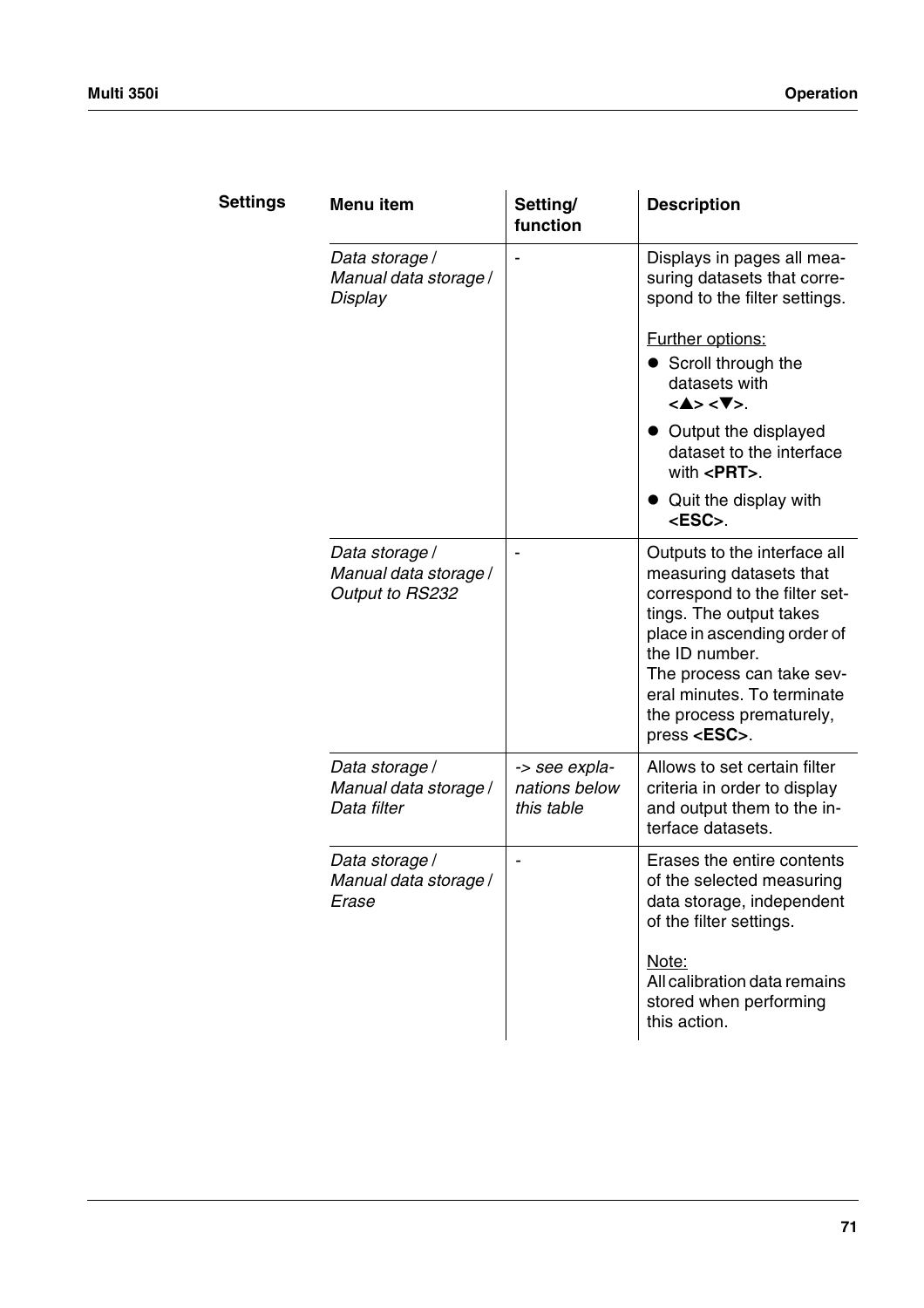| filter | Menu item | Setting/<br>function | <b>Description</b>                                    |
|--------|-----------|----------------------|-------------------------------------------------------|
|        | Filter    |                      | Filter criteria:                                      |
|        |           | No filter            | Data filter switched off                              |
|        |           | Date & ID<br>number  | Selection according to pe-<br>riod and ID number      |
|        |           | ID number            | Selection according to ID<br>number                   |
|        |           | Date                 | Selection according to pe-<br>riod                    |
|        | From      | TT.MM.JJ             | Selects all datasets within                           |
|        | Until     | TT.MM.JJ             | the specified period.                                 |
|        | With ID   | 0999                 | Selects all datasets with<br>the specified ID number. |

## **Display presentation of a dataset**

<span id="page-73-0"></span>Data

| 30.10.2003 11:24:16 (1)    |  |  |
|----------------------------|--|--|
| ID number 1                |  |  |
| - pH 7.000 24.8 °C AR      |  |  |
| - Oxi 7.27 mg/l 25.0 °C AR |  |  |
| - TDS 689 mg/l 25.0 °C AR  |  |  |
|                            |  |  |
|                            |  |  |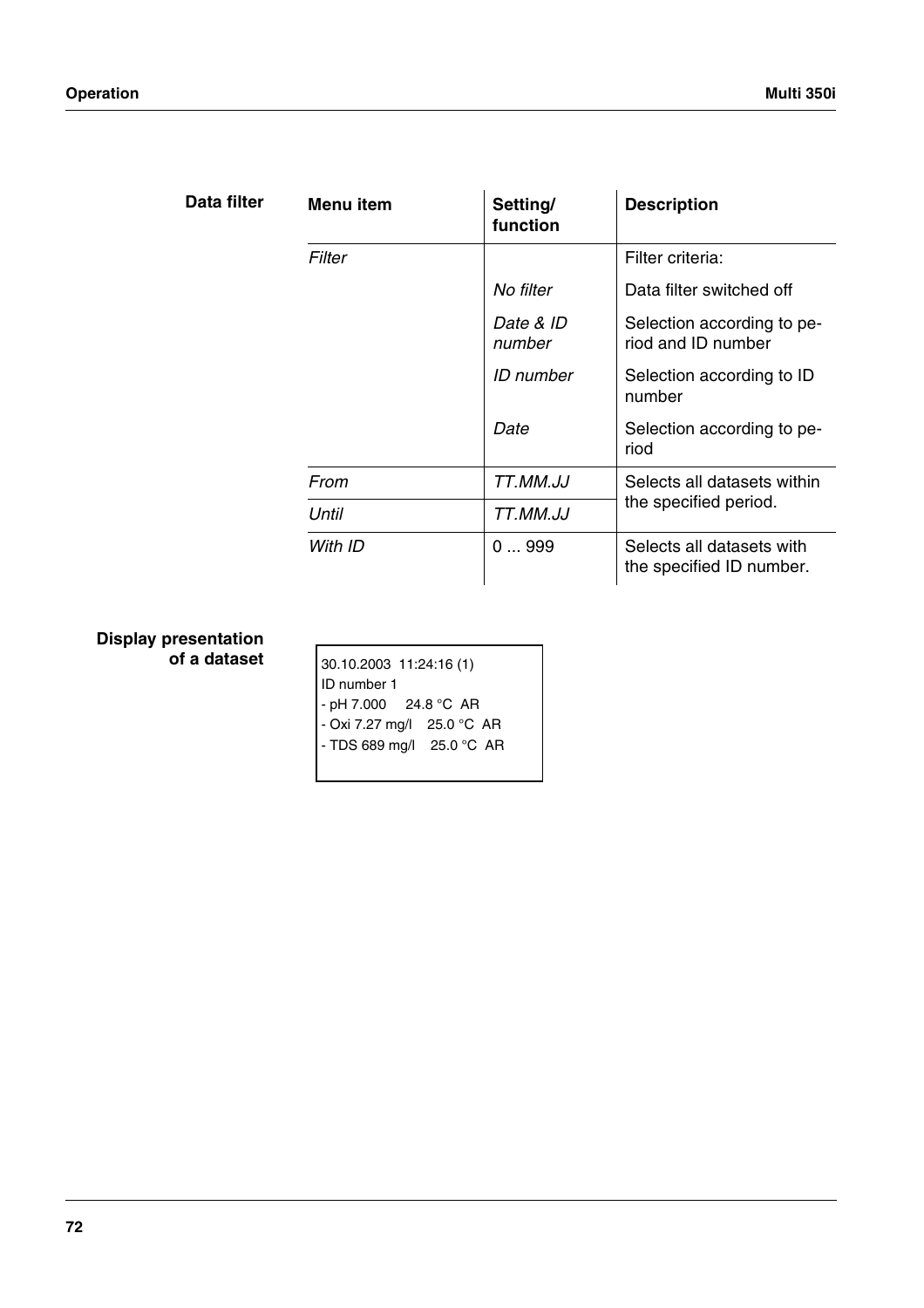**Sample printout** 3.11.03 15:48:08 Multi 350i ser. no. 12345678 ID number: 1 ISE 0.316 mg/l 22 °C , AR Oxi 6.32 mg/l 24.8 °C , AR  $Sal = 0.7$ Cond 1413 uS/cm 24.8 °C  $C = 0.975$  1/cm, Tref25, Lin, TC = 2.000 %/K  $\mathcal{L}_\text{max}$  and  $\mathcal{L}_\text{max}$  and  $\mathcal{L}_\text{max}$ 03.11.03 09:56:20 Multi 350i ser. no. 12345678 ID number: 1 pH 6.12 24.8 °C , AR  $0xi$  7.46 mg/l 24.8 °C  $Sal = 0.0$  $Res$  69.0 kOhm\*cm 24.8 °C, AR  $C = 0.010$  1/cm, Tref25, Lin, TC = 2.000 %/K  $\mathcal{L}_\text{max}$  and  $\mathcal{L}_\text{max}$  and  $\mathcal{L}_\text{max}$ 03.11.03 09:27:24 Multi 350i ser. no. 12345678 ID number: 1 pH 7.13 24.8 °C Cond-TP, AR Oxi 5.95 mg/l 24.8 °C , AR  $Sal = 0.7$ Res 0.708 kOhm\*cm 24.8 °C , AR  $C = 0.975$   $1/cm$ , Tref25, Lin, TC = 2.000  $\frac{2}{K}$  $\mathcal{L}_\text{max}$  and  $\mathcal{L}_\text{max}$  and  $\mathcal{L}_\text{max}$ etc...

**Quitting the display** To quit the display of stored measuring datasets, you have the following options:

- ! Switch directly to the measured value display with **<M>**.
- ! Quit the display and move to the next higher menu level with **<ESC>** or **<MENU/ENTER>**.

#### **4.8.4 Erasing the measured value storage**

How to erase the measured value storage is described in [section 4.8.3 EDITING](#page-71-0) THE MEASURED VALUE STORAGE.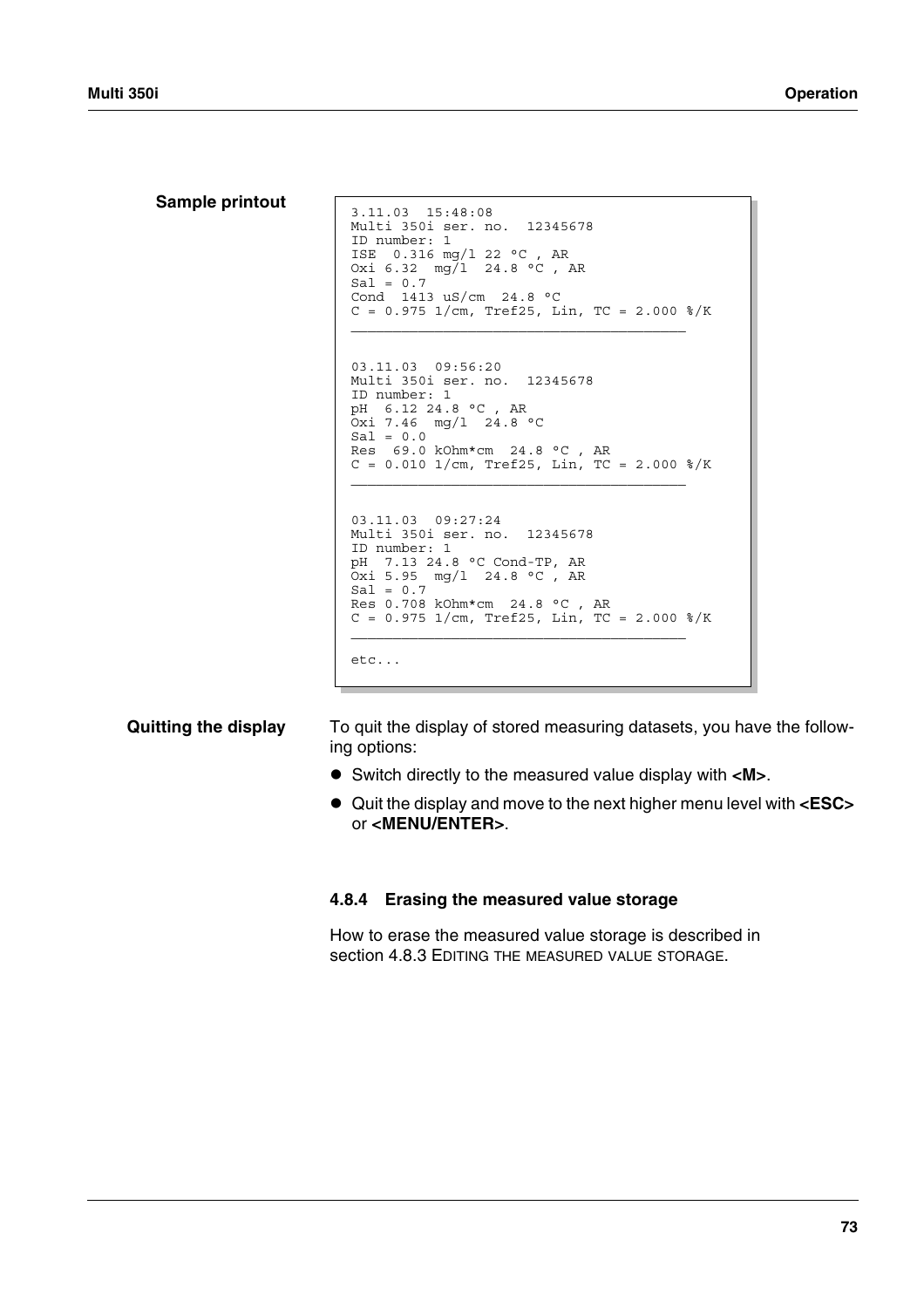<span id="page-75-0"></span>

|                                                                | Displaying and outputting calibration records<br>4.8.5                                                                                                                                                                                                                                                                |
|----------------------------------------------------------------|-----------------------------------------------------------------------------------------------------------------------------------------------------------------------------------------------------------------------------------------------------------------------------------------------------------------------|
|                                                                | You can display the calibration data                                                                                                                                                                                                                                                                                  |
|                                                                | • of one selected sensor, or                                                                                                                                                                                                                                                                                          |
|                                                                | • of all sensors connected                                                                                                                                                                                                                                                                                            |
|                                                                | and then output them to the interface.                                                                                                                                                                                                                                                                                |
| Displaying the calibra-<br>tion record of a selected<br>sensor | The calibration record of the last calibration can be found under the <i>Cal-</i><br>ibration / Calibration record menu item in the respective measuring<br>menu. To open the settings, activate the relevant measuring window in<br>the measured value display and press the <menu enter=""> key<br/>shortly.</menu> |
| Displaying the calibra-                                        | The calibration records of the last calibration can be found under the                                                                                                                                                                                                                                                |

**tion records of all sensors connected**

<span id="page-75-1"></span>*Data storage* / *Calibration data storage* menu item in the system menu. To open the system menu in the measured value display, press the **<MENU/ENTER>** key for approx. 1 s.

| Menu item                                                         | Setting/<br>function | <b>Description</b>                                                                              |  |
|-------------------------------------------------------------------|----------------------|-------------------------------------------------------------------------------------------------|--|
| Data storage / Cali-<br>bration data storage /<br>Display         |                      | Displays in pages all cali-<br>bration records of all sen-<br>sors.                             |  |
|                                                                   |                      | <b>Further options:</b>                                                                         |  |
|                                                                   |                      | Scroll through the cali-<br>bration records with<br>$<\blacktriangle>$ $<\blacktriangledown>$ . |  |
|                                                                   |                      | Output the displayed<br>calibration record to the<br>interface with $\epsilon$ PRT $>$ .        |  |
|                                                                   |                      | Quit the display with<br><esc> or<br/><menu enter="">.</menu></esc>                             |  |
|                                                                   |                      | Switch directly to the<br>measured value display<br>with $\langle M \rangle$ .                  |  |
| Data storage / Cali-<br>bration data storage /<br>Output to RS232 |                      | Outputs to the interface the<br>calibration records of all<br>sensors.                          |  |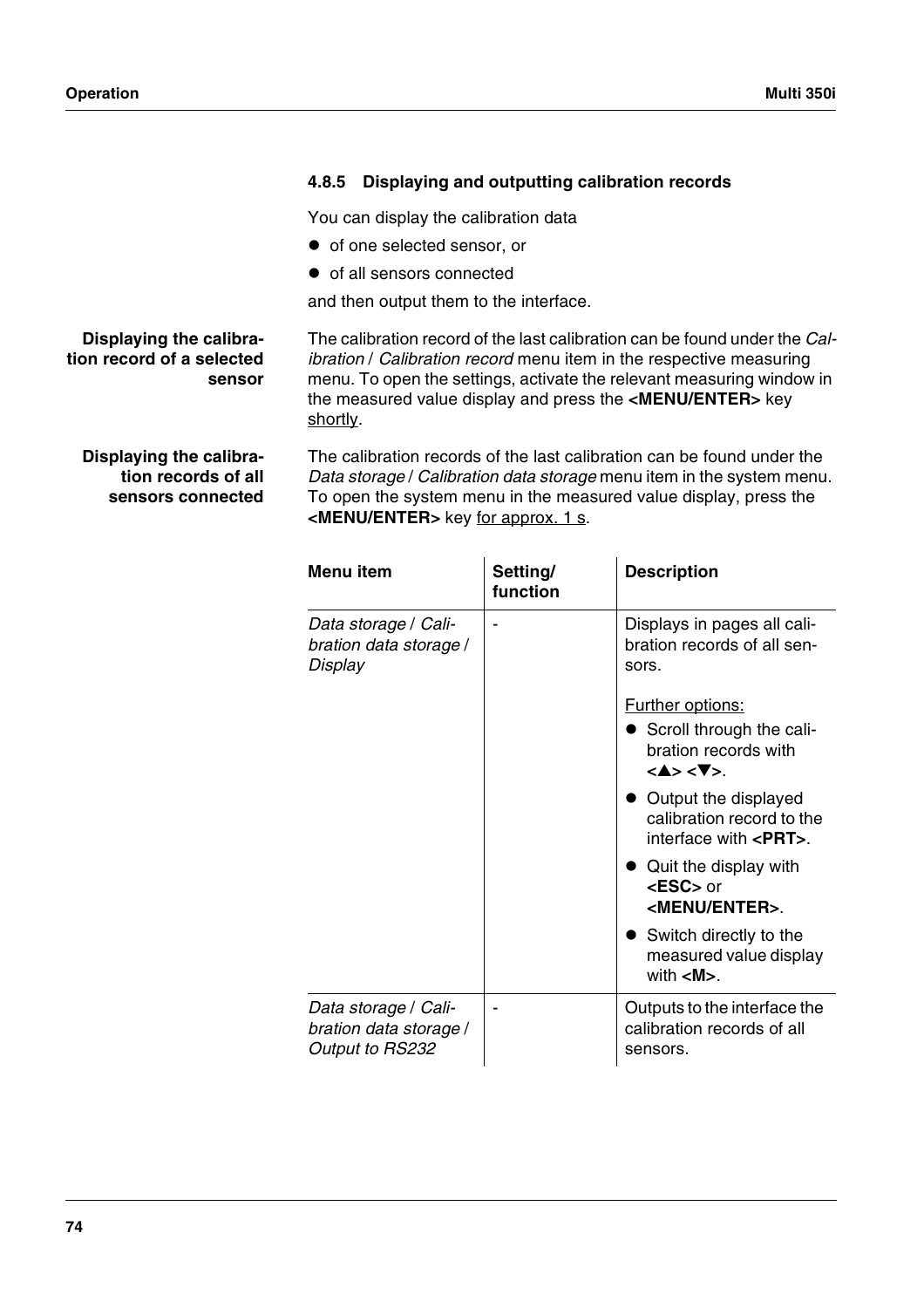# **Sample printout**

| 03.11.03 07:14               |                       |         |  |
|------------------------------|-----------------------|---------|--|
| CALIBRATION pH               |                       |         |  |
| 03.11.03 07:10:45            |                       |         |  |
| Multi 350i ser. no. 12345678 |                       |         |  |
| Cal. interval                | 7 d                   |         |  |
| AutoCal TEC                  |                       |         |  |
| Buffer 1                     | 4.01                  |         |  |
| Buffer <sub>2</sub>          | 7.00                  |         |  |
| Buffer 3                     | 10.01                 |         |  |
| Voltage 1                    | 184.0 mV 24.0 °C      |         |  |
| Voltage 2                    | $0.0$ mV              | 24.0 °C |  |
| Voltage 3                    | $-177.0$ mV $24.0$ °C |         |  |
| Slope                        | $-60.2$ mV/pH         |         |  |
| Asymmetry                    | $3.0$ mV              |         |  |
| Sensor                       | $++++$                |         |  |
| 03.11.03 07:14               |                       |         |  |
| CALIBRATION ISE              |                       |         |  |
| 03.11.03 07:12:01            |                       |         |  |
| Multi 350i ser. no. 12345678 |                       |         |  |
| Standard 1                   | $0.010$ mg/l          |         |  |
| Standard 2                   | $0.020$ mg/l          |         |  |
| Voltage 1                    | $0.0$ mV              | 24.0 °C |  |
| Voltage 2                    | 9.0 mV                | 24.0 °C |  |
| Slope                        | 29.9 mV               |         |  |
| Sensor                       | $++++$                |         |  |
| $etc.$                       |                       |         |  |
|                              |                       |         |  |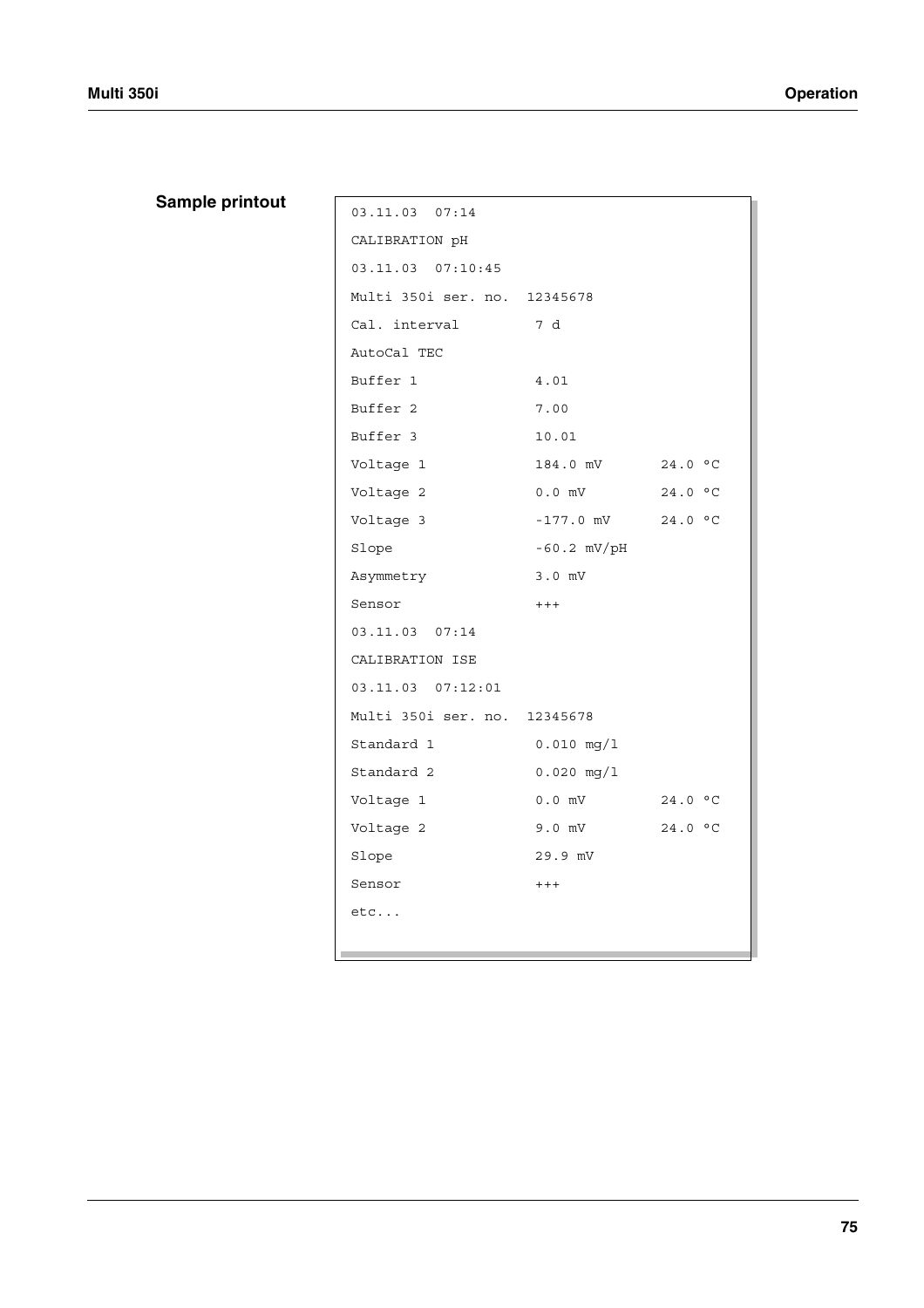## <span id="page-77-1"></span>**4.9 Transmitting data (RS 232 interface)**

### **4.9.1 Options for data transmission**

<span id="page-77-0"></span>Via the RS 232 interface, you can transmit data to a PC or an external printer. The following table shows which data are transmitted to the interface in which way:

| Data                                                      | Control                    | <b>Operation / description</b>                                                                                                              |
|-----------------------------------------------------------|----------------------------|---------------------------------------------------------------------------------------------------------------------------------------------|
| Current<br>measured values<br>of all connected<br>sensors | Manual                     | ● By pressing <prt> short-<br/>ly.<br/>Simultaneously with every<br/>manual data storage pro-<br/>cess (see section 4.8.1).</prt>           |
|                                                           | Automatic, at<br>intervals | • By pressing <prt> for a<br/>long time. Then you can<br/>set the transmission inter-<br/>val.<br/>Simultaneously with every</prt>          |
|                                                           |                            | automatic data storage<br>process (see<br>section 4.8.2).                                                                                   |
| Stored measured<br>values                                 | Manual                     | Displayed dataset with<br>$\bullet$<br><prt> after calling up<br/>from the data storage.</prt>                                              |
|                                                           |                            | All datasets according to<br>the filter criteria via the<br>Output to RS232 function.                                                       |
|                                                           |                            | For details, see section 4.8.3.                                                                                                             |
| <b>Calibration records</b>                                | Manual                     | Calibration record of a sen-<br>sor with <prt> (after call-<br/>ing up from the data<br/>storage or at the end of a<br/>calibration).</prt> |
|                                                           |                            | All calibration records after<br>calling up from the data<br>storage via the Output to<br>RS232 function.                                   |
|                                                           |                            | For details, see section 4.8.5                                                                                                              |
|                                                           | Automatic                  | • For the respective sensor<br>at the end of a calibration.                                                                                 |



#### **Note**

The following rule applies: With the exception of the menus, shortly pressing the **<PRT>** key generally outputs the display contents to the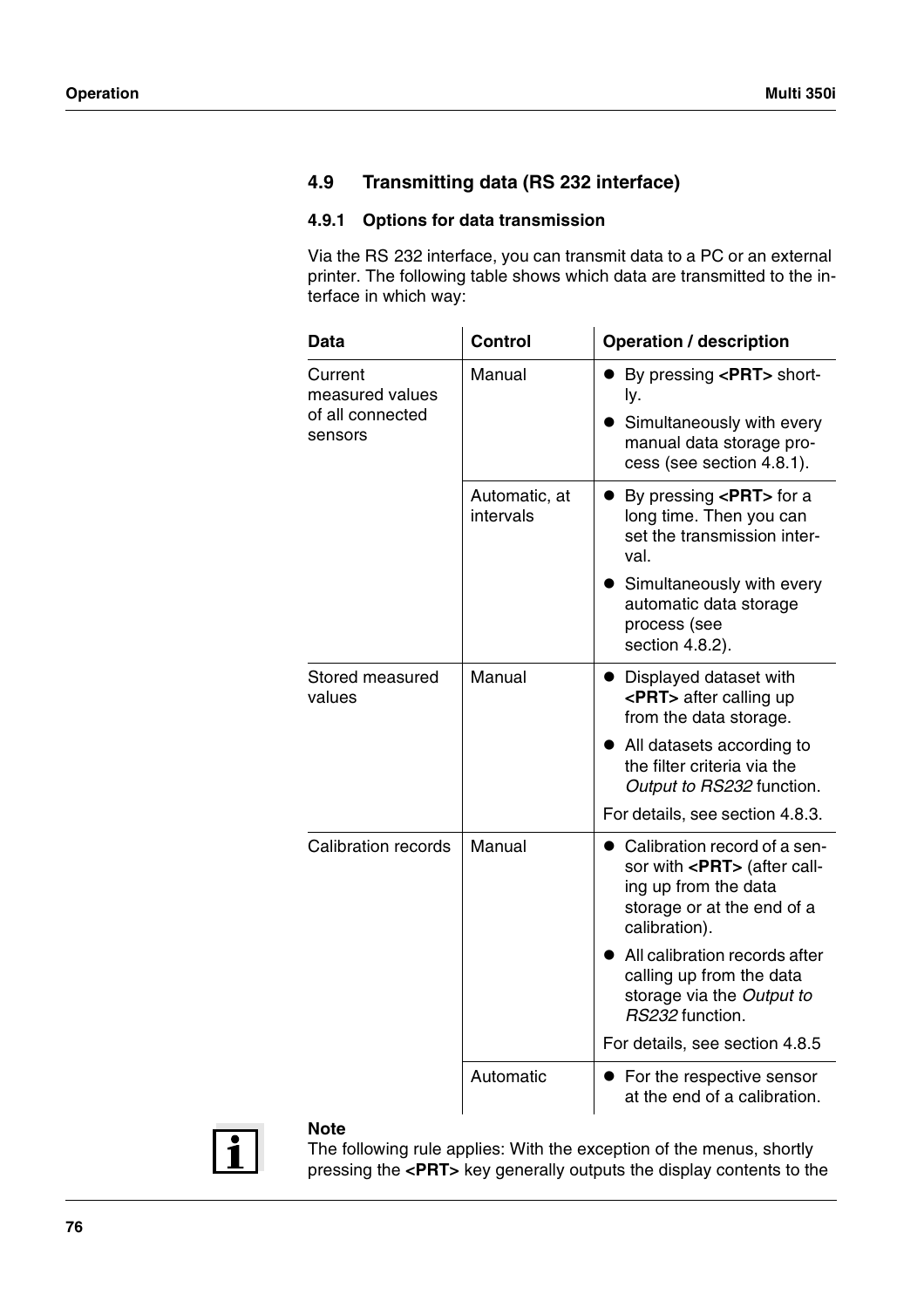interface (displayed measured values, measuring datasets, calibration records).

### <span id="page-78-0"></span>**4.9.2 Connecting a PC/external printer**

Use the AK340/B (PC) or AK325/S (ext. printer) cable to connect the interface to the devices.



**Caution**

**The RS232 interface is not galvanically isolated. When connecting an earthed PC/printer, measurements cannot be performed in earthed media as incorrect values would result.**

Set up the following transmission data on the PC/printer:

| Baud rate | selectable between:<br>1200, 2400, 4800, 9600, 19200 |
|-----------|------------------------------------------------------|
| Handshake | RTS/CTS                                              |
| PC only:  |                                                      |
| Parity    | none                                                 |
| Data bits | 8                                                    |
| Stop bits | 2                                                    |

#### <span id="page-78-2"></span>**Socket assignment**



2 RxD 3 Ground 4 TxD

## <span id="page-78-1"></span>**4.9.3 Operation with MultiLab pilot**

With the aid of the MultiLab pilot software, you can record and evaluate measuring data with a PC. The data is transmitted after the measuring instrument is connected to the RS232 serial interface (COM interface) of a PC.



#### **Note**

More detailed information can be found in the MultiLab pilot operating manual.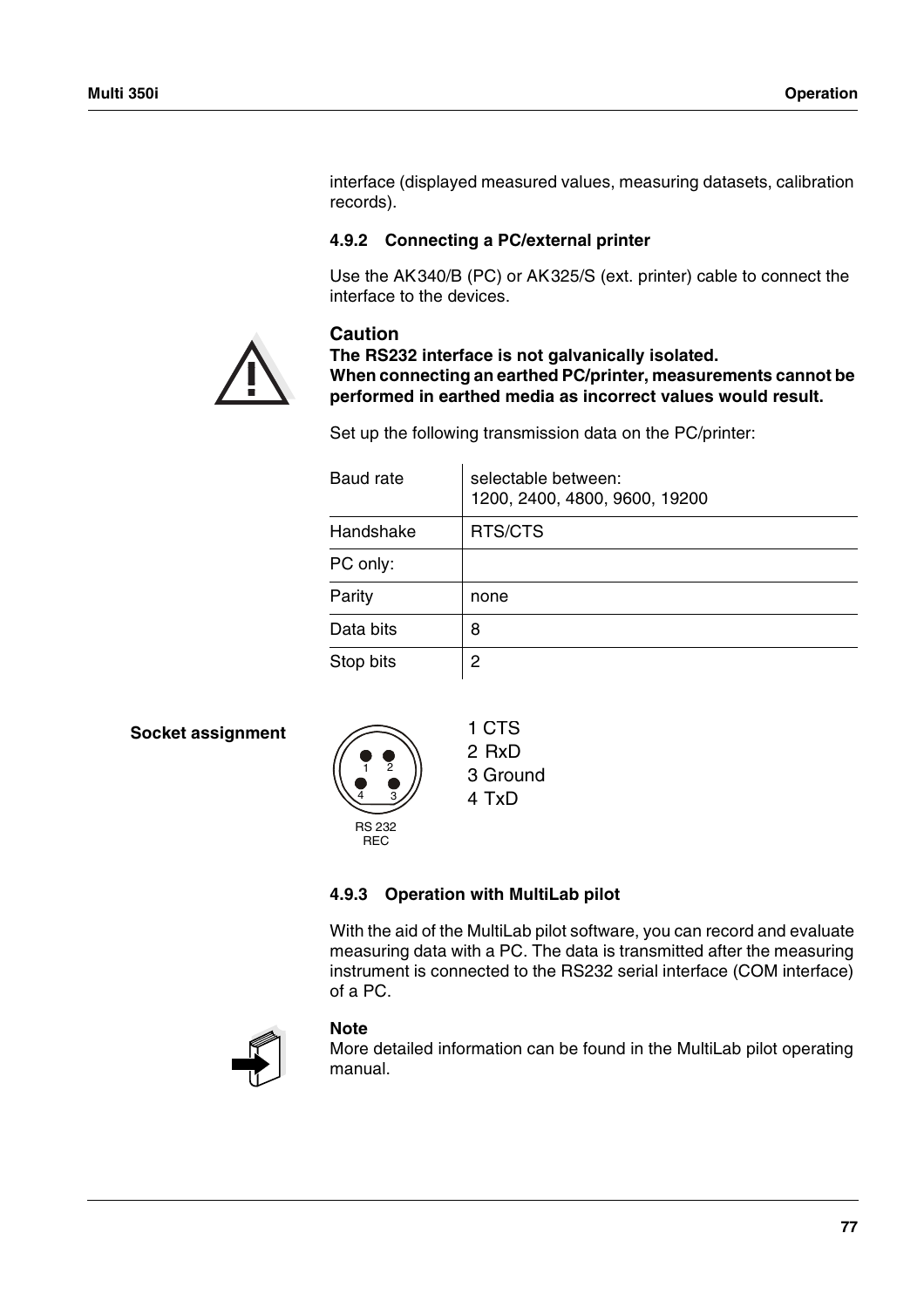### <span id="page-79-2"></span>**4.10 Reset**

<span id="page-79-0"></span>**Note**

<span id="page-79-1"></span>You can reset (initialize) all sensor settings and sensor-independent settings separately from each other.

## **4.10.1 Resetting the sensor settings**



The calibration data are reset to the default settings together with the measuring parameters. Recalibrate after performing a reset.

**pH** The following settings for pH measurements are reset to the default settings with the *Reset* function:

| <b>Setting</b>         | <b>Default settings</b> |
|------------------------|-------------------------|
| Calibration type       | <b>TEC</b>              |
| Cal. interval          | 7 d                     |
| Unit for slope         | mV/pH                   |
| Measured variable      | рH                      |
| <b>High resolution</b> | Оn                      |
| Asymmetry              | 0 <sub>m</sub>          |
| Slope                  | $-59.16$ mV             |
| Temperature, manual    | 25 °C                   |

**Oxi** The following settings for DO measurements are reset to the default settings with the *Reset* function:

| <b>Setting</b>             | <b>Default settings</b> |
|----------------------------|-------------------------|
| Cal. interval              | 14 d                    |
| Comparison meas.           | Off                     |
| Measured variable          | DO concentration        |
| Relative slope $(S_{Rel})$ | 1.00                    |
| Salinity (value)           | 0.0                     |
| Salinity (function)        | ∩ff                     |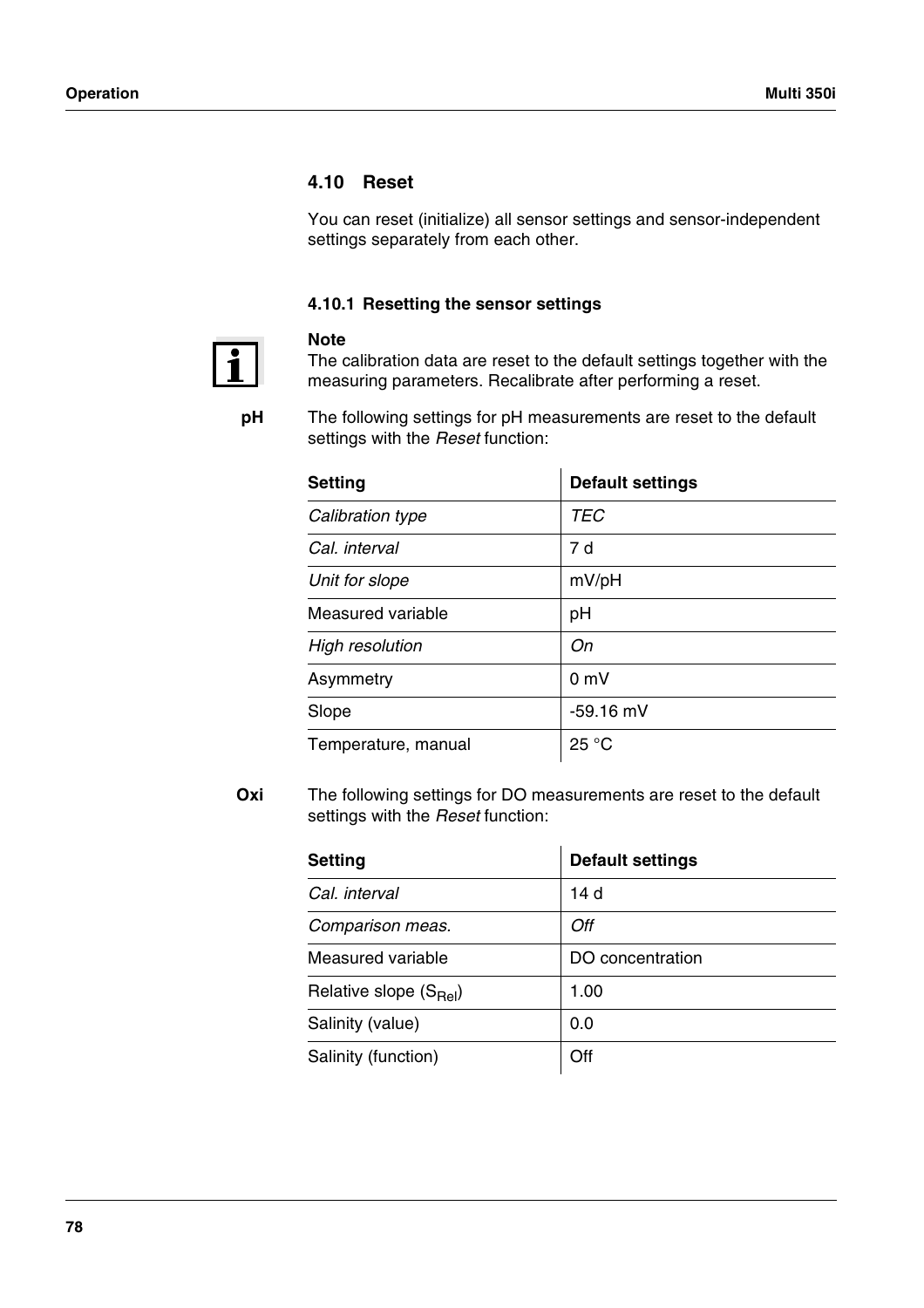| <b>Setting</b>                                                              | <b>Default settings</b>                                                    |
|-----------------------------------------------------------------------------|----------------------------------------------------------------------------|
| Cal. interval                                                               | 150 d                                                                      |
| Measured variable                                                           | $\mathcal X$                                                               |
| Cell constant (c)                                                           | $0.475$ cm <sup>-1</sup> (calibrated)<br>$0.475$ cm <sup>-1</sup> (set up) |
| Temperature compensation                                                    | nLF                                                                        |
| Reference temperature                                                       | 25 °C                                                                      |
| Temperature coefficient (TC) of<br>the linear temperature compen-<br>sation | 2.000 %/K                                                                  |
| TDS factor                                                                  | 1.00                                                                       |

**Cond** The following settings for conductivity measurements are reset to the default settings with the *Reset* function:

> The sensor settings are reset under the *Reset* menu item in the respective measuring menu. To open the settings, activate the relevant measuring window in the measured value display and press the **<MENU/ENTER>** key shortly.

#### **4.10.2 Resetting the system settings**

<span id="page-80-0"></span>The following system settings can be reset to the delivery status:

| Setting             | <b>Default settings</b> |
|---------------------|-------------------------|
| Language            | English                 |
| Temperature unit    | $^{\circ}C$             |
| Beep                | On                      |
| <b>Baud rate</b>    | <b>4800 Baud</b>        |
| Output format       | <b>ASCII</b>            |
| Contrast            | 48 %                    |
| <b>Illumination</b> | On                      |
| Switchoff time      | 30 min                  |

The system settings are reset under the *System* / *Reset* menu item in the system menu. To open the system menu in the measured value display, press the **<MENU/ENTER>** key for approx. 1 s.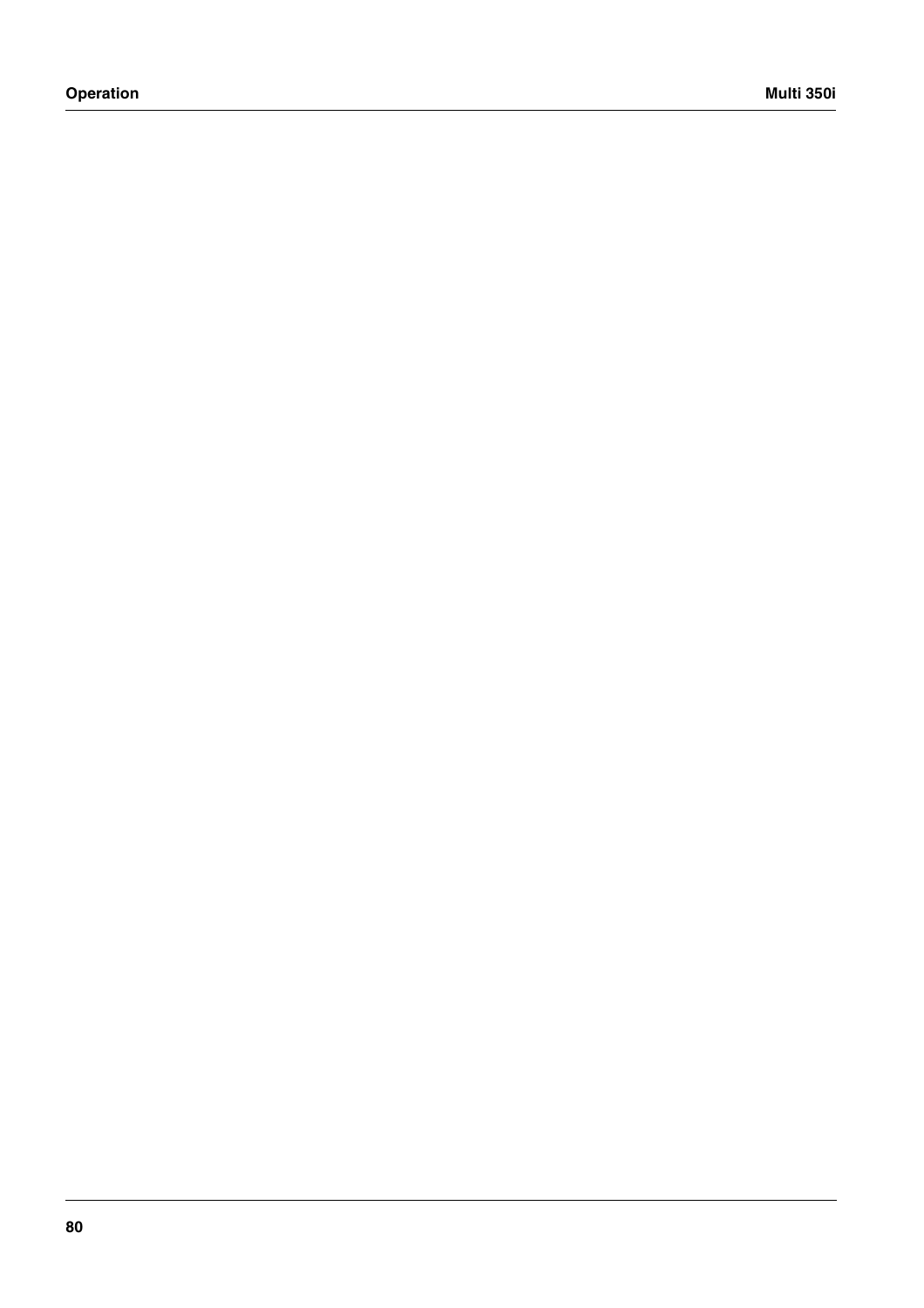# **5 Maintenance, cleaning, disposal**

## **5.1 Maintenance**

The measuring instrument is maintenance-free.

## **5.2 Cleaning**

<span id="page-82-0"></span>Occasionally wipe the outside of the measuring instrument with a damp, lint-free cloth. Disinfect the housing with isopropanol as required.

## **Caution**

**The housing components are made out of synthetic materials (polyurethane, ABS and PMMA). Thus, avoid contact with acetone and similar detergents that contain solvents. Remove any splashes immediately.**

## **5.3 Disposal**

**Packing** This measuring instrument is sent out in a protective transport packing. We recommend: Keep the packing material. The original packing protects the measuring instrument from transport damages.

**Rechargeable batteries** Remove the rechargeable battery from the instrument and dispose of it at a suitable facility according to local legal requirements. It is illegal to dispose of the rechargeable batteries with household refuse. Proceed as follows to disassemble the rechargeable batteries:

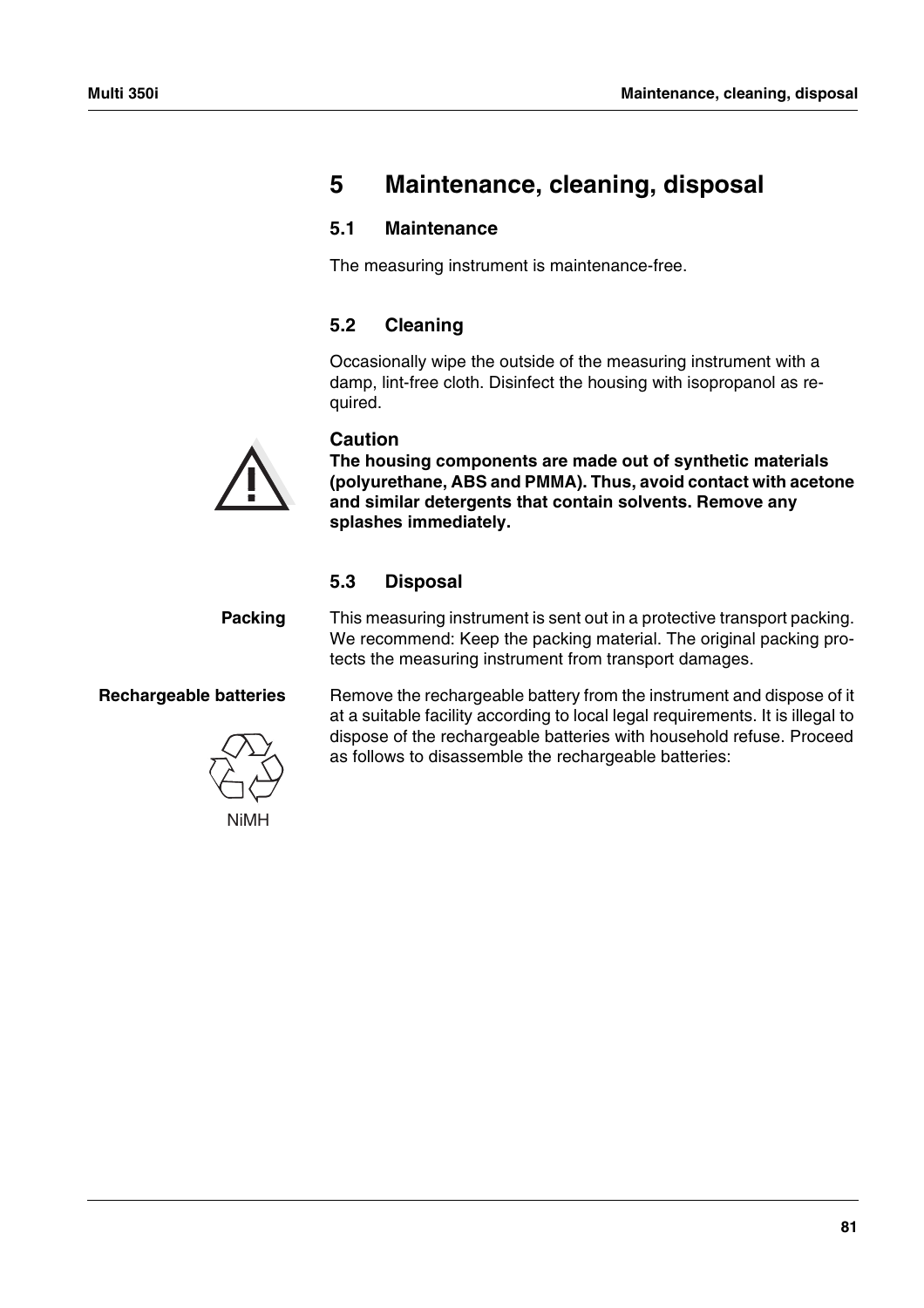

**Measuring instrument** Dispose of the measuring instrument without the rechargeable batteries as electronic waste at an appropriate collection point.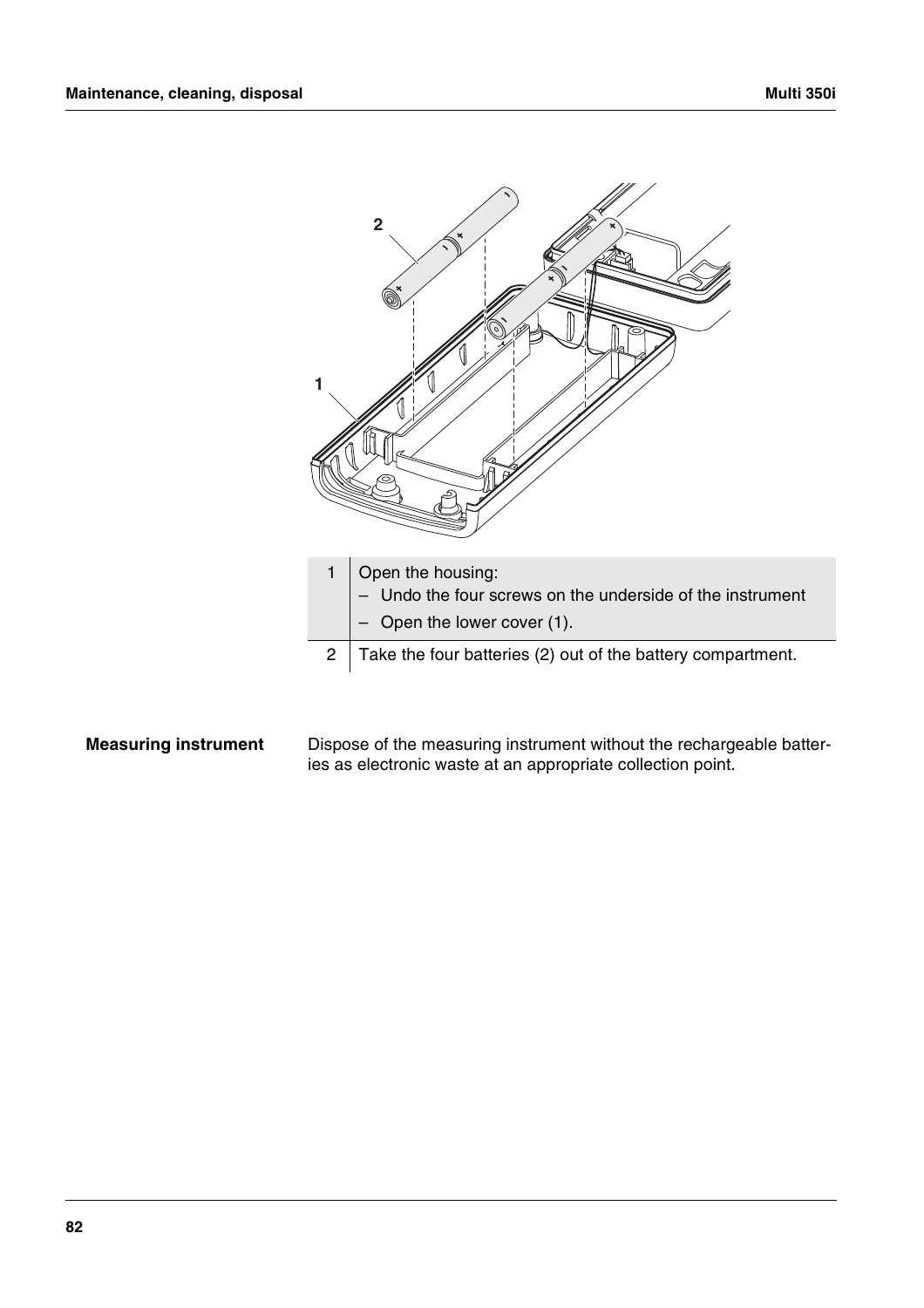# **6 What to do if...**

## **6.1 pH and ORP measurement**

**Error message,** *OFL* **or UFL (measuring range exceeded or undercut)**

| Remedy                                 |
|----------------------------------------|
|                                        |
| - Remove air bubble                    |
| - Extract air or<br>moisten diaphragm  |
| Replace electrode<br>$\qquad \qquad -$ |
|                                        |
| not possible                           |
|                                        |

#### **Error message,** *Error* **(calibration error)**

| Cause                                                          | Remedy                                                               |
|----------------------------------------------------------------|----------------------------------------------------------------------|
| Electrode:                                                     |                                                                      |
| Diaphragm contaminated                                         | Clean diaphragm                                                      |
| Membrane contaminated                                          | Clean membrane                                                       |
| Moisture in the plug                                           | Dry plug                                                             |
| Not enough electrolyte                                         | Top up electrolyte                                                   |
| Electrode obsolete                                             | Replace electrode                                                    |
| Electrode broken                                               | Replace electrode                                                    |
| Socket damp                                                    | Dry socket                                                           |
| Calibration procedure:                                         |                                                                      |
| Incorrect solution temperature<br>(without temperature sensor) | - Set up correct temperature                                         |
| Incorrect buffer solutions                                     | Select buffer solutions<br>suitable for the calibration<br>procedure |
| Buffer solutions too old                                       | Use only once.<br>Note the shelf life                                |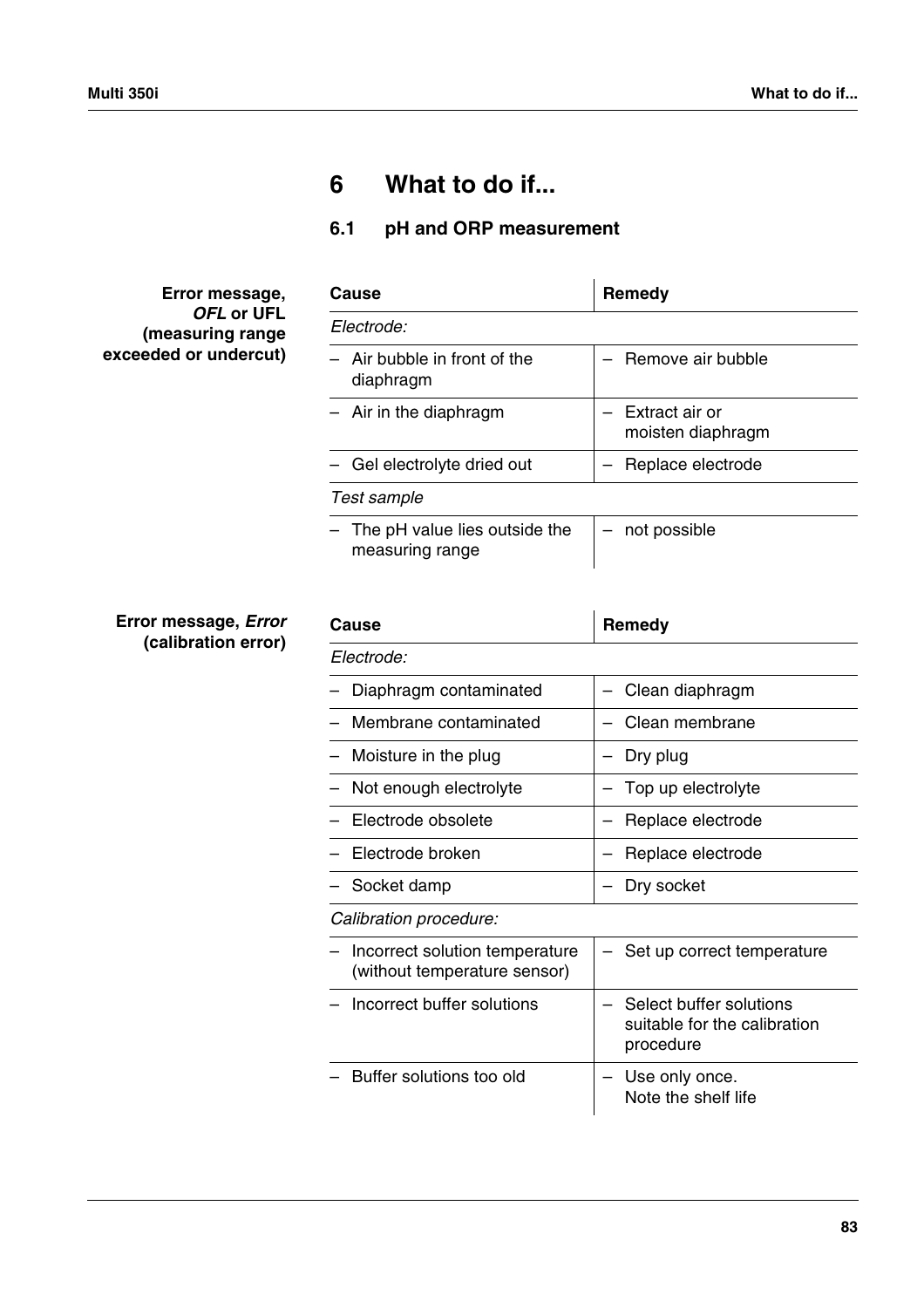| No stable measured<br>value  | <b>Cause</b>                                                         | <b>Remedy</b>                                                         |
|------------------------------|----------------------------------------------------------------------|-----------------------------------------------------------------------|
|                              | pH electrode:                                                        |                                                                       |
|                              | Diaphragm contaminated                                               | Clean diaphragm                                                       |
|                              | Membrane contaminated                                                | Clean membrane<br>$\qquad \qquad \longleftarrow$                      |
|                              | <b>Test sample</b>                                                   |                                                                       |
|                              | pH value not stable                                                  | Measure with air excluded if<br>$\overline{\phantom{0}}$<br>necessary |
|                              | Temperature not stable                                               | Adjust temperature if<br>necessary                                    |
|                              | $Electrode + test sample:$                                           |                                                                       |
|                              | Conductivity too low                                                 | Use suitable electrode<br>$\qquad \qquad$                             |
|                              | Temperature too high                                                 | Use suitable electrode                                                |
|                              | Organic liquids                                                      | Use suitable electrode                                                |
|                              |                                                                      |                                                                       |
|                              |                                                                      |                                                                       |
| <b>Obviously incorrect</b>   | Cause                                                                | Remedy                                                                |
| measured values              | pH electrode:                                                        |                                                                       |
|                              | Not connected                                                        | Connect electrode<br>$\overline{\phantom{0}}$                         |
|                              | Cable broken                                                         | Replace electrode                                                     |
|                              | pH electrode unsuitable                                              | Use suitable electrode                                                |
|                              | Temperature difference<br>between buffer and test<br>sample too high | Adjust temperature of buffer<br>or sample solutions                   |
|                              | Measurement procedure not<br>suitable                                | Follow special procedure                                              |
| <b>Sensor symbol flashes</b> | Cause                                                                | <b>Remedy</b>                                                         |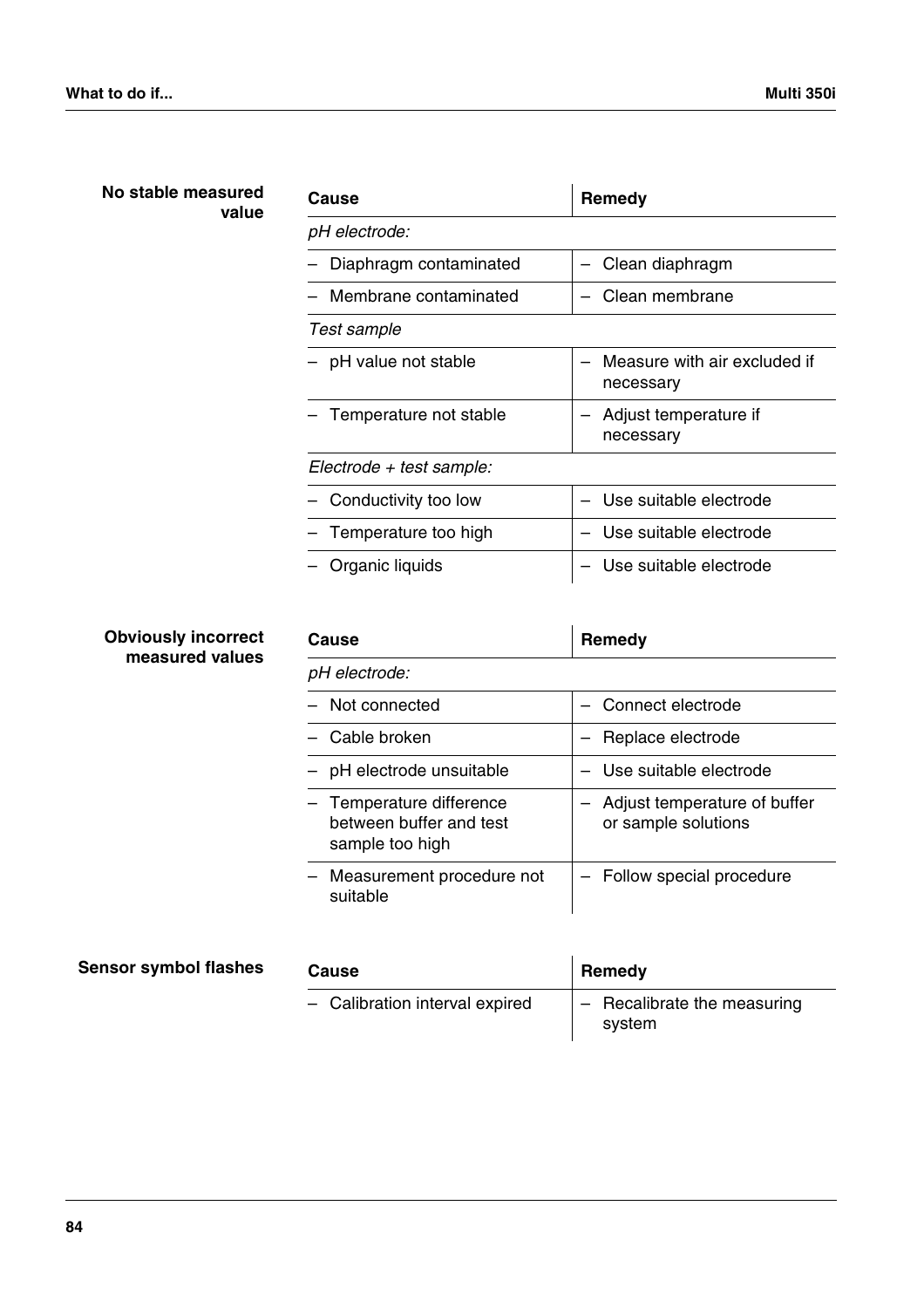## **6.2 ISE measurement**

| Error message OFL                       | Cause                                                                                                         | Remedy                                                   |
|-----------------------------------------|---------------------------------------------------------------------------------------------------------------|----------------------------------------------------------|
|                                         | Measuring range exceeded                                                                                      | Dilute test sample<br>$\overline{\phantom{m}}$           |
|                                         |                                                                                                               |                                                          |
| <b>Obviously incorrect</b>              | Cause                                                                                                         | Remedy                                                   |
| measured values                         | Electrode not connected                                                                                       | Connect electrode                                        |
|                                         | Cable broken                                                                                                  | Replace electrode<br>$\overline{\phantom{m}}$            |
|                                         |                                                                                                               |                                                          |
| Error message, <i>Error</i><br>(invalid | Cause                                                                                                         | Remedy                                                   |
| calibration)                            | Ion-sensitive electrode:                                                                                      |                                                          |
|                                         | Moisture in the plug                                                                                          | Dry plug<br>$\overline{\phantom{m}}$                     |
|                                         | Electrode obsolete                                                                                            | Replace electrode<br>$\overline{\phantom{m}}$            |
|                                         | Electrode unsuitable for the<br>range to be measured                                                          | Use a suitable electrode<br>$\overline{\phantom{m}}$     |
|                                         | Socket damp                                                                                                   | Dry socket                                               |
|                                         | Calibration procedure:                                                                                        |                                                          |
|                                         | - Wrong sequence of standards<br>for three point calibration                                                  | - Select correct sequence                                |
|                                         | - Calibration standards do not<br>have the correct temperature<br>(max. $\pm$ 2 °C temperature<br>difference) | - Adjust the temperature of<br>the calibration standards |
| <b>Warning [TempErr]</b>                | <b>Cause</b>                                                                                                  | Remedy                                                   |
|                                         | Temperature difference<br>between measurement and<br>calibration greater than 2 K.                            | Adjust the temperature of<br>the test sample             |
| <b>Warning [ISEErr]</b>                 | Cause                                                                                                         | Remedy                                                   |
|                                         | Electrode voltage outside<br>calibrated range                                                                 | Recalibrate                                              |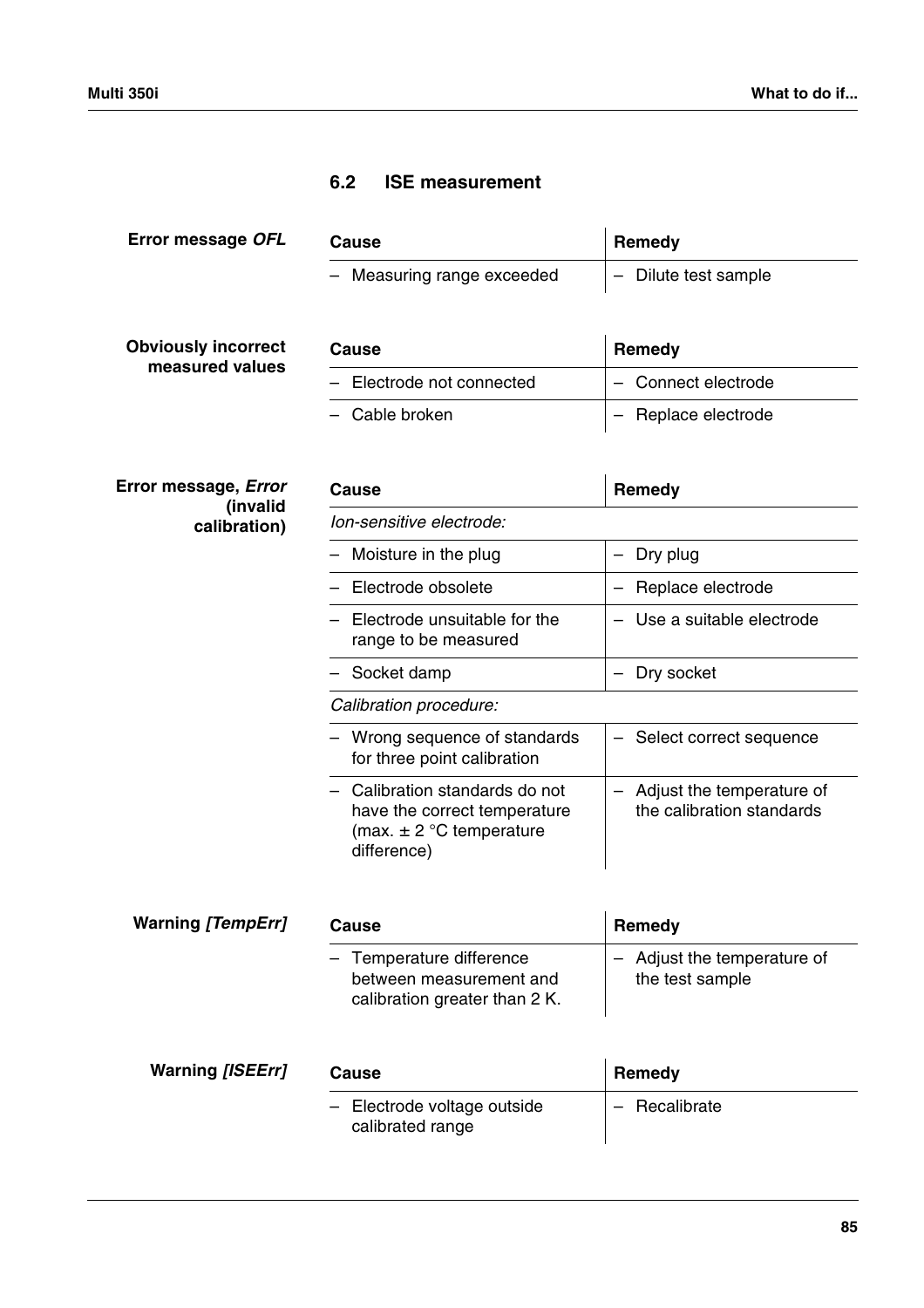## **6.3 DO measurement**

| DO sensor was not | Cause                  | Remedy           |
|-------------------|------------------------|------------------|
| recognized        | - Sensor not connected | - Connect sensor |
|                   | - Cable broken         | - Replace sensor |

| Error message OFL | <b>Cause</b>               | Remedy           |
|-------------------|----------------------------|------------------|
|                   | - Measuring range exceeded | $-$ not possible |

| Error message, <i>Error</i><br>(invalid calibration) | Cause                           | Remedy              |
|------------------------------------------------------|---------------------------------|---------------------|
|                                                      | DO sensor:                      |                     |
|                                                      | - Electrolyte solution depleted | - Regenerate sensor |
|                                                      | - Membrane contaminated         | - Clean membrane    |
|                                                      | - Electrode system poisoned     | - Regenerate sensor |

| Error message, LEAK                    | Cause                                          | Remedy                      |
|----------------------------------------|------------------------------------------------|-----------------------------|
|                                        | <i>DO sensor:</i>                              |                             |
|                                        | - Membrane damaged                             | Exchange the membrane cap   |
|                                        | - Membrane head screwed on<br>not tight enough | - Screw membrane head tight |
|                                        |                                                |                             |
| Measured value flashes                 | Cause                                          | Remedy                      |
| for a long time<br>(No stable measured | <i>DO sensor:</i>                              |                             |
| value)                                 | - Membrane contaminated                        | Clean membrane              |
| <b>Measured value too low</b>          | Cause                                          | Remedy                      |
|                                        | <i>DO sensor:</i>                              |                             |

| - Insufficient flow | - Provide flow to the sensor |
|---------------------|------------------------------|
|                     |                              |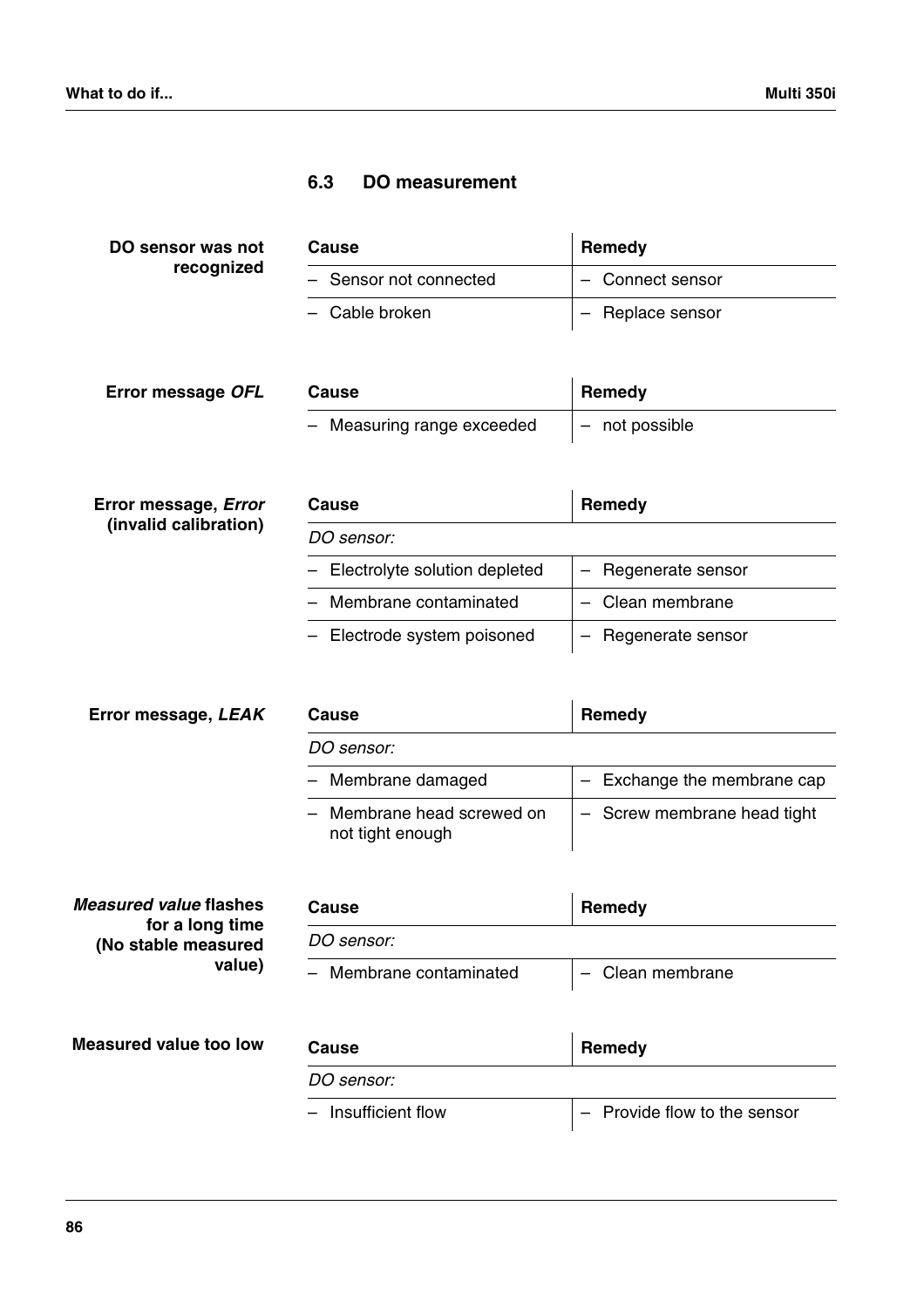| Measured value too<br>high   | Cause                                                    | Remedy                                                         |
|------------------------------|----------------------------------------------------------|----------------------------------------------------------------|
|                              | High amount of dissolved<br>substances                   | - Correct solubility function<br>using the salinity equivalent |
|                              | - Air bubbles bump on the<br>membrane with high velocity | - Avoid direct flow to the<br>membrane                         |
|                              | - The carbon dioxide pressure is<br>too high $(> 1$ bar) | Measuring not possible<br>$\overline{\phantom{m}}$             |
| <b>Sensor symbol flashes</b> | Cause                                                    | Remedy                                                         |

| ∣ flasnes | Cause                          | Remedy                                |
|-----------|--------------------------------|---------------------------------------|
|           | - Calibration interval expired | - Recalibrate the measuring<br>system |

# **6.4 Conductivity measurement**

| <b>Conductivity</b>                  | Cause                          | Remedy                   |
|--------------------------------------|--------------------------------|--------------------------|
| measuring cell<br>was not recognized | - Measuring cell not connected | - Connect measuring cell |
|                                      | - Cable broken                 | - Replace measuring cell |

| Error message, <i>Error</i><br>(invalid<br>calibration) | Cause                         | Remedy                                      |
|---------------------------------------------------------|-------------------------------|---------------------------------------------|
|                                                         | - Measuring cell contaminated | - Clean cell and replace it if<br>necessary |
|                                                         | - Unsuitable control standard | - Use control standard,<br>0.01 mol/l KCI   |

| <b>Sensor symbol flashes</b> | Cause                          | Remedy                                |  |
|------------------------------|--------------------------------|---------------------------------------|--|
|                              | - Calibration interval expired | - Recalibrate the measuring<br>svstem |  |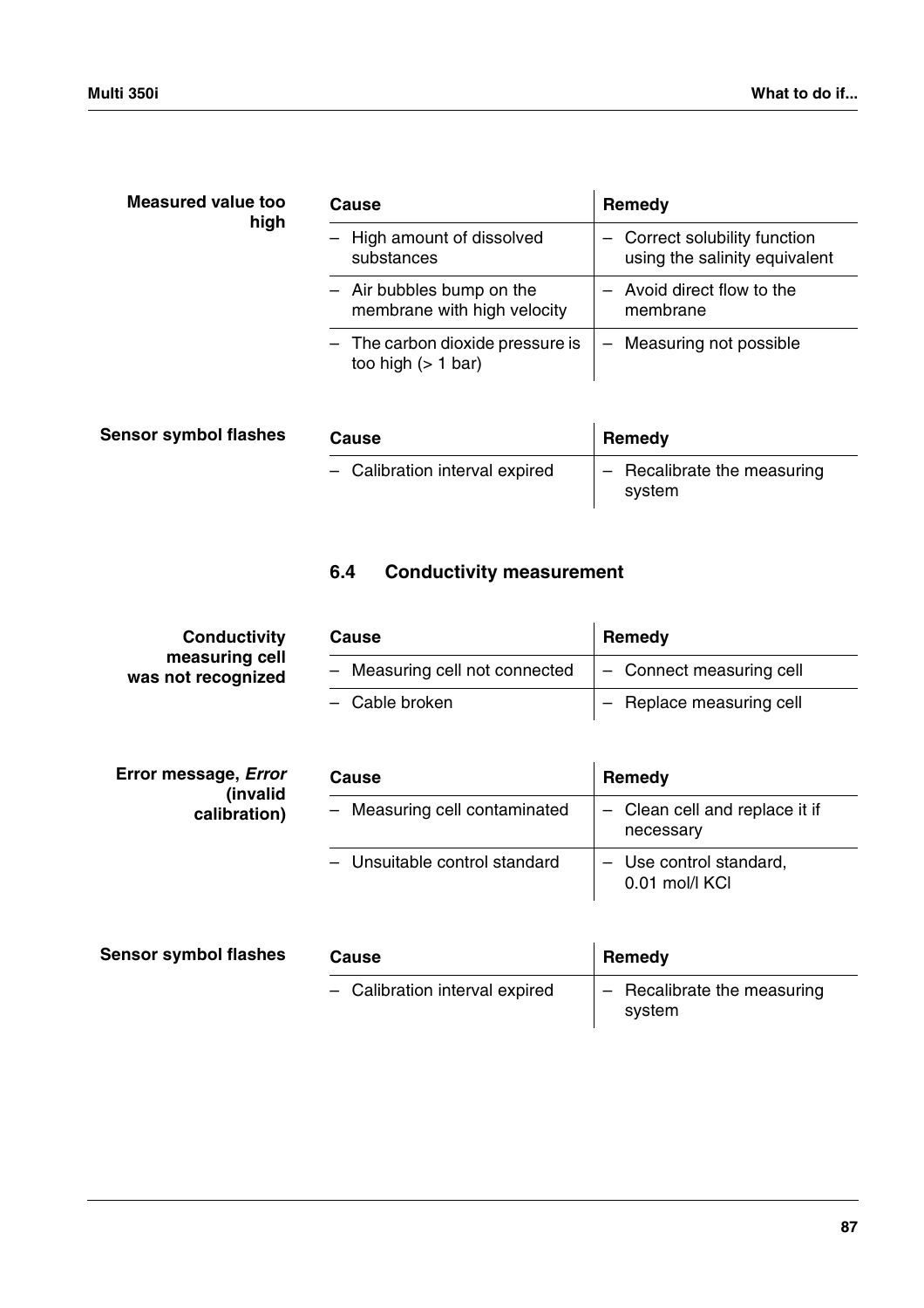## **6.5 General errors**

| Display, LoBat      | Cause                                                    | Remedy                                                                                 |
|---------------------|----------------------------------------------------------|----------------------------------------------------------------------------------------|
|                     | - Batteries almost empty                                 | Charge the batteries (see<br>$\overline{\phantom{0}}$<br>section 3.2)                  |
| Instrument does not | Cause                                                    | Remedy                                                                                 |
| react to keystroke  | - Operating condition undefined<br>or EMC load unallowed | Processor reset:<br>Press the < <b>ON/OFF</b> > and<br><cal> key simultaneously.</cal> |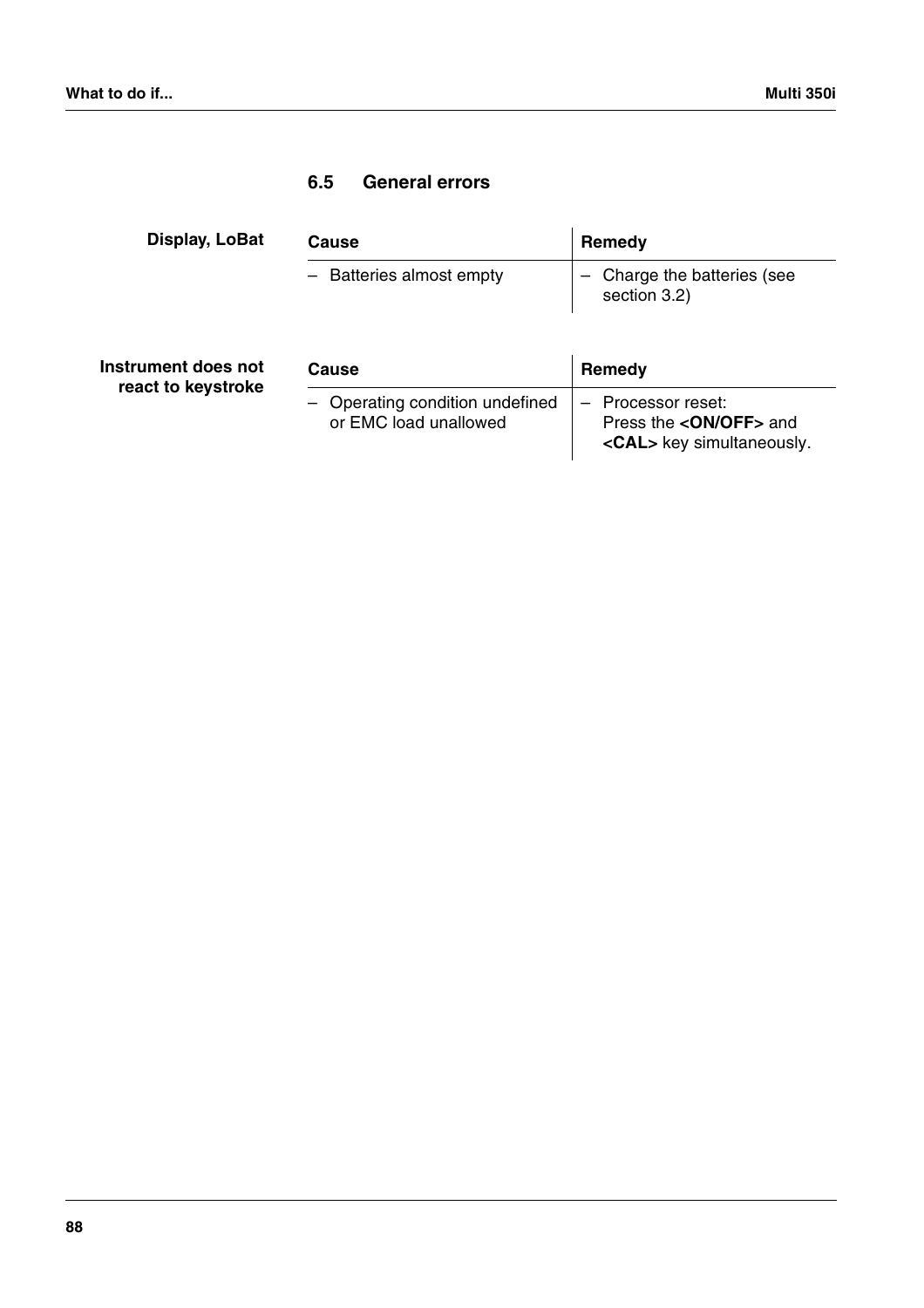# **7 Technical data**

**7.1 General data**

| approx. 172 x 80 x 37 mm                      |                                                                                                                                                                                                                                                                      |  |
|-----------------------------------------------|----------------------------------------------------------------------------------------------------------------------------------------------------------------------------------------------------------------------------------------------------------------------|--|
| approx. 0.3 kg (without plug-in power supply) |                                                                                                                                                                                                                                                                      |  |
| IP 66<br>Type of protection                   |                                                                                                                                                                                                                                                                      |  |
| Protective class                              | Ш                                                                                                                                                                                                                                                                    |  |
| cETLus, CE                                    |                                                                                                                                                                                                                                                                      |  |
| Storage                                       | $-25 °C  + 65 °C$                                                                                                                                                                                                                                                    |  |
| Operation                                     | $-10$ °C  + 55 °C                                                                                                                                                                                                                                                    |  |
| Climatic class                                | $\overline{2}$                                                                                                                                                                                                                                                       |  |
| Rechargeable<br>batteries                     | 4 x 1.2 V nickel metal hydride (NiMH),<br>type AA                                                                                                                                                                                                                    |  |
| <b>Operational life</b>                       | up to 500 h with one battery charging                                                                                                                                                                                                                                |  |
| Plug-in power supply<br>(charging device)     | FRIWO FW7555M/09, 15.1432.500-00<br>Friwo Part. No. 1883259<br>Input: 100  240 V ~ / 50  60 Hz / 400 mA<br>Output: $9 V = / 1,5 A$<br>Connection max. overvoltage category II<br>Primary plugs contained in the scope of de-<br>livery: Euro, US, UK and Australian. |  |
|                                               | Connection of the cable AK 340/B or AK 325/S                                                                                                                                                                                                                         |  |
| <b>Baud</b> rate                              | adjustable:<br>1200, 2400, 4800, 9600, 19200 Baud                                                                                                                                                                                                                    |  |
| Type                                          | RS232, data output                                                                                                                                                                                                                                                   |  |
| Data bits                                     | 8                                                                                                                                                                                                                                                                    |  |
| Stop bits                                     | $\overline{2}$                                                                                                                                                                                                                                                       |  |
| Parity                                        | None                                                                                                                                                                                                                                                                 |  |
| Handshake                                     | RTS/CTS                                                                                                                                                                                                                                                              |  |
| Cable length                                  | Max. 15m                                                                                                                                                                                                                                                             |  |
|                                               |                                                                                                                                                                                                                                                                      |  |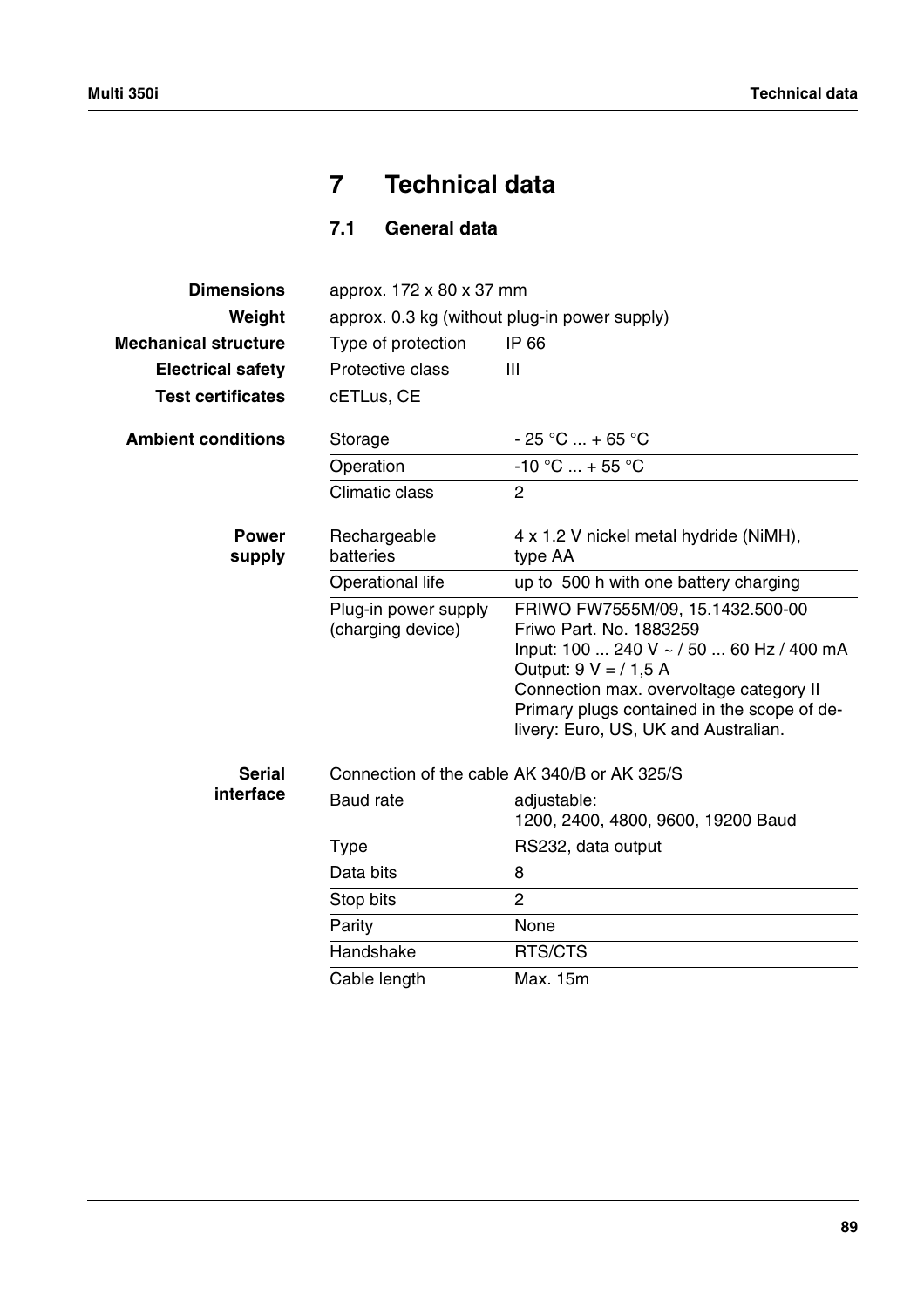**Guidelines and norms used**

| <b>EMC</b>        | EC guideline 89/336/EEC<br>EN 61326-1:1998<br>EN 61000-3-2 A14:2000<br>EN 61000-3-3:1995<br><b>FCC Class A</b> |
|-------------------|----------------------------------------------------------------------------------------------------------------|
| Instrument safety | E.C. guideline 73/23/EEC<br>EN 61010-1 A2:1995                                                                 |
| Climatic class    | <b>VDI/VDE 3540</b>                                                                                            |
| IP protection     | EN 60529:1991                                                                                                  |

# **FCC Class A Equipment Statement**

*Note:* This equipment has been tested and found to comply with the limits for a Class A digital device, pursuant to Part 15 of the FCC Rules. These limits are designed to provide reasonable protection against harmful interference when the equipment is operated in a commercial environment. This equipment generates, uses, and can radiate radio frequency energy and, if not installed and used in accordance with the instruction manual, may cause harmful interference to radio communications. Operation of this equipment in a residential area is likely to cause harmful interference in which case the user will be required to correct the interference at his own expense.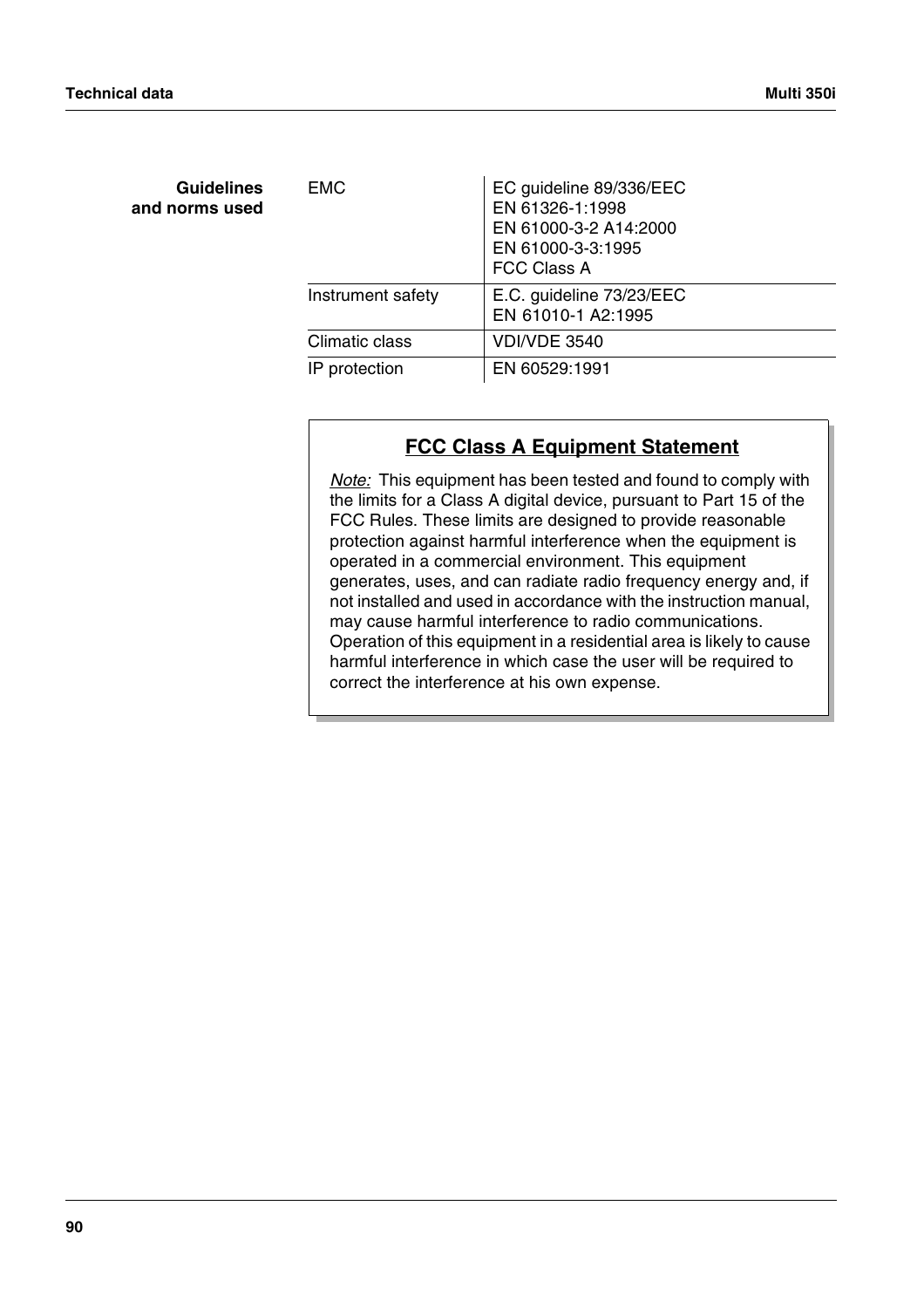## **7.2 Measuring ranges, resolution, accuracy**

## **7.2.1 pH/ORP**

| <b>Measuring ranges,</b><br>resolution | <b>Variable</b>                                                 | <b>Measuring range</b>           | <b>Resolution</b>              |
|----------------------------------------|-----------------------------------------------------------------|----------------------------------|--------------------------------|
|                                        | pH                                                              | $-2.000+20.000$<br>$-2.00+20.00$ | 0.001<br>0.01                  |
|                                        | $U$ [mV]                                                        | $-999.9+999.9$<br>$-2000+2000$   | 0.1                            |
|                                        | $T$ [ $^{\circ}$ C]                                             | $-5.0$ + 105.0                   | 0.1                            |
| <b>Manual</b>                          | Variable                                                        | Range                            | <b>Increment</b>               |
| temperature input                      | ${\mathsf T}_{\mathsf{manual}}\left[ \mathrm{^{\circ}C}\right]$ | $-20+130$                        | -1                             |
| Accuracy $(\pm 1$ digit)               | <b>Variable</b>                                                 | <b>Accuracy</b>                  | <b>Temperature of the test</b> |

| Variable | Accuracy | Temperature of the test<br>sample |
|----------|----------|-----------------------------------|
| pH *     | ± 0.004  | $+15$ °C  + 35 °C                 |
|          |          |                                   |

## *U [mV] / range*

| $-999.9+999.9$ | $\pm 0.2$ | $+15$ °C  + 35 °C                               |
|----------------|-----------|-------------------------------------------------|
| - 2000  + 2000 | + 1       | $+15\,^{\circ}\text{C}$ + 35 $^{\circ}\text{C}$ |

*T [°C] / temperature sensor*

| .       |           |                 |
|---------|-----------|-----------------|
| NTC 30  | $\pm 0.2$ | $0 °C  + 55 °C$ |
| PT 1000 | $\pm$ 0.3 | $0 °C  + 55 °C$ |

*\* when measuring in a range of ± 2 pH around a calibration point*

## **7.2.2 ISE**

| <b>Measuring ranges,</b> | <b>Variable</b>                                 | <b>Measuring range</b>                         | <b>Resolution</b>    |
|--------------------------|-------------------------------------------------|------------------------------------------------|----------------------|
| resolution               | $ISE$ [mg/l]                                    | 0.00010.000<br>0.00100.00<br>0.0100.0<br>02000 | 0.001<br>0.01<br>0.1 |
| Manual                   | <b>Variable</b>                                 | Range                                          | <b>Increment</b>     |
| temperature input        | $\mathsf{I}_{\mathsf{manual}}$ [ $\mathrm{C}$ ] | $-20+130$                                      |                      |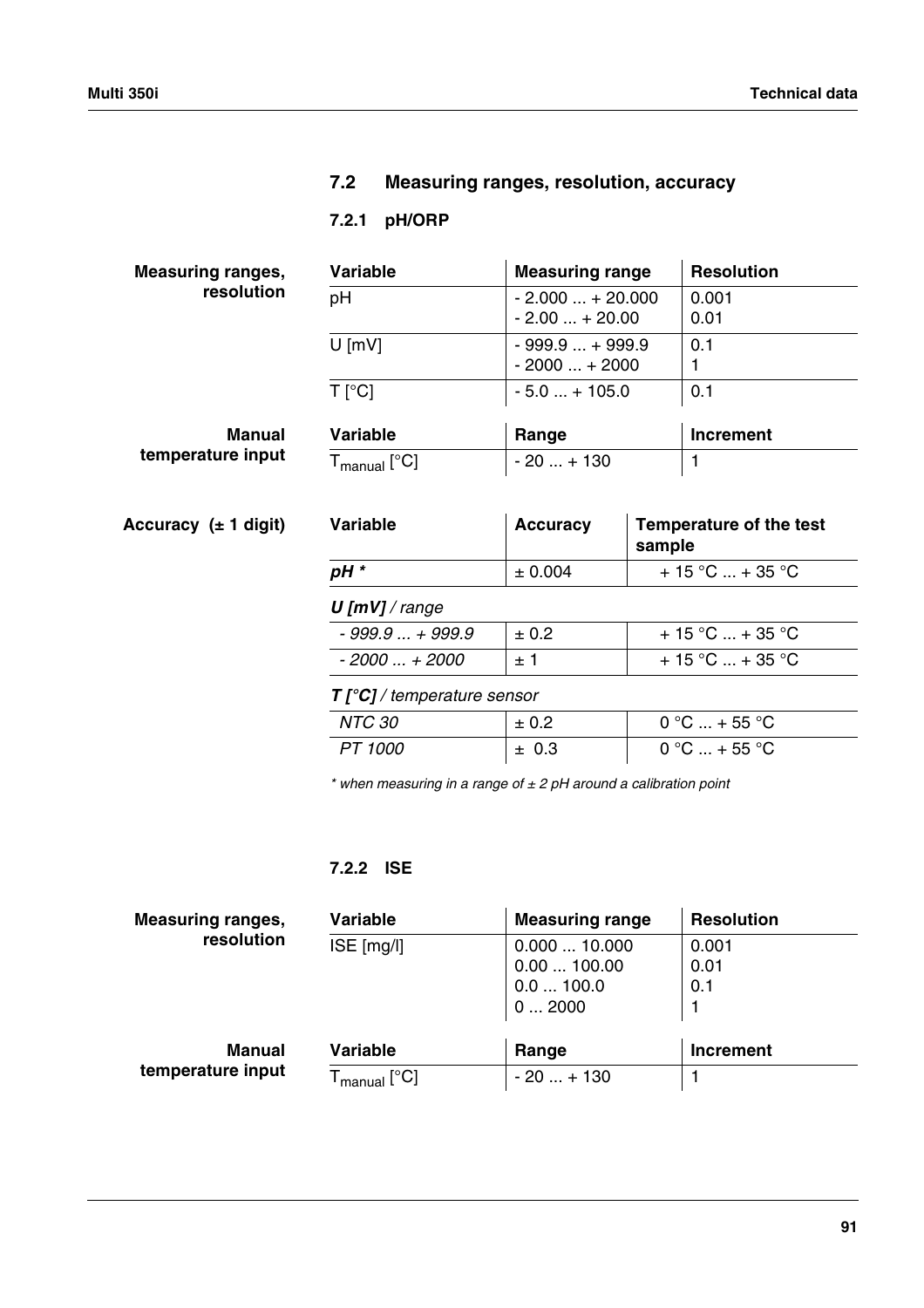## **7.2.3 Dissolved oxygen**

| <b>Measuring ranges,</b> | Note: The values quoted in brackets apply especially for the |
|--------------------------|--------------------------------------------------------------|
| resolution               | DurOx 325 sensor.                                            |

| <b>Variable</b>                 | <b>Measuring range</b>                       | <b>Resolution</b>   |
|---------------------------------|----------------------------------------------|---------------------|
| DO concentration<br>[mg/l]      | $0 \dots 20.00 (0 \dots 20.0)$<br>090.0(090) | 0.01(0.1)<br>0.1(1) |
| Saturation [%]                  | 0 200.0 (0 200)<br>0600                      | 0.1(1)              |
| $O2$ partial pressure<br>[mbar] | 0 200.0 (0 200)<br>01250                     | 0.1(1)              |
| T [°C]                          | 050.0                                        | 0.1                 |

| Accuracy $(\pm 1$ digit)    | <b>Variable</b>                 | <b>Accuracy</b>                                                                                                 |
|-----------------------------|---------------------------------|-----------------------------------------------------------------------------------------------------------------|
|                             | DO concentration<br>[mg/l]      | $\pm$ 0.5 % of measured value<br>at ambient temperature + 5 °C  + 30 °C                                         |
|                             | Saturation [%]                  | $\pm$ 0.5% of measured value<br>when measuring in the range of $\pm$ 10 K<br>around the calibration temperature |
|                             | $O2$ partial pressure<br>[mbar] | $\pm$ 0.5 % of measured value<br>at ambient temperature + 5 °C  + 30 °C                                         |
| <b>Correction functions</b> | Temperature<br>compensation     | Accuracy better than 2 % at 0 $\dots$ + 40 °C                                                                   |
|                             | Salinity correction             | 0  70.0 SAL                                                                                                     |
|                             | Air pressure<br>correction      | Automatic through integrated<br>pressure sensor in the range of<br>500  1100 mbar                               |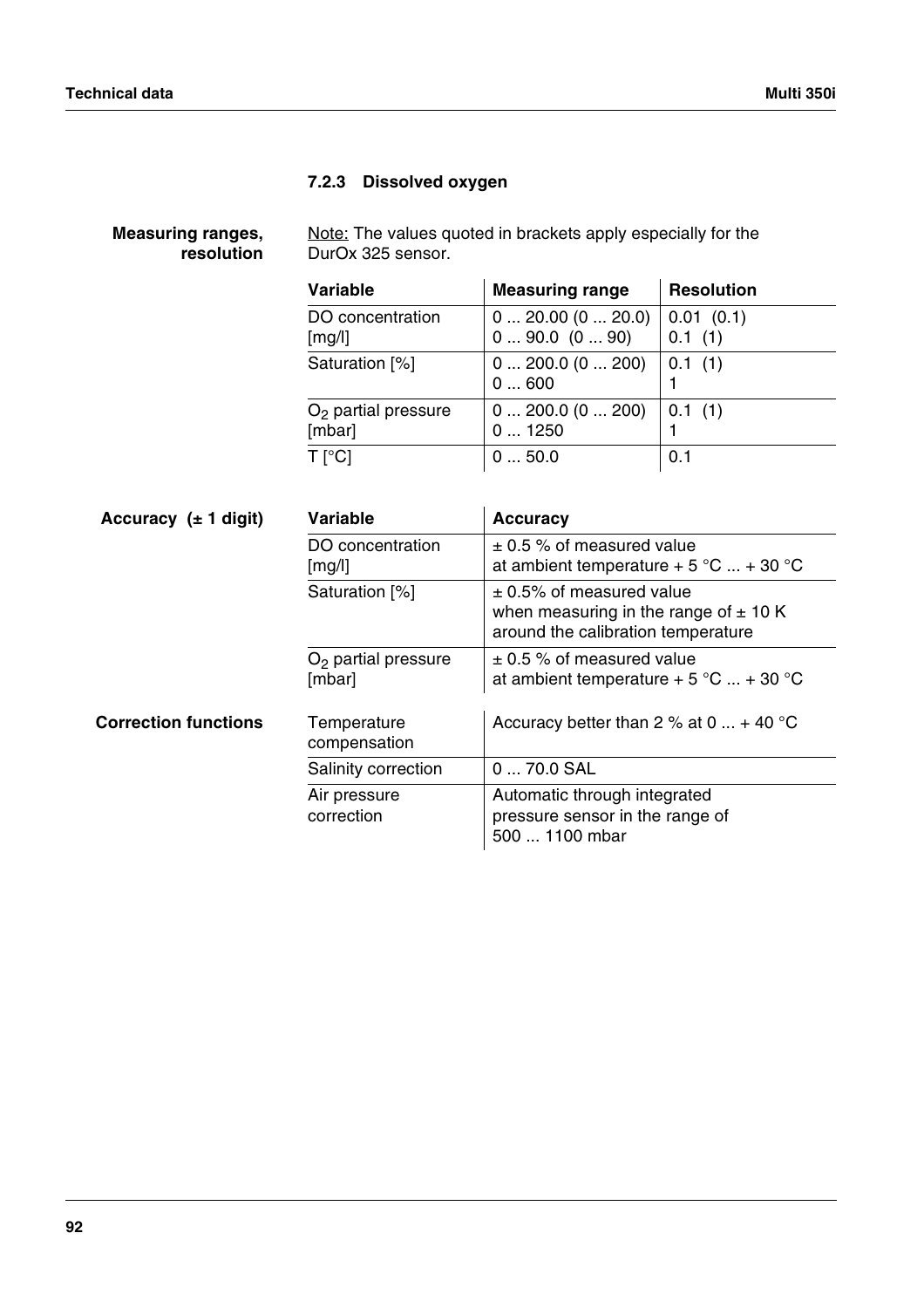# <span id="page-94-0"></span>**7.2.4 Conductivity**

| <b>Measuring ranges,</b> |            |
|--------------------------|------------|
|                          | resolution |

| <b>Variable</b>                  | <b>Measuring range</b>                                | <b>Resolution</b>         |
|----------------------------------|-------------------------------------------------------|---------------------------|
| $\mathcal{X}$ [µS/cm]            | $0.0002.000*$<br>$0.0020.00**$<br>0.0200.0<br>02000   | 0.001<br>0.01<br>0.1<br>1 |
| $\mathcal{X}$ [mS/cm]            | 0.0020.00<br>0.0200.0<br>02000                        | 0.01<br>0.1<br>1          |
| Specific resistance<br>[kOhm*cm] | 0.0002.000<br>0.0020.00<br>0.0200.0<br>02000          | 0.001<br>0.01<br>0.1<br>1 |
| Specific resistance<br>[MOhm*cm] | 0.0020.00<br>0.0200.0<br>02000                        | 0.01<br>0.1<br>1          |
| <b>SAL</b>                       | 0.070.0<br>according to the IOT<br>table              | 0.1                       |
| TDS [mg/l]                       | 02000<br>Factor can be set be-<br>tween 0.40 and 1.00 | 1                         |
| $T$ [ $^{\circ}$ C]              | $-5.0+105.0$                                          | 0.1                       |

*\* only possible with cells of the cell constant, 0.010 cm-1*

*\*\* only possible with cells of the cell constant, 0.010 cm-1* or *0.090 ... 0.110 cm-1*

| <b>Cell constants</b> | <b>Cell constant C</b>             | <b>Values</b>                                                                                     |
|-----------------------|------------------------------------|---------------------------------------------------------------------------------------------------|
|                       | Can be calibrated in<br>the ranges | $0.4500.500$ cm <sup>-1</sup><br>$0.8001.200$ cm <sup>-1</sup>                                    |
|                       | Adjustable                         | $0.010 \text{ cm}^{-1}$ (fixed)<br>$0.0900.110 \text{ cm}^{-1}$<br>$0.25025.000$ cm <sup>-1</sup> |
| Reference temperature | Reference<br>temperature           | <b>Values</b>                                                                                     |
|                       | Adjustable                         | 20 °C (Tr20)<br>25 °C (Tr25)                                                                      |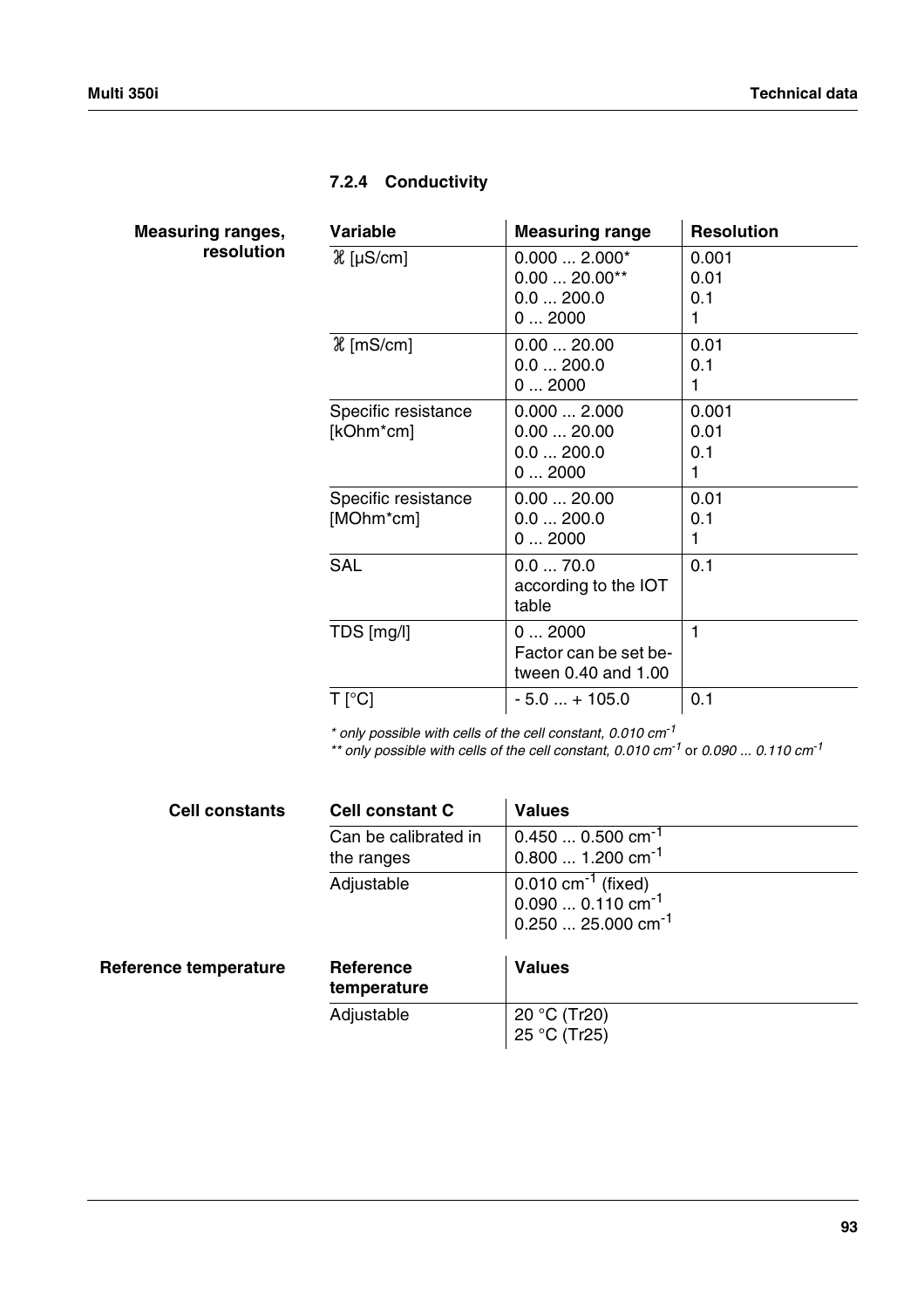| Accuracy $(± 1$ digit) | <b>Variable</b>                         | <b>Accuracy</b> | Temperature of the test<br>sample                                                |  |  |
|------------------------|-----------------------------------------|-----------------|----------------------------------------------------------------------------------|--|--|
|                        | $\mathcal X$ / Temperature compensation |                 |                                                                                  |  |  |
|                        | None (Off)                              | $\pm$ 0.5 %     |                                                                                  |  |  |
|                        | Nonlinear (nLF)                         | ± 0.5 %         | $0 °C  + 35 °C$<br>according to EN 27 888                                        |  |  |
|                        |                                         | ± 0.5 %         | $+35$ °C $+50$ °C<br>Extended nLF function<br>according to WTW mea-<br>surements |  |  |
|                        | Linear (lin)                            | $\pm$ 0.5 %     | $+10$ °C  + 75 °C                                                                |  |  |
|                        | <b>SAL</b> / range                      |                 |                                                                                  |  |  |
|                        | 0.042.0                                 | ± 0.1           | $+5 °C  + 25 °C$                                                                 |  |  |
|                        |                                         | ± 0.2           | + 25 °C  + 30 °C                                                                 |  |  |
|                        | TDS [mg/l]                              |                 |                                                                                  |  |  |
|                        |                                         | ±1              |                                                                                  |  |  |
|                        | $T[^{\circ}C]/$ temperature sensor      |                 |                                                                                  |  |  |
|                        | <b>NTC 30</b>                           | ± 0.2           | $0 °C  + 55 °C$                                                                  |  |  |
|                        | PT 1000                                 | ± 0.3           | $0 °C  + 55 °C$                                                                  |  |  |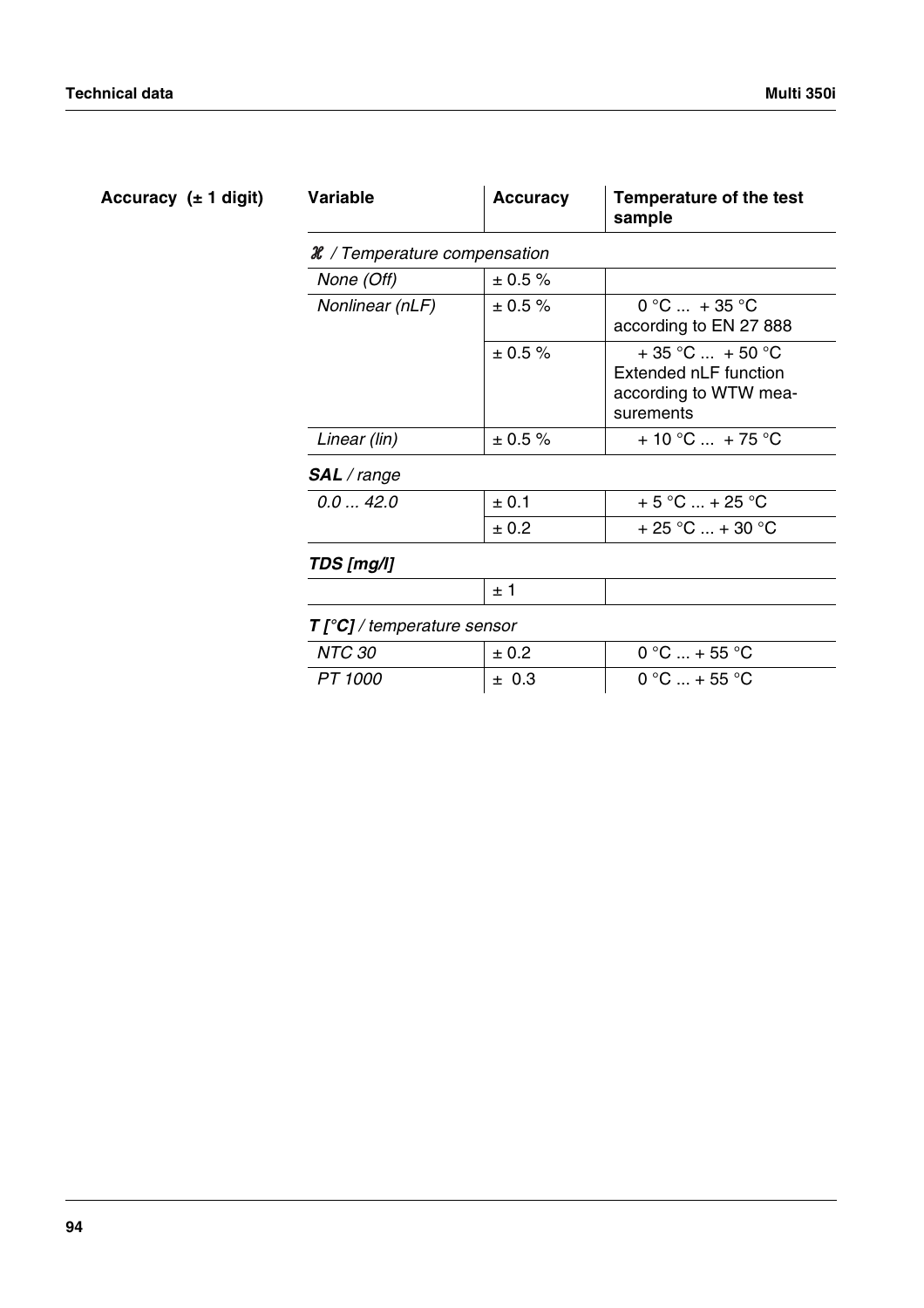# **8 Lists**

This chapter provides additional information and orientation aids.

| <b>Abbreviations</b>    | The list of abbreviations explains the indicators and abbreviations that<br>appear on the display and in the manual.                                                  |
|-------------------------|-----------------------------------------------------------------------------------------------------------------------------------------------------------------------|
| <b>Specialist terms</b> | The glossary briefly explains the meaning of the specialist terms. How-<br>ever, terms that should already be familiar to the target group are not<br>described here. |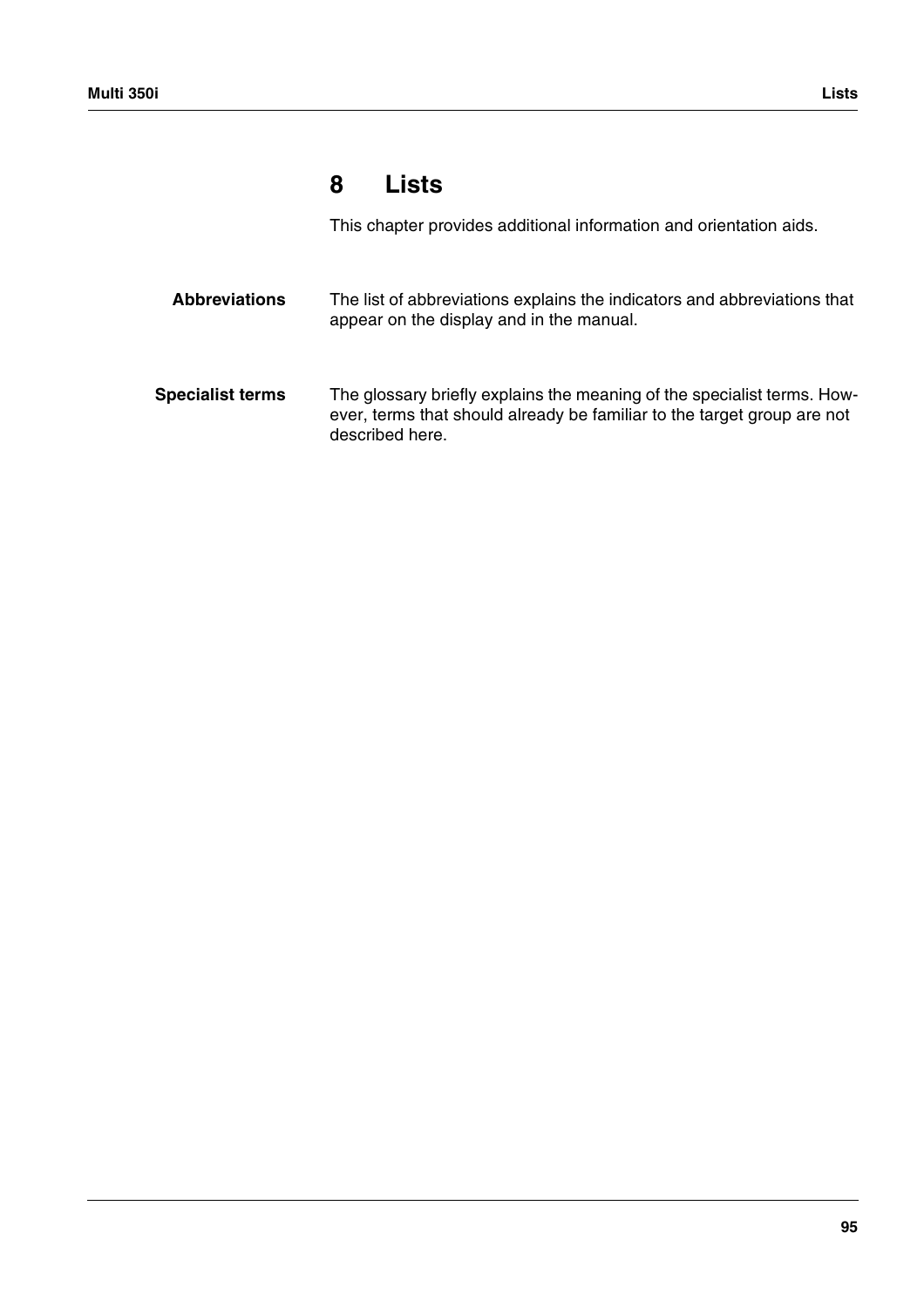## **Abbreviations**

| H                                   | Conductivity value (international $\gamma$ )                                                |
|-------------------------------------|---------------------------------------------------------------------------------------------|
| <b>ASY</b>                          | Asymmetry                                                                                   |
| Calibration type<br><b>NIST/DIN</b> | Automatic pH calibration with buffer solutions pre-<br>pared according to NIST or DIN 19266 |
| Calibration type<br><b>TEC</b>      | Automatic pH calibration with WTW technical buff-<br>er solutions according to DIN 19267    |
| C                                   | Cell constant [cm <sup>-1</sup> ] (internat. k)                                             |
| $^{\circ}C$                         | Temperature unit, degrees Celsius                                                           |
| Cal                                 | Calibration                                                                                 |
| ConCal                              | Conventional single-point or two-point calibration<br>for pH measurements                   |
| d                                   | Day                                                                                         |
| $\overline{F}$                      | Temperature unit, degrees Fahrenheit                                                        |
| h                                   | Hour                                                                                        |
| j                                   | Year                                                                                        |
| Lin                                 | Linear temperature compensation                                                             |
| LoBat                               | Batteries almost empty (Low battery)                                                        |
| m                                   | Month                                                                                       |
| mV                                  | Voltage unit                                                                                |
| mV/pH                               | Unit of the electrode slope (internat. mV)                                                  |
| nLF                                 | Nonlinear temperature compensation                                                          |
| <b>OFL</b>                          | Display range exceeded (Overflow)                                                           |
| OxiCal                              | Automatic calibration for DO measurements                                                   |
| pH                                  | pH value                                                                                    |
| S                                   | Slope (internat. k)                                                                         |
| <b>SAL</b>                          | Salinity                                                                                    |
| <b>SELV</b>                         | Safety Extra Low Voltage                                                                    |
| <b>SLO</b>                          | Slope setting on calibration                                                                |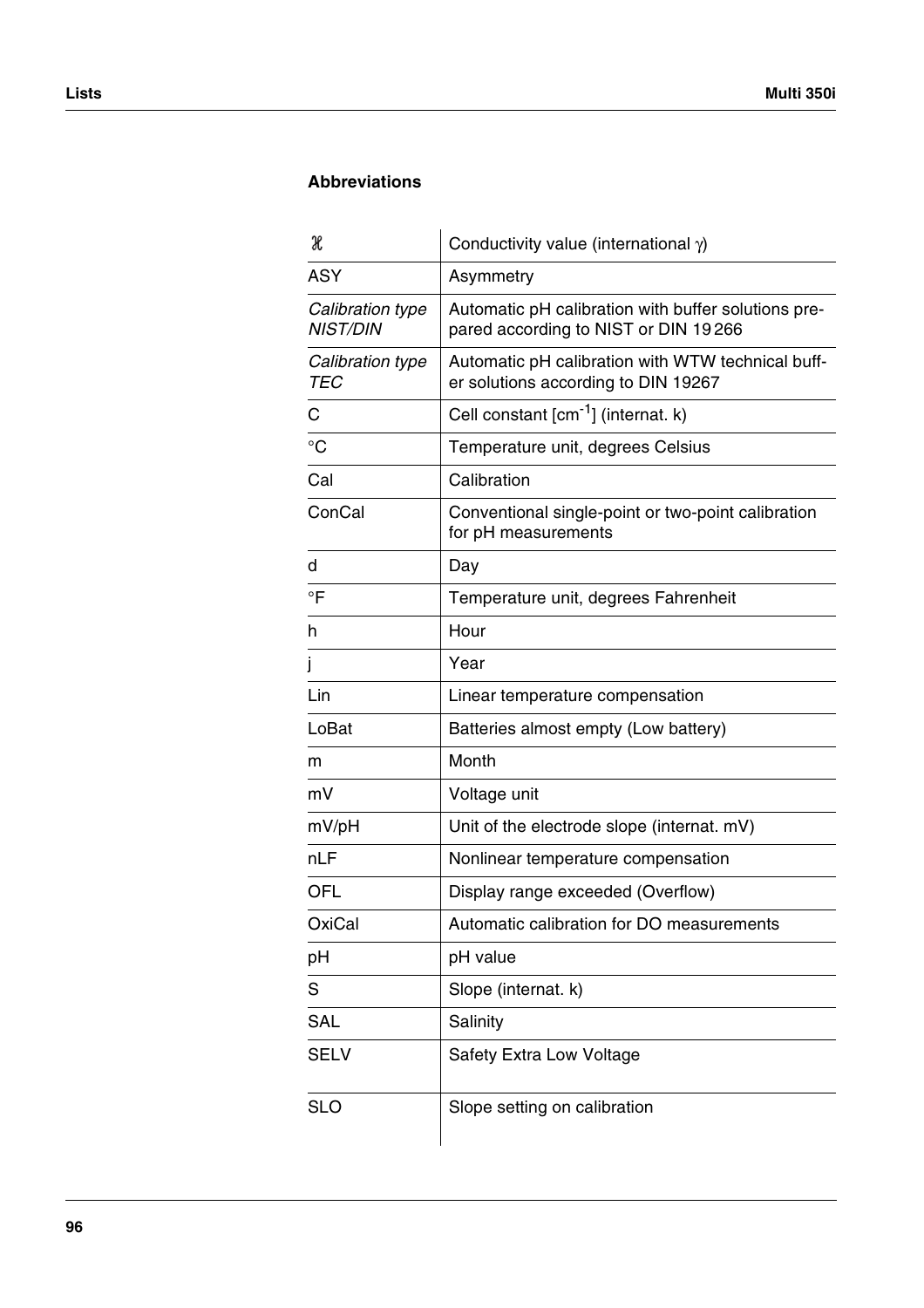| <b>TDS</b> | <b>Total Dissolved Solids</b>      |
|------------|------------------------------------|
| Tr20       | Reference temperature of 20 °C     |
| Tr25       | Reference temperature of 25 °C     |
| UFL        | Display range undercut (underflow) |
| U          | Voltage                            |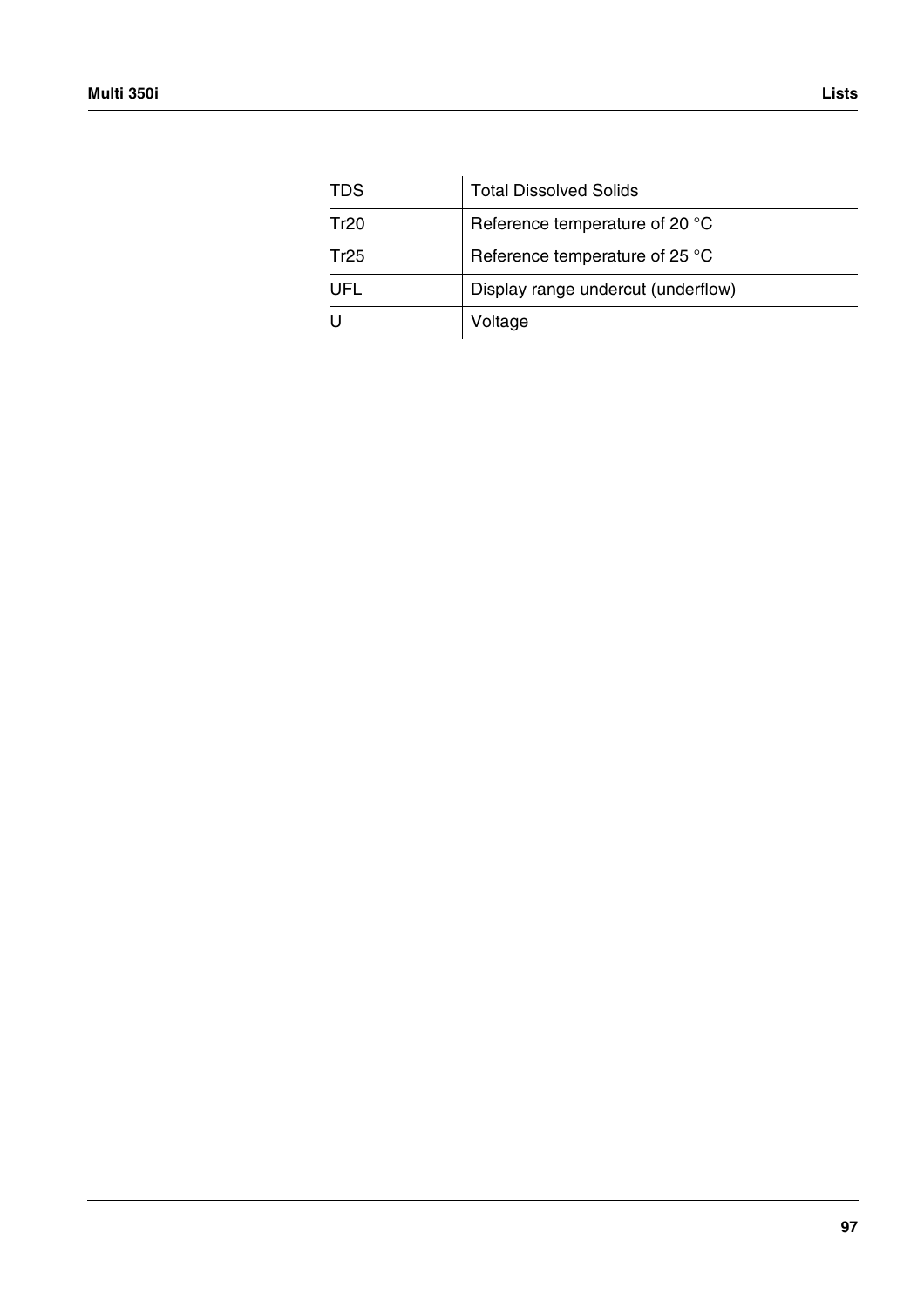|                                               | Glossary                                                                                                                                                                                                                                                                                                                  |
|-----------------------------------------------|---------------------------------------------------------------------------------------------------------------------------------------------------------------------------------------------------------------------------------------------------------------------------------------------------------------------------|
| <b>Adjusting</b>                              | To manipulate a measuring system so that the relevant value (e.g. the<br>displayed value) differs as little as possible from the correct value or<br>a value that is regarded as correct, or that the difference remains with-<br>in the tolerance.                                                                       |
| <b>Asymmetry</b>                              | Designation for the offset potential of a pH electrode. It is the measur-<br>able potential of a symmetrical electrode, the membrane of which is<br>immersed in a solution with the pH of the nominal electrode zero point<br>(WTW electrodes: $pH = 7$ ).                                                                |
| <b>AutoRange</b>                              | Name of the automatic selection of the measuring range.                                                                                                                                                                                                                                                                   |
| <b>AutoRead</b>                               | WTW name for a function to check the stability of the measured value.                                                                                                                                                                                                                                                     |
| <b>Calibration</b>                            | Comparing the value from a measuring system (e. g. the displayed<br>value) to the correct value or a value that is regarded as correct. Of-<br>ten, this expression is also used when the measuring system is adjust-<br>ed at the same time (see adjusting).                                                             |
| Cell constant, k                              | Characteristic quantity of a conductivity measuring cell, depending on<br>the geometry.                                                                                                                                                                                                                                   |
| <b>Conductivity</b>                           | Short form of the expression, specific electrical conductivity. It is a<br>measured value of the ability of a substance to conduct an electric cur-<br>rent. In water analysis, the electrical conductivity is a dimension for the<br>ionized substances in a solution.                                                   |
| <b>Diaphragm</b>                              | The junction is a porous body in the housing wall of reference elec-<br>trodes or electrolyte bridges. It forms the electrical contact between<br>two solutions and makes electrolyte exchange more difficult. The ex-<br>pression, junction, is also used for ground or junction-less transitions.                       |
| <b>DO partial pressure</b>                    | Pressure caused by the oxygen in a gas mixture or liquid.                                                                                                                                                                                                                                                                 |
| <b>DO</b> saturation                          | Short name for the relative DO saturation.<br>Note: The DO saturation value of air-saturated water and the DO sat-<br>uration value of oxygen-saturated water are different.                                                                                                                                              |
| Electrode zero point                          | The zero point of a pH electrode is the pH value at which the electro-<br>motive force of the pH electrode at a specified temperature is zero.<br>Normally, this is at 25 $^{\circ}$ C.                                                                                                                                   |
| <b>Electromotive force of</b><br>an electrode | The electromotive force U of the electrode is the measurable electro-<br>motive force of an electrode in a solution. It equals the sum of all the<br>galvanic voltages of the electrode. Its dependency on the pH results<br>in the electrode function which is characterized by the parameters,<br>slope and zero point. |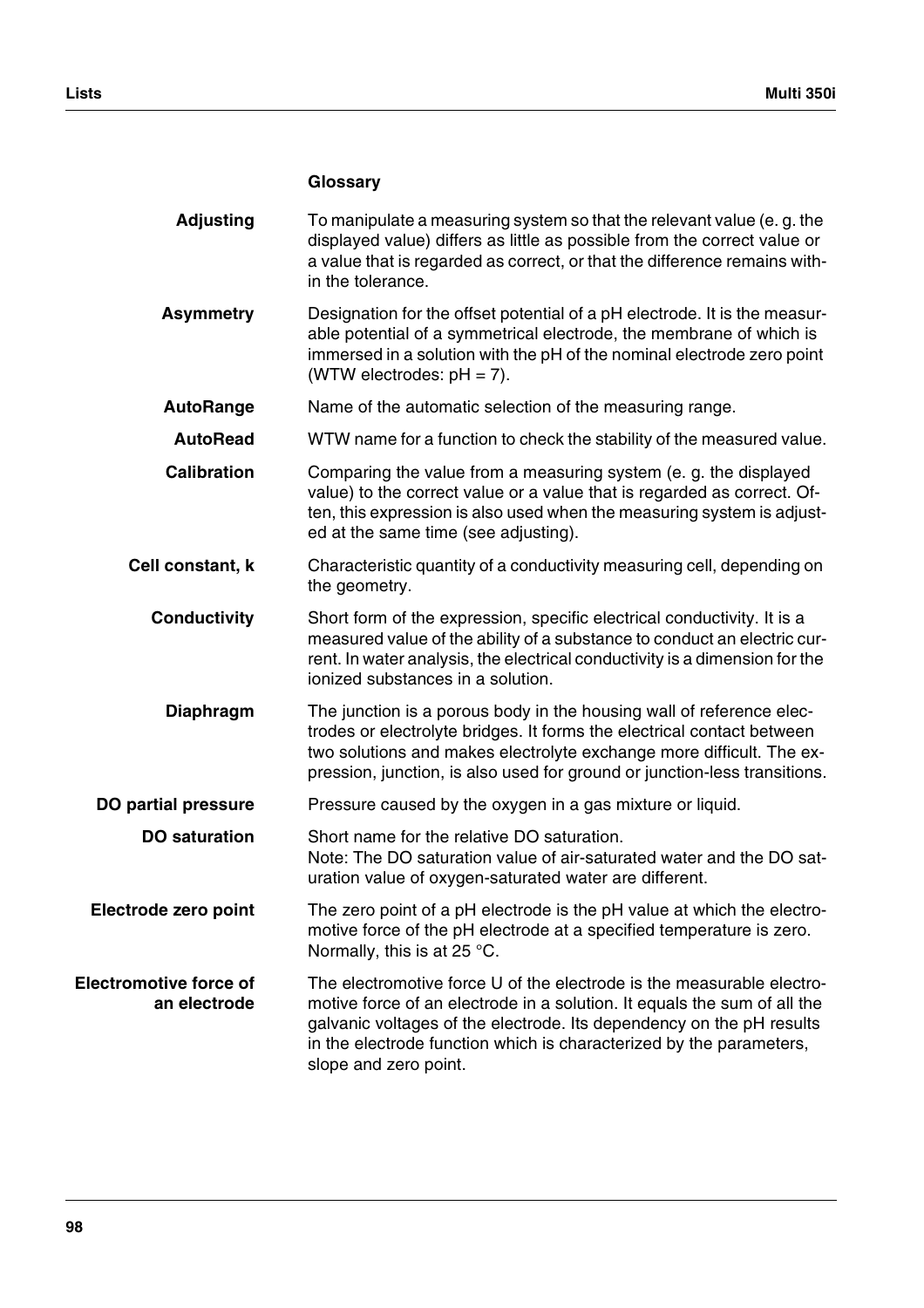| <b>Measured value</b>           | The measured value is the special value of a measured parameter to<br>be determined. It is given as a combination of the numerical value and<br>unit (e. g. 3 m; 0.5 s; 5.2 A; 373.15 K).                                                                                 |
|---------------------------------|---------------------------------------------------------------------------------------------------------------------------------------------------------------------------------------------------------------------------------------------------------------------------|
| <b>Measured variable</b>        | The measured parameter is the physical dimension determined by<br>measuring, e. g. pH, conductivity or DO concentration.                                                                                                                                                  |
| <b>Measuring system</b>         | The measuring system comprises all the devices used for measuring,<br>e. g. measuring instrument and sensor. In addition, there is the cable<br>and possibly an amplifier, terminal strip and armature.                                                                   |
| <b>Molality</b>                 | Molality is the quantity (in Mol) of a dissolved substance in 1000 g sol-<br>vent.                                                                                                                                                                                        |
| MultiCal <sup>®</sup>           | WTW name stating that a measuring instrument provides several cal-<br>ibration procedures.                                                                                                                                                                                |
| <b>Offset potential</b>         | The measurable potential of a symmetrical electrode, the membrane<br>of which is immersed in a solution with the pH of the nominal electrode<br>zero point. The asymmetry is part of the offset potential.                                                                |
| <b>ORP</b> voltage              | The ORP is caused by oxidizing or reducing substances dissolved in<br>water if these substances become effective on an electrode surface<br>(e. g. a gold or platinum surface).                                                                                           |
| OxiCal <sup>®</sup>             | WTW name for a procedure to calibrate DO measuring systems in wa-<br>ter vapor saturated air.                                                                                                                                                                             |
| pH value                        | The pH is a measure of the acidic or basic effect of an aqueous solu-<br>tion. It corresponds to the negative decadic logarithm of the molal hy-<br>drogen ions activity divided by the unit of the molality. The practical pH<br>value is the value of a pH measurement. |
| <b>Potentiometry</b>            | Name of a measuring technique. The signal (depending on the mea-<br>sured parameter) of the electrode is the electrical potential. The elec-<br>trical current remains constant.                                                                                          |
| <b>Reference</b><br>temperature | Fixed temperature value to compare temperature-dependent mea-<br>sured values. For conductivity measurements, the measured value is<br>converted to a conductivity value at a reference temperature of 20 °C<br>or $25^{\circ}$ C.                                        |
| <b>Reset</b>                    | Restoring the original condition of all settings of a measuring system.                                                                                                                                                                                                   |
| <b>Resistance</b>               | Short name for the specific electrolytic resistance. It corresponds to<br>the reciprocal value of the electrical conductivity.                                                                                                                                            |
| <b>Resolution</b>               | Smallest difference between two measured values that can be dis-<br>played by a measuring instrument.                                                                                                                                                                     |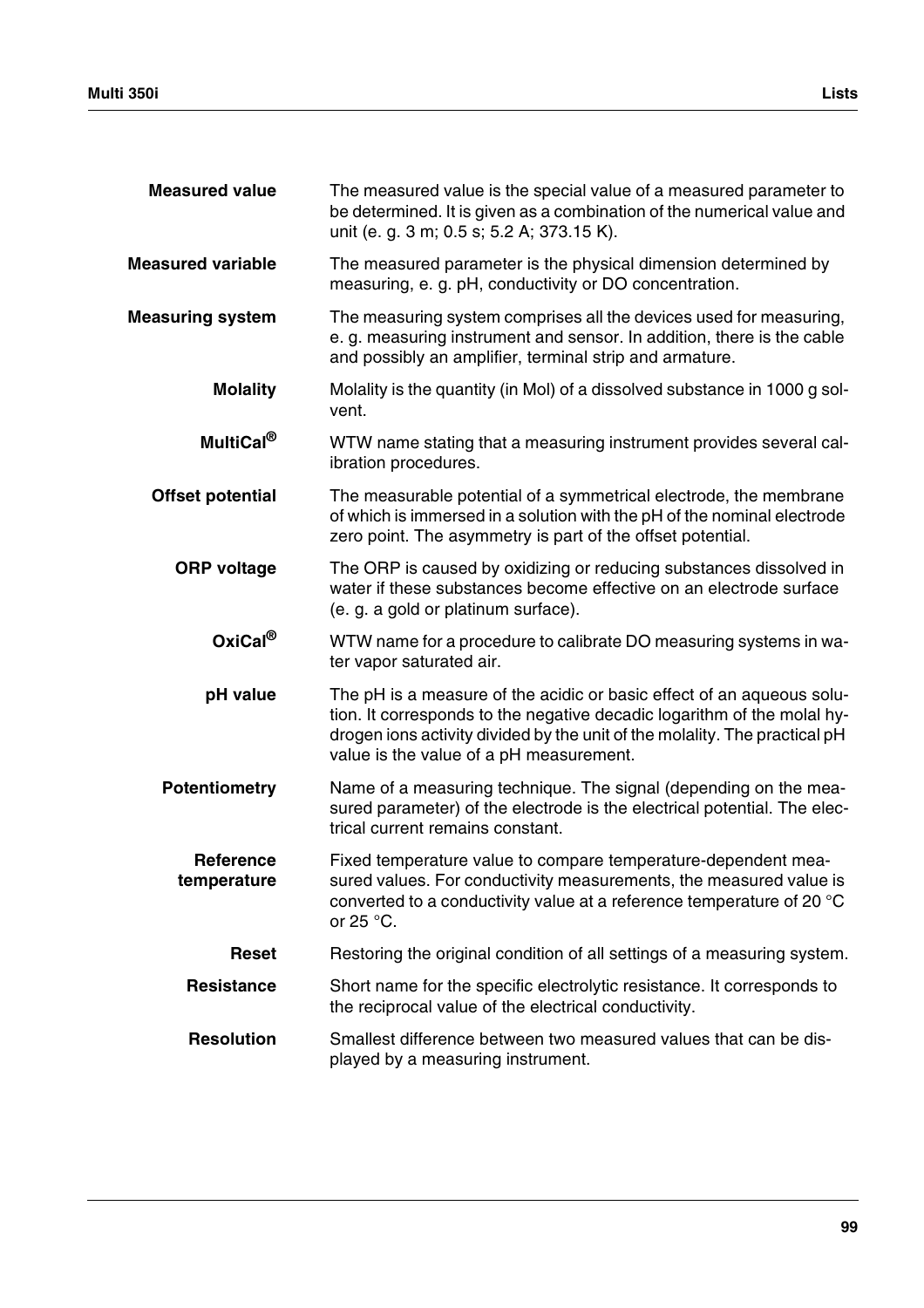| <b>Salinity</b>                                   | The absolute salinity $S_A$ of seawater corresponds to the relationship<br>of the mass of dissolved salts to the mass of the solution (in g/Kg). In<br>practice, this dimension cannot be measured directly. Therefore, the<br>practical salinity is used for oceanographic monitoring. It is deter-<br>mined by measuring the electrical conductivity.                                                                                                                                            |
|---------------------------------------------------|----------------------------------------------------------------------------------------------------------------------------------------------------------------------------------------------------------------------------------------------------------------------------------------------------------------------------------------------------------------------------------------------------------------------------------------------------------------------------------------------------|
| <b>Salt content</b>                               | General designation for the quantity of salt dissolved in water.                                                                                                                                                                                                                                                                                                                                                                                                                                   |
| <b>Setting the</b><br>temperature<br>compensation | Name of a function that considers the temperature influence on the<br>measurement and converts it accordingly. Depending on the mea-<br>sured parameter to be determined, the temperature compensation<br>functions in different ways. For conductimetric measurements, the<br>measured value is converted to a defined reference temperature. For<br>potentiometric measurements, the slope value is adjusted to the tem-<br>perature of the test sample but the measured value is not converted. |
| <b>Slope</b>                                      | The slope of a linear calibration function.                                                                                                                                                                                                                                                                                                                                                                                                                                                        |
| Slope (relative)                                  | Designation used by WTW in the DO measuring technique. It ex-<br>presses the relationship of the slope value to the value of a theoretical<br>reference sensor of the same type of construction.                                                                                                                                                                                                                                                                                                   |
| <b>Standard solution</b>                          | The standard solution is a solution where the measured value is<br>known by definition. It is used to calibrate a measuring system.                                                                                                                                                                                                                                                                                                                                                                |
| <b>TDS</b>                                        | <b>Total dissolved solids</b>                                                                                                                                                                                                                                                                                                                                                                                                                                                                      |
| <b>Temperature</b><br>coefficient                 | Value of the slope of a linear temperature function.                                                                                                                                                                                                                                                                                                                                                                                                                                               |
| <b>Temperature function</b>                       | Name of a mathematical function expressing the temperature behav-<br>ior of a test sample, a probe or part of a probe.                                                                                                                                                                                                                                                                                                                                                                             |
| <b>Test sample</b>                                | Designation of the test sample ready to be measured. Normally, a test<br>sample is made by processing the original sample. The test sample<br>and original sample are identical if the test sample was not processed.                                                                                                                                                                                                                                                                              |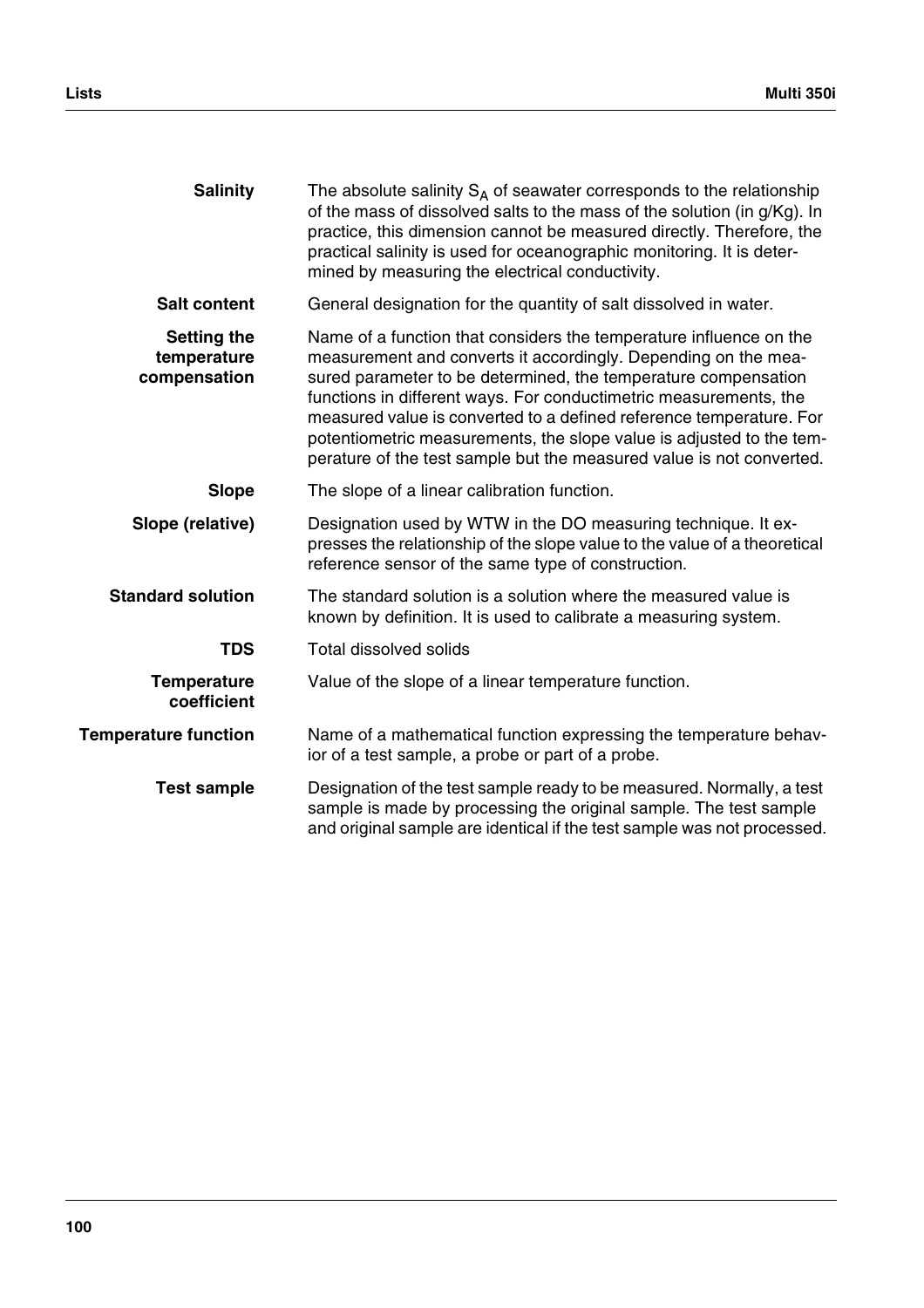#### Index 9

# $\overline{\mathbf{A}}$

| Asymmetry of the pH electrode 30 |  |
|----------------------------------|--|
|                                  |  |
|                                  |  |
| AutoRead                         |  |
|                                  |  |
|                                  |  |
|                                  |  |
|                                  |  |

# $\overline{\mathbf{B}}$

| <b>Batteries</b> |  |
|------------------|--|
|                  |  |
|                  |  |
|                  |  |

| Calibration                            |  |
|----------------------------------------|--|
|                                        |  |
|                                        |  |
|                                        |  |
|                                        |  |
| Calibration evaluation                 |  |
|                                        |  |
|                                        |  |
| Calibration points                     |  |
|                                        |  |
|                                        |  |
|                                        |  |
|                                        |  |
|                                        |  |
| Comparison measurement (DO) 53         |  |
| Conductivity calibration evaluation 64 |  |
|                                        |  |
| Connecting a printer 77                |  |
|                                        |  |
| Control standard of conductivity 63    |  |

# $\mathbf D$

| Delivery condition      |  |
|-------------------------|--|
| measuring parameters 78 |  |
|                         |  |
|                         |  |

| Drift control |
|---------------|
|               |
|               |
|               |
|               |

# $\mathsf F$

# $\overline{1}$

| ISE standard solutions  44 |  |
|----------------------------|--|

# $\overline{\mathsf{K}}$

# $\overline{\mathsf{M}}$

| Measured value display  15 |  |
|----------------------------|--|
| Measurement dataset  66    |  |
| Measuring                  |  |
|                            |  |
|                            |  |
|                            |  |
|                            |  |
|                            |  |
| Measuring data storage     |  |
|                            |  |
|                            |  |
| Measuring menu             |  |
|                            |  |
|                            |  |
|                            |  |
|                            |  |
| <b>Measuring ranges</b>    |  |
|                            |  |
|                            |  |
|                            |  |
| Menus (navigation)  15     |  |
|                            |  |
|                            |  |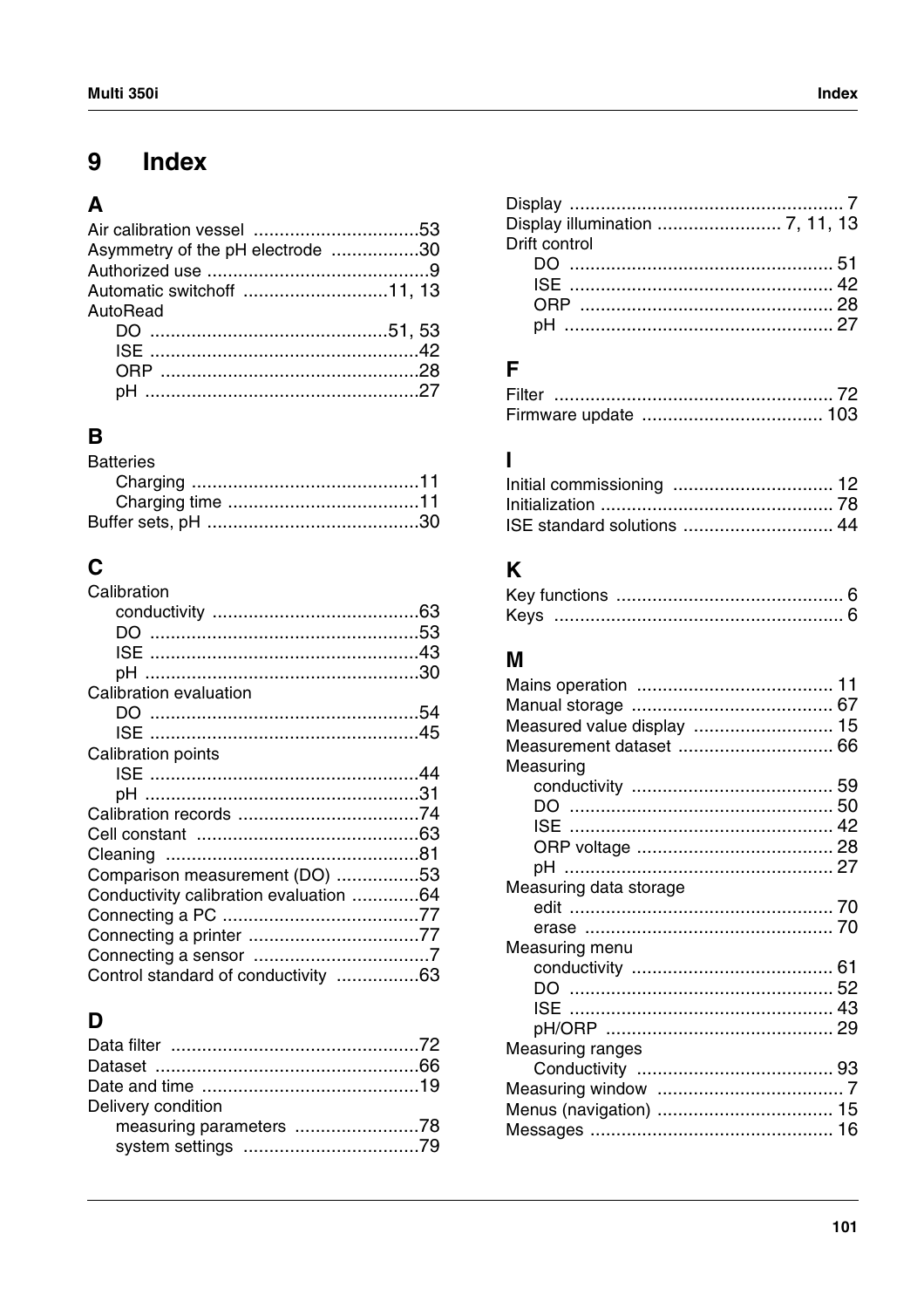|--|--|--|

# $\overline{O}$

# $\overline{P}$

| pH calibration evaluation  33 |  |
|-------------------------------|--|
|                               |  |
|                               |  |

# $\overline{\mathsf{R}}$

# S

| Single-point calibration   |  |
|----------------------------|--|
|                            |  |
| Slope                      |  |
|                            |  |
|                            |  |
| relative (DO sensor)  53   |  |
|                            |  |
|                            |  |
|                            |  |
|                            |  |
|                            |  |
|                            |  |
| Storage administration  69 |  |
|                            |  |
| Storage of measured values |  |
|                            |  |
|                            |  |
|                            |  |
|                            |  |
|                            |  |
|                            |  |

# $\mathbf{T}$

| Temperature measurement |  |
|-------------------------|--|
|                         |  |
|                         |  |
|                         |  |

| Transmitting measured values  76 |
|----------------------------------|
|                                  |
|                                  |
|                                  |
|                                  |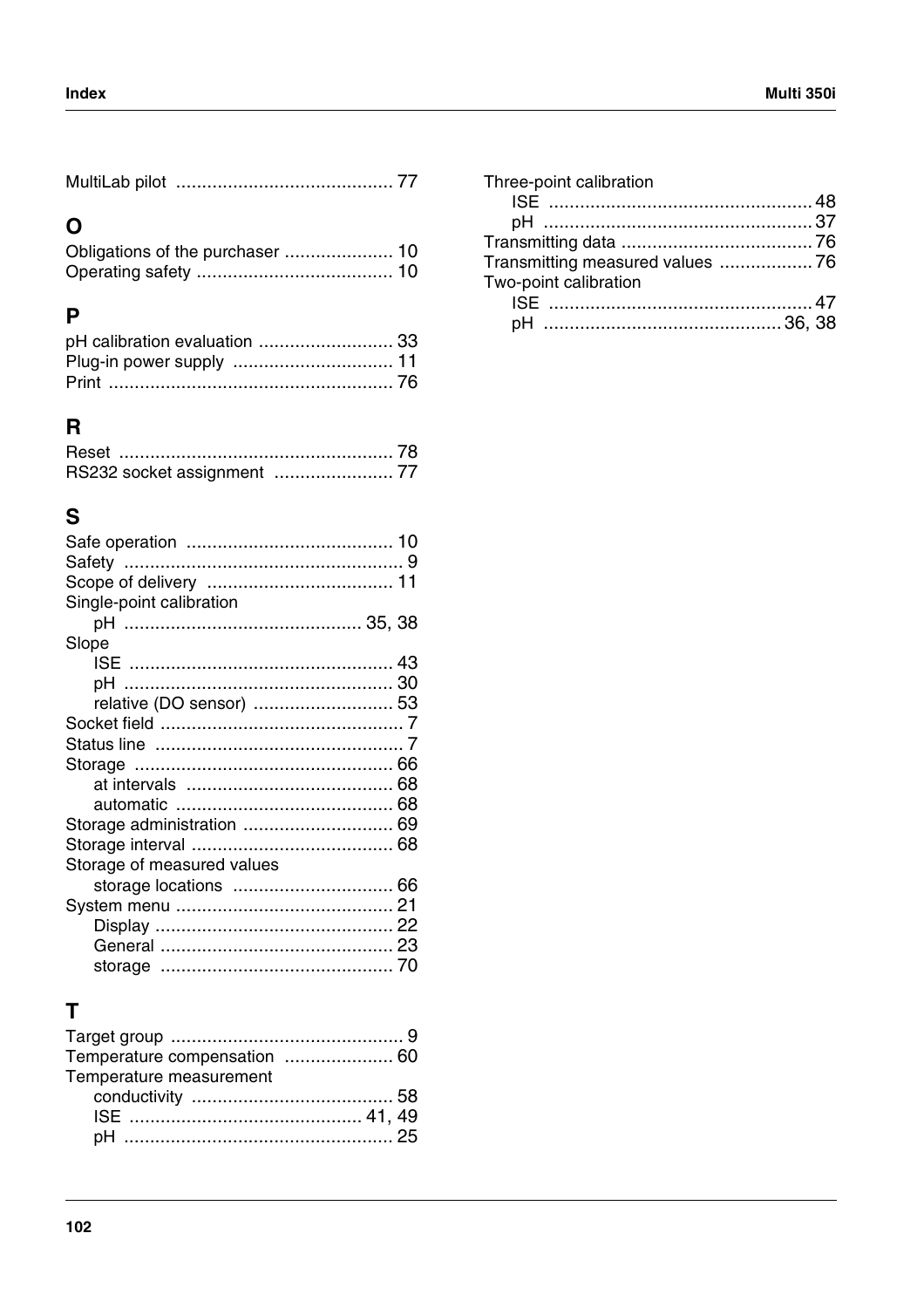# <span id="page-104-1"></span><span id="page-104-0"></span>**Appendix: Firmware Update**

| General                     | The program "Firmware Update 350i" enables you to update the firm-<br>ware of the Multi 350i handheld instrument to the latest version using a<br>PC. To do so, you need a free serial (COM) port on your PC and the<br>AK 340/B interface cable (contained in the scope of delivery of the<br>Multi 350i). |                                                                                                                                                                                                                                                                                                                                  |  |
|-----------------------------|-------------------------------------------------------------------------------------------------------------------------------------------------------------------------------------------------------------------------------------------------------------------------------------------------------------|----------------------------------------------------------------------------------------------------------------------------------------------------------------------------------------------------------------------------------------------------------------------------------------------------------------------------------|--|
| <b>Program installation</b> | Together with the program "Multi350i_Vx_yy_English.exe", you install<br>the firmware update program on your PC.                                                                                                                                                                                             |                                                                                                                                                                                                                                                                                                                                  |  |
| <b>Program start</b>        | Execute the program "Update350i" via the Windows start menu. The<br>program automatically selects the first free serial (COM) port. The sel-<br>ected port is displayed on the left-hand side of the status bar at the bot-<br>tom edge of the window.                                                      |                                                                                                                                                                                                                                                                                                                                  |  |
|                             |                                                                                                                                                                                                                                                                                                             | Via the Language menu, you can change the language.                                                                                                                                                                                                                                                                              |  |
| <b>Firmware update</b>      |                                                                                                                                                                                                                                                                                                             | Gehen Sie wie folgt vor:                                                                                                                                                                                                                                                                                                         |  |
|                             | $\mathbf{1}$                                                                                                                                                                                                                                                                                                | Using the AK 340/B interface cable, connect the Multi 350i to<br>be programmed to the serial (COM) port displayed in the status<br>bar.                                                                                                                                                                                          |  |
|                             | $\overline{2}$                                                                                                                                                                                                                                                                                              | Make sure the Multi 350i is switched on.                                                                                                                                                                                                                                                                                         |  |
|                             | 3                                                                                                                                                                                                                                                                                                           | Click the OK button to start the update process.                                                                                                                                                                                                                                                                                 |  |
|                             | $\overline{4}$                                                                                                                                                                                                                                                                                              | Proceed by following the instructions of the program.<br>During the programming process, a corresponding message<br>and a continuation display (in %) are displayed.<br>The programming process takes about 4 minutes. After suc-<br>cessful programming, a final message appears. The pro-<br>gramming process is finished now. |  |
|                             | 5                                                                                                                                                                                                                                                                                                           | Disconnect the instrument from the PC.<br>The instrument is ready for operation.                                                                                                                                                                                                                                                 |  |

After switching Off/On you can check whether the new software version was taken over in the start display of the instrument.